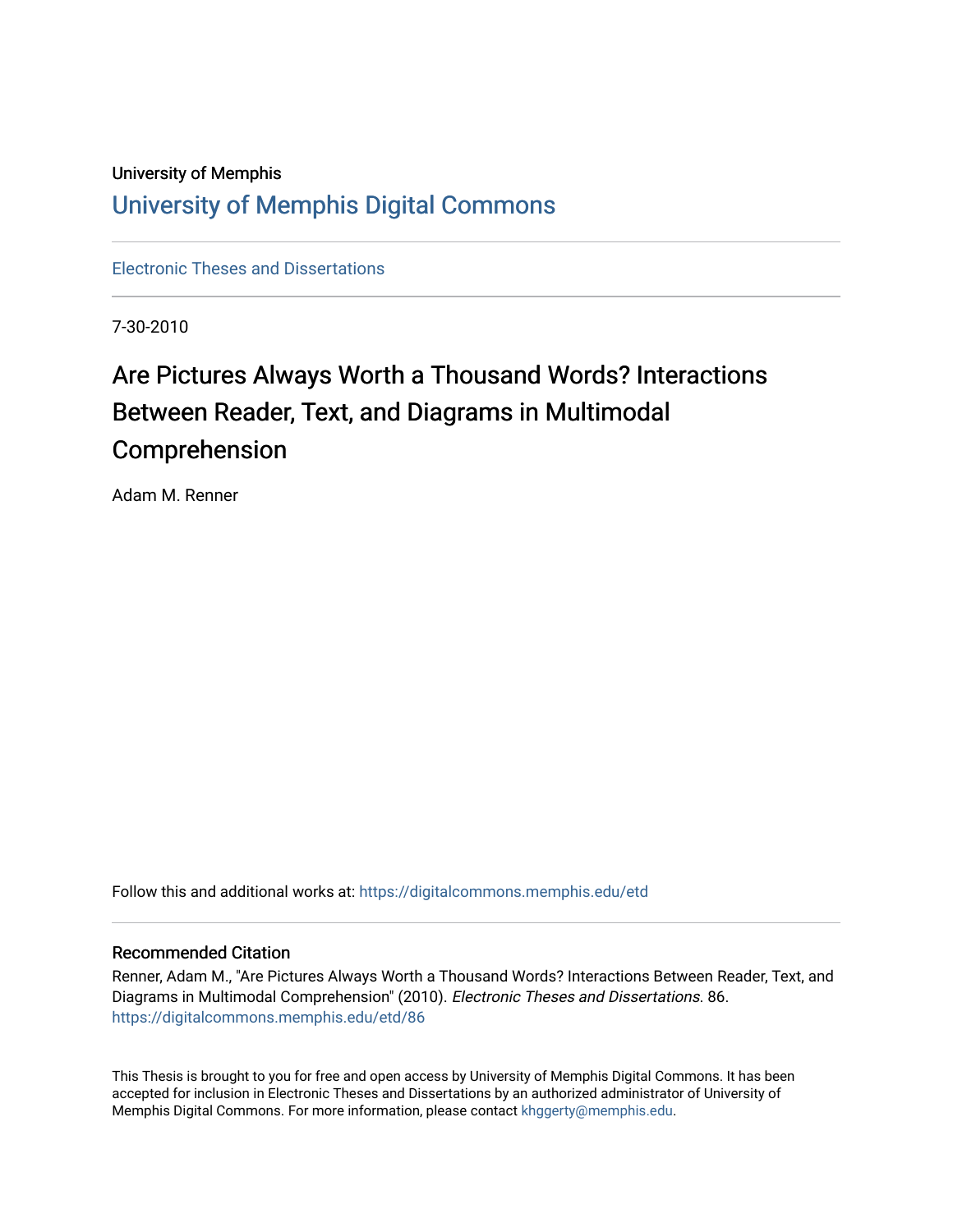To the University Council:

 The Thesis Committee for Adam M. Renner certifies that this is the final approved version of the following electronic thesis: "Are Pictures Always Worth a Thousand Words? Interactions Between Reader, Text, and Diagram in Multimodal Comprehension."

 $\mathcal{L}_\text{max}$  and  $\mathcal{L}_\text{max}$  and  $\mathcal{L}_\text{max}$  and  $\mathcal{L}_\text{max}$  and  $\mathcal{L}_\text{max}$ 

 $\mathcal{L}_\text{max}$  and  $\mathcal{L}_\text{max}$  and  $\mathcal{L}_\text{max}$  and  $\mathcal{L}_\text{max}$  and  $\mathcal{L}_\text{max}$ 

 Danielle S. McNamara, Ph.D. Major Professor

We have read this thesis and recommend its acceptance:

 $\mathcal{L}_\text{max}$  , and the set of the set of the set of the set of the set of the set of the set of the set of the set of the set of the set of the set of the set of the set of the set of the set of the set of the set of the

 $\mathcal{L}_\text{max}$  , and the set of the set of the set of the set of the set of the set of the set of the set of the set of the set of the set of the set of the set of the set of the set of the set of the set of the set of the

Randy Floyd, Ph. D.

Loel Kim, Ph.D.

Accepted for the Graduate Council:

 Karen D. Weddle-West, Ph.D. Vice Provost for Graduate Programs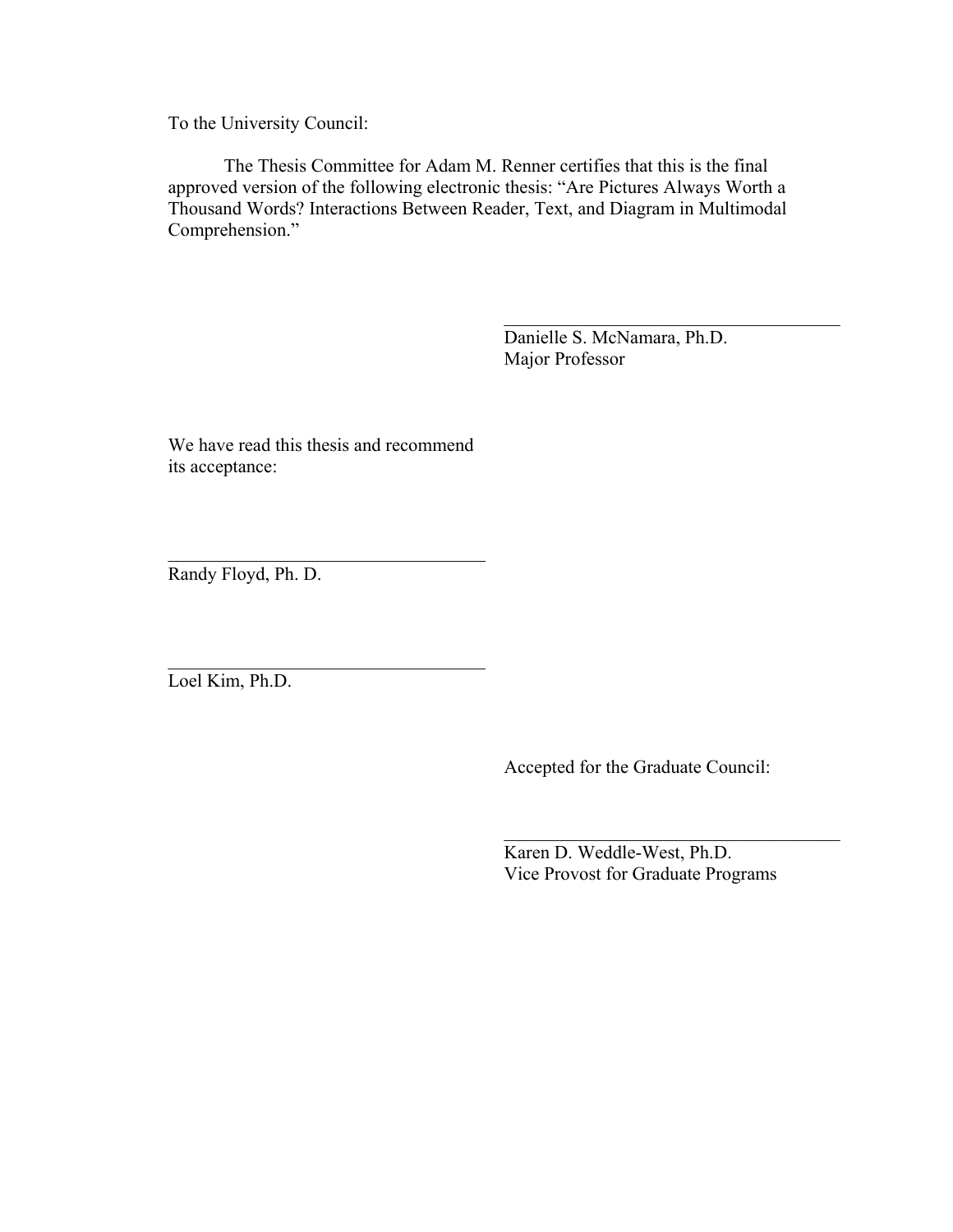### ARE PICTURES ALWAYS WORTH A THOUSAND WORDS? INTERACTIONS BETWEEN READER, TEXT, AND DIAGRAMS IN MULTIMODAL COMPREHENSION

by

Adam M. Renner

A Thesis

Submitted in Partial Fulfillment of the

Requirements for the Degree of

Master of Science

Major: Psychology

The University of Memphis

August 2010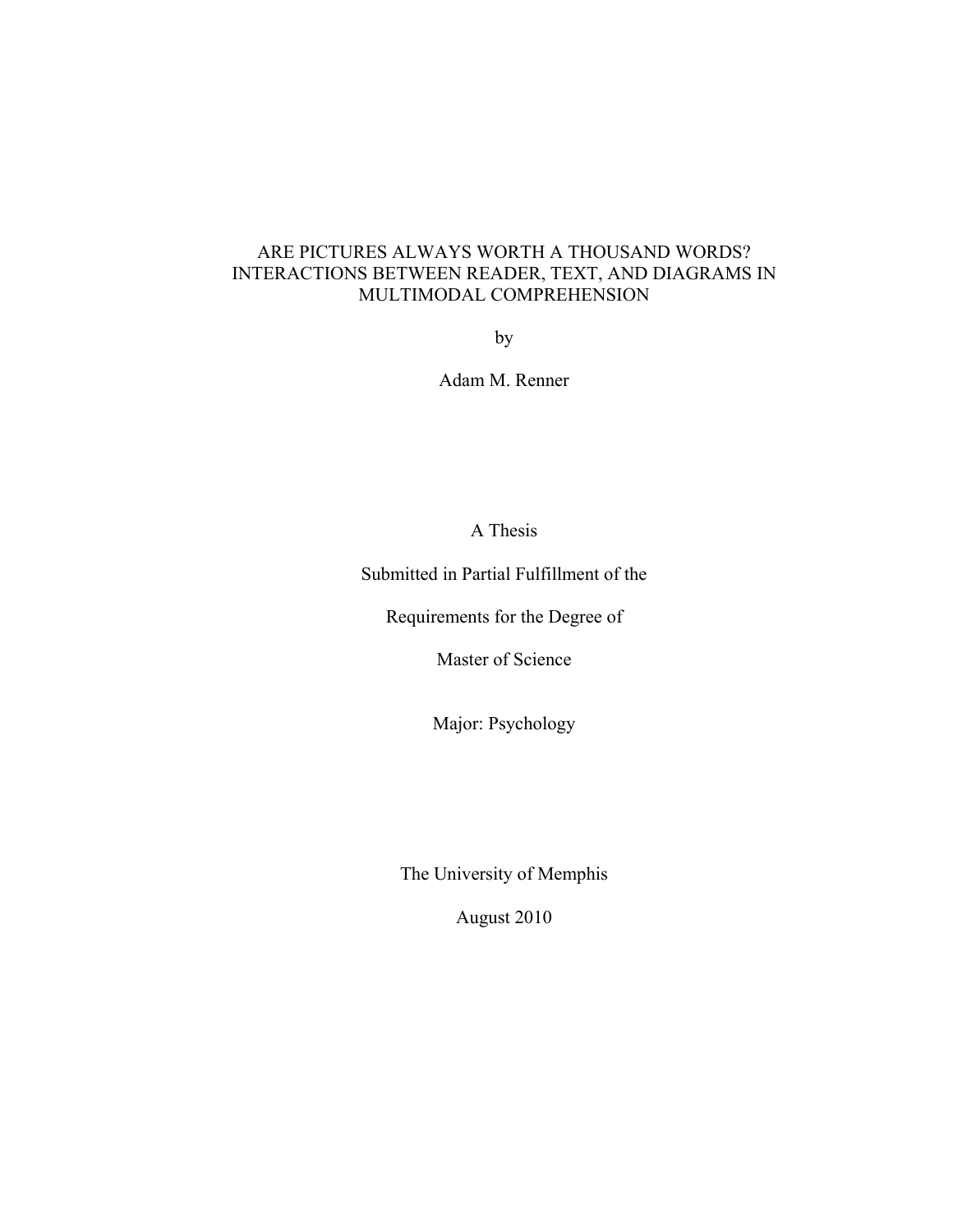Copyright © 2010 Adam Marshall Renner All rights reserved.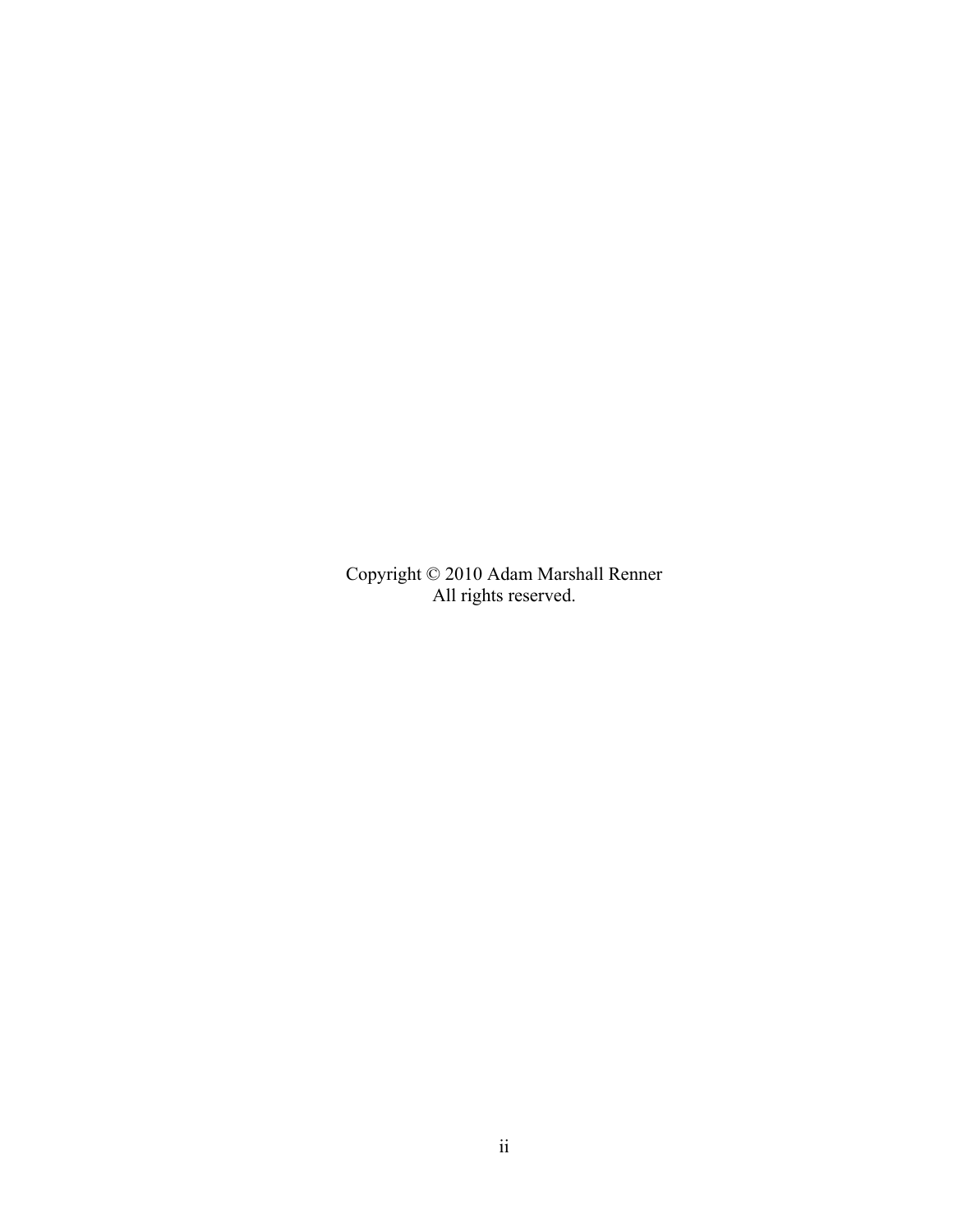### **Dedication**

 This work is dedicated to those who have provided me roots, especially my parents, Burk and Roberta Renner, who loved, supported, and believed in me unconditionally; to all my family, including my grandparents, aunts, and uncles; and to my friends, including my faith family at St. Luke Lutheran Church, for all of their support over the years. Without the love and encouragement of each of them, my life would never have been so blessed – the completion of a humble thesis such as this cannot compare. I cannot say enough, but only that they have my utmost gratitude, and my pledge to always aim high and true. Thanks be to God for the gift of life, and for all of its joys, challenges, and grace for growth.

*Love takes up where knowledge leaves off.* 

-- Saint Thomas Aquinas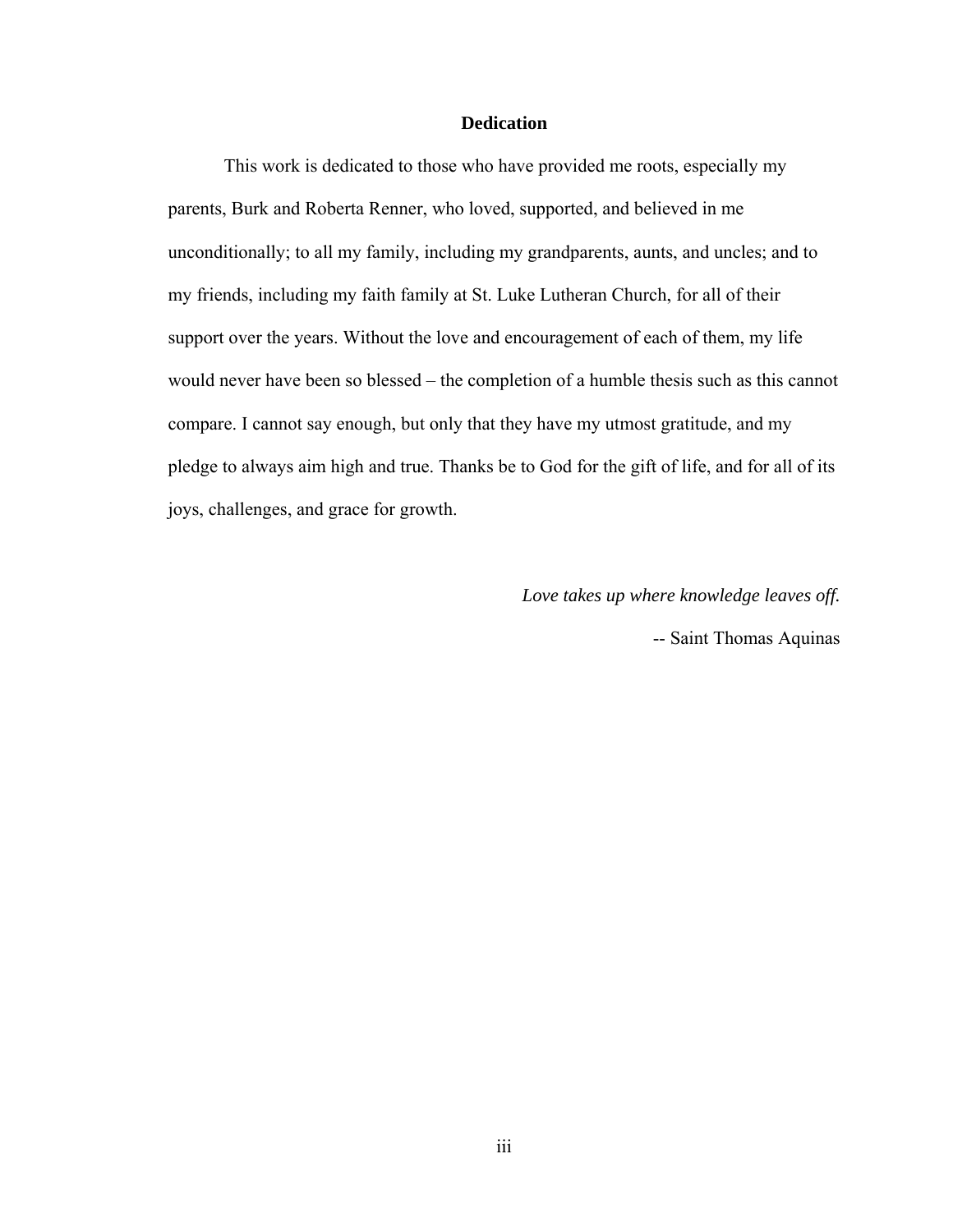#### **Acknowledgements**

I wish to sincerely thank my committee, Professors Danielle McNamara, Randy Floyd, and Loel Kim for all their very kind guidance and encouragement. Danielle continually raised the bar of what I could achieve, allowing me to swim on my own without letting me stray too far, and gladly listening to both the ideas that needed to be abandoned as well as those that showed promise. Most notably, I would like to thank her for granting me an assistantship, for going out of her way to make it possible for students to attend conferences, and for her remarkable commitment to her students. Thanks to Randy Floyd for the practical guidance he gave about the steps to come and for his interest and enthusiasm in my future. Thanks to Loel Kim for her enlightening collaboration, and for eagerly sharing knowledge of perspectives outside of psychology. Besides the committee, I would also like to thank Professor Wolfgang Schnotz for imparting further insight and expertise, and also Professor Philip McCarthy for recruiting me to the IIS and for his frequent graces as taskmaster and proofreader.

 Many others have been integral in this project. My parents, Burk and Roberta Renner, inspired me to achieve and to never be complacent, and supported me financially much longer than is socially acceptable. Many professors at the Psychology Department provided crucial guidance and training. The staff of the Psychology Department helped untiringly in time of need or crisis. A special thanks to my lab mates for all the moral support and camaraderie even when I was reluctant to come out of my shell. Thanks to fellow students Natalie Davis, Judith Wilson, and Amanda Abbott for their involvement in the project. Lastly, I would like to especially thank friends Jim and Deanna, who bore the brunt of keeping me emotionally anchored during this long journey.

iv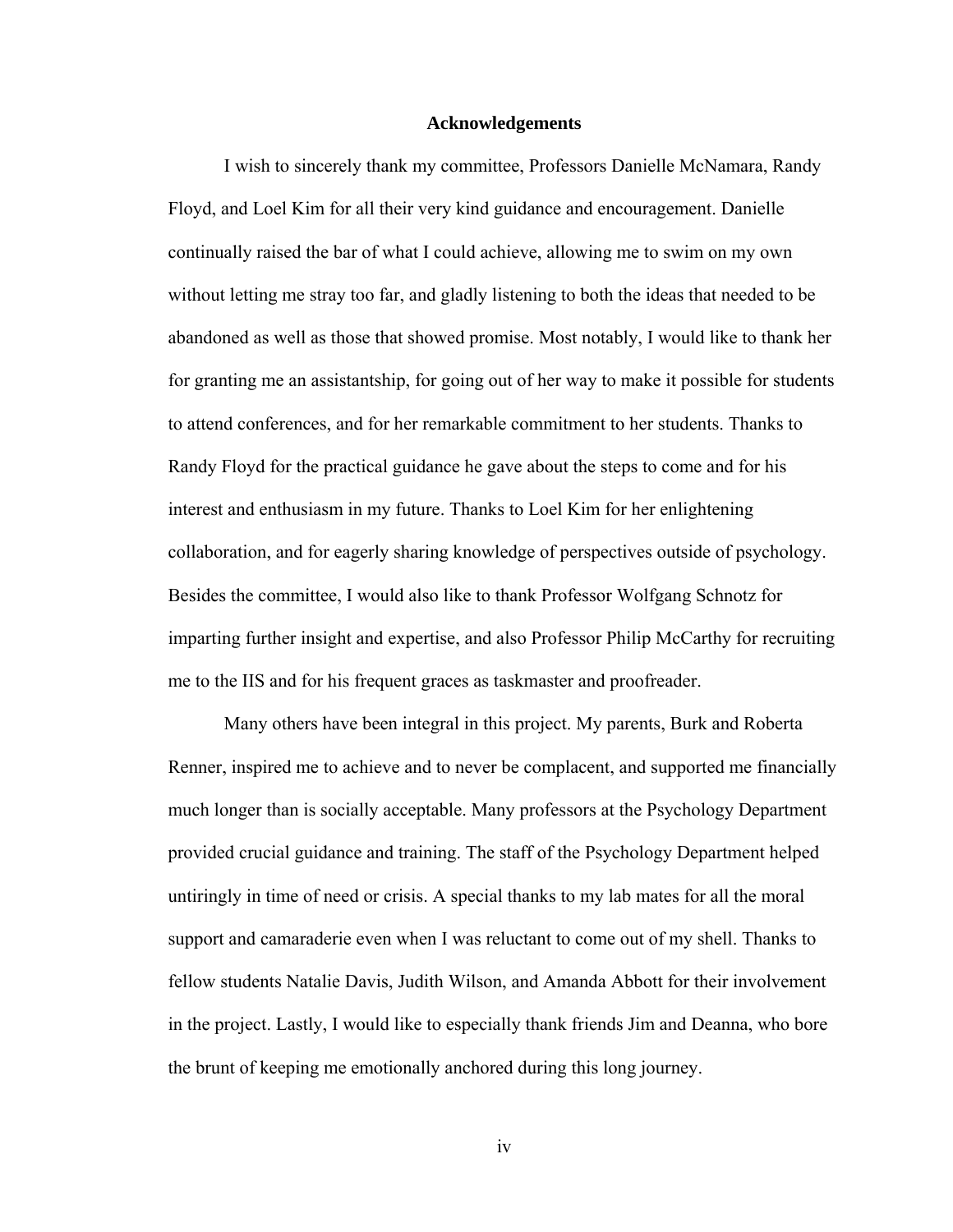### **Abstract**

 Renner, Adam Marshall. M. S. The University of Memphis. August 2010. Are Pictures Always Worth a Thousand Words? Interactions between Reader, Text, and Diagram in Multimodal Comprehension. Major Professor: Danielle S. McNamara.

This study investigates the influence of diagrams and spatial layout on interactive effects of text cohesion, domain knowledge, and reading skill on the comprehension of multimodal science text. College undergraduates read either a low or high-cohesion text about cell mitosis that was or was not augmented with diagrams, and then answered textbased and bridging-inference comprehension questions. Results showed overall effects of diagrams and cohesion, but these effects largely depended on an integrated configuration as well as on ability level. Low-knowledge and less-skilled readers benefited from cohesion when the text did not contain diagrams, and only benefited from diagrams when presented with a low-cohesion text in an integrated configuration. In contrast, highknowledge and skilled readers benefited from high-cohesion text accompanied by diagrams, but only skilled readers benefited independently of configuration. Results offer support for a linear contiguity effect and a text cohesion effect as either new multimedia design principles or as extensions of existing principles.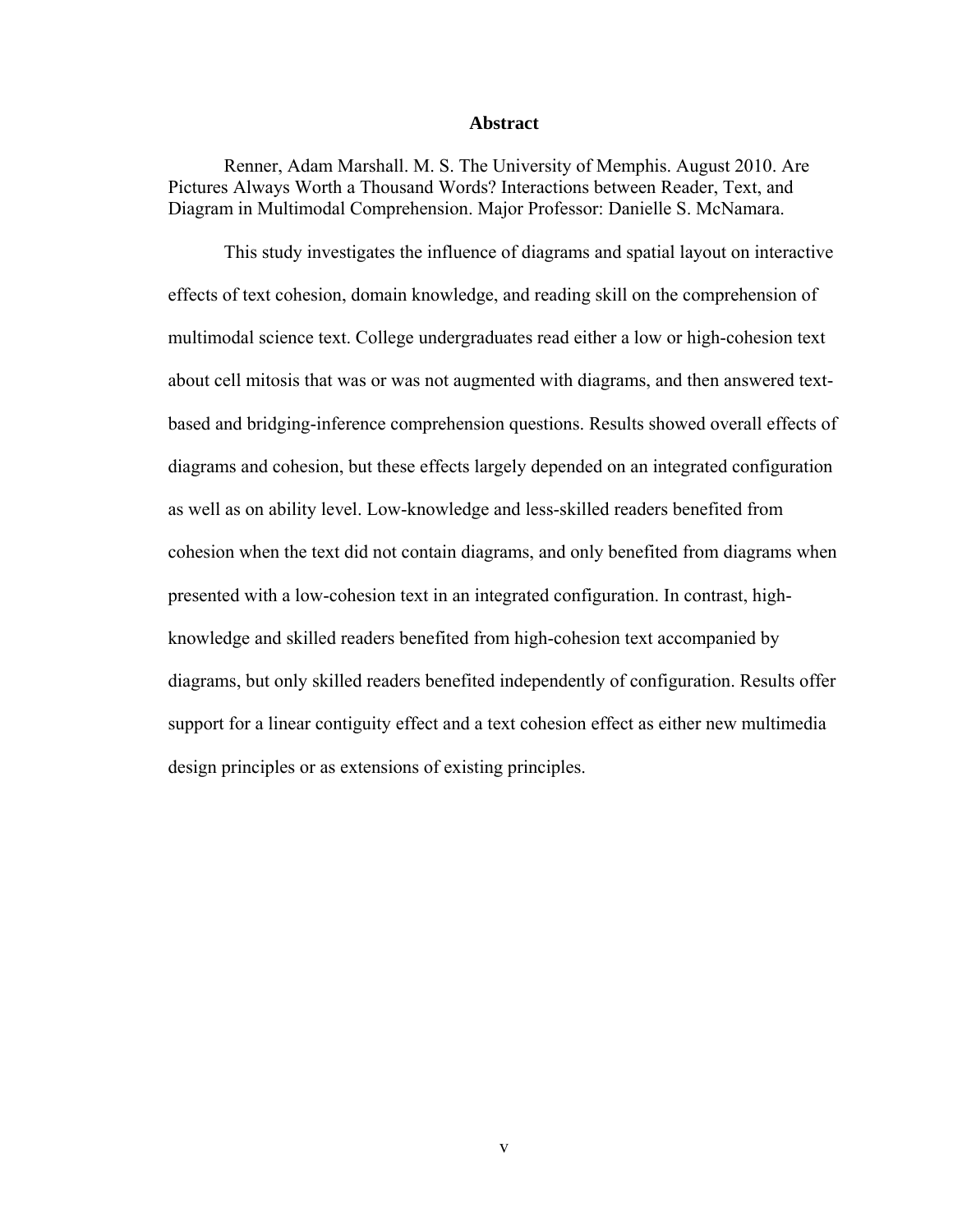### TABLE OF CONTENTS

|                        |                                                                                                                                                                                     | Page                             |
|------------------------|-------------------------------------------------------------------------------------------------------------------------------------------------------------------------------------|----------------------------------|
| <b>LIST OF TABLES</b>  |                                                                                                                                                                                     |                                  |
| <b>LIST OF FIGURES</b> |                                                                                                                                                                                     |                                  |
| Chapter                |                                                                                                                                                                                     |                                  |
|                        | 1. INTRODUCTION                                                                                                                                                                     | $\mathbf{1}$                     |
| 2                      | <b>RELATED RESEARCH</b>                                                                                                                                                             | $\overline{4}$                   |
|                        | Text Comprehension vs. Multimedia Research                                                                                                                                          | 4                                |
|                        | <b>Construction-Integration Model</b>                                                                                                                                               | 7                                |
|                        | Overview<br>Inferences<br>Cohesion<br>Prior Knowledge<br>Reading Comprehension Skill                                                                                                | 7<br>9<br>10<br>11<br>12         |
|                        | Theories of Multimedia Learning                                                                                                                                                     | 15                               |
|                        | Overview<br>Dual-Coding Theory<br>Cognitive Load Theory<br>Cognitive Theory of Multimedia Learning<br>Integrated Model of Text and Picture Comprehension<br>Display Characteristics | 15<br>16<br>18<br>19<br>20<br>21 |
|                        | Task relevance<br>Spatial and temporal contiguity<br>Cueing effects<br>Avoiding redundancy                                                                                          | 22<br>22<br>23<br>23             |
|                        | Learner Characteristics                                                                                                                                                             | 24                               |
|                        | Prior Knowledge<br>Visuospatial ability                                                                                                                                             | 24<br>25                         |
|                        | The Present Study / Hypotheses                                                                                                                                                      | 26                               |
| 3.                     | <b>METHOD</b>                                                                                                                                                                       | 32                               |
|                        | Participants                                                                                                                                                                        | 32                               |
|                        | Materials                                                                                                                                                                           | 32                               |
|                        | Mitosis Text                                                                                                                                                                        | 32                               |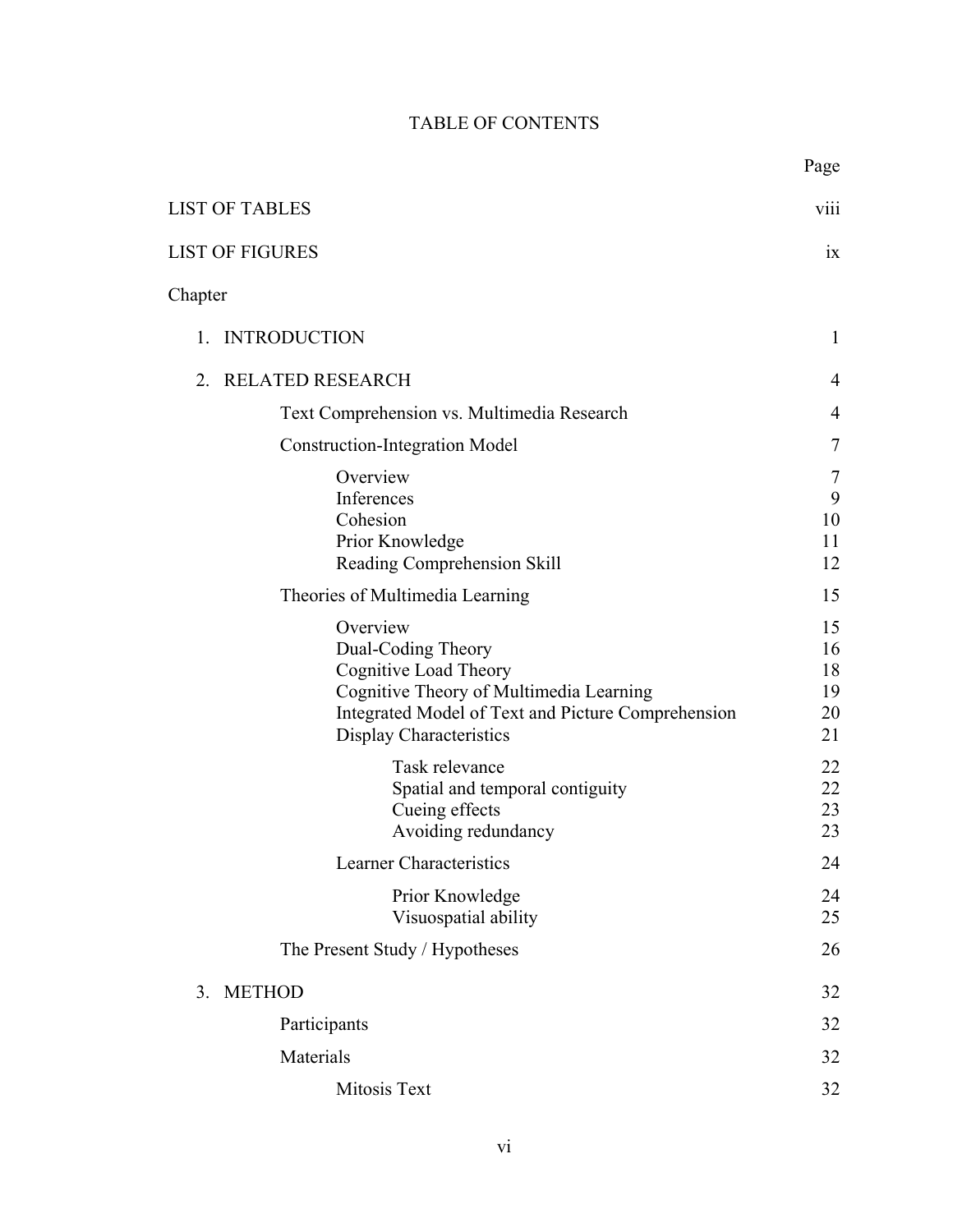|       | Diagrams                                                            | 35       |
|-------|---------------------------------------------------------------------|----------|
|       | <b>Comprehension Questions</b>                                      | 35       |
|       | <b>Comprehension Skill Assessment</b><br>Prior Knowledge Assessment | 37<br>37 |
|       | Procedure                                                           | 39       |
|       |                                                                     |          |
|       | 4. RESULTS                                                          | 41       |
|       | General Descriptive Statistics and Correlations                     | 41       |
|       | Prior Domain Knowledge                                              | 42       |
|       | Comprehension Skill                                                 | 43       |
|       | Effects of All Conditions on Time on Task                           | 44       |
|       | <b>Full Analysis: Experimental Factors</b>                          | 46       |
|       | Full Analysis: Experimental and Quasi-Experimental Factors          | 51       |
|       | Prior Knowledge<br>Reading Skill                                    | 51<br>54 |
|       | Low-Knowledge Learners                                              | 56       |
|       | High-Knowledge Learners                                             | 59       |
|       | <b>Less-Skilled Readers</b>                                         | 62       |
|       | <b>Skilled Readers</b>                                              | 64       |
|       | 5. DISCUSSION                                                       | 66       |
|       | <b>REFERENCES</b>                                                   | 79       |
|       | <b>APPENDICES:</b>                                                  | 86       |
|       | A: Original Low-Cohesion Mitosis Text                               | 86       |
| B:    | <b>High-Cohesion Mitosis Text</b>                                   | 88       |
| C:    | Diagrams                                                            | 89       |
| $D$ : | Tables                                                              | 93       |
| Е:    | Figures                                                             | 103      |
| F:    | <b>Informed Consent Form</b>                                        | 114      |

Page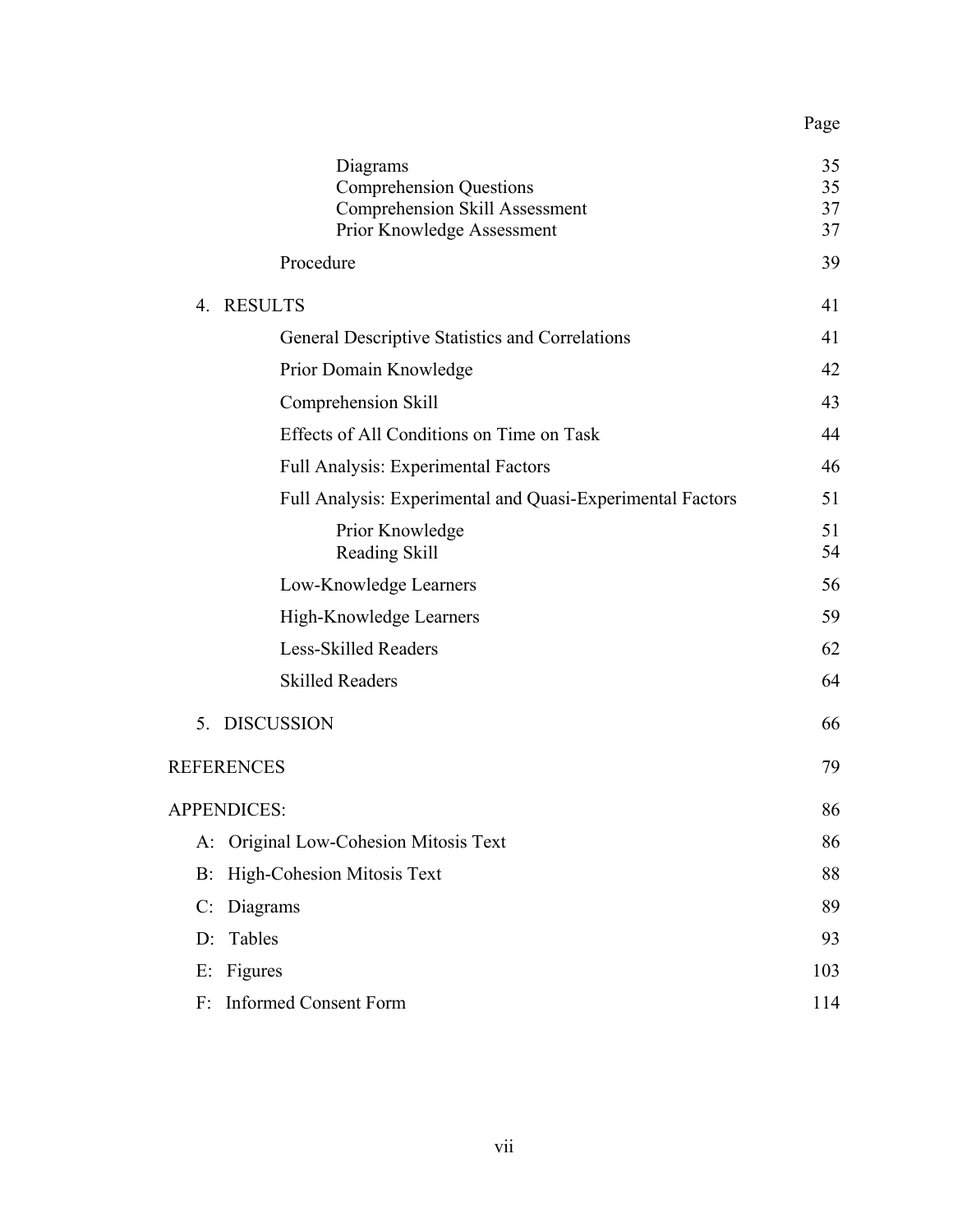### LIST OF TABLES

| Table        |                                                                                                                                             | Page |
|--------------|---------------------------------------------------------------------------------------------------------------------------------------------|------|
| $\mathbf{1}$ | Traditional and Coh-Metrix Cohesion Measures for the High- and Low-<br><b>Cohesion Texts</b>                                                | 93   |
|              | 2. Text-based and Bridging-inference Questions for Mitosis Text                                                                             | 94   |
|              | 3. Domain-specific Cell Prior Knowledge Questions                                                                                           | 96   |
|              | 4. Proportion Correct, Standard Deviations, and Minimum and Maximum<br>Scores for Individual Difference and Dependent Measures              | 97   |
|              | 5. Correlations Among the Individual Difference and Dependent<br>Measures                                                                   | 98   |
|              | 6. Time on Task as a Function of Text Type, Diagram, and Page<br>Configuration                                                              | 99   |
|              | 7. Proportion Correct on the Mitosis Passage as a Function of Text Type,<br>Diagram, Page Configuration, and Question Type                  | 100  |
|              | 8. Proportion Correct on the Mitosis Passage as a Function of Question<br>Type, Text Type, Diagram, Page Configuration, and Prior Knowledge | 101  |
|              | 9. Proportion Correct on the Mitosis Passage as a Function of Question<br>Type, Text Type, Diagram, Page Configuration, and Reading Skill   | 102  |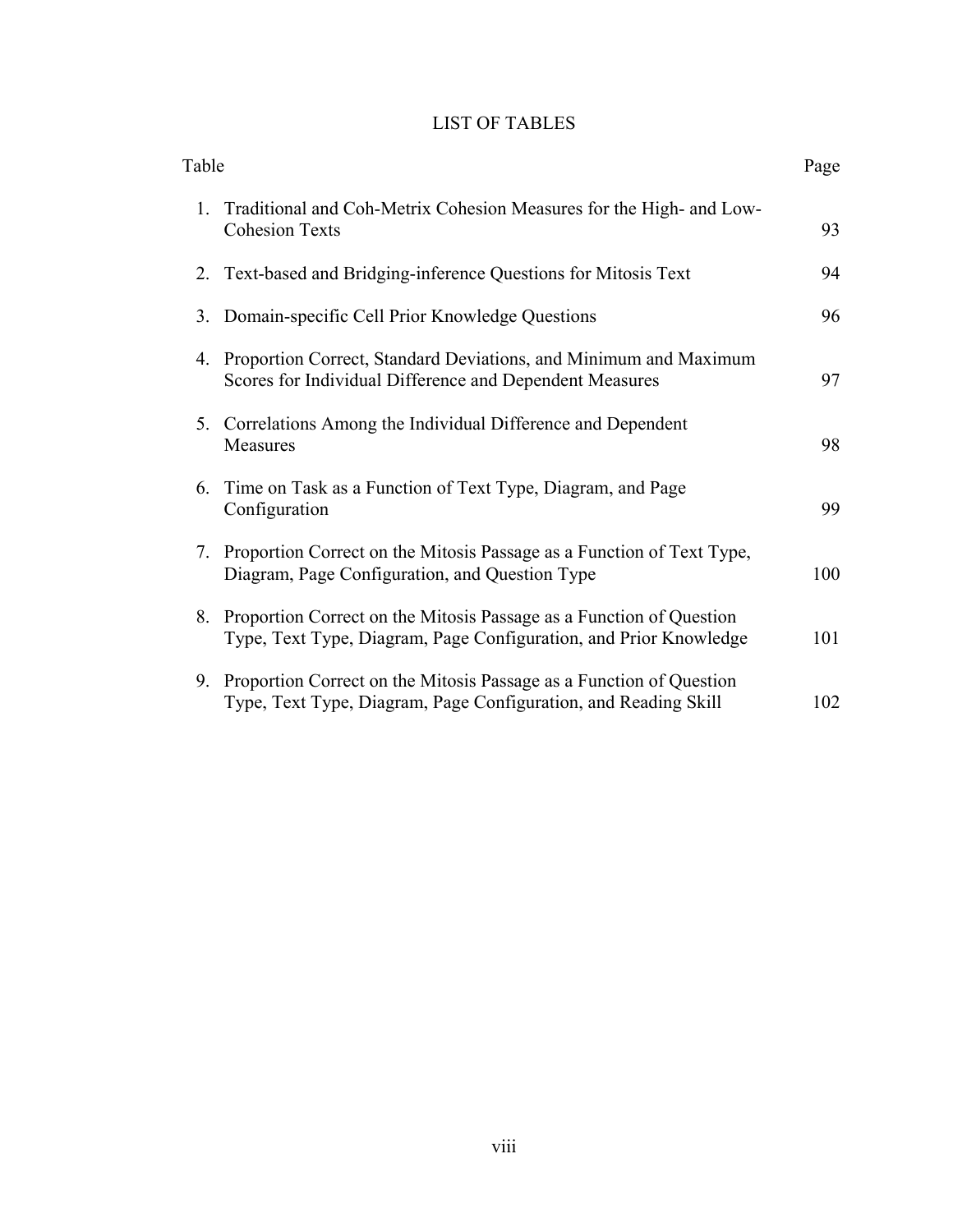### LIST OF FIGURES

| Figure |                                                                                                                                                                     | Page |
|--------|---------------------------------------------------------------------------------------------------------------------------------------------------------------------|------|
| 1.     | Schnotz's integrative model of text and picture comprehension                                                                                                       | 103  |
|        | 2. Mean proportion of correct comprehension questions on the mitosis<br>lesson as a function of page configuration, diagram, text cohesion, and<br>question type    | 104  |
| 3.     | Mean proportion of correct comprehension questions on the mitosis<br>lesson as a function of page configuration and question type                                   | 105  |
|        | 4. Mean proportion of correct comprehension questions on the mitosis<br>lesson as a function of question type, text cohesion, diagram, and prior<br>knowledge       | 106  |
| 5.     | Mean proportion of correct comprehension questions on the mitosis<br>lesson as a function of page configuration, cohesion, diagram, and prior<br>knowledge          | 107  |
| 6.     | Mean proportion of correct comprehension questions on the mitosis<br>lesson as a function of cohesion, diagram, and reading skill                                   | 108  |
| 7.     | Mean proportion of correct comprehension questions as a function of<br>question type, diagram, and reading skill                                                    | 109  |
| 8.     | Mean proportion of correct comprehension questions as a function of<br>question type, cohesion, diagrams, and page configuration for low-<br>knowledge learners     | 110  |
|        | 9. Mean proportion of correct comprehension questions as a function of<br>question type, cohesion, diagrams, and page configuration for high-<br>knowledge learners | 111  |
|        | 10. Mean proportion of correct comprehension questions as a function of<br>question type, cohesion, diagrams, and page configuration for less-<br>skilled readers   | 112  |
|        | 11. Mean proportion of correct comprehension questions as a function of<br>question type, cohesion, diagrams, and page configuration for skilled<br>readers         | 113  |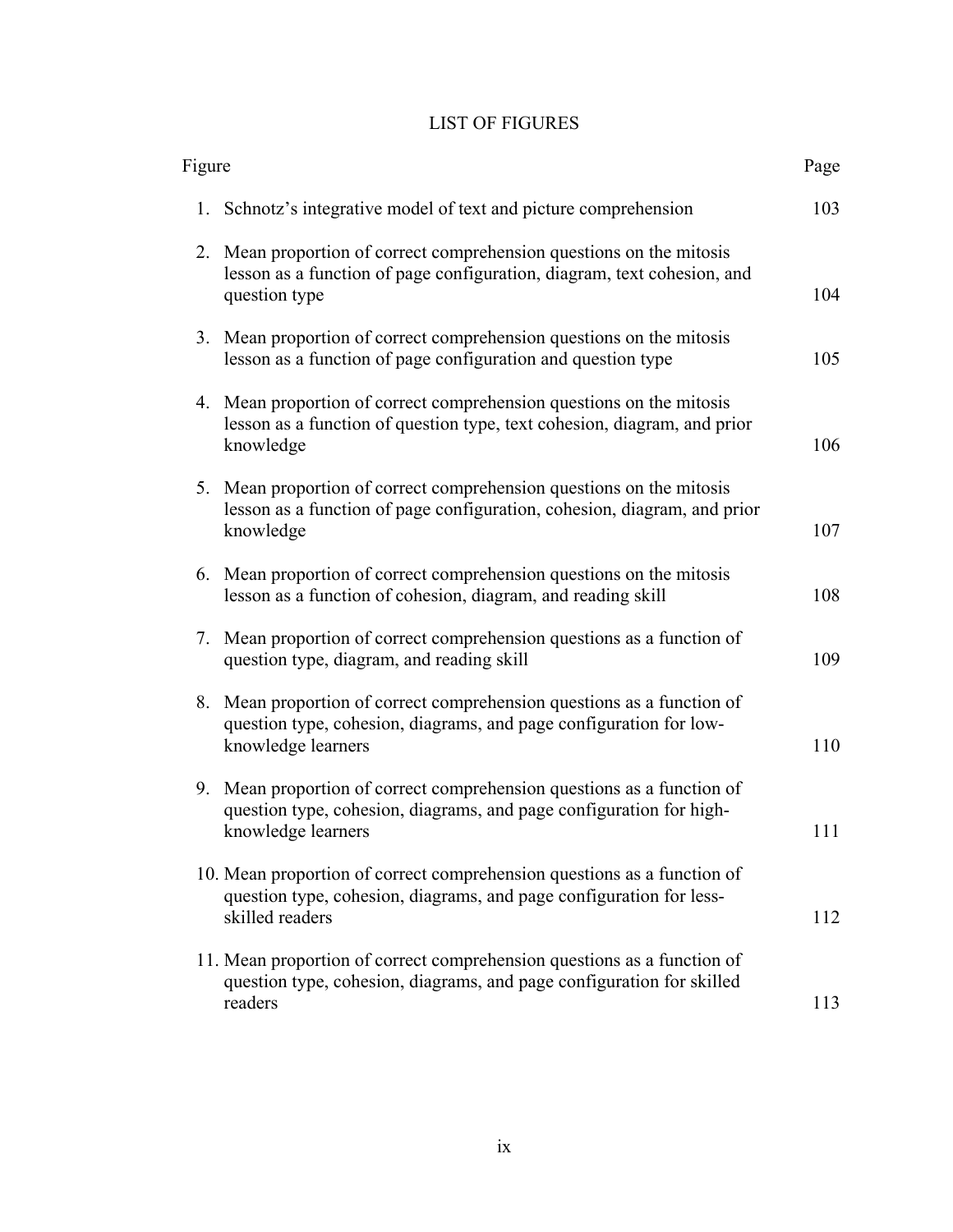#### **Introduction**

This thesis project is intended to examine interactions between reader, text, and diagrams in multimodal reading comprehension. The study investigates how separate and interactive effects of static diagrams and text cohesion may be moderated by students' prior knowledge or reading strategy use. Specifically, the thesis examines the ability of undergraduate students of different levels of reading skill and domain knowledge to comprehend two versions of a difficult cell mitosis text, whereupon the cohesiveness of the text is revised. In addition, the added support of depictive diagrams is compared to text-only versions, as is the influence of spatial configuration of the diagram relative to the text. The general theoretical approach incorporates research perspectives from the areas of text comprehension, multimedia learning, and text-picture integration.

For decades, researchers in cognitive psychology and discourse processing have strived to unravel the intricacies of learning from text-based documents. Undoubtedly, the ability to extract important information from written text is an essential function and property of the human cognitive system. Many theories and models have emerged to explain how readers process and understand text, from how readers decode and parse individual words and sentence structure, to how readers relate individual constituents to one another, to how these associations constrain the reader's active engagement with the text according to their preexisting knowledge base. Indeed, one of the most significant and consistent findings to emerge is the notion that the knowledge that learners bring to the reading experience is an influential factor in determining what information they attend to (e.g., Reynolds, 1992) and what they can comprehend and remember (e.g., Alexander & Murphy, 1996). While early research emphasized shallow levels of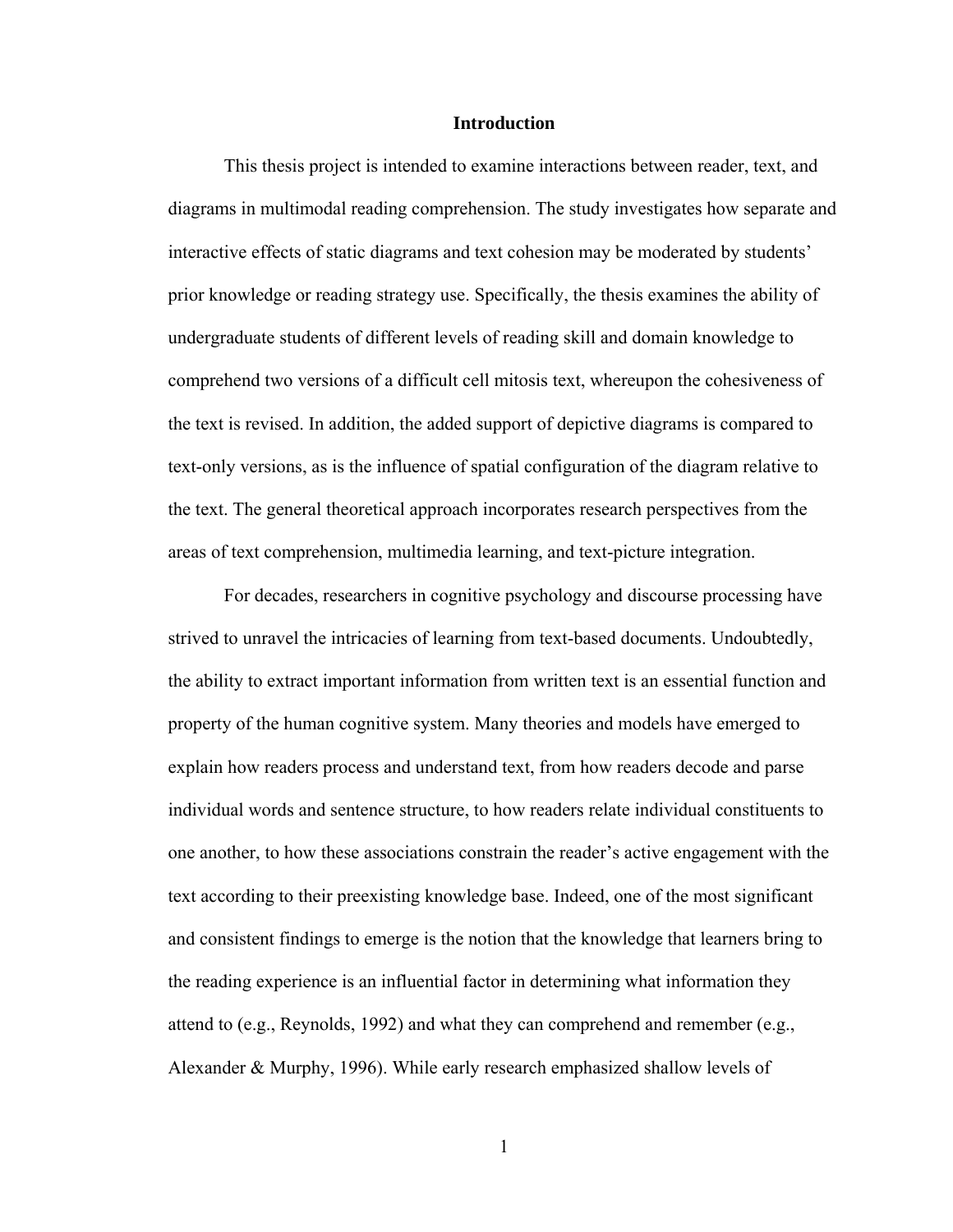comprehension, investigation has more recently moved towards more integrated models of both shallow and deep levels. It is largely established that comprehension involves the interaction of both bottom-up, automatic text-driven processes and top-down, effortful knowledge-driven processes (Goldman & Rakestraw, 2000; Magliano & McNamara, 2009; Verhoeven & Perfetti, 2008).

More recently, cognitive models of comprehension have attempted to involve the understanding of multimedia documents as well. Comprehension research is now more engaged with the flexible use of different modalities, including the combination of pictorial information with linguistic information. Many genres (e.g., newspapers, magazines, and textbooks) commonly apply a combination of text, photographs, graphics, and other types of nonverbal representations to convey information (Ainsworth  $\&$ VanLebeke, 2004). Moreover, because multimedia technologies are increasingly utilized in our computer-literate society (e.g., in education), it is now all the more critical to understand how students comprehend multimodal text. In fact, the development of multimedia technologies has great potential to facilitate comprehension (Mayer, 2001) and increase students' motivation and engagement in learning tasks (Rouet, Lowe, & Schnotz, 2008). However, exactly how learners combine information from multiple modalities is not fully understood, and at present this question remains a persistent challenge for researchers from the historically separate disciplines of discourse and multimedia, which must work towards more integrated theories of cognitive architectures that are increasingly global and flexible. According to McNamara and Magliano (2009), a complete theory of comprehension should involve greater focus on the representational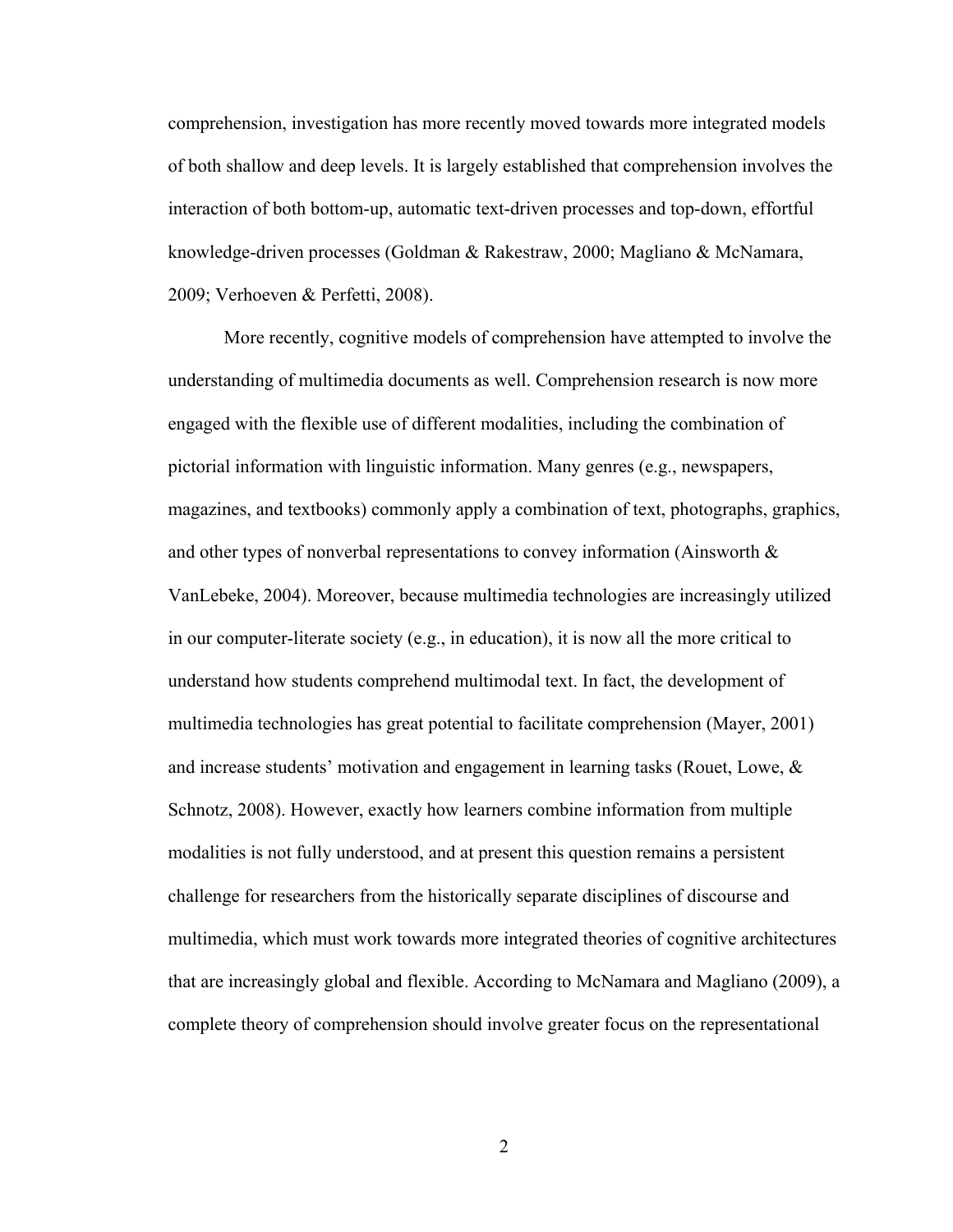nature of separate modalities, the ways in which different media are processed, and the integration of such distinct representations in multimedia messages.

Learning materials generally encompass many arrangements of symbolic as well as static and dynamic graphical representations. While combinations of information from different modalities may be able to optimize learning, these combinations also place particular cognitive demands on learners. For example, learners must select and organize information from dissimilar kinds of representation, create associations and consider interactions with these representations, and integrate the information from multiple sources to construct coherent mental models (Tversky, Morrison, & Betrancourt, 2002). However, quite commonly, some learners are not capable of meeting these demands, and so the presentation of multimedia may actually impede learning. For instance, previous research has shown that readers often neglect illustrations and rely too much on textual information (e.g., Tabachneck-Schijf, Leonardo, & Simon, 1997). This may be especially true for learners with low prior knowledge in the given domain, who may not be able to determine which aspects of a diagram are relevant. The question then is how we as instructional designers can induce the learner to integrate information by creating interrepresentational coherence out of multiple representations, given that they are encoded and processed differently in the mind (e.g., Schnotz, 2005).

In order to contribute to a better understanding of the integrative processes involved in multimodal comprehension, this research project investigates the effects of four factors on college students' text comprehension: prior knowledge, reading strategy skill, text cohesion, and iconic diagrams. This project is intended to contribute to our existing understanding of comprehension by addressing several questions of whether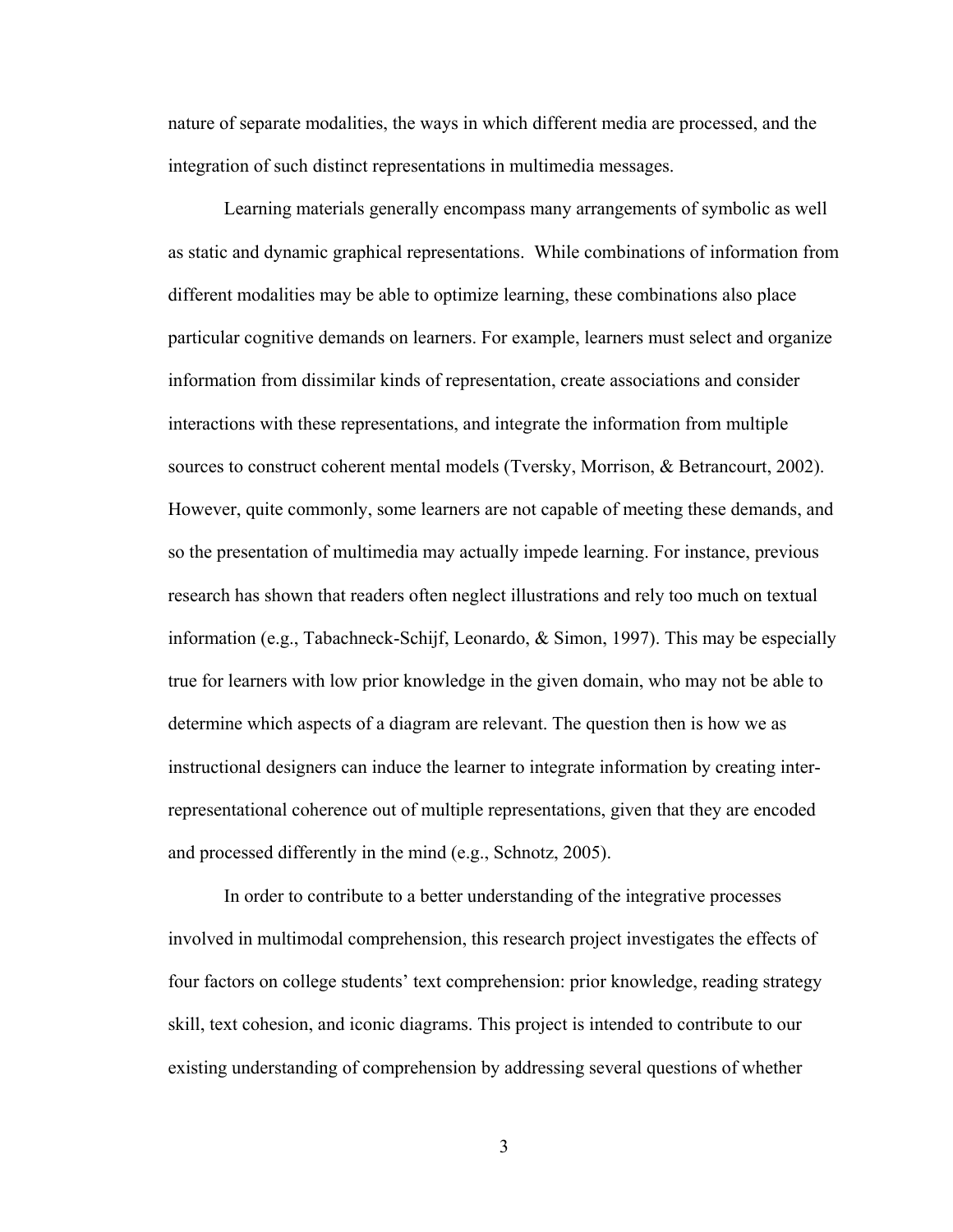visual aids can facilitate reading comprehension and in which situations they are most effective. For instance, are diagrams helpful for all learners, or only for those with prior domain or strategy knowledge? Additionally, the study examines whether visual aids can compensate for cohesion gaps in less optimal text. The results of the experiment are examined with regard to prominent theories of cognitive processing during multimedia and text-based learning. Ultimately, this project aims to contribute to a better understanding of the underlying integration processes that take place during learning with multimodal text and the factors that facilitate comprehension for a range of learners.

#### **Related Research**

### **Text Comprehension vs. Multimedia Research**

Integration of textual and graphical representations involves a complex interplay between the learner and the learning materials. As such, the embedded agents engaged in these sorts of interactions are often an individual learners attempting to comprehend the materials on their own, but can also include pairs or groups of learners, and may incorporate a more knowledgeable domain expert such as a tutor or teacher who facilitates the learner(s)' interactions with materials and/or each other. The focus of this project is on *individual learning with text and static graphics*.

Although people comprehend information conveyed through a wide variety of media (e.g., pictures, video, conversations, reading), research of multimodal processing has typically diverged into separate fields that deal with one aspect or another. For instance, the research of *comprehension* proper has primarily centered on the specific processes related to understanding *text* and *discourse* (i.e., written or oral text; e.g., Graesser, Millis, & Zwaan, 1997). The main reason for this finer concentration is often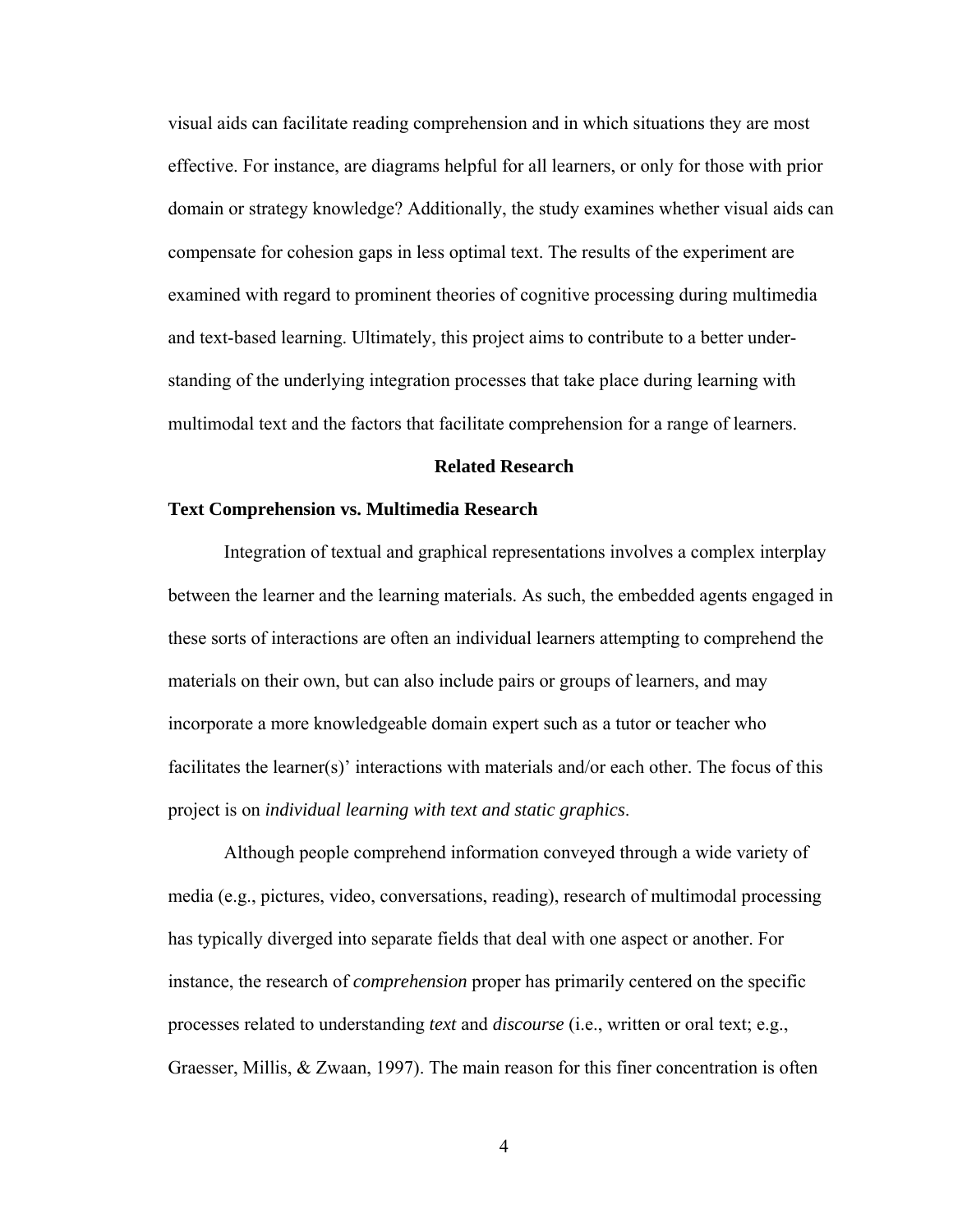attributed to the efficacy of written text in experiments, in that it is a media that is more easily controlled, manipulated, and analyzed. Unfortunately, this tapered focus also means that comprehension theorists have largely ignored issues surrounding text-picture integration and multimedia learning (McNamara & Magliano, 2009). Likewise, there have been a number of theoretical perspectives regarding multimedia learning (e.g., Kulhavy, Stock, & Kealy, 1993; Larkin & Simon, 1987; Mayer, 2001; Paivio, 1990; Sweller, van Merrienboer, & Paas, 1998) and more specifically text-picture integration (Schnotz, 2005), but these fields developed largely independent from the discourse research. As such, research in multimedia learning has in turn grossly overlooked many theoretical tenets that are central to text comprehension models. Ultimately, there are some dimensions that overlap between models of the two disciplines, some dimensions that vary across models, and yet many more that stand in opposition to one another. With recent technological advancements for studying visual processes (e.g., eye-tracking), the time is ripe for research camps to resolve and solidify their theories.

Although it is not evident how contemporary views in text comprehension would readily integrate with multimedia perspectives, an interactive model of text comprehension may provide the best initial framework for the study of multimodal comprehension as well. One reason is because reading comprehension, and likewise comprehension in general, is generally agreed to involve the interaction of several lower and higher level processes (e.g., Verhoeven & Perfetti, 2008). In other words, there is a dynamic two-way flow of information between our senses and our memory as we construct meaning about our environment (Rumelhart & McClelland, 1986). Text comprehension research has motivated much investigation into such interactive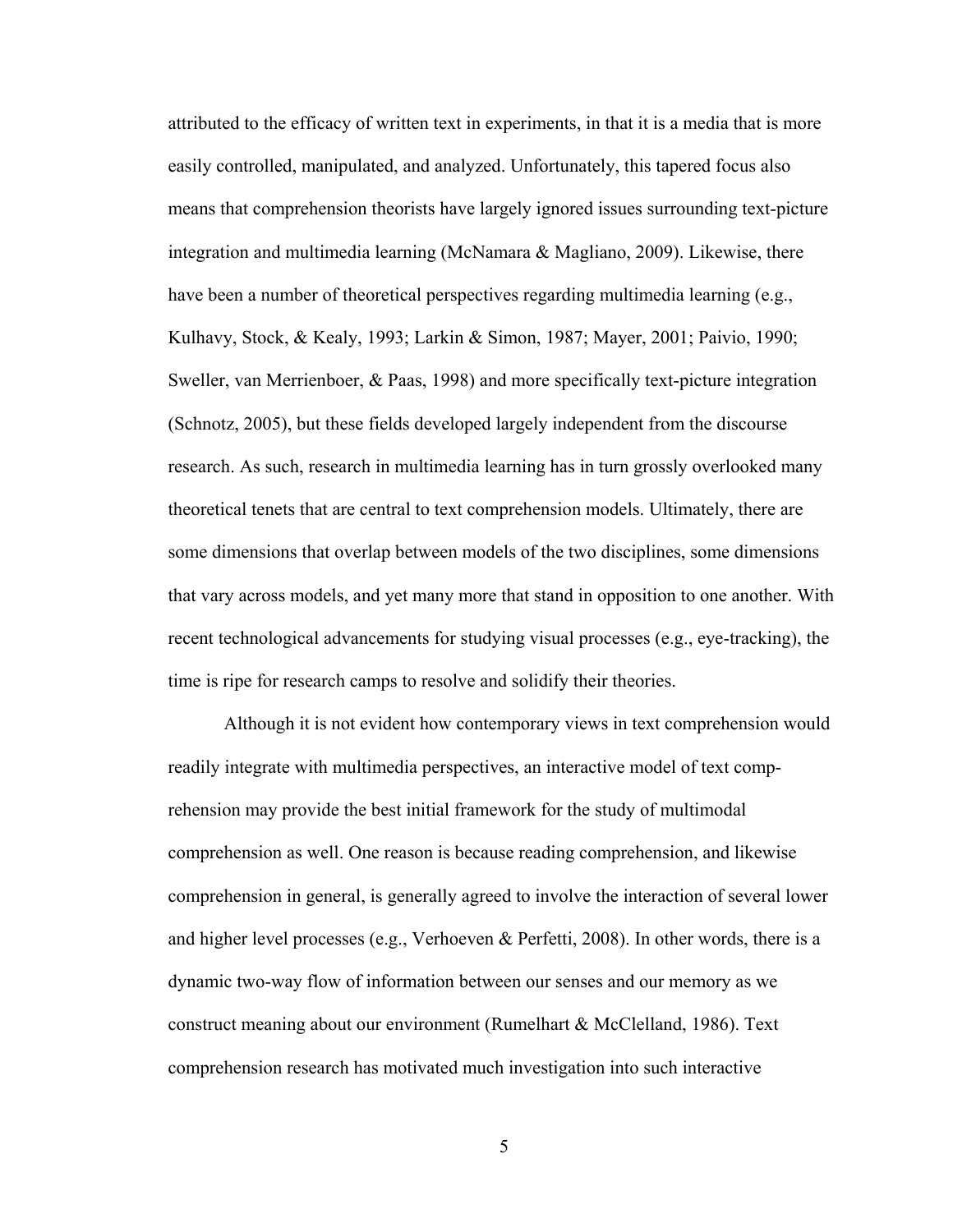processing. In contrast, multimedia research has focused more on the static limitations of working memory capacity, which is often misunderstood as a cause of learning instead of an effect of other factors such as prior knowledge (e.g., Ericsson & Kintsch, 1995). Moreover, multimedia research has often limited itself to characteristics of the visual aids and has largely ignored anything to do with text, whereas there is evidence that visual representations in isolation do little to improve learning and are best used when combined with text (Ainsworth & VanLebeke, 2004). Thus, any investigation of multimodal comprehension must include text comprehension as a key element. Following this rationale, the theoretical foundation of this study follows the Construction- Integration model proposed by Kintsch (1998), considered to be one of the most inclusive and complete of text comprehension theories (McNamara & Magliano, 2009).

Although many of the processes identified in the comprehension literature may be unique to reading of text, other processes may be pertinent to comprehension of other media (Magliano, Radvansky, & Copeland, 2007). That is, even though the majority of comprehension research has been limited to the realm of discourse, some research suggests that a common set of higher order cognitive mechanisms may operate across a variety of events that are experienced (Gernsbacher, Varner, & Faust, 1990). Such a notion is generally supported by findings in neuroscience, in which there is distribution of labor between the cortex and hippocampus. The cortex is accountable for slow learning that assimilates input over multiple experiences to extract generalities, while the hippocampus carries out the rapid learning of the subjective contents of perceptual experiences (O'Reilly  $\&$  Rudy, 2001). Thus, it seems likely that some of the processes involved in text comprehension may be appropriate to the understanding of other media,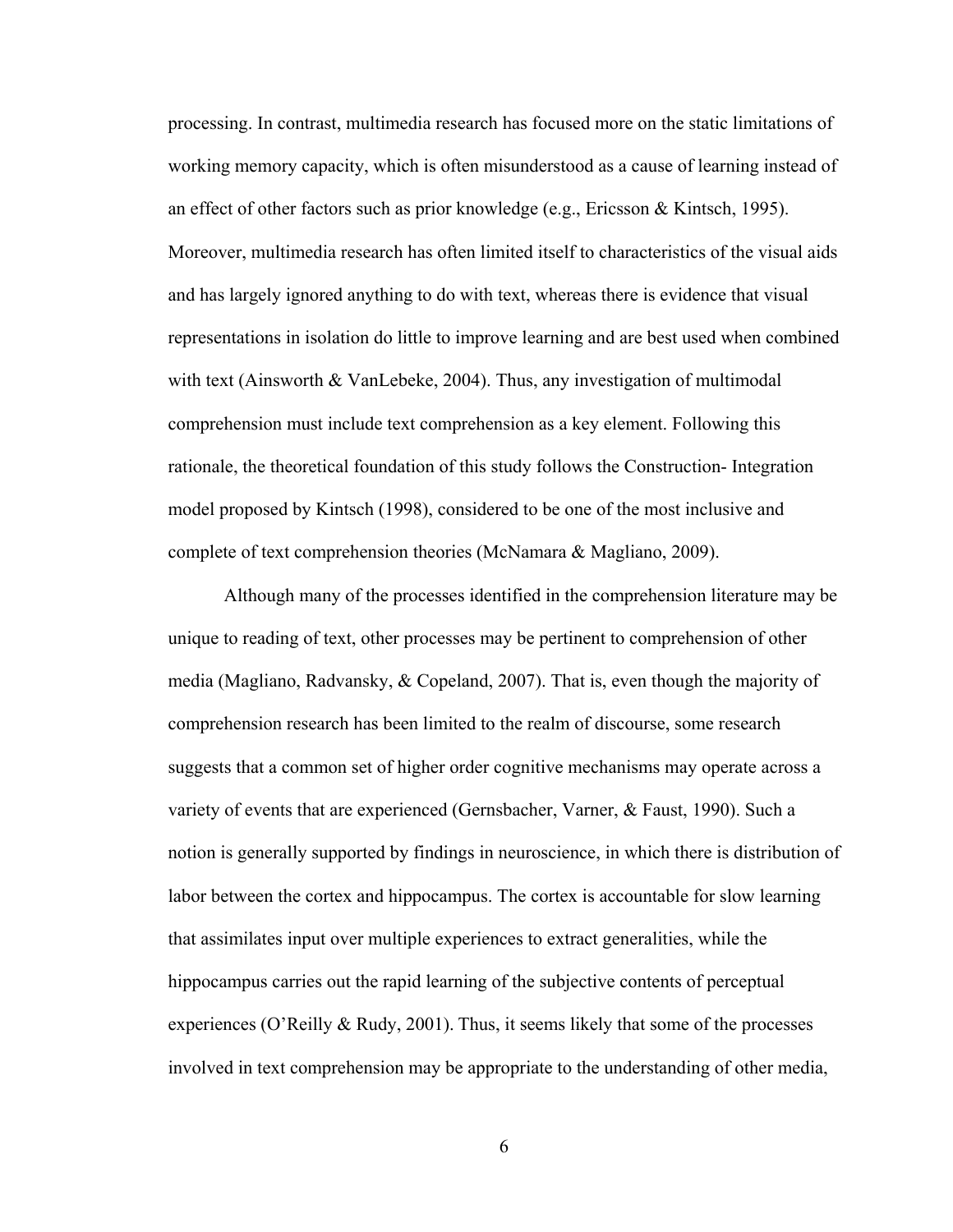including visuospatial representations. Accordingly, a number of multimedia learning frameworks also have the potential to lend interpretation to this research. Such theories include Schnotz's (2005) model of text-picture integration, a multimedia learning theory that includes the investigation of textual features. Thus, a fundamental goal of the current research is to promote integration of concurrent dimensions from both fields. In the following sections, the principal theories that have exhibited influence on the research in each discipline are reviewed.

### **Construction-Integration (CI) Model of Text Comprehension**

**Overview.** The hypotheses and expectations made in this proposal find their roots in the Construction-Integration (CI) model of text comprehension (Kintsch, 1988, 1998). It is a hybrid model that combines symbolic representations with a connectionist architecture, emphasizing the interaction between lower and higher level processes. That is, effective text comprehension is constrained both by automatic and active thinking, in which the reader interacts with the text on lower levels (e.g., decoding and parsing) and on higher levels (e.g., integrating the text with prior knowledge). According to this theory and most other theories of text comprehension (e.g., Albrecht & O'Brien, 1993; Graesser, Singer, & Trabasso, 1994; van den Broek, Rapp, & Kendeou, 2005; Zwaan & Radvansky, 1998), one critical process of successful comprehension is that readers purposely compare the ideas represented in the text with their existing knowledge and experiences. As such, the CI model was the first to support the idea that deep comprehension involves an understanding of not just explicit content, but of referenced and implied situations also (e.g., inferences). It is largely the influence of the CI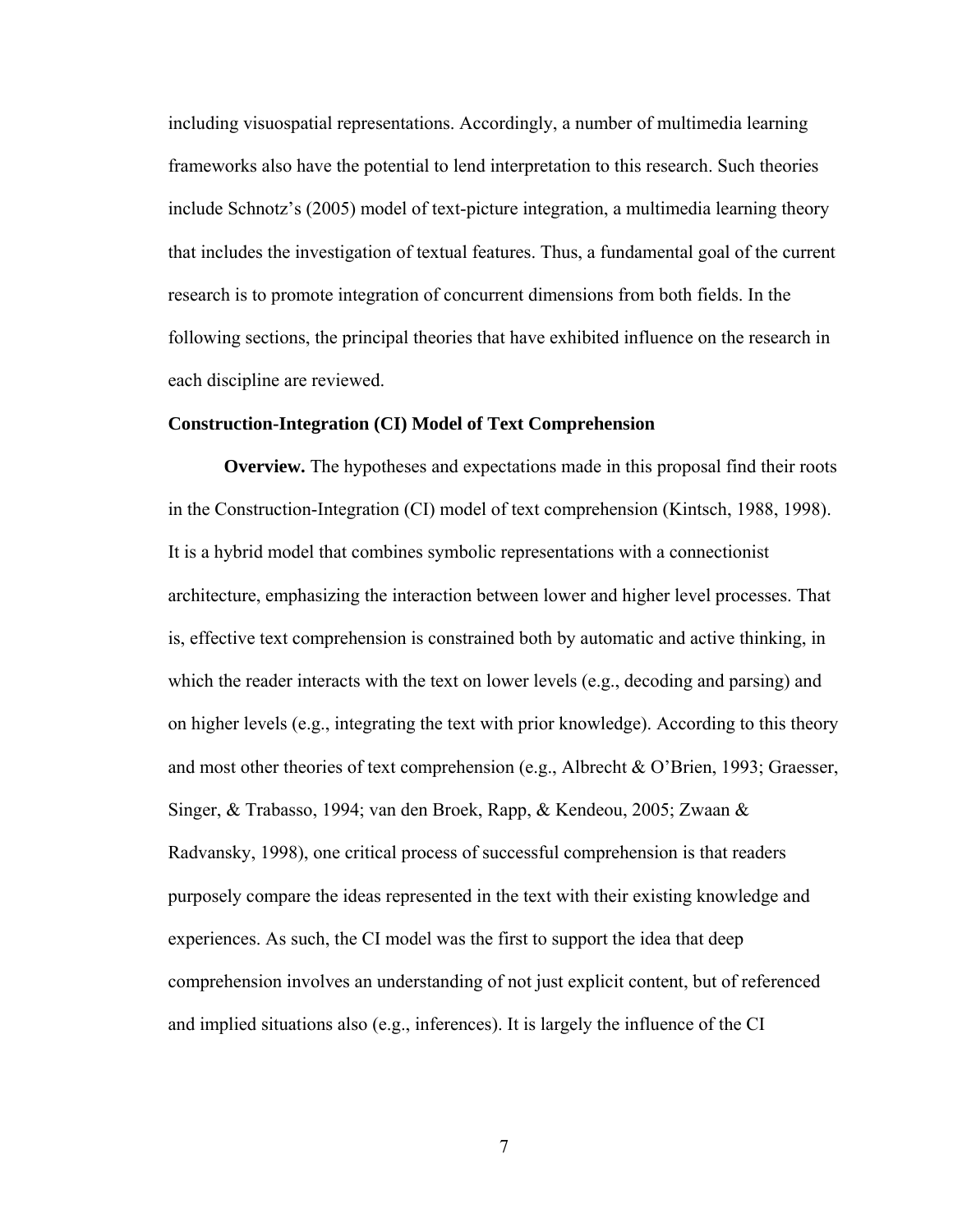framework that led most theories of text comprehension to include as a critical process the activation of knowledge that is not explicitly stated in the text.

According to the CI model, comprehension encompasses three levels of representation. These are the *surface code***,** the *propositional textbase***,** and the *situation model*. First, the *surface code* transmits the meaning of each word in the text as well as their syntactic relations. This representation neurologically resides in perceptual memory, and decays quickly as the reader continues to read and more incoming text replaces it. Hence, the surface structure is often unexamined in most comprehension research (including the present study), because perceptual level processes such as decoding and syntactic parsing are generally assumed to be automatic and implicit during the higher level comprehension processes that are described by the models. Next, the *textbase level* is encoded in terms of *propositions*, which preserve the meaning but not the precise words and syntax of the text being read (Best, Floyd, & McNamara, 2008). A central principle of the CI model is that the proposition is the fundamental unit of processing (McNamara & Magliano, 2009). A proposition essentially represents one complete idea, and comprises a predicate and its argument(s). It represents the essential meaning or gist of the information explicitly stated in the text.

Finally, the *situation model* comprises information in the surface structure and textbase, as well as the inferences generated by the reader that are beyond the ideas given in the text. The term situation model is particular to discourse processing, whereas the term *mental* model is applied more broadly. A person's mental model is essentially their internal representation of the external environment as it is compared to contents in memory (e.g., Johnson-Laird, 1983), whereas the situation model is the specific mental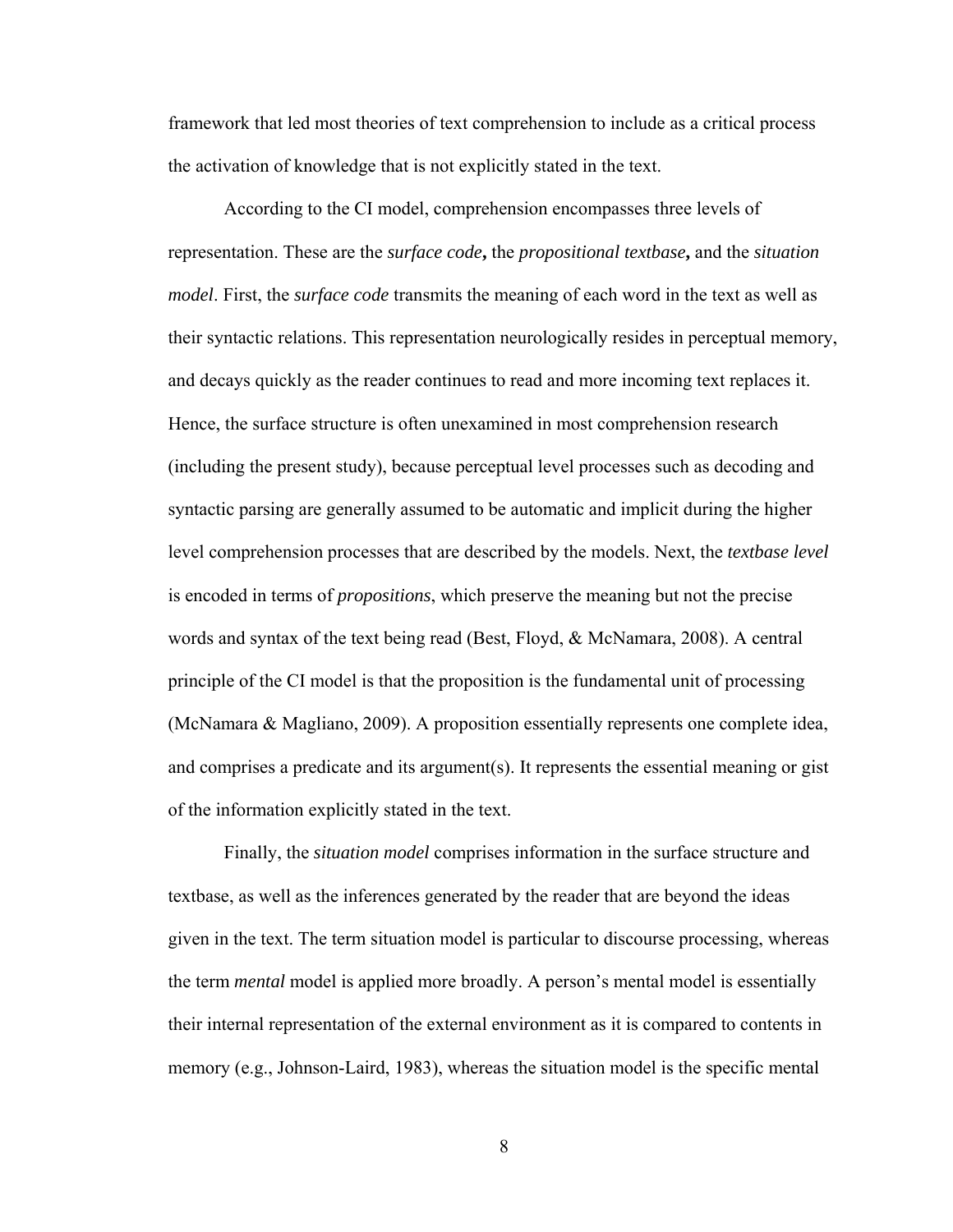representation of what a text is about as it is integrated with prior knowledge. The situation model and the textbase are considered to be related dimensions of the same episodic memory, rather than completely separate and partitioned representations (Kintsch, 1988; McNamara & Magliano, 2009). The situation model comprises information from the text (currently or previously read), inferences derived from propositions or ideas in the text, related prior knowledge, and inferences derived from the text and prior knowledge (Graesser et al., 1994; Kintsch, 1998).

**Inferences.** Inferences are the new ideas created by the reader that help to build up a reader's situation model when the information available is limited or not entirely explicit. Inferencing is quite a unique phenomenon in human cognition, as this creative process is a fundamental part of our ability to learn in general. This process is important for reading comprehension because texts cannot include all the information needed to understand them (van Dijk & Kintsch, 1983). For instance, texts usually leave out common world knowledge. Kintsch (1998) classifies inferences by whether they are *automatic* vs. *controlled* and whether they are *retrieved* vs. *generated*. The first distinction concerns inferences that are triggered by the text (i.e., automatic) as opposed to inferences that are primed consciously. For example, *bridging* inferences are made when information between two separate ideas imply something that is not explicitly stated in the text. The second dichotomy regards information that is gleaned from the text as opposed to information that is generated beyond the text from prior knowledge (i.e., *elaborative* inferencing). Although both bridging and elaborative inferences may be either automatic or controlled, bridging inferences are reliant on the current context whereas elaborations go beyond the given information.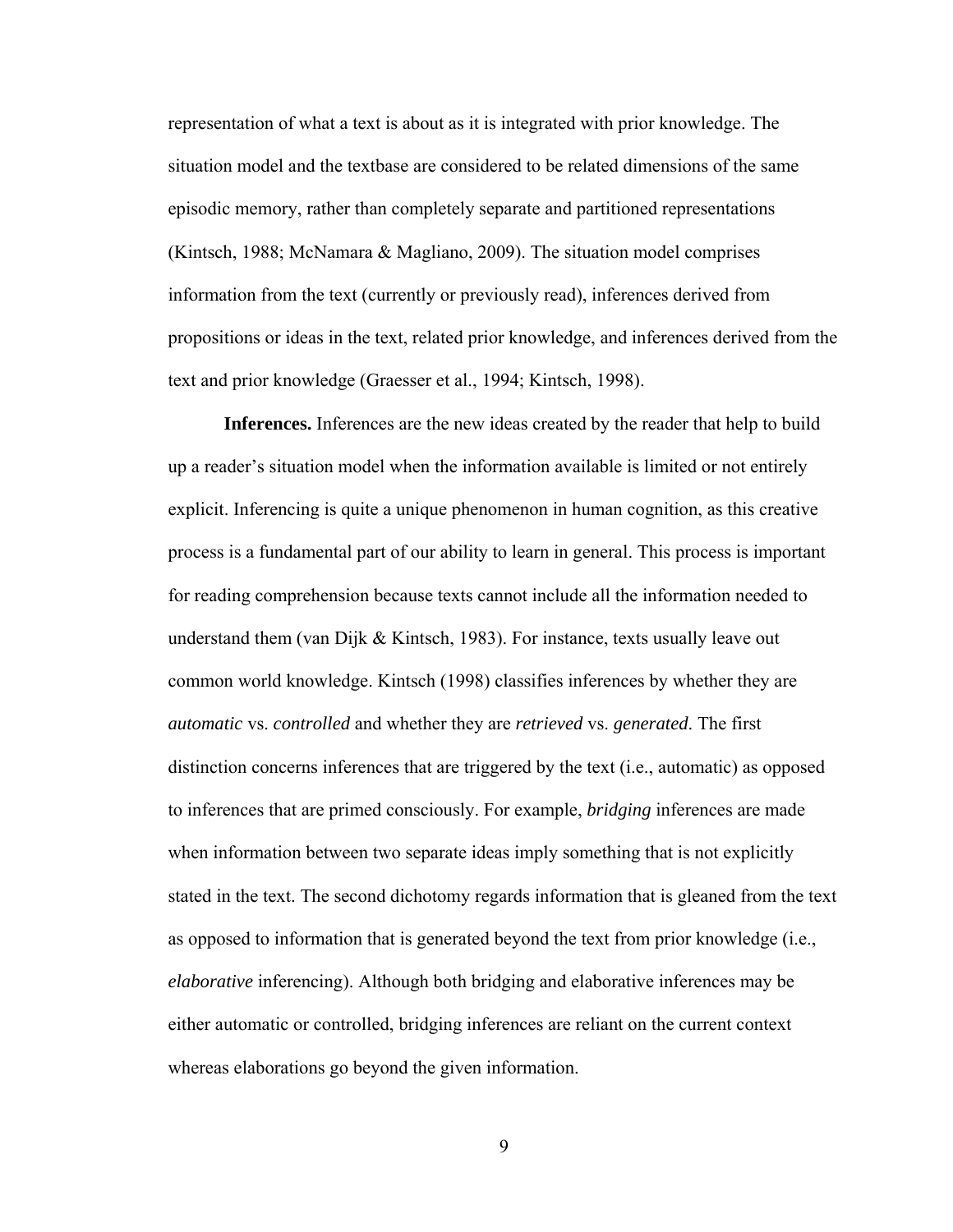Because no text is ever completely explicit, the reader has many opportunities to make inferences. The number of opportunities is constrained by prior knowledge. However, *coherence* "gaps" can occur if the reader cannot find a means to create such a connection. When readers encounter such gaps, they may resolve them either by making inferences that allow the seemingly inconsistent information to fit within the established representation (e.g., van Dijk & Kintsch, 1983), or by rereading, reinterpreting, and reorganizing previously represented information (e.g., Goldman & Saul, 1990). Consequently, if a reader is less active and stimulates little outside knowledge, the resulting situation model is less coherent, limiting the reader to a primarily shallow (i.e., textbase) level of comprehension.

**Cohesion.** As previously discussed, a coherent understanding of a text depends on the reader connecting information between propositions in the textbase representation and prior knowledge in order to construct the situation model. Although these processes are usually engaged with relatively little effort, research has shown that holes in the discourse (i.e., *cohesion* gaps) force the reader to make inferences to understand the relationship between sentences (O'Reilly & McNamara, 2007). Poor readers or readers who do not have prior knowledge of the material may not be able to generate inferences successfully. Numerous studies have shown that repairing expository texts by adding cohesive devices and increasing referential overlap improves clarity (e.g., Britton & Gülgöz, 1991; McNamara, 2001; McNamara, Kintsch, Songer, & Kintsch, 1996). Increasing cohesion provides signals for the reader that tell them how to form coherent representations, which results in improved comprehension. As we will discuss, successful inference generation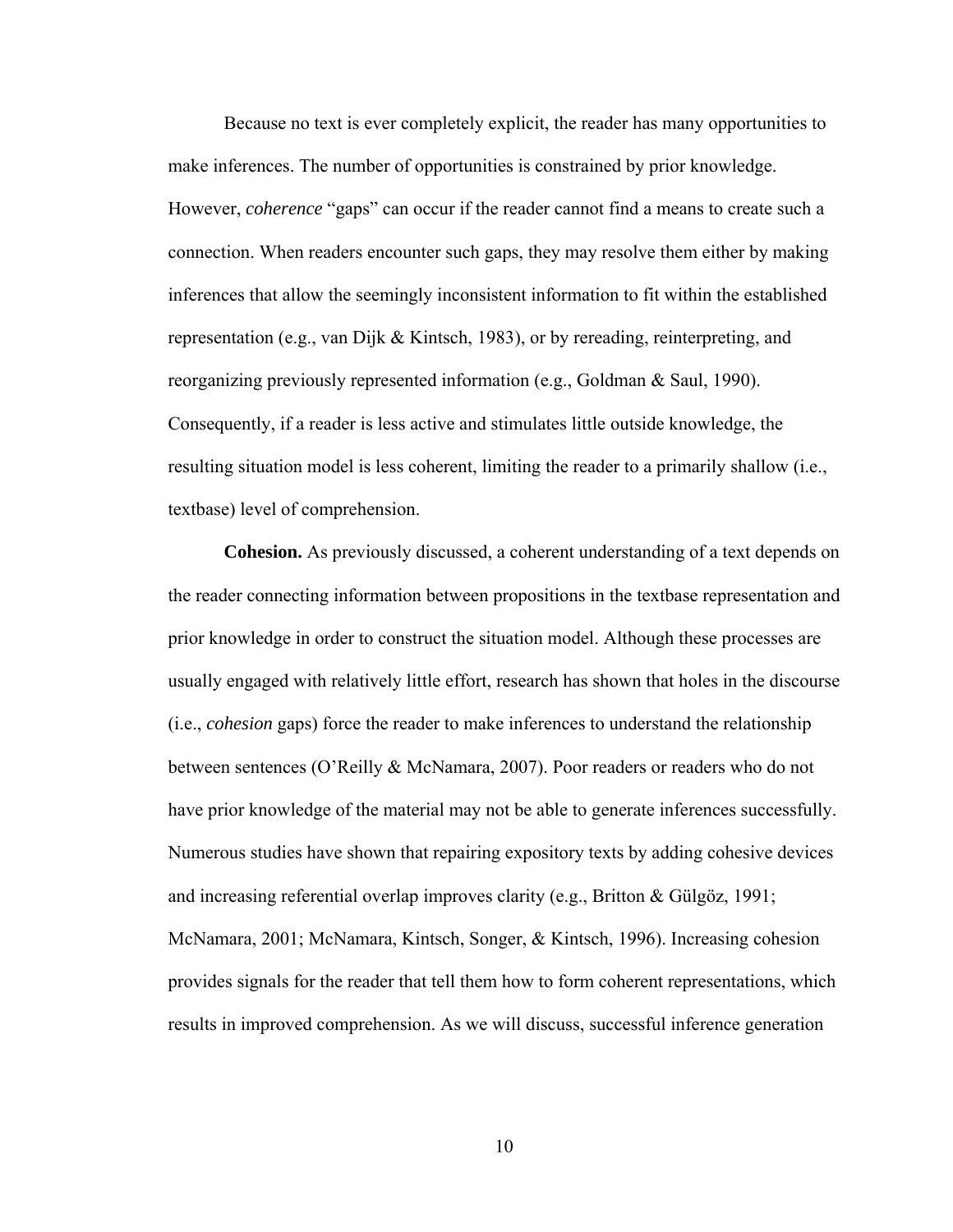not only depends on the cohesive features of the text, but also depends on the reader's comprehension skill and prior knowledge.

**Prior knowledge.** As first demonstrated by McNamara, Kintsch, Songer, and Kintsch (1996), several studies have shown that an individual's knowledge interacts with the cohesion of a text (see also McNamara, 2001; McNamara & Kintsch, 1996; O'Reilly & McNamara, 2007; Ozuru, Dempsey, & McNamara, 2009). Domain-specific knowledge has a large influence on reading comprehension because explicit information is often not enough to produce a coherent situation model, which compels the reader to retrieve pertinent information in long-term memory (Kintsch, 1998). Readers activate and rely on their knowledge to fill in encountered cohesion gaps, to the extent that it is available. Low-knowledge readers benefit from higher cohesion because they do not possess the necessary prior knowledge to generate inferences. When cohesion is lacking, effortful inferential processes may improve the reader's understanding of the textbase, which improves the situation model for individual sentences, but generally the reader cannot make the knowledge-based inferences needed to connect separate concepts in the text. As such, improving a text's cohesion facilitates coherence for low-knowledge readers. Conversely, if high-knowledge readers are able to utilize cohesive devices to make connections between propositions automatically, then less prior knowledge is activated. Indeed, there is substantial evidence that high-knowledge readers gain from lower cohesion because the gaps in the text necessitate the activation of knowledge in order to create a coherent mental model (McNamara, 2001; McNamara & Kintsch, 1996; McNamara et al., 1996). Thus, high cohesion text benefits low-knowledge readers, whereas low cohesion text benefits high-knowledge readers. This interaction is termed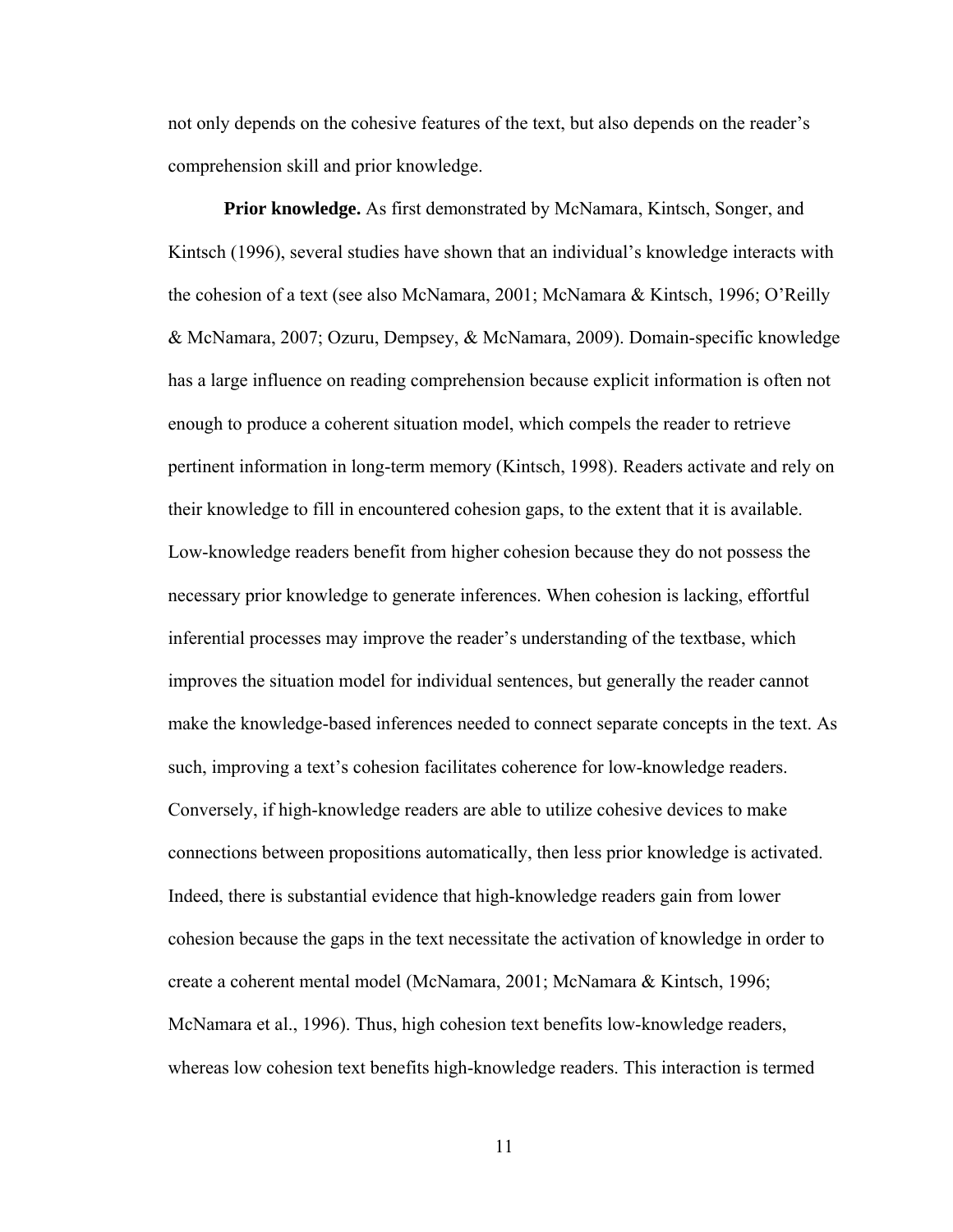the *reverse cohesion effect* (O'Reilly & McNamara, 2007). When the reader activates more prior knowledge and makes more connections within the representation, then a deeper level of comprehension can be accomplished and the resulting situation model is likely to have a stronger and more stable representation in long-term memory.

**Reading comprehension skill.** In addition to a knowledge-based account of inference generation, a large body of research has shown that inference making is also a large component of skilled reading (e.g., Cain & Oakhill, 1999; Graesser et al., 1994; Long, Oppy, & Seely, 1994; McNamara, 2001; O'Reilly & McNamara, 2007; Voss & Silfies, 1996). Reading skill refers to the cognitive abilities associated with the reading process in general and includes perceptual processes such as decoding and syntactic knowledge (Oakhill & Yuill, 1996). However, higher level processes for connecting various concepts contained in the text in a coherent manner (i.e., comprehension skill) is one of the most essential elements of this overall reading skill (Ozuru et al., 2009). For the purposes of this study, we use the term reading skill to denote the more specific construct of comprehension skill.

Currently, research on expository text comprehension is inconclusive regarding the causes that underlie a readers' ability to integrate textual information coherently. However, skilled readers can generally be said to be more active processors of information than less skilled readers. For instance, Cain and Oakhill (1999) found that poor readers' difficulties with bridging ideas between sentences are caused by their sentence-level comprehension problems, even though their vocabulary and decoding skills may be adequate. Whereas skilled readers are readily capable of making inferences to close conceptual gaps, less skilled readers are likely to overlook gaps and fail to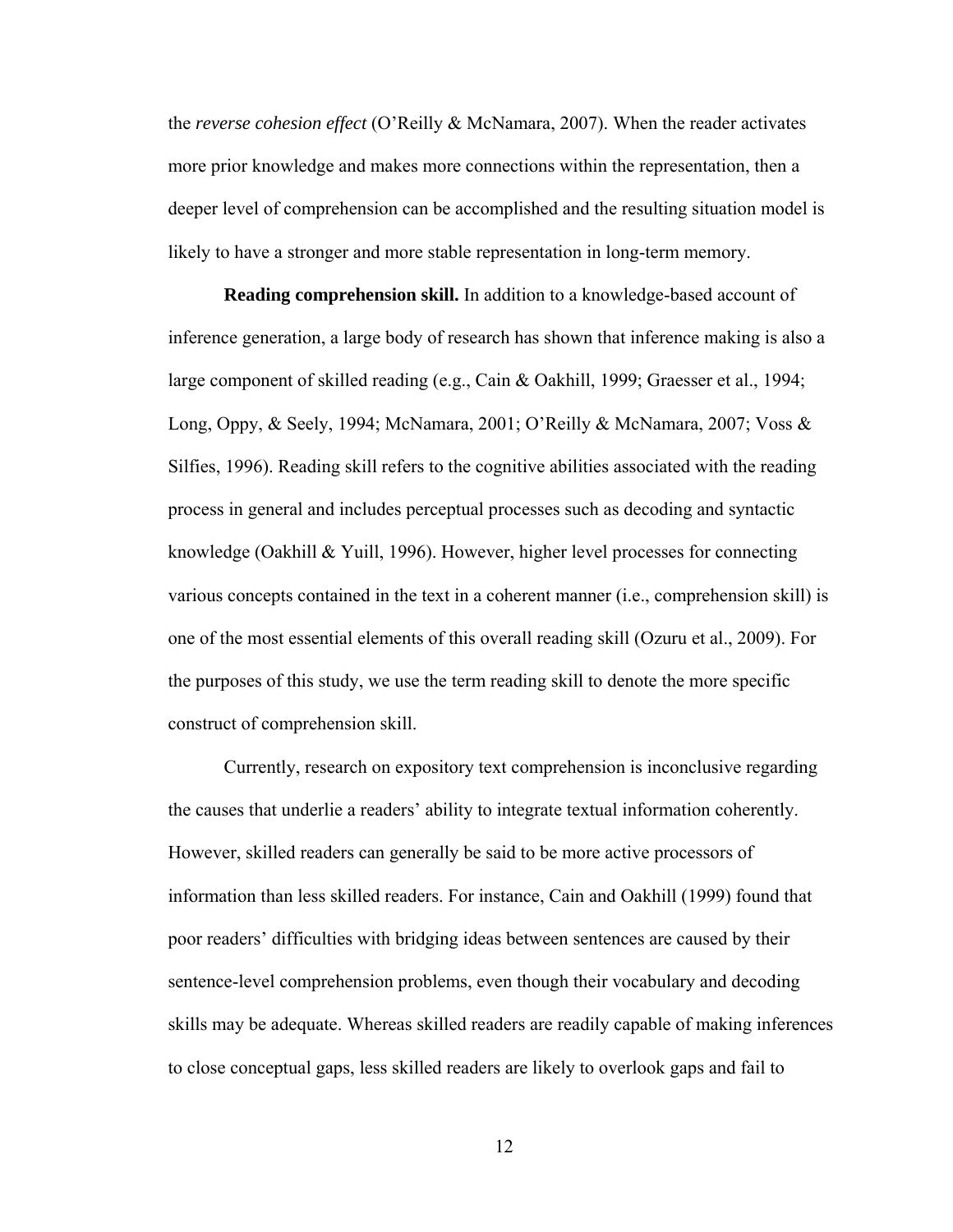generate inferences (Long et al., 1994; Oakhill & Yuill, 1996). Less skilled readers are prone to learn in a passive or less receptive manner, whereas skilled readers are more adept at monitoring and self-regulating their thoughts and behavior (Azevedo, 2008; Winne, 2001). Skilled readers are also more likely than less skilled readers to engage in successful metacognitive strategies that promote inference generation (Long et al., 1994; Oakhill  $\&$  Yuill, 1996). Therefore, skilled readers more actively process the information given in the text, which thus triggers greater activation of relevant knowledge, which leads to deeper and more stable comprehension (McNamara, 2001).

Although prior knowledge and reading skill may not be completely independent constructs, they are believed to contribute to reading comprehension in distinctive ways (Hannon & Daneman, 2001; Walker, 1987). As previously discussed, prior knowledge helps readers compensate for partially explicit text when cohesion gaps induce retrieval of related information in long-term memory. Such retrieval is immediate and relatively effortless (Ozuru et al., 2009). In contrast, reading skill helps readers connect ideas and concepts from different parts of a text in a more effortful manner (Danenman & Hannon, 2001). This process of associating multiple ideas helps readers obtain a fuller grasp of the text content even when prior knowledge is lacking. Given the distinct functions of prior knowledge and reading skill in reading comprehension, the relative involvement of prior knowledge and reading skill should change as a function of textual elements and the level of comprehension measured (i.e., the types of questions used to assess comprehension).

 In the present study, reading skill is expected to interact with text cohesion differently than prior knowledge. Evidence from previous studies has shown that less skilled readers may not benefit as much as skilled readers from a high-cohesion text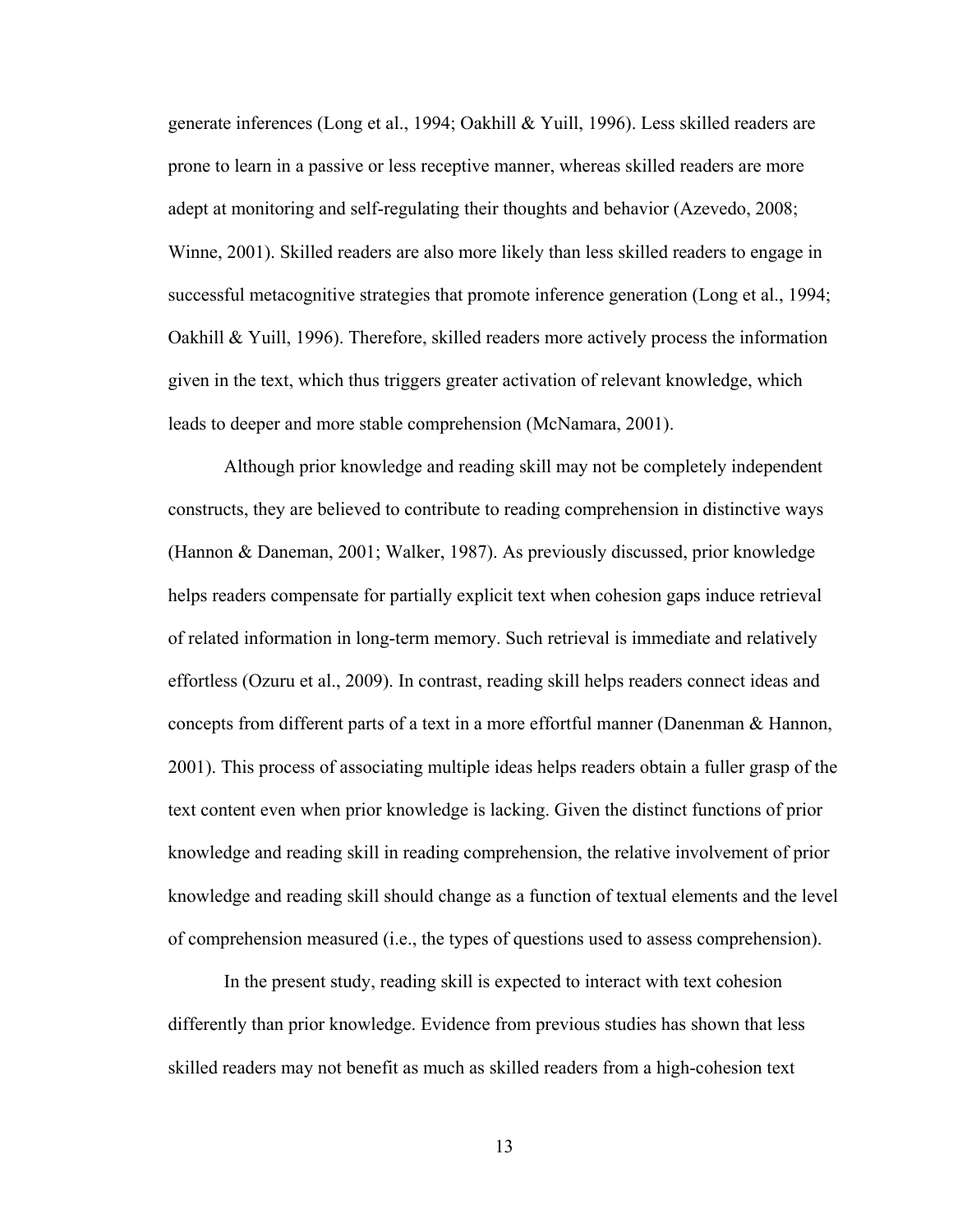(Beck, McKeown, Sinatra, & Loxterman, 1991). Increasing a text's cohesion often means increasing the total amount of information, such as by adding connectives, longer explanations, or increasing referent overlap. Consequently, having to process larger amounts of information may require a higher level of reading skill, implying that less skilled readers may not benefit from a high-cohesion text as much as skilled readers.

The relationship between text cohesion, prior knowledge, and reading skill was investigated by O'Reilly and McNamara (2007) using the same biology text as in the present study. Taking into account the different ways in which prior knowledge and reading skill are thought to contribute to reading comprehension, the researchers expected that the reverse cohesion effect of prior knowledge would only apply to those highknowledge participants who were also less skilled readers. Results showed a highcohesion text improved comprehension for low-knowledge readers regardless of their reading skill level. They also found that high-knowledge learners only benefitted from low-cohesion text if they were less skilled readers (confirming a reverse cohesion effect). Conversely, skilled high-knowledge readers' comprehension was better for a highcohesion text. The advantage of high cohesion was restricted to performance on textbased questions, whereas there was no effect of cohesion on bridging-inference questions. Thus, high-knowledge readers may be more affected by cohesion if they happen to lack sufficient reading skill, because reading skill, by definition, entails more active processing. A highly cohesive text can inhibit active processing for less skilled readers because it is more self-sufficient, requiring less activation of prior knowledge to maintain the text's coherence. In contrast, the non-effect on bridging-inference questions may also be regarded as a reverse cohesion effect, as skilled high-knowledge readers will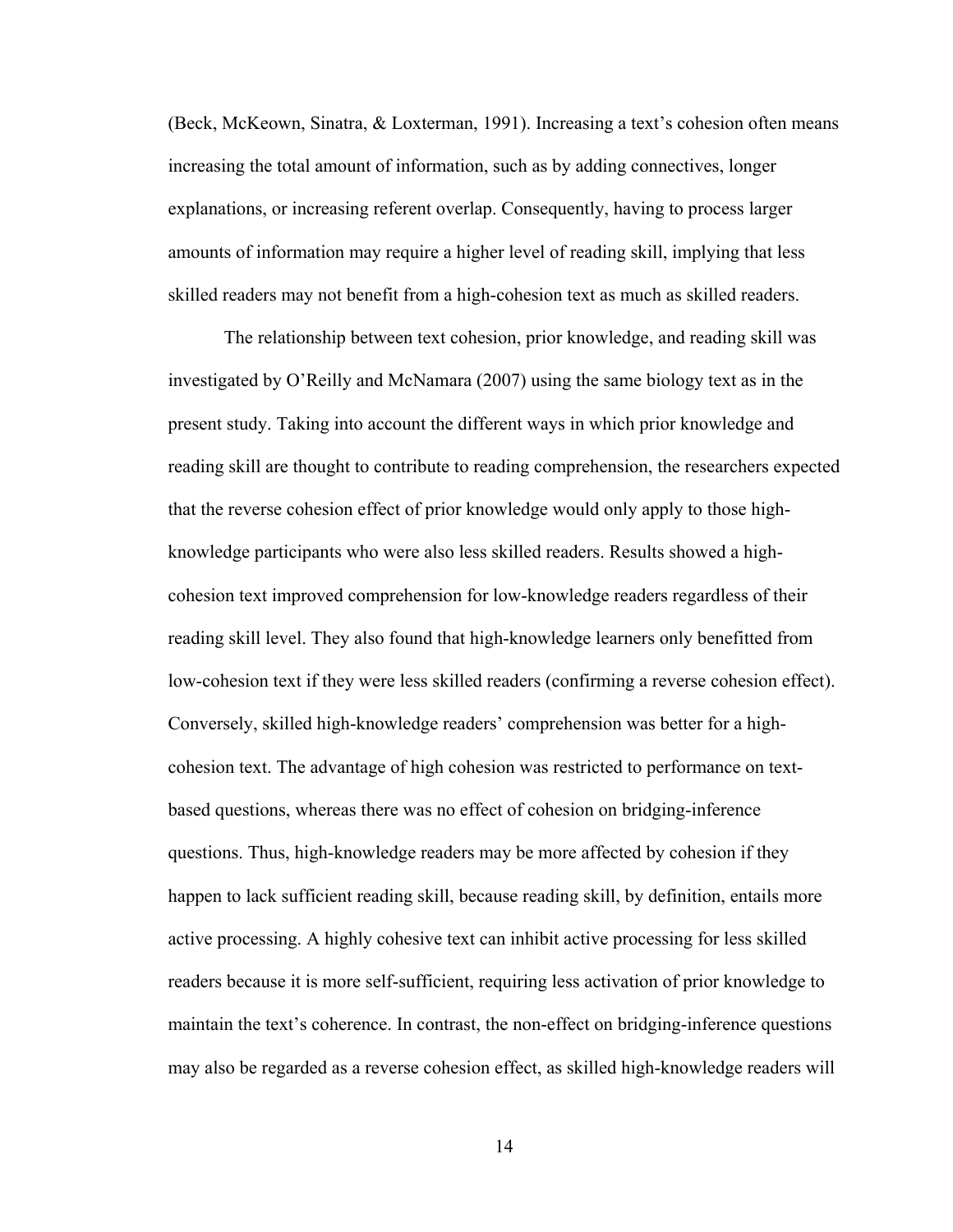make inferences regardless of the cohesion of the text because they activate their prior knowledge endogenously (i.e., there is a greater role of top-down activation). In other words, their coherence-making processing is efficient in spite of the characteristics of the text. It is active processing that facilitates surface comprehension of a high cohesion text without inhibiting deeper comprehension as for less skilled readers.

In sum, the theoretical account of cohesion effects for readers of different levels of prior knowledge relies on the notion that comprehension is largely governed by the coherence of the reader's situation model, and this coherence is influenced by both the cohesion of the text and the inferences made by the reader according to their prior knowledge, their reading skill, or both. This assumption is generally supported by contemporary models of text and discourse.

### **Theories of Multimedia Learning and Text-Picture Integration**

**Overview.** Early reviews of multimedia research concluded that work conducted prior to the 1990s had documented the benefits of visual displays but had failed to provide a theoretical framework to explain how visual displays benefit learners (e.g., Hegarty, Carpenter, & Just, 1991; Kozma, 1991; Levin, Anglin, & Carney, 1987; Winn, 1987). Reviews of more recent studies show that during the past two decades researchers have gained a better understanding of this process (e.g., Höffler & Leutner, 2007; Tversky et al., 2002; Vekiri, 2002). Findings from this discipline converge into consistent patterns that show how learner and graphic characteristics may affect learning with graphics. However, as Höffler and Leutner (2007) and Tversky et al. (2002) revealed, many of these studies contained differences in experimental conditions with regard to the content of learning material, as well as vast differences in experimental procedure across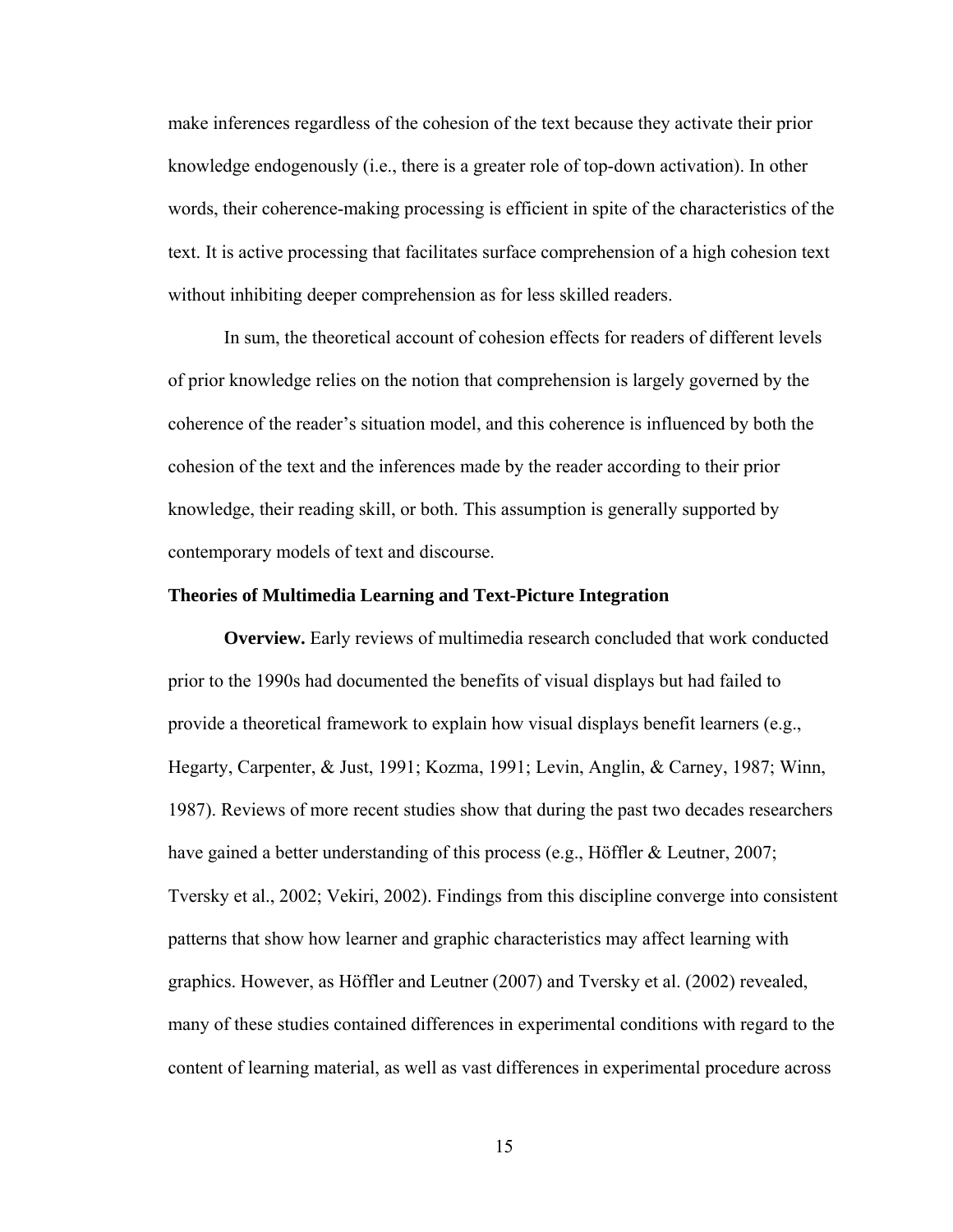studies. Additionally, the theoretical perspectives that have guided research in multimedia learning are essentially rooted in a serial information processing framework (as opposed to connectionism or neurodynamics) and are largely more descriptive than explanatory in focus (e.g., Chandler & Sweller, 1991; Mayer, 2005; Schnotz, 2002). Moreover, researchers have focused mainly on graphical attributes (and not the text) and on working memory limitations related to human factors problems, rather than on the cognitive processes involved in integrating multimodal information. Likewise, the disregard of multimedia issues in comprehension models clearly necessitates more inclusive research. One goal of the present study is to address this need.

**Dual-coding theory.** First advanced by Paivio (1986), dual-coding theory is an established theory of general cognition that has been directly applied to literacy and reading comprehension. The theory's basic assumption is that human cognition is specialized for processing and representing verbal and nonverbal (imagery) information in two distinct but interconnected channels. The theory is comparable to Baddeley's (1986) two-part model of working memory, which emphasizes separate channels for visual and auditory information. Experiments based on dual-coding theory have consistently demonstrated that concurrent processing of related information in both systems can increase recall, compared to information processed in either the verbal or nonverbal system alone.

Dual-coding theory provides a basic framework for reading and comprehending multimodal documents. According to Paivio (1986), mental images are processed and represented in analogue codes (*imagens*), which preserve the main structural features of the perceived stimuli. Conversely, verbal information is processed and represented as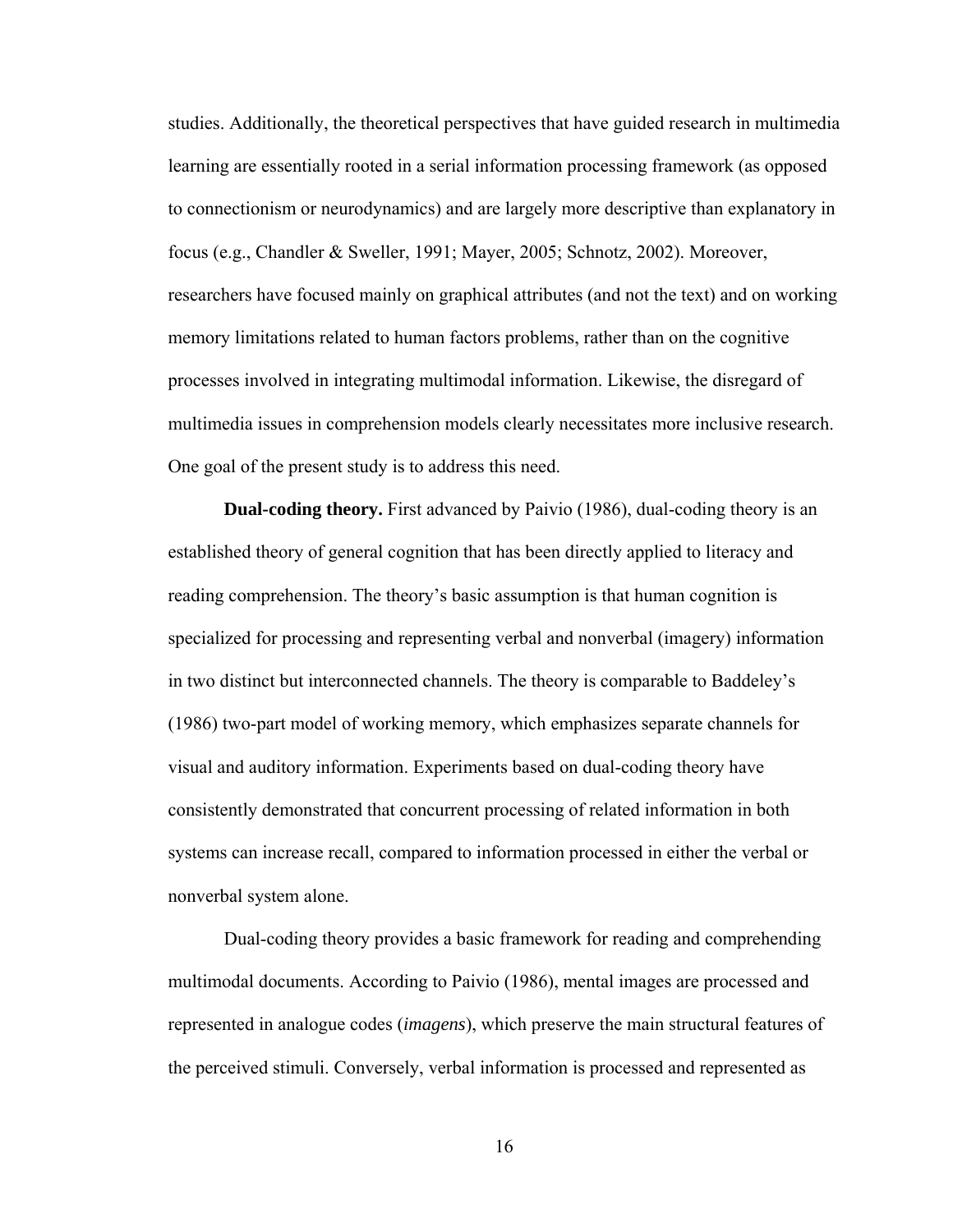symbolic code that arbitrarily represents real objects or their properties (*logogens*). The two types of representations differ not only in their structure but also in their organization. Visual information is organized in a synchronous manner. That is, a mental image may relay aspects of its structural features and their relationships simultaneously, and hence those components may be operated on in parallel. In contrast, verbal information is organized in semantic units and is processed in a sequential fashion. Although they are functionally distinct, the two cognitive systems are interconnected. Concurrent verbal and visual representations can form associative connections, enabling the transformation of each type of information into the other. For instance, people can mentally connect the word "cup" to a picture of a cup. Thus, listening to a word may provoke a mental image of the object or vice versa.

Dual-coding theory has several implications for education and instructional design (Clark & Paivio, 1991). Presenting both text and illustrations contiguously in instructional material enables students to store the same material in two forms of memory representations, and associations between visual and verbal representations may form during encoding. These interrelationships may increase the number of paths that learners can take to retrieve information because verbal stimuli may activate both verbal and visual representations (Clark & Paivio, 1991).

Another implication of the theory relates to the finding that people are more capable of remembering concrete rather than abstract information (Paivio, Clark,  $\&$ Khan, 1988). According to Paivio and colleagues, concrete information is remembered better because it can evoke mental images and, therefore, encourage people to encode the same information in both modalities. Hence, another way visual displays may contribute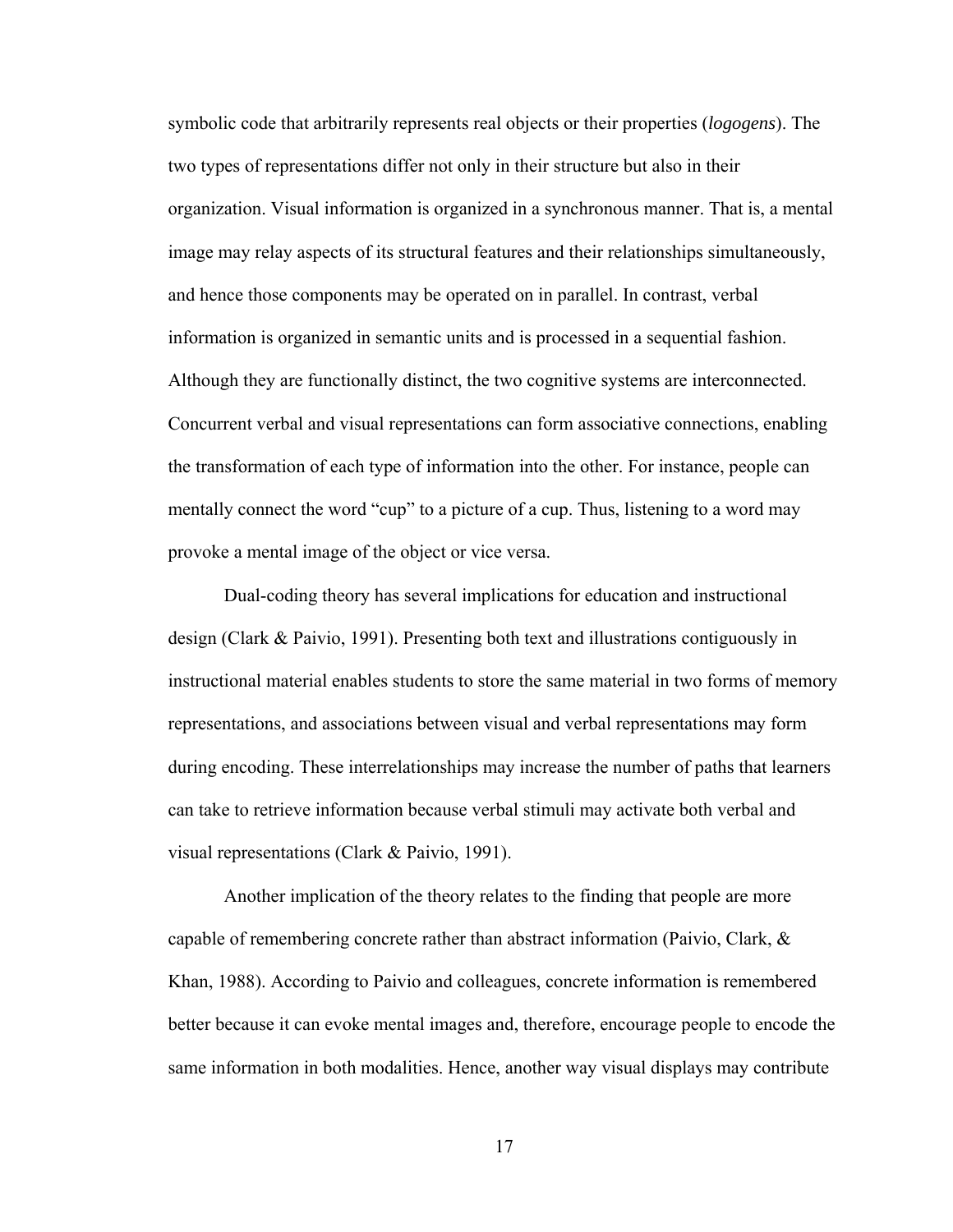to learning is by increasing the concreteness of instruction when the material is abstract (Clark & Paivio, 1991). Also, providing many visual experiences may enrich students' mental representations and increase their ability to generate mental images when they learn with text (Clark & Paivio, 1991; Kosslyn, 1988).

As discussed earlier, dual-coding theory attributes the advantages of visual displays to two factors: the existence of two representation codes in long-term memory and the structural characteristics of visual displays. However, dual-coding theory does not address some critical issues that concern the ways in which learners integrate verbal and visual information. One such issue is that the theory (and existing models of working memory) cannot adequately explain how the separate cognitive systems work together (Miyake  $\&$  Shah, 1999). Second, there is no consensus among researchers on the number of cognitive systems, their limitations, and the nature of information and tasks for which they are specialized. And, finally, it is not clear how individual differences affect performance in complex tasks that require integration of verbal and nonverbal information (Miyake & Shah, 1999). These issues continue to provide questions for the research paradigms that have emerged from dual-coding theory.

**Cognitive load theory.** First introduced by Sweller (1988), Cognitive Load Theory is a capacity theory that describes how limited working memory resources constrain the processing of information and subsequent development of mental models. Although the theory attempts to differentiate between three types of cognitive load (i.e., intrinsic, germane, extraneous), analyses in the present study may only be interpreted with regard to total cognitive load. That is, because we do not measure cognitive load directly, by necessity we may only refer to cognitive load in general as it relates to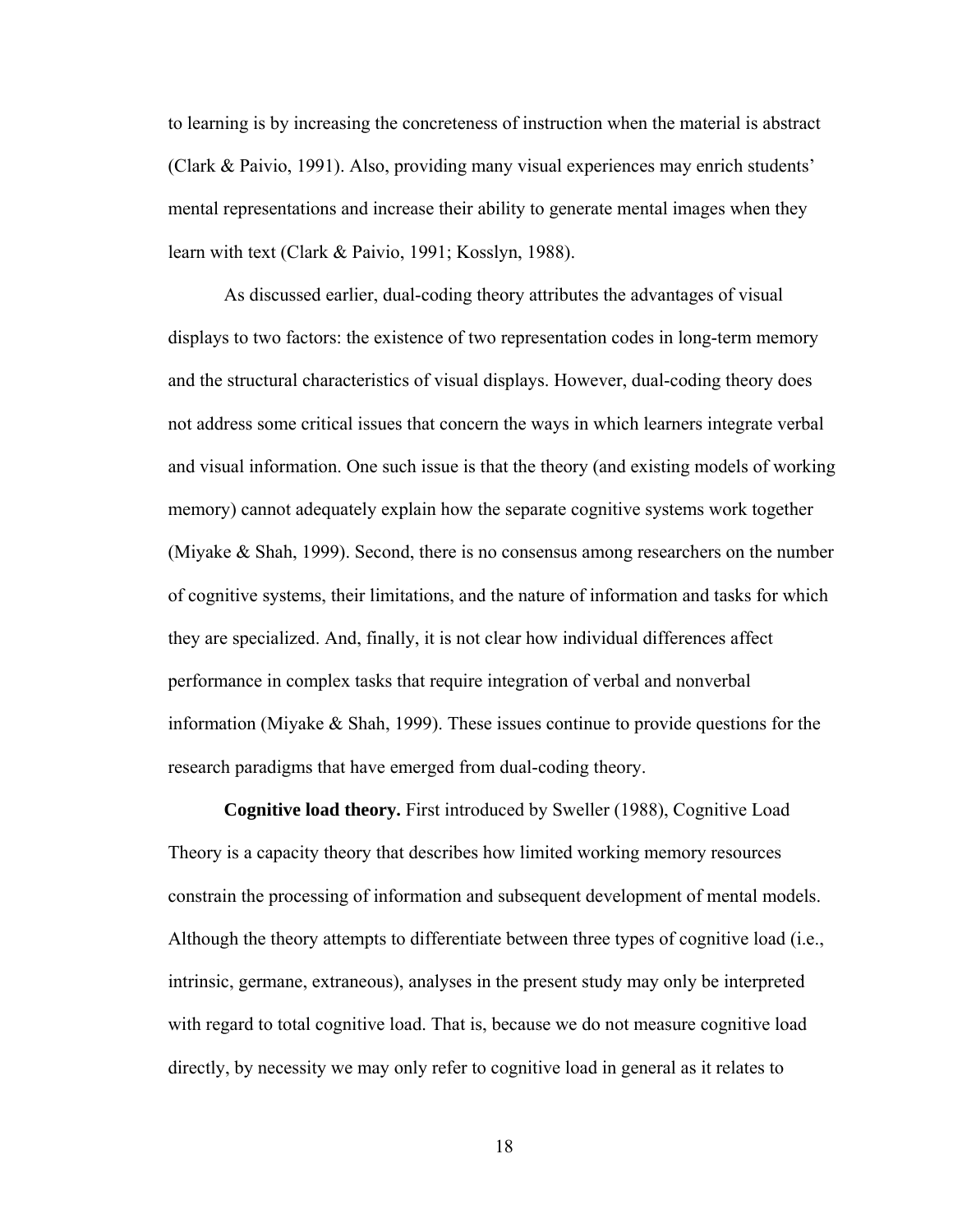learners' prior knowledge. Cognitive load research suggests several principles for optimizing the use and design of visual displays, which will be discussed later in this section. Such principles are particularly important in tasks that may inflict high cognitive load, such as when the learned material is of high complexity, when the materials give instruction on a time-based system, or when the processing of multiple modalities involves great mental effort by the learner (Mayer, 2005). That is, the amount of cognitive load in any given task is influenced by both the interaction of task features (e.g., layout, number of elements) with learner characteristics (e.g., prior knowledge, visuospatial skills).

As previously discussed, comprehension of a complicated text may require a higher level of reading skill because reading such a text involves processing larger amounts of information. According to Cognitive Load Theory, reading comprehension is likely to be affected not only by the amount of readers' prior knowledge but also by information-processing demands determined by the text features. In the present study, such features include both the cohesion level of the text as well as the presence and characteristics of the visual aids accompanying the text.

**Cognitive theory of multimedia learning.** First proposed by Mayer and colleagues (2001), the Cognitive Theory of Multimedia Learning describes how learners *select*, *organize*, and *integrate* information from different modalities into coherent mental models. That is, learners must first select relevant information from the visual and verbal external representations, coordinate that information into rational verbal and visual internal representations, and then incorporate the separate representations with one another and with prior knowledge (Mayer, 2002). The theory also advocates several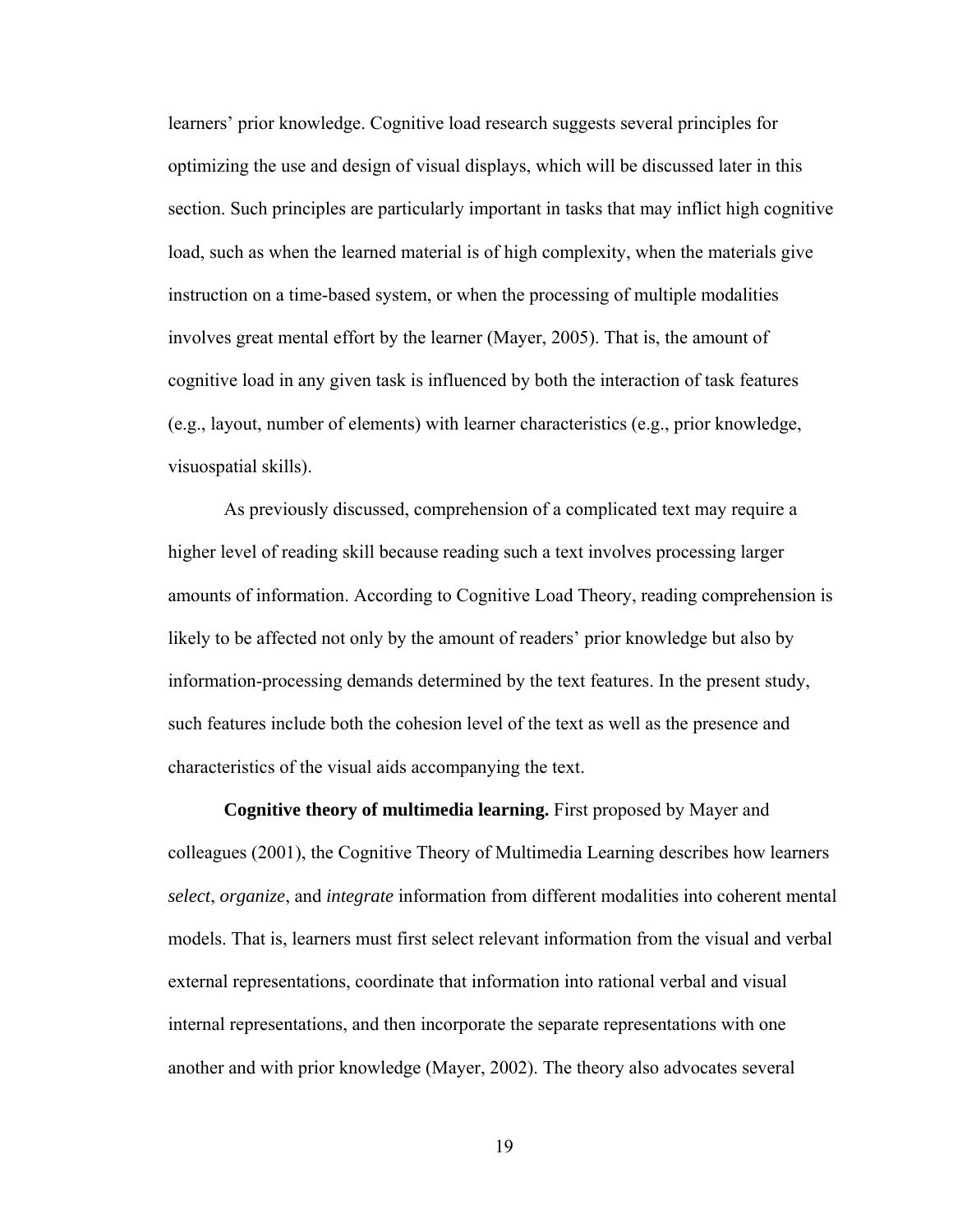principles that describe how learning is affected by redundancy, modality, and the spatial and temporal features of verbal and visual information. Several of these principles are akin to effects demonstrated in cognitive load theory.

**Integrated model of text and picture comprehension.** The model of integrative comprehension by Schnotz and Bannert (2003) is to a very large extent the most appropriate of multimedia learning theories to the present study. It is an extension of Paivio's dual-coding theory that more fully accounts for comprehension processes in text as well as graphics. Schnotz follows the basic idea of dual-coding theory that cognitive processing depends on dual interactive working memory systems with limited capacity, as well as separate subsystems for processing and storing information from different mediums. Schnotz's model also attempts to explain the assumed but unexplained mapping process between visual and verbal representations in Mayer's framework. According to the theory, texts and graphics are based on separate *sign systems*. *Descriptive* representations consist of symbolic signs that are based on the arbitrary relationship with the content they represent, whereas *depictive* representations consist of iconic signs that are based on the structural features with the content they represent. Depictive representations do not contain signs for relationships like symbols do; instead the relationships are captured inherently in the structural characteristics of the visual image (Kosslyn, 1994). Text comprehension is conducted via symbol processing, generating the surface structure and propositional textbase. Task-relevant information is selected and prior knowledge retrieved by means of top-down activation, which prompts the construction of a mental model based on semantic organization of the lower level representations. Picture comprehension is conducted primarily by means of low level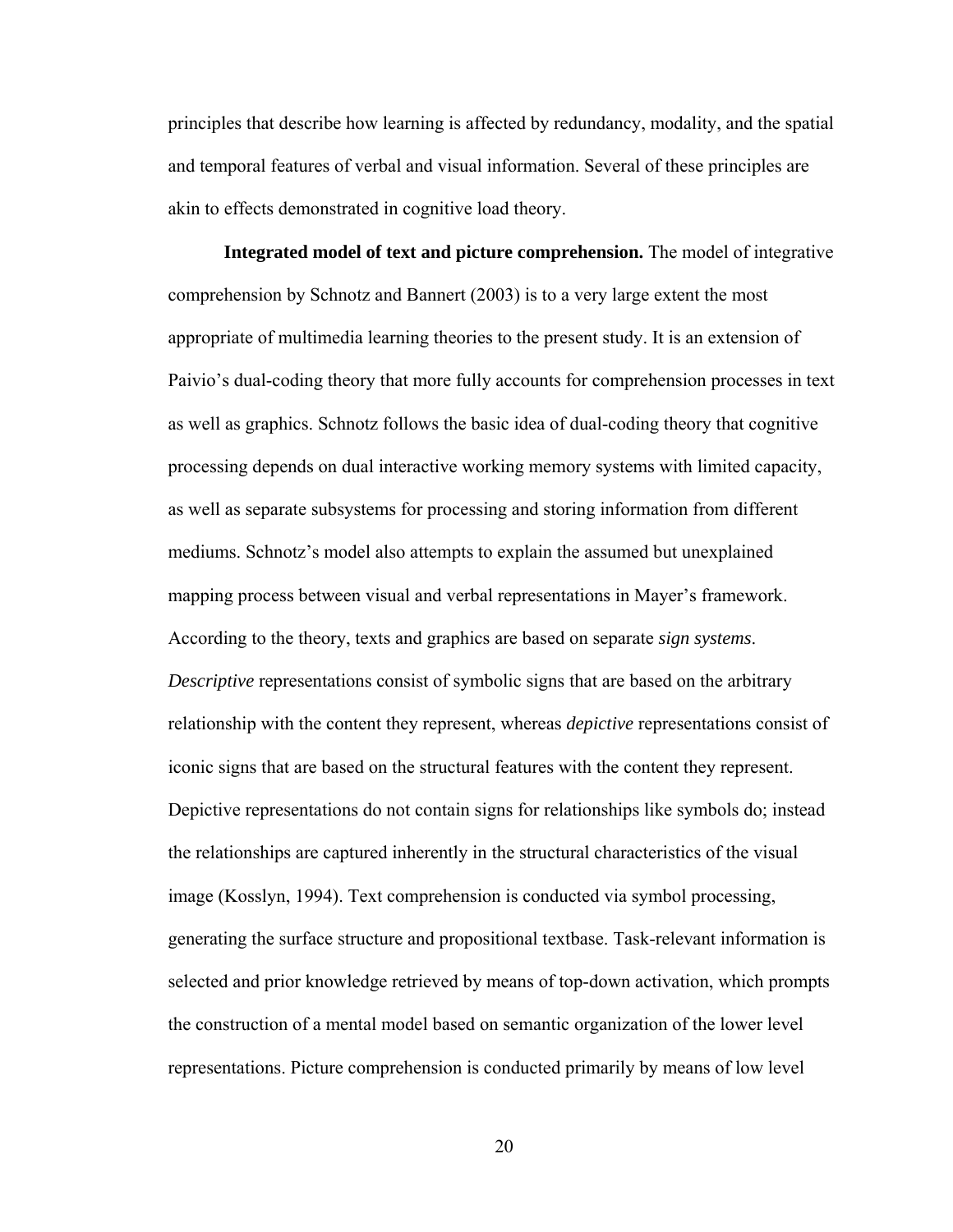perceptual processing (e.g., Ullman, 1984), generating a perceptual image because perception and imagery are derived from the same cognitive mechanisms (Kosslyn, 1994). However, in order to comprehend the picture, some level of semantic processing is required. Thus, picture comprehension involves not only construction of a mental model but also of a propositional representation in which semantic associations are mapped onto spatial and structural associations (see Figure 1). This rationale supports the hypothesis (relevant to the present study); namely, that learners with a high amount of prior knowledge may be better able to organize the information from their low level perceptual processing, whereas low prior knowledge learners who rely exclusively on perceptual processing may only form for themselves the illusion of having understood. In sum, learners incorporate text with their existing knowledge base to create a propositional model of the text and a distinct mental model that includes related visualizations of the information. Similarly, they also construct both types of internal representations when engaged in iconic processing (Graesser et al., 1997; Schnotz, 2005). Lastly, descriptive representations are more influential in representing propositional forms (i.e., the textbase), but depictive representations are better for drawing inferences (i.e., the mental model).

**Display characteristics.** In general, research has shown that diagrams can provide a valuable contribution to students' learning, but their effects are contingent upon two important factors: the characteristics of the displays themselves and the characteristics of the learners who use them (i.e., individual differences). This section describes a few principles developed from the various multimedia frameworks that are relevant to this study, many of which have common characteristics across theories.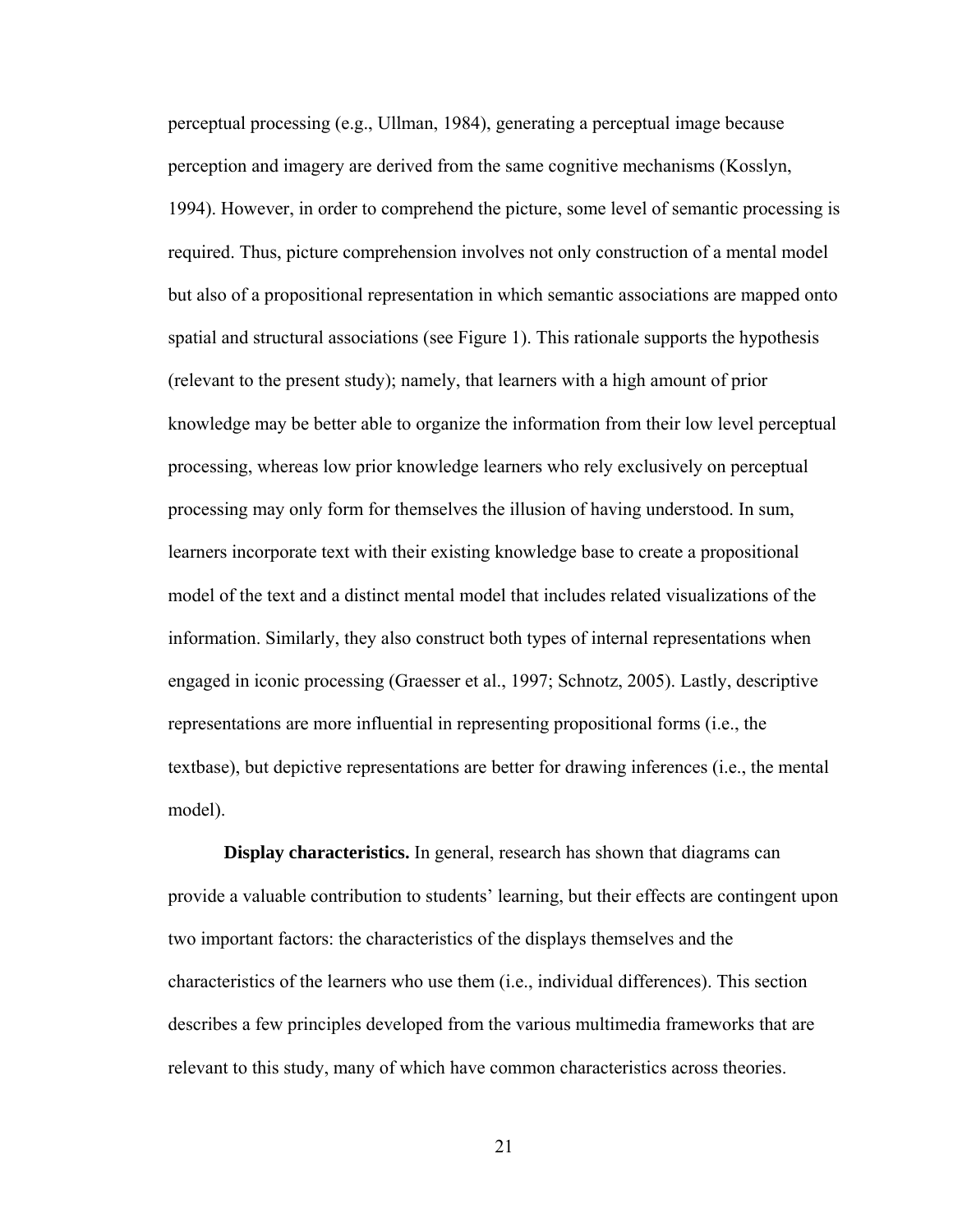*Task relevance.* As Levin et al. (1987) noted, only some displays must meet the demands of the learning task in order to be effective. For example, when the goal is to help students understand cause–effect relations or how systems behave, diagrams need to show not only the components of the systems but also how they interact and interrelate (Mayer & Gallini, 1990). When the task involves learning about dynamic phenomena, animated diagrams might be better than static displays because they depict motion and trajectory more effectively (Rieber, 1990). On the other hand, students may be able to infer motion from multiple static displays. For instance, Hegarty, Kriz, and Kate (2003) contend that people may internally represent dynamic phenomena as sequences of static images and infer motion based on their knowledge of the system. Of course, it is quite debatable whether animations are ever more effective than static media (Tversky et al., 2002) or which requisites must be met first. Indeed, an animation's utility is dependent on a large number of factors, including levels of element interactivity (Sweller et al., 1998), repleteness (i.e., similarity to the real object or system; Westelinck, Valcke, Craene, & Kirschner, 2004), control (i.e., system-paced or user-paced; Mayer, 2005), and learners' prior knowledge or visuospatial ability (Höffler & Leutner, 2007).

*Spatial and temporal contiguity.* Dual-coding theory predicts that providing material in both visual and verbal format enhances learning (Clark & Paivio, 1991). Additional studies coming from multimedia learning theories show that visual displays must be provided in spatial and timely coordination with the verbal information in order to be effective (Mayer, 2005). Mayer and Anderson (1992) called this effect the *spatial contiguity principle*. When learners interact with multimedia materials, they have to scan the image and read the text, process both to acquire meaning, and locate the referents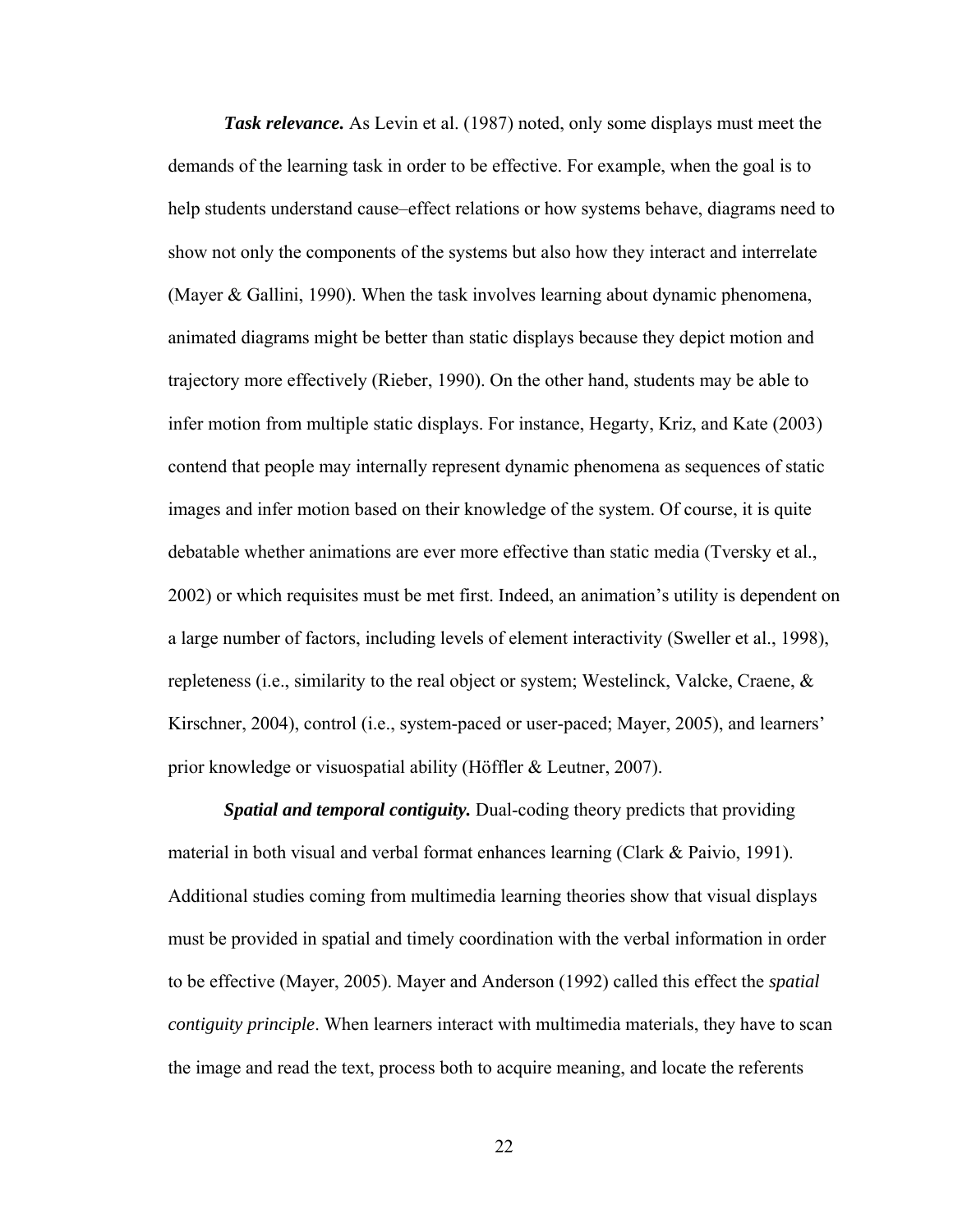between them to incorporate information from both sources. These activities can be cognitively difficult if the text and picture are placed far apart from each other (i.e., a *split-attention* format). Physical integration of verbal and visual material can help learners develop richer and more coherent mental models because they can form connections between what is presented in graphics and text. Recent studies show how different formats and spatial layouts affect viewing behavior, which thus influences learning (Holsanova, Holmquist, & Holberg, 2008).

*Cueing effects.* Adding visual aids to verbal material has the potential to improve comprehension, but this is contingent upon whether the display includes guidance or directional features. Rieber (1991) found that graphics only contributed to learning when students were aided by cueing devices or prompts that encouraged interaction with the graphics. Such prompts include labels and arrows, which enable readers to select relevant information and integrate it with the information in a text. According to this *signaling* principle, cues can also facilitate the mental association of elements in a diagram, including their spatial relations and interactivity (Mayer, 2005).

*Avoiding redundancy.* This guideline is referred to by Mayer as the *coherence* principle (Clark & Mayer, 2003), but coherence does not carry the same meaning as previously discussed. Essentially, students learn better when irrelevant material is kept out. For this reason, this study utilizes simplified *iconic* diagrams, which retain the abstracted structural and functional relationships of the object represented but eliminate unnecessary detail. Several investigations have demonstrated that increased realism can hinder learning outcomes, particularly in learners with low prior knowledge (e.g., Butcher, 2006; Parkhurst & Dwyer, 1983; Winn, 1987).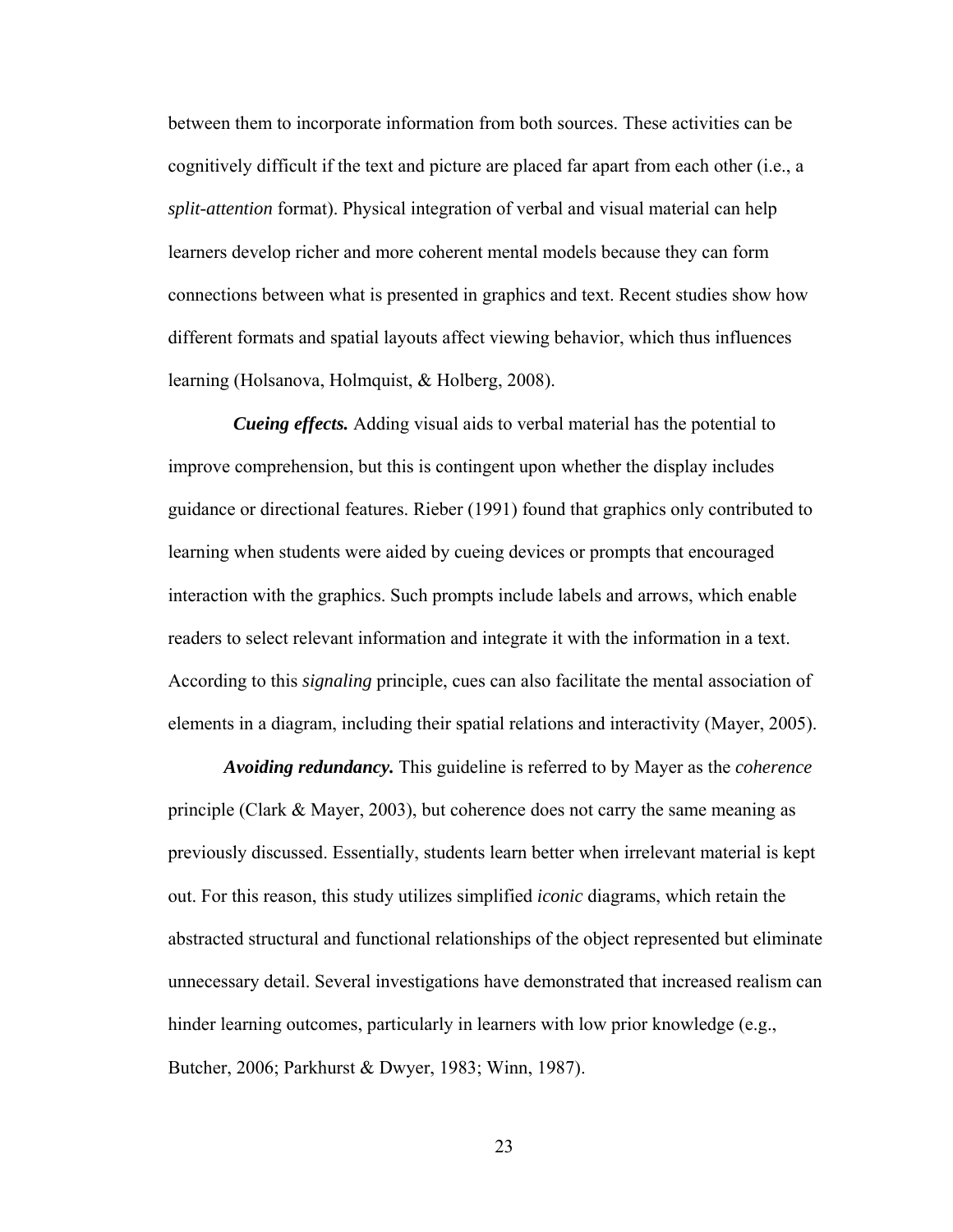**Learner characteristics.** As discussed earlier in this review, reading comprehension is affected not only by the characteristics within the textual material, but also by the individual's knowledge, skills, and abilities. The same principle is also supported in multimedia learning, because design features that are optimal for some learners may not be beneficial for others.

*Prior knowledge*. In their studies, Hegarty and colleagues (e.g., Hegarty et al., 1991; Hegarty et al., 2003) found that individual differences in prior knowledge affected comprehension of diagrams and the quality of readers' understanding. High-knowledge participants were more capable of locating the relevant information in a diagram and extracting information more selectively (Hegarty & Just, 1989). Also, they were able to form a representation of the system even when the text did not provide all the relevant information. In contrast, low-knowledge readers did not know what parts of the system were relevant to its functioning and required direction from the text to locate and encode information from the diagram (Hegarty  $\&$  Just, 1989). Another difference was that lowknowledge readers had more difficulty in comprehending parts of the system and integrating information from the text and the diagram (Hegarty  $\&$  Just, 1993). As one may expect, high-knowledge readers had superior comprehension of the configuration of system components and developed a better understanding of their movement (Hegarty & Just, 1993). Altogether, these studies showed that high prior knowledge enabled readers to make more strategic use of text and diagrams and integrate information successfully from the two sources using less mental effort. This suggests that, because of the difficulties associated with information integration, the design of instructional materials should compensate for low-knowledge readers' lack of strategies. The Hegarty studies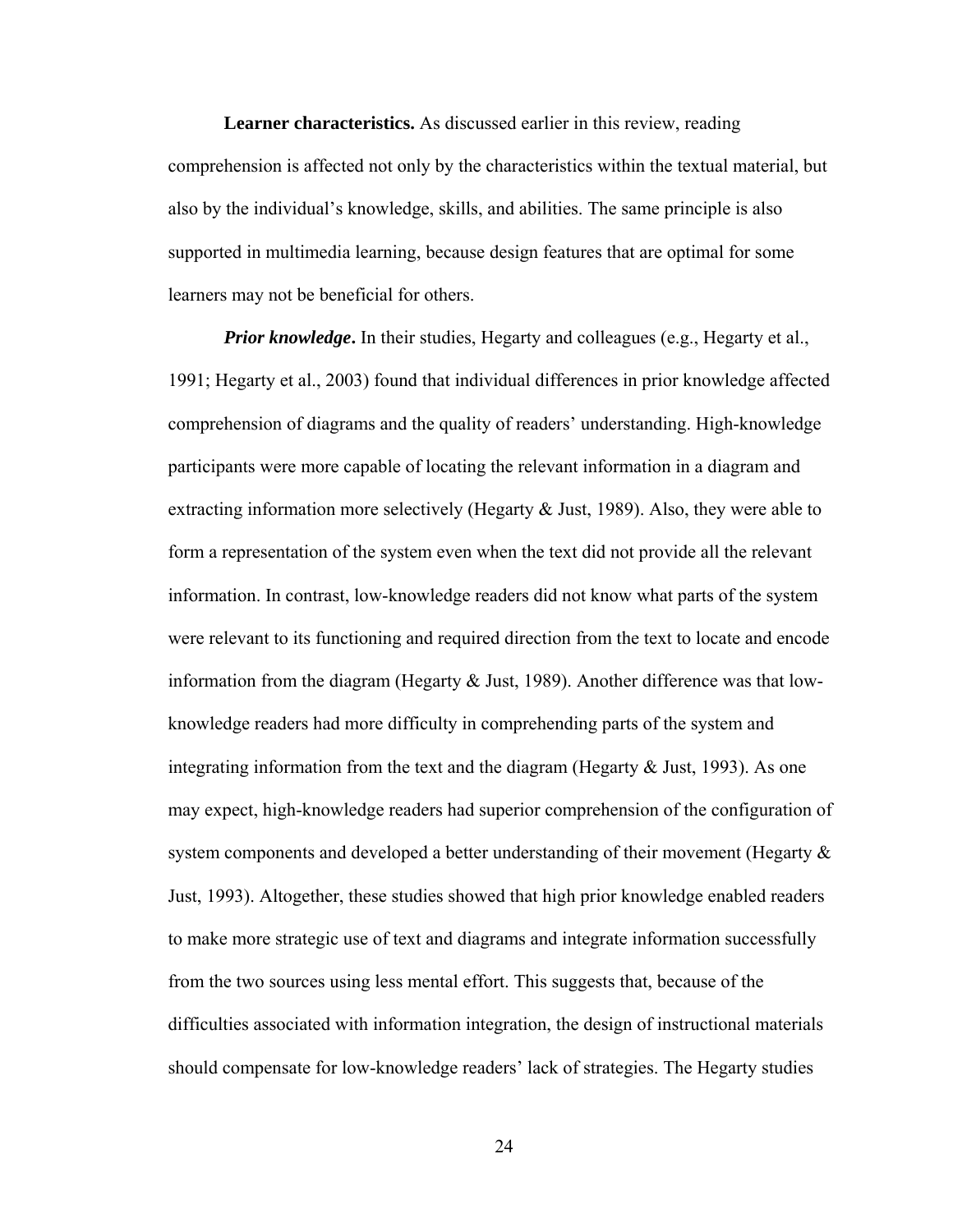show that this can be accomplished by breaking down the information in multiple displays and by using cues (such as arrows or descriptors embedded in the display) and labels that direct readers to the parts of the display that are important (e.g., Hegarty et al., 1991; Hegarty & Just, 1993).

*Visuospatial ability.* Visuospatial ability is the ability to mentally produce and transform visual representations and to reason with these imagery transformations (Carroll, 1993). Although research suggests that visuospatial ability influences graphic processing, understanding of its role is limited. Mayer and Sims (1994) found that diagrams had a lower effect on students with low spatial ability. They speculated that visual displays require low-ability students to dedicate more cognitive resources to the formation of a visual representation in working memory, which reduces the resources they can allocate for building connections between verbal and visual information. Thus, it appears that diagrams may be more demanding to process, and thus less beneficial, when students have lower visuospatial ability. Although visuospatial ability is not measured in this study, several studies have shown that the relationship between visuospatial ability and text-picture integration is unclear (Miyake & Shah, 1999). In addition, a wealth of evidence supports the notion that visuospatial ability is not directly related to reading comprehension (see Floyd, Bergeron, & Alfonso, 2006). In contrast, skill differences in reading comprehension have reliably been demonstrated to relate to integration processes. Nonetheless, learners with low visuospatial ability are likely to experience difficulties in processing visual information and therefore may not benefit from graphical representations. To this end, we use iconic diagrams in this study, which have been shown to be better understood by students with low visuospatial ability.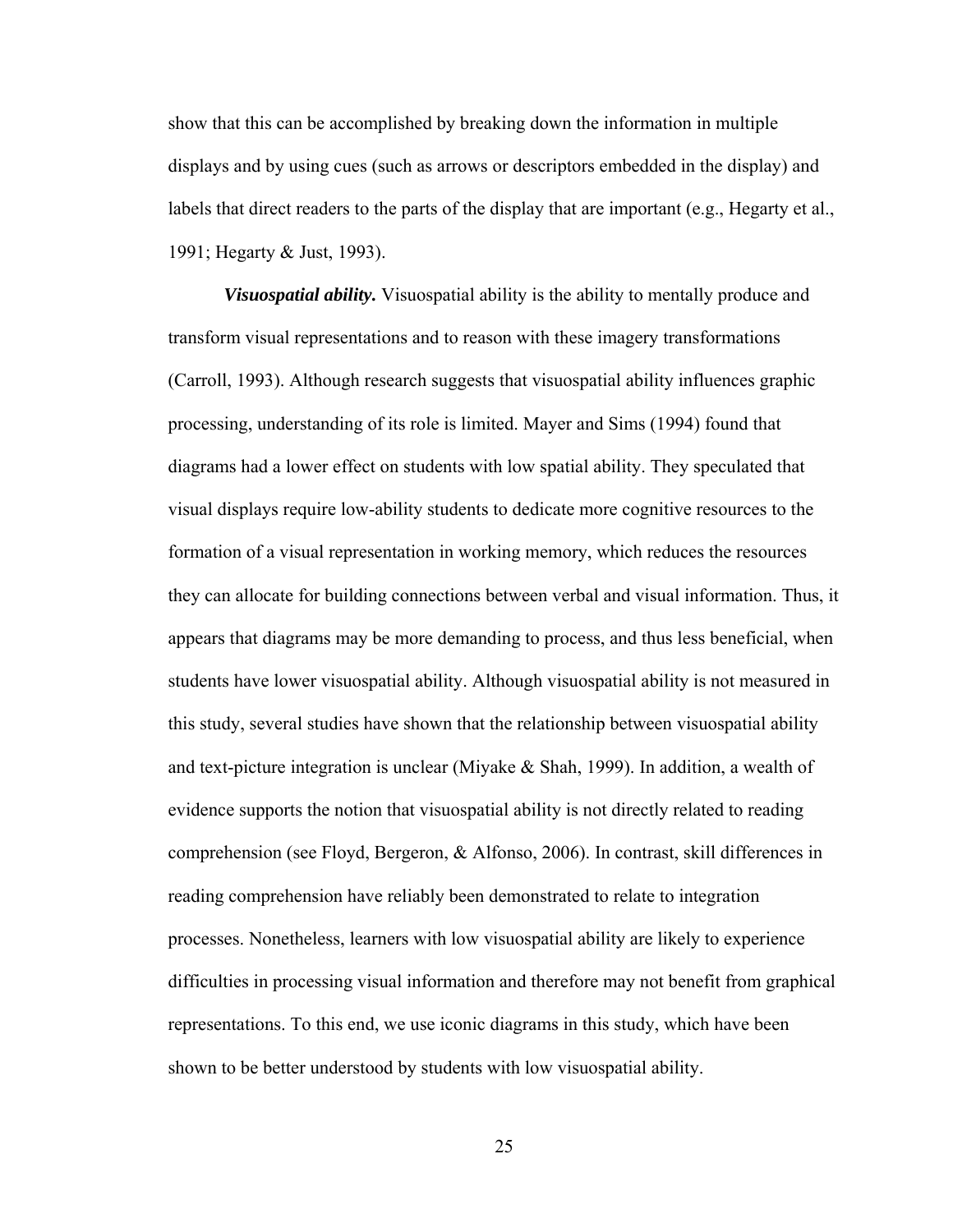#### **The Present Study / Hypotheses**

This thesis project examines the role of six factors on college students' comprehension of a science lesson: text cohesion, diagrams, page layout, comprehension level, prior knowledge, and reading skill. Participants learned about cell mitosis from one of eight versions of a printed text. Participants were randomly assigned to one of eight between-subjects conditions that result from the factorial combination of illustration (present, not present) text cohesion (high, low), and the page configuration (i.e., the text was presented on the left side or right side). Additionally, the participants were classified into the between-subjects individual difference groups of prior domain knowledge (high, low) and reading skill (high, low). Comprehension of the lesson is assessed using textbase and bridging-inference questions. This experiment investigates the conditions under which cohesion and diagrams benefit comprehension. Given that text cohesion and static diagrams influence learners' building of text coherence, learners' prior knowledge and reading skill should interact with text cohesion and diagrams in different ways in influencing comprehension. Thus, this study examines the extent to which prior knowledge and reading skill moderate the effect of cohesion and diagrams on both the textbase and mental model levels of comprehension. This section provides the specific research questions we want to answer as well as corresponding hypotheses and rationale.

The first set of research questions is straightforward. The literature reviewed in this proposal has shown that cohesion, prior knowledge, and reading skill are beneficial to comprehension. Therefore, we expect separate main effects for cohesion as well as for both individual difference measures. Conversely, the literature concerning the effectiveness of diagrams is inconclusive. This lack of overall consensus is not surprising,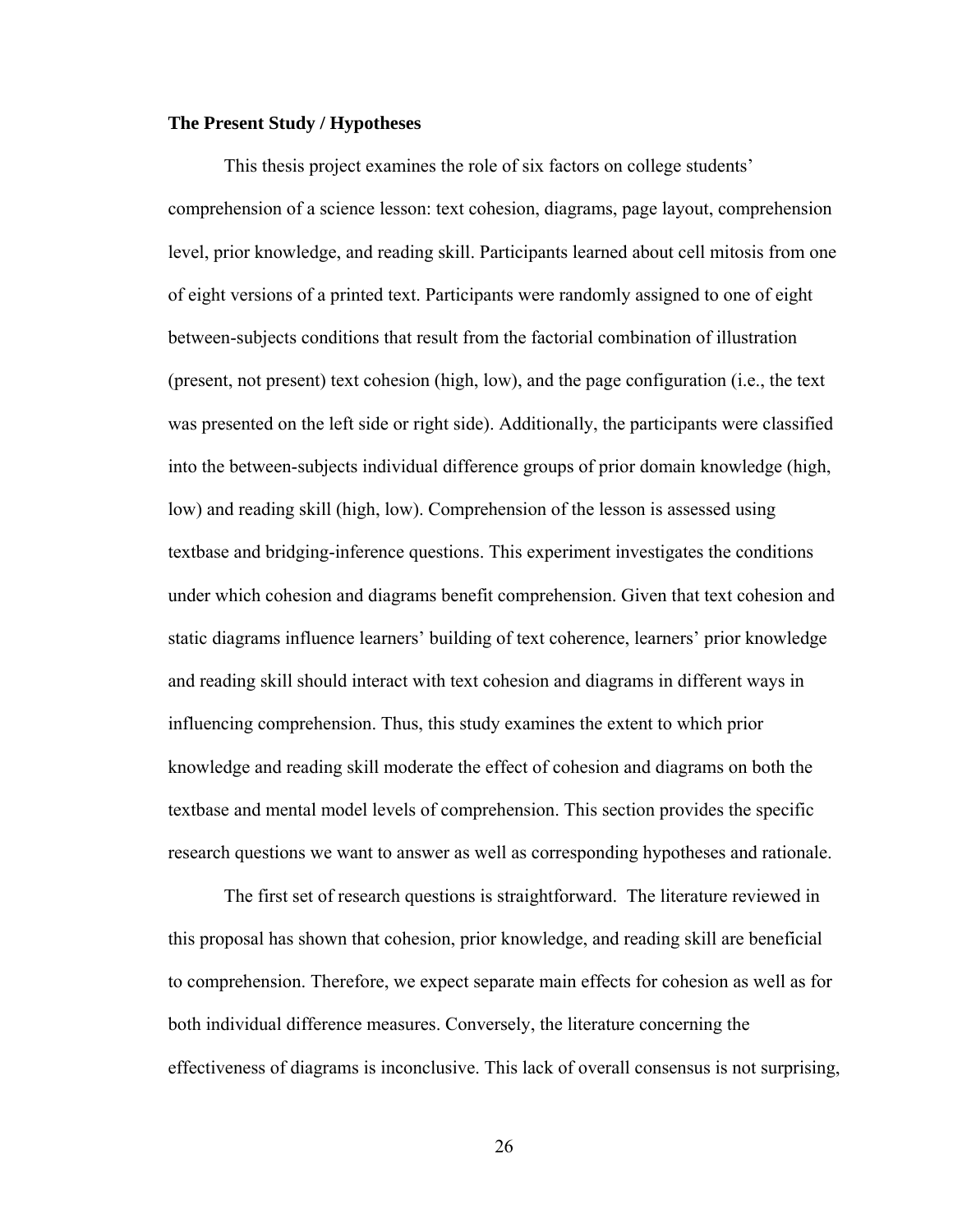given that visual aids can vary greatly on many dimensions such as level of complexity and presence of cues. One goal of this experiment is to investigate the effectiveness of *iconic*, *simplified* diagrams that do not contain a high degree of natural detail. According to previous studies, such clear and explicit types of representations are more beneficial for low-knowledge learners than more complex visual aids (e.g., Butcher, 2006). Given that the diagrams in this experiment have the best chance to facilitate comprehension in low-knowledge learners, and presumably moreso in high-knowledge learners, it is predicted that the presence of diagrams will significantly benefit overall comprehension. Finally, all participants completed both textbase and bridging inference questions, hence a within-subjects main effect of question type on comprehension is expected.

Moving on to interaction between factors, it can be anticipated that it may be difficult to interpret between-subjects interaction effects without also considering the influence of the within-subjects factor of question type (i.e., level of comprehension measured). For instance, previous work by McNamara and colleagues has demonstrated that the benefit of cohesive text differs according to prior knowledge and reading skill, but such effects also often depend on the level of comprehension measured. One of the primary questions addressed by this research is to *what extent* does cohesive text improve comprehension? First, it is predicted that cohesion benefits comprehension for both the textbase and situation model, but that the effect is greatest for the textbase level. Because text by its nature is *descriptive* (see Schnotz, 2005), cohesion is expected to be more beneficial for the textbase representation. This hypothesis also reflects the notion that low-knowledge learners' comprehension is restricted to shallow textbase representations. Second, the effect of cohesion is not expected to depend on the presence (or absence) of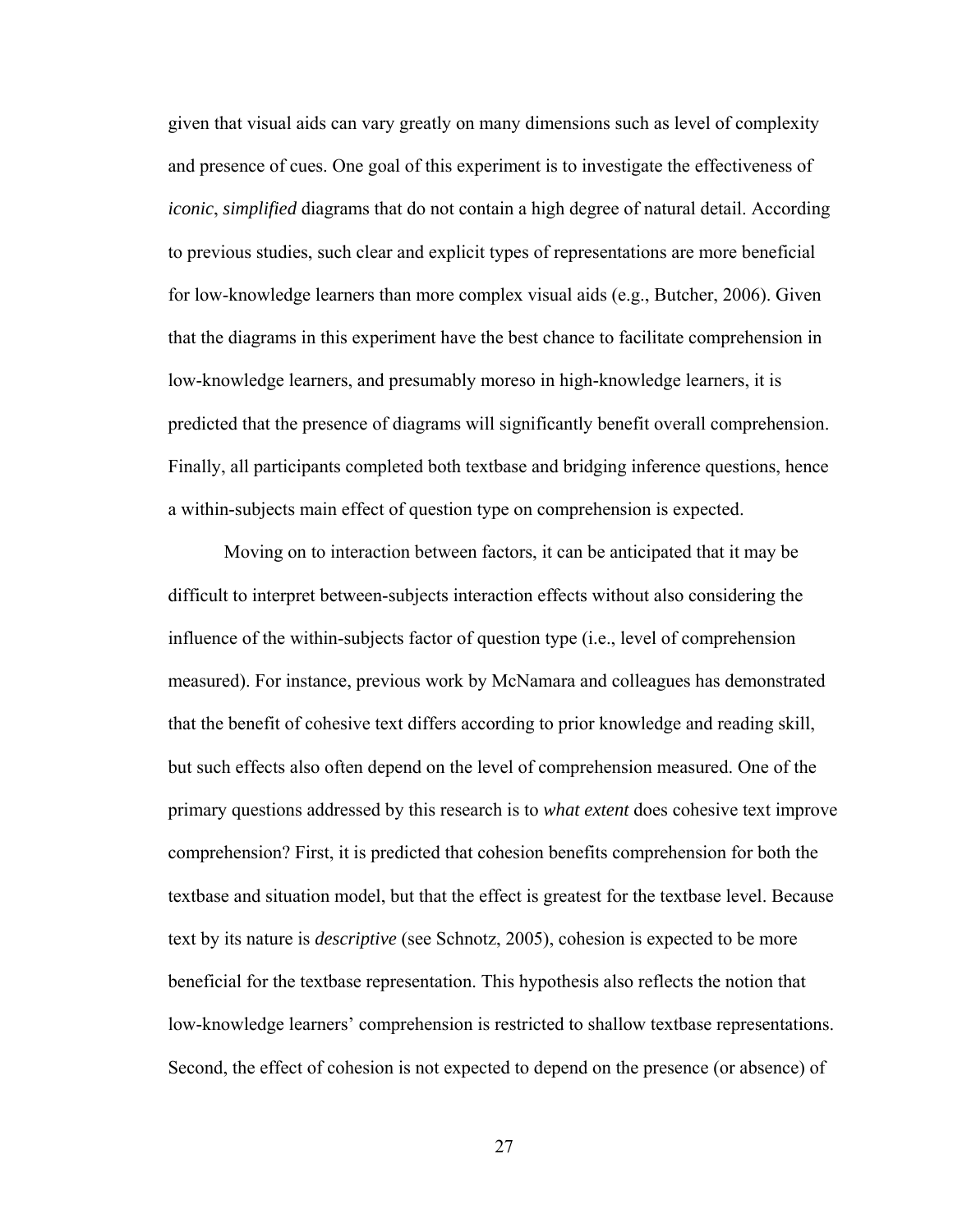diagrams overall, although it is expected that the two will be mutually beneficial. In other words, participants should perform best when both cohesion is high and diagrams are present. Third, the effect of cohesion is expected to depend on prior knowledge, such that the benefit of cohesion should be more apparent for learners with less knowledge. Whereas low-knowledge learners may benefit from high cohesion, high-knowledge learners should be induced to activate their knowledge via the gaps in a less cohesive text (i.e., the reverse cohesion effect). However, question type is expected to interact with this predicted reverse cohesion effect. That is, cohesion may be beneficial for textbase comprehension in high-knowledge learners, but it should not have an effect on their situation model comprehension. The reverse cohesion effect is likely to manifest as either an advantage of low cohesion on bridging inference questions, or have no effect (i.e., a *reverse* cohesion effect or a *non*-cohesion effect). Finally, the effect of cohesion is predicted to depend on reading skill, but in a different way. A high-cohesion text may be less beneficial for learners with less reading skill because increasing text cohesion often involves adding more information and complexity (Beck et al., 1991), requiring a higher level of reading skill to comprehend. Thus, less skilled readers are not expected to benefit from cohesion on either level of comprehension, but skilled readers may benefit on both levels. As we will discuss further however, a direct interaction between cohesion and reading skill may be difficult to interpret without also explaining the different moderating effects of reading skill for varying levels of prior knowledge.

The second primary question addressed by this research is to *what extent* do static diagrams improve comprehension? First, it is predicted that diagrams benefit comprehension for both the textbase and situation model, but that the effect is greatest for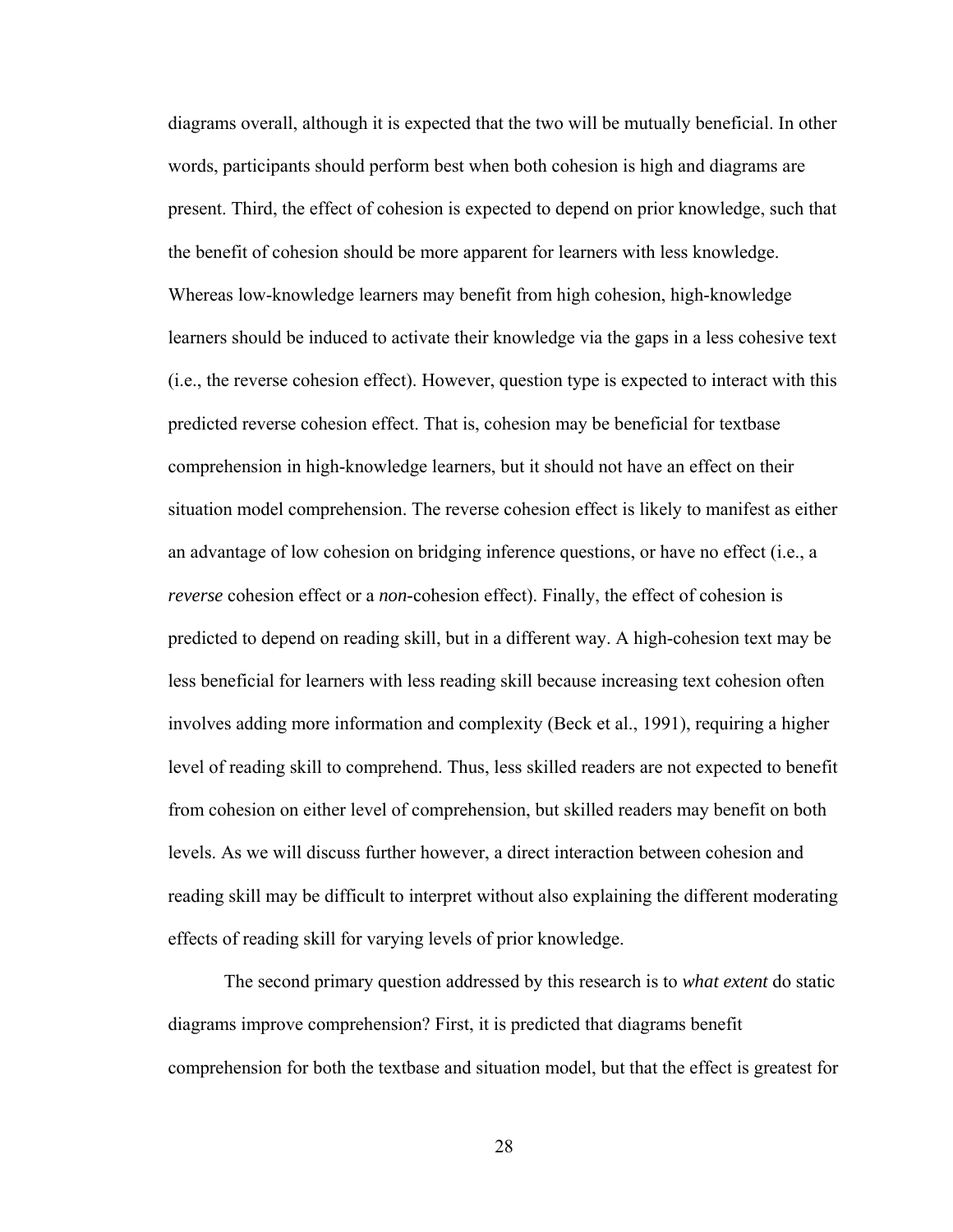the situation model level. Because diagrams are *depictive* in nature, they are expected to be more useful for generating inferences about relationships between structural features, therefore helping learners form a situation model. Second, the effect of diagrams is not expected to interact with text cohesion because generally speaking they deal with divergent levels of comprehension, although again it is expected that comprehension may be best when both cohesion is high and diagrams are available. Third, the influence of diagrams is expected to depend on knowledge, reading skill, or on an interaction of the two. The body of previous research on prior knowledge and the optimal format of learning materials suggests that the usefulness of certain diagrams depends on a learner's background knowledge, with low-knowledge learners having difficulty knowing what features of a diagram are relevant to the text (e.g., Tabachneck-Schiff et al., 1997). Because participants are given texts both with and without diagrams, they are offered no specific instructions on what they should pay attention to. Accordingly, it can be assumed that their reading behavior is what they naturally would do. Thus, it is hypothesized that high-knowledge participants will benefit most from the diagram, either because they spend more time studying the diagram overall, or because they draw on their knowledge to select relevant features from it. However, low-knowledge learners may benefit from diagrams if they happen to be skilled readers, as they may be able to draw some basic inferences from the structural features of the diagrams. Likewise, high-knowledge learners who are also skilled readers are expected to benefit from diagrams moreso than less skilled readers. Finally, reading skill may facilitate comprehension at the textbase level as well as the situation model level when diagrams are present, because there will be a valuable amount of overlapping information for skilled readers to process.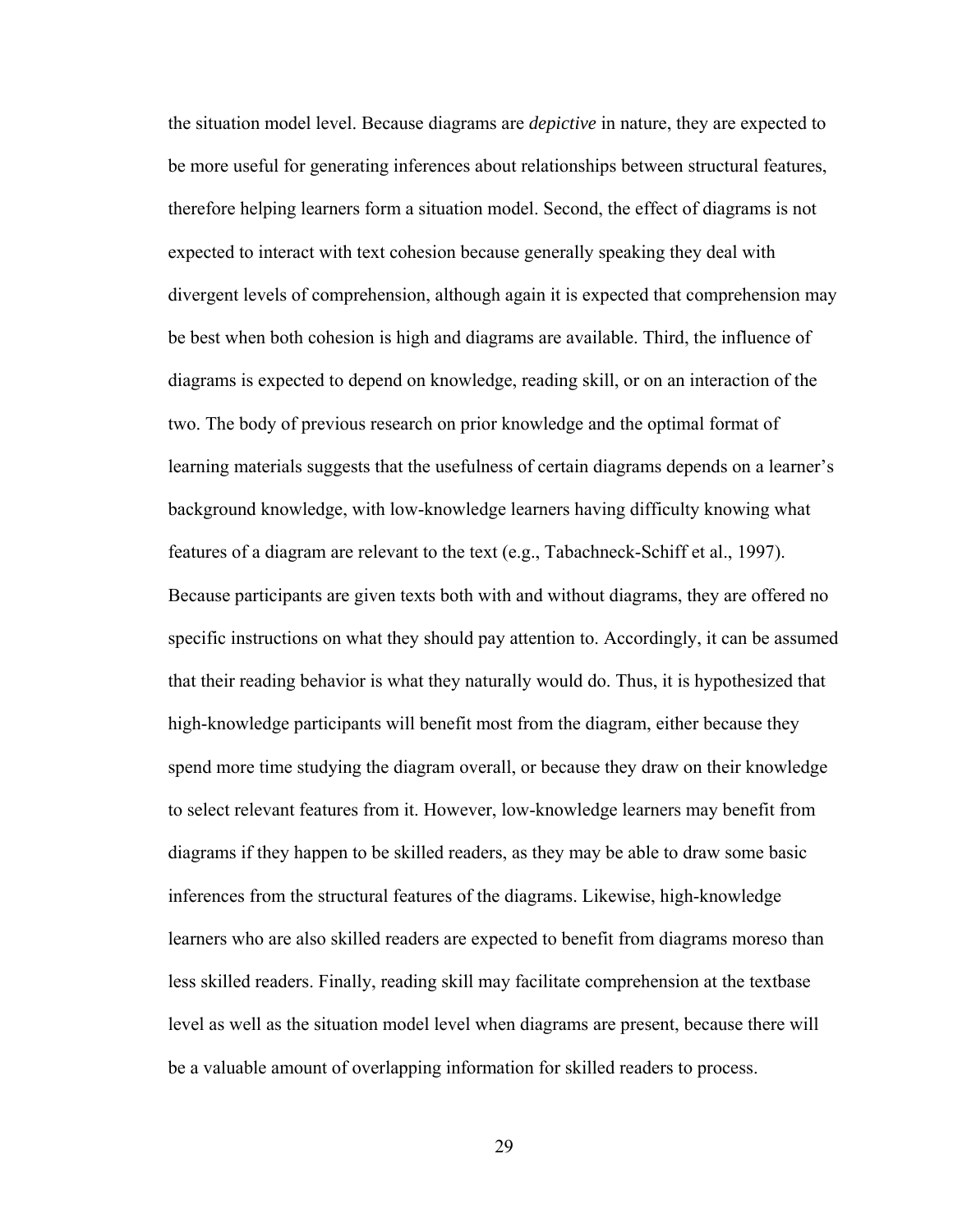Although the large number of independent variables can make it difficult to formulate comprehensible research questions and hypotheses, it may be helpful to reiterate potential interactions for meaningful groups separately. Indeed, the body of research on individual differences indicates that learners process information differently according to their preexisting knowledge base. The overall question can then be asked, do the effects of cohesion and diagrams vary as a function of reading skill and question type, for both low and high-knowledge learners? For learners with low domain knowledge, it is expected that cohesion helps low-knowledge learners on textbase questions only, but not on bridging-inference questions. Conversely, diagrams should not facilitate comprehension for low-knowledge learners, unless they happen to be skilled readers. The specific hypothesis is that skilled learners will make some inferences from the diagrams, but less skilled learners will likely not benefit. Actually, they may even be hurt by the presence of diagrams. As discussed earlier, low-knowledge learners may not process diagrams effectively, either because they do not know what information is relevant, or because they do not know how to integrate information from multiple sources. If the less skilled low-knowledge learners attempt to integrate information across text and diagram, it could result in overloaded working memory (i.e., cognitive overload). In general, cohesion is expected to benefit low-knowledge learners more than high-knowledge learners, but cohesion could be detrimental when combined with diagrams unless they happen to be skilled readers.

Previous research has illustrated a reverse cohesion effect for high-knowledge learners. The reverse cohesion effect will likely manifest itself in the both the unimodal conditions as a non-significant effect. That is, high-knowledge learners are expected to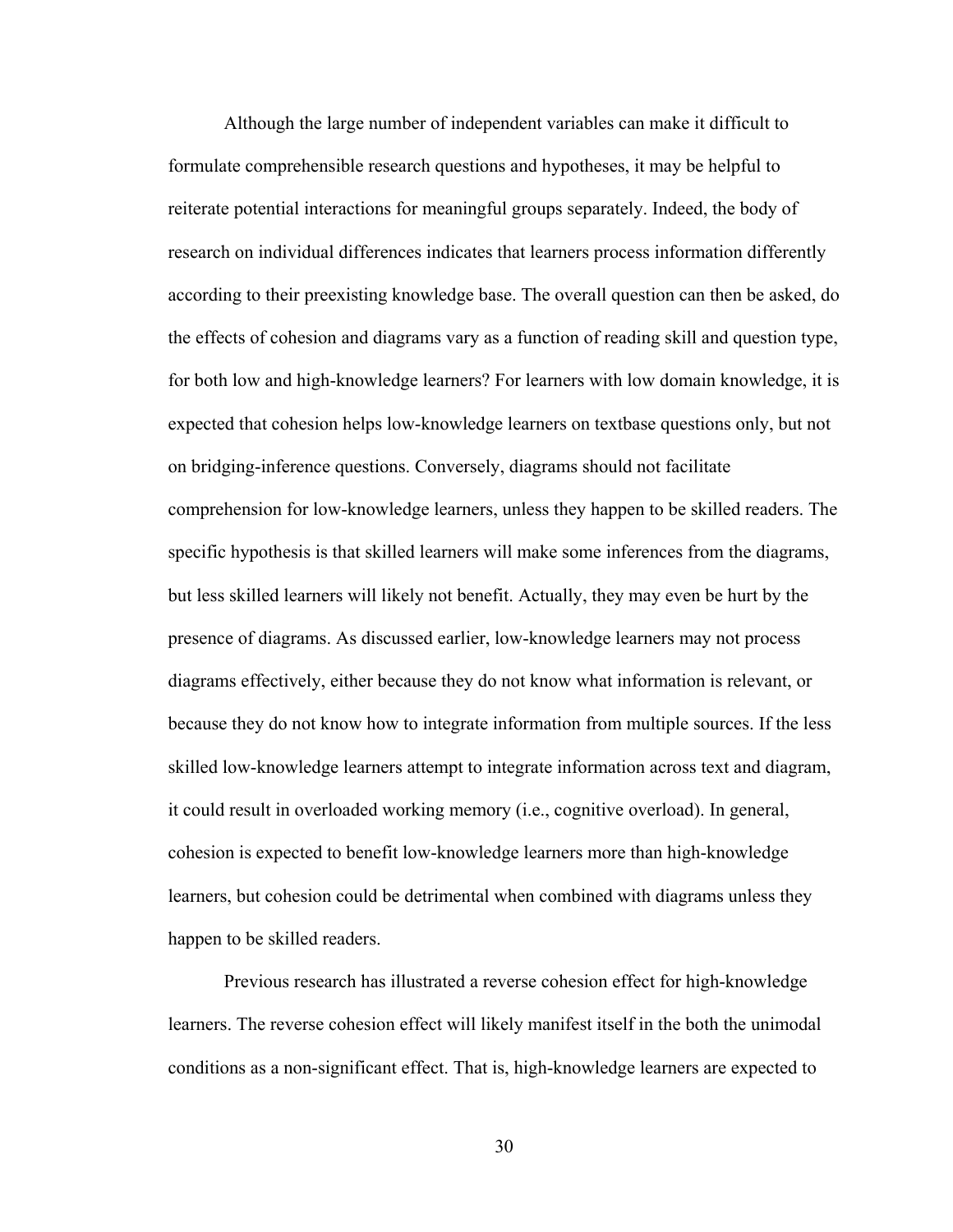have equal outcomes regardless of cohesion. However, skilled readers may gain maximum benefit from the combination of high cohesion and diagrams because there is more information available to them overall. This prediction is consistent with the findings of McNamara and O'Reilly (2007), who found that only less skilled, high-knowledge learners exhibit a reverse cohesion effect. Thus, the reverse cohesion effect is not expected to depend on the influence of diagrams. The reverse cohesion effect is also expected to manifest on both question types, except that when diagrams are present, cohesion may be beneficial to the textbase comprehension for skilled readers. The notion that cohesion gaps induce high-knowledge learners into active processing provides some rationale for this prediction, but it is also likely that skilled readers will activate their knowledge equally across cohesion conditions while benefitting from the total increase in information.

In summary, it is difficult to predict precisely how cohesion will benefit comprehension when accompanied by static diagrams, although we can anticipate some interactions. While main effects should be clear, between-subjects interactions may be nonsignificant due to the influence of moderating variables and also the influence of comprehension level. Reading skill is expected to facilitate comprehension for both low and high-knowledge learners, but only at the textbase level. The exception to this prediction is when diagrams are present for low-knowledge learners, who may utilize their reading skill to draw some inferences from them. In addition, there may be a reverse cohesion effect (or a non-cohesion effect) for high-knowledge learners regardless of when diagrams are available, although they may still benefit from the diagrams. Finally, it is predicted that knowledge and reading skill facilitate comprehension of diagrams, and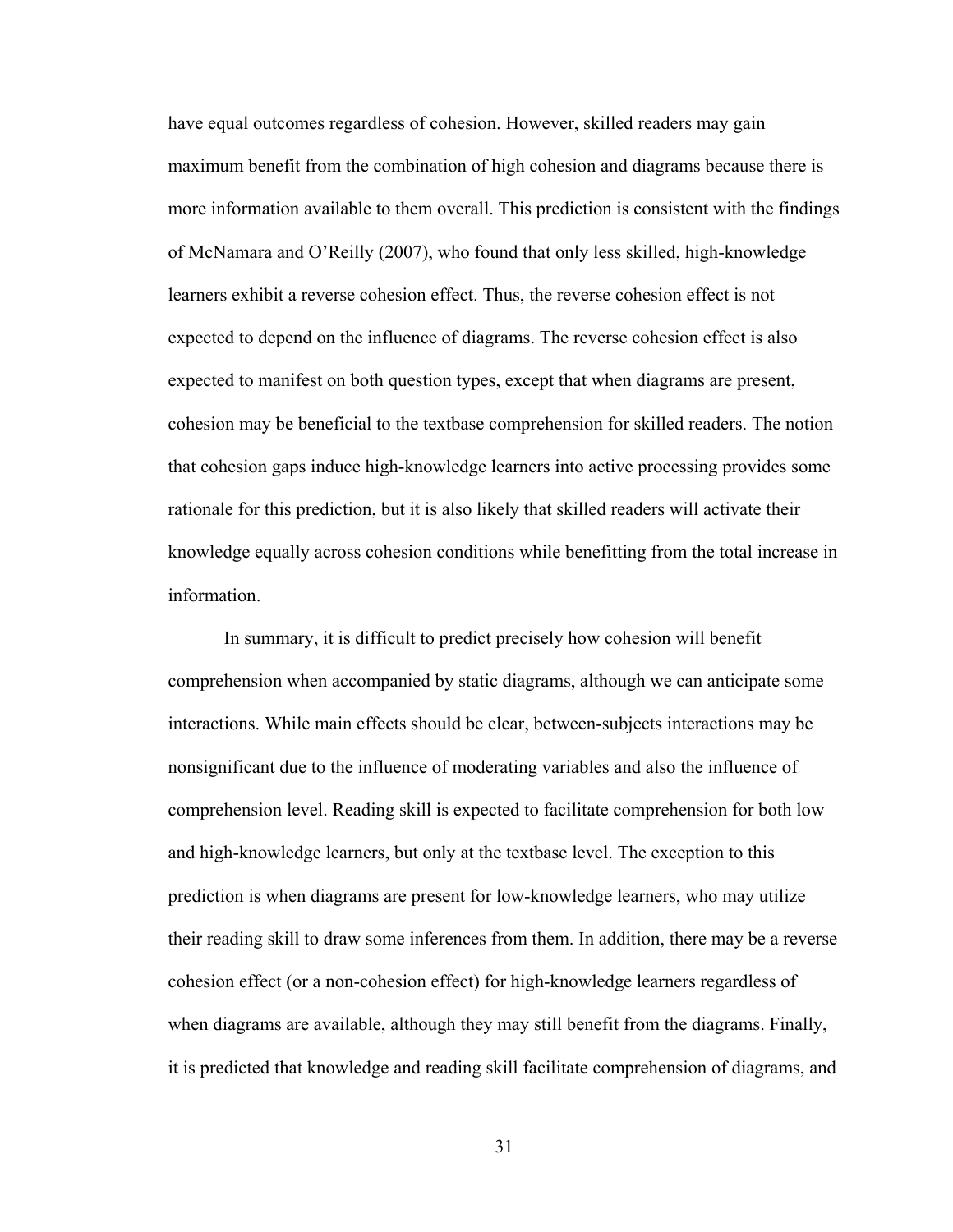that their effects will be additive (i.e., skilled high-knowledge learners will outperform all other groups).

# **Method**

## **Participants**

Participants included 179 college undergraduate students from the University of Memphis, Tennessee. The mean age of the sample was  $21.01$  years  $(SD = 4.98)$ , with a range of 17 to 50 years of age. 130 of the participants were women and 49 were men. The mean number of years enrolled in a university was 1.85 years  $(SD = 1.07)$ , with a range of 1 to 6 years. The students enrolled in the experiment through the psychology department's subject pool system and were awarded class credit for their participation. Informed consent was obtained prior to participation.

# **Materials**

**Mitosis text.** One of two versions of a difficult science text on cell mitosis was presented in the experiment. As explained in McNamara (2001), the two texts comprise an original passage taken from a high-school biology textbook measured as rather low in cohesion (see Appendix A), and a high-cohesion adaptation of the original (see Appendix B). The high-cohesion version was produced by furnishing information previously omitted in possible cohesion gaps. Seven modifications were made to the original text to increase cohesion: (a) replacing pronouns with noun phrases, (b) inserting details and elaborative information, (c) adding sentence connectives (e.g., nevertheless, additionally, before, etc.), (d) increasing semantic overlap by adding or replacing words, (e) adding headings, (f) adding global sentences, and (g) rearranging sentences or portions of sentences.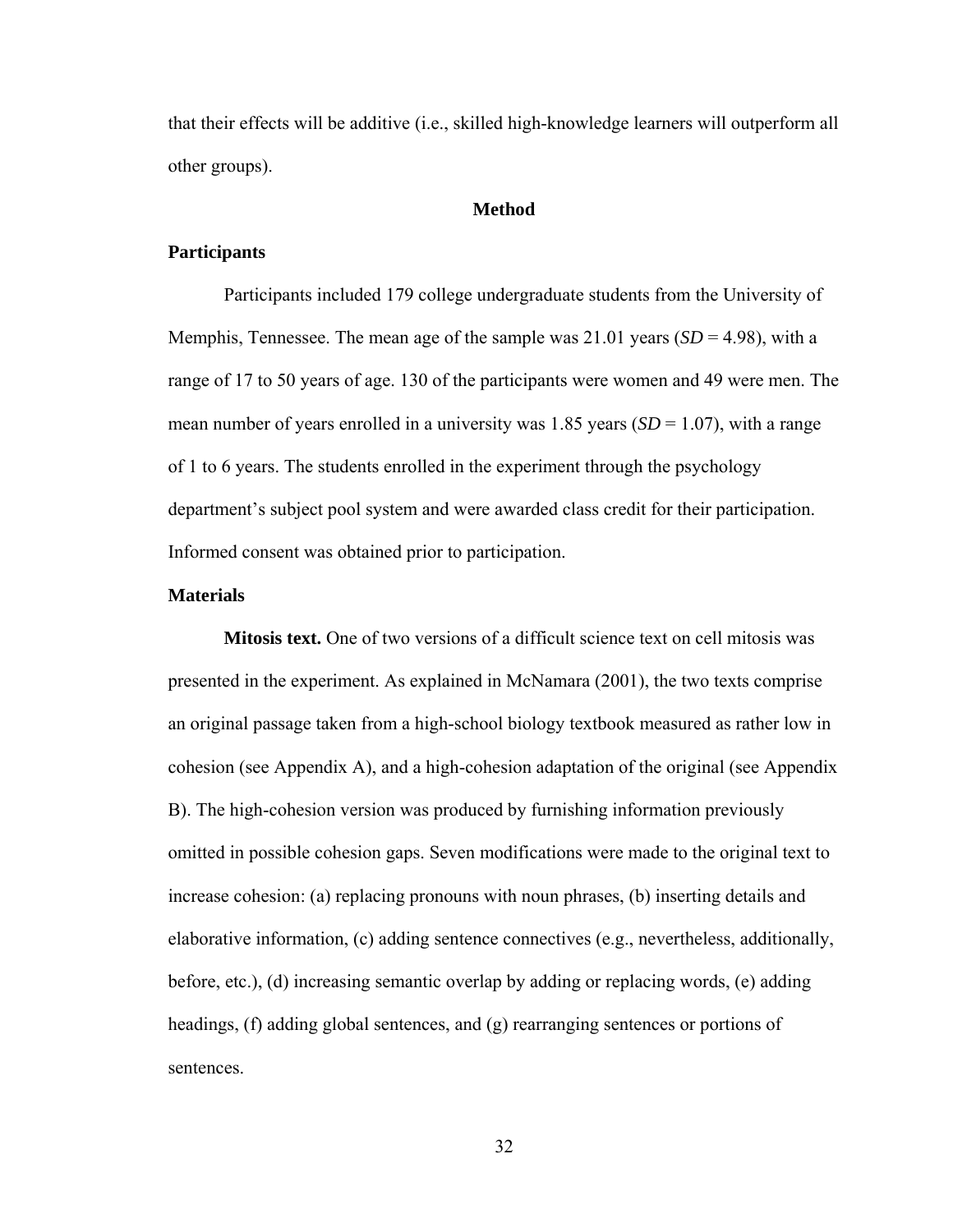Both texts described the same content and contained all the essential information needed to respond to the open-ended comprehension questions. Traditional readability measures indicated that the low-cohesion text was 650 words in length and had a Flesch Reading Ease of 53 and a Flesch-Kincaid Grade Level of 9.2 (see Table 1). The highcohesion adaptation was 901 words in length and had a Flesch Reading Ease of 48 and a Flesch-Kincaid Grade Level of 10.5. As cohesion increases, reading ease decreases and grade level estimates increase. These customary indices of reading difficulty indicate that the low-cohesion text may be less difficult to comprehend than the high-cohesion text. On the contrary, there is usually an inverse association between cohesion and conventional readability indices (Graesser et al., 2004). This trend generally occurs because traditional indices include sentence length as a key measure to calculate the readability value, and increasing cohesion generally produces longer sentences, thus increasing text difficulty as assessed by conventional measures. Hence, additional text cohesion measures are offered to balance the customary readability indices.

Table 1 presents the auxiliary set of cohesion indicators that were acquired with Coh-Metrix Version 2.0, a language software program used to automatically assess linguistic features of text such as cohesion (Graesser et al., 2004). The four additional measures shown in Table 1 offer a variety of reliable techniques for determining text cohesion. Causal cohesion is the degree to which sentences are linked by causal associations, and is assessed by the ratio of causal verbs to causal particles (e.g., *because*, *so that*). This ratio was higher for the high-cohesion text, suggesting that the causal relations are more explicit than in the low-cohesion text. Latent Semantic Analysis (LSA; Landauer, McNamara, Dennis, & Kintsch, 2007) is a statistical technique that has been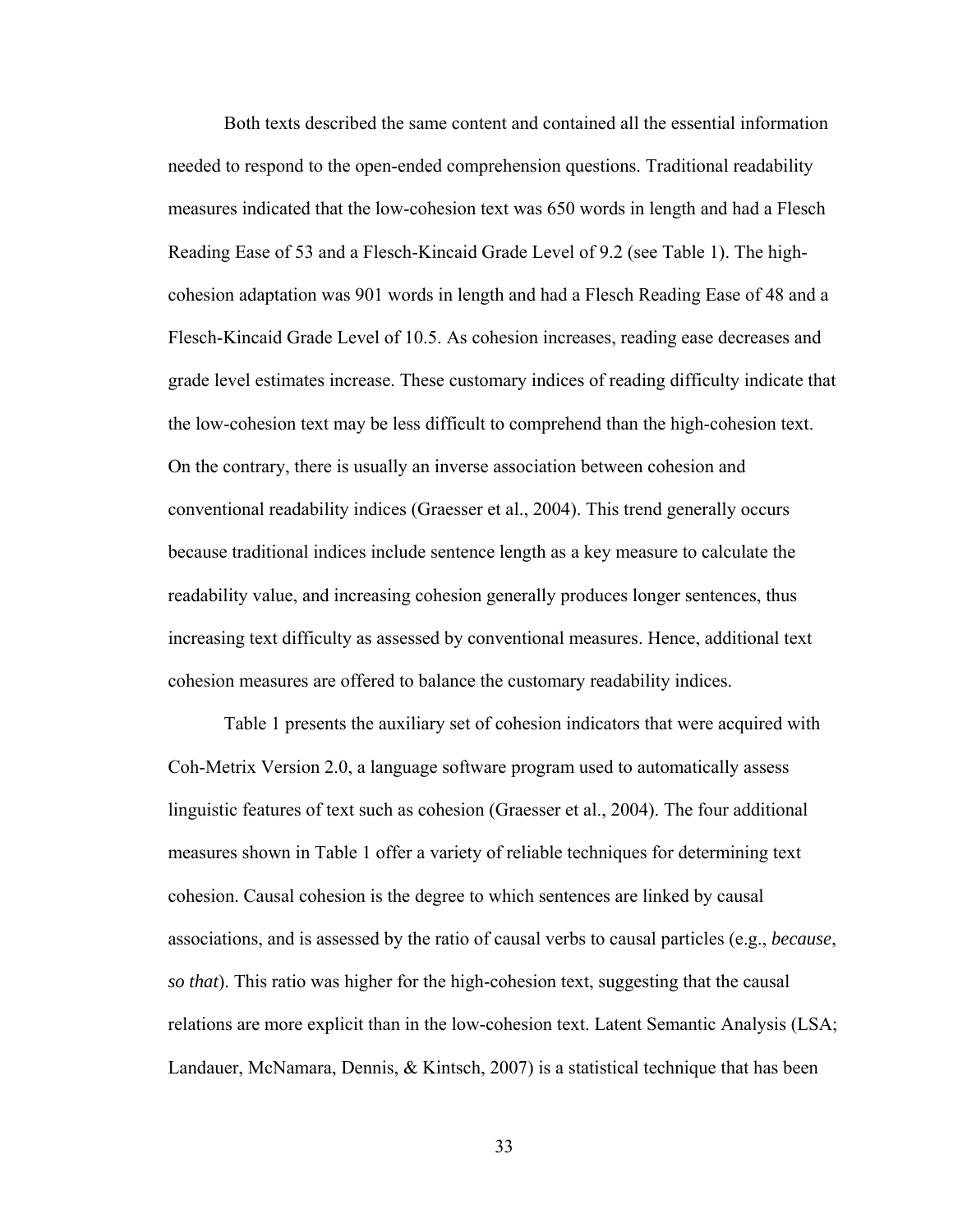widely successful for computationally assessing textual similarity. It is based on cooccurrences of lexical items within a large corpus of text. LSA applies singular value decomposition, a type of factor analysis, to calculate a vector *cosine* value of a highdimensional space between two pairs of texts to represent their degree of conceptual overlap. LSA can evaluate similarity between sentences, paragraphs, or entire texts, but in the current study LSA is used to calculate the semantic relations of every sentence to each of the other sentences in the text. The high-cohesion version of the mitosis text has a higher average cosine than the low-cohesion text, thus indicating a greater amount of overall semantic connections between the concepts in the high-cohesion text.

The type-token ratio is the ratio of unique words in a text to the number of tokens of those words, or how frequently those words occur (Graesser et al. 2004). The closer the type-token ratio is to a value of 1, the less frequently each word occurs in the text (i.e., a value of 1 indicates that each word occurs only once); comprehension would be comparatively difficult because many unique words need to be processed with no repetition in the text. The high-cohesion mitosis text had a lower type-token ratio, indicating that more concepts were reiterated than in the low-cohesion text. Lastly, the connectives index is a measure of how well words and phrases are connected to one another (e.g., *because*, *as a result*, *such as*, *therefore*). As shown in Table 1, there were more connectives in the high-cohesion text than the low-cohesion text, indicating that the relationships between concepts were more explicit in the high-cohesion text.

**Diagrams.** Static diagrams were produced that depicted concepts from the experimental text. The illustrations comprise one circular diagram that depicts the sequence of cell division within the cell cycle, and five iconic diagrams that portray each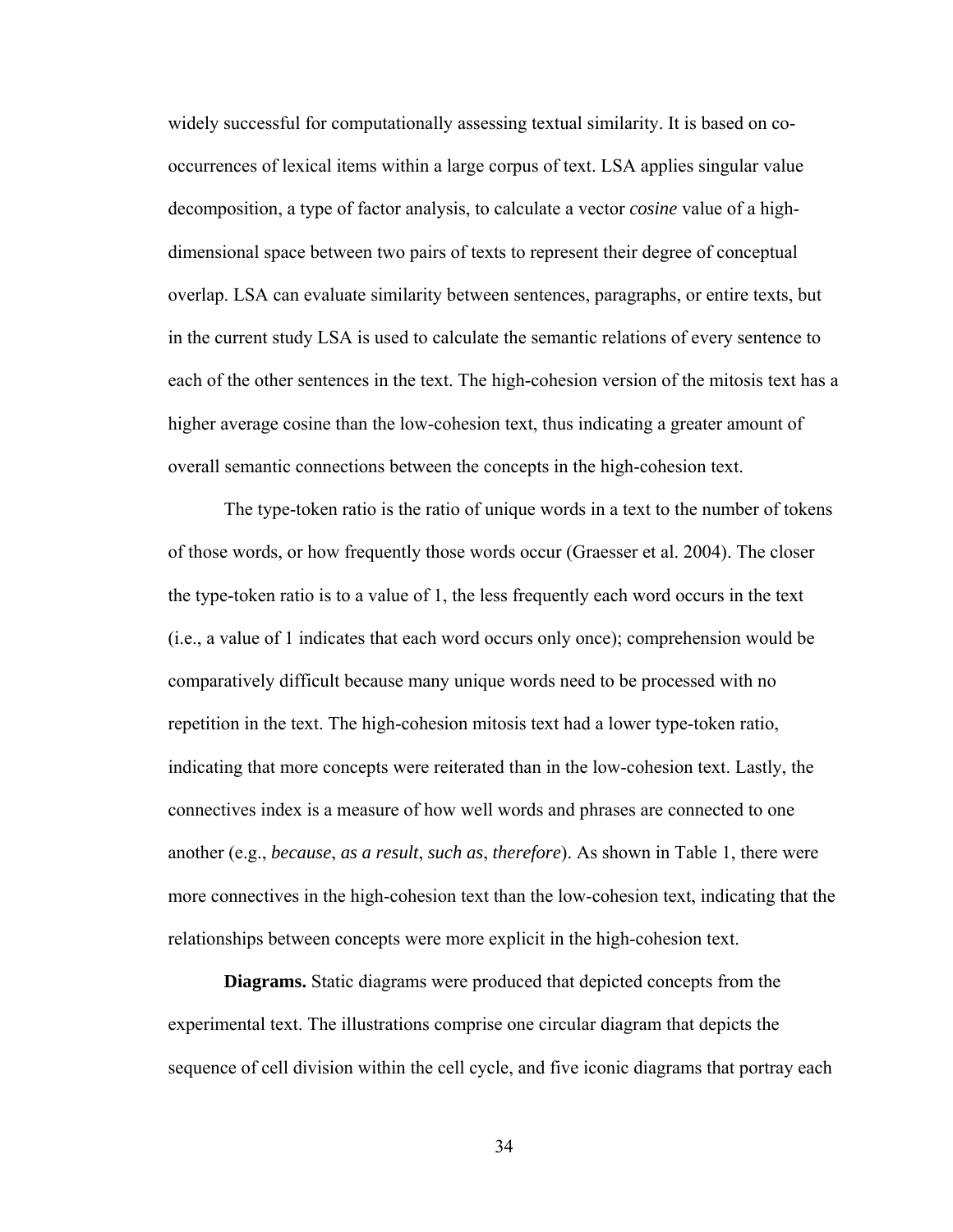phase of mitosis and cytokinesis. The iconic diagrams were created by taking screenshots of an animation at the point in each phase that corresponds to the text (see Appendix C). Iconic diagrams represent concrete objects, such that the structural and relational information between components is closely preserved (e.g., Koedinger & Anderson, 1990; Larkin & Simon, 1987). The diagrams were *schematized* or *simplified*, in accordance with *coherence* principles of multimedia learning (Clark & Mayer, 2003). That is, simplistic diagrams are often more supportive of learning because they leave out extraneous details and facilitate the representation of structural relations necessary for mental model development (Butcher, 2006). Lastly, labels were added to each diagram for each part of the cell that was mentioned in the corresponding text, and arrows were drawn from the labels to each component.

**Comprehension questions.** Participants' understanding of the mitosis lesson was determined by their responses to 14 open-ended questions (i.e., the participant had to generate the answer); seven of the questions are classified as *text-based* and seven as *bridging-inference* (see Table 2). These two question types are used to measure the textbase and situation model levels of comprehension, respectively. The question type category is established by whether the answer could be remembered from a single sentence in the text, or whether the answer had to be recalled by bridging information from across two or more sentences. In other words, answers to text-based items are contained within a single sentence in the text, whereas answers to the bridging-inference questions necessitate that the reader remember and integrate information from two or more sentences by making inferences as to how concepts are related. The questions included 10 of the 12 used in O'Reilly and McNamara (2007). Two questions were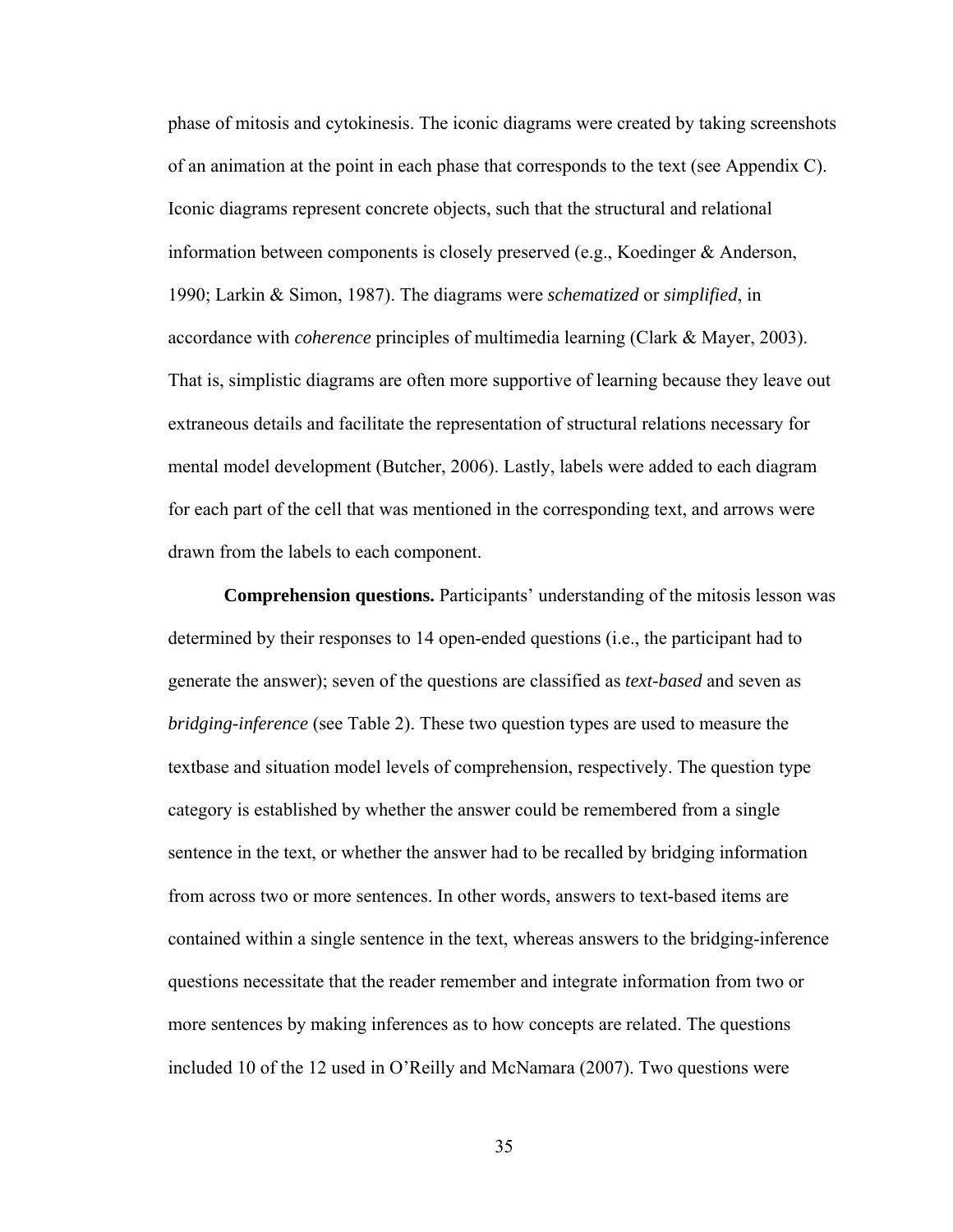eliminated after a pilot study indicated that participants performed particularly poorly on them, and four new questions were added for a total set of 14 questions. A reliability of items analysis for the complete set of mitosis questions found a Cronbach's alpha of  $\alpha$  = .84 for 14 items, with corrected item-total correlations ranging from .32 to .63. For the text-based questions only, Cronbach's alpha was  $\alpha$  = .71 for 7 items, with corrected itemtotal correlations ranging from .34 to .55. Finally, for the bridging-inference questions, Cronbach's alpha was  $\alpha = .78$  for 7 items, with corrected-item total correlations ranging from .35 to .64. It was expected that the alphas for the separate question sets would be lower than the alpha for the total set because of the lower number of items, but all of the results indicate an acceptable reliability above a threshold value of .7.

A specific scoring rubric was constructed that included all the components required to score a full point. Each question is valued one point, with partial credit given for a partially correct answer (in increments of .25). That is, participants were given full credit for a question if they provided all of the necessary information required to get the full point; alternatively they were given fractional credit in quarter point increments if they only provided a part of the fully correct response. The responses were evaluated and scored by the experimenter, who was blind to condition, and twenty percent of the responses were also independently scored by an additional grader, who was also blind to condition. The experimenter and independent grader achieved an agreement of Kappa = .91, indicating that the scoring key was reliable.

**Comprehension skill assessment.** Participants' reading skill was evaluated with the comprehension subtest of the Nelson-Denny Adult Reading Comprehension test, Form H (Brown, Fishco, & Hanna, 1993). The test comprises 38 multiple-choice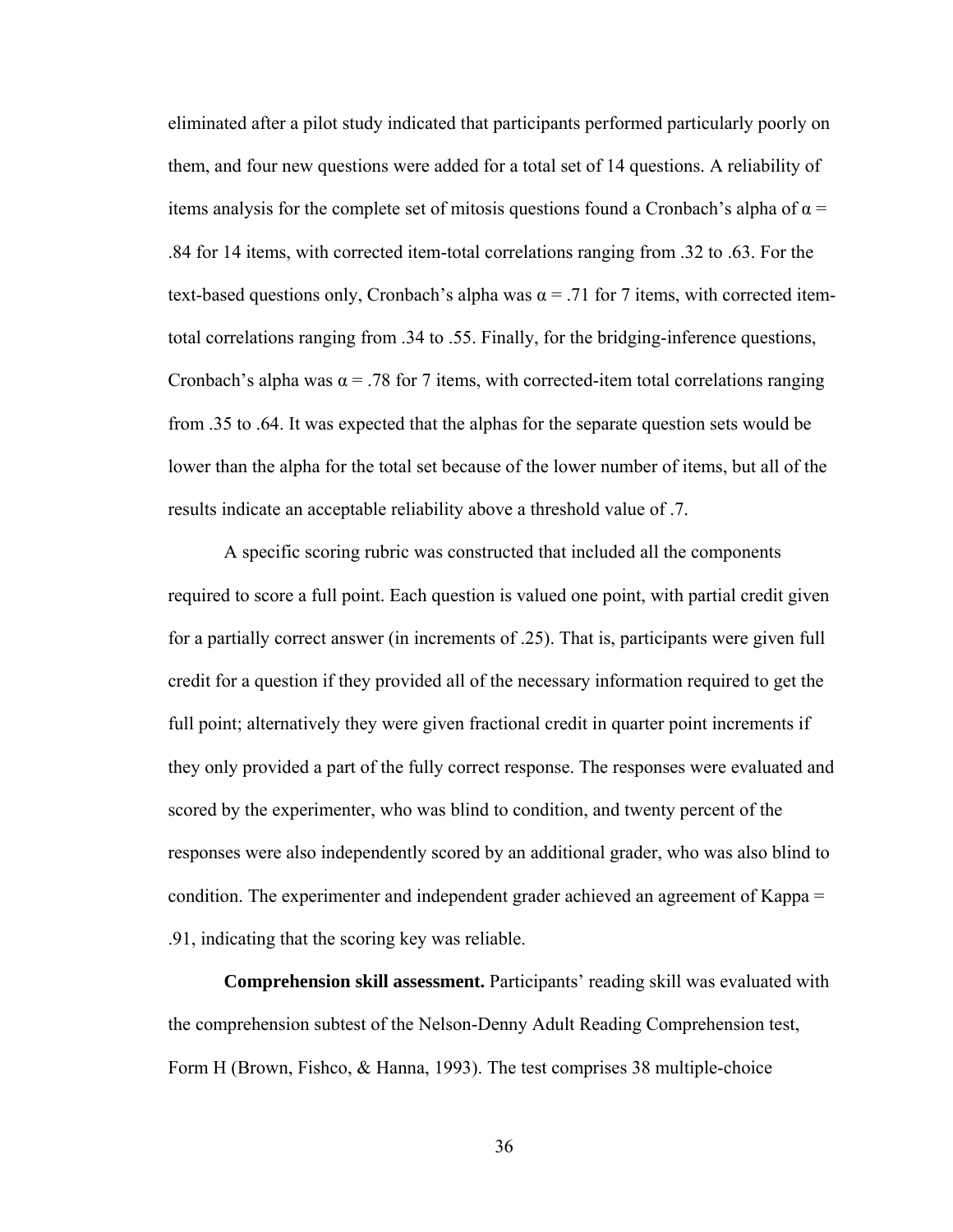questions designed to assess reading comprehension of seven short passages, which are drawn from high school and college textbooks. The test has been found to be a reliable measure of reading comprehension ability for both high school and college students. The participants were instructed to read each passage and then answer comprehension questions about each passage, and were permitted to refer back to the text to help answer the questions. The time allotted to complete the assessment was 15 minutes. Performance is measured by the proportion answered correctly out of the total number of questions. Reliability for the reading comprehension section was  $\alpha = .77$ .

Participants also completed a portion of the Metacognitive Strategy Index (MSI; Schmitt, 1990). The MSI subset consists of nine multiple-choice questions that ask participants to reflect on and report their usual activities when reading. Responses are intended to uncover the participants' knowledge and use of metacognitive reading strategies, such as previewing, purpose setting, question asking, drawing from background knowledge, summarizing, predicting and verifying, and self-monitoring of comprehension. The original scale was originally built for use with narrative texts but was modified to be used with expository texts by Forget (1999). Cronbach's alpha for the MSI was  $\alpha$  = .45 for 9 items, indicating it was not a reliable measure in this study.

**Prior knowledge assessment.** Participants' science domain knowledge and general prior knowledge was assessed by a combination of open-ended and multiplechoice questions. The multiple-choice portion consists of 54 items that encompass biology ( $n = 29$ ), the humanities ( $n = 19$ ), and general science knowledge ( $n = 6$ ). Each question on the multiple-choice is worth one point. Cronbach's alpha for all 54 items of the multiple choice test was  $\alpha = .79$ . Cronbach's alpha for the biology, humanities, and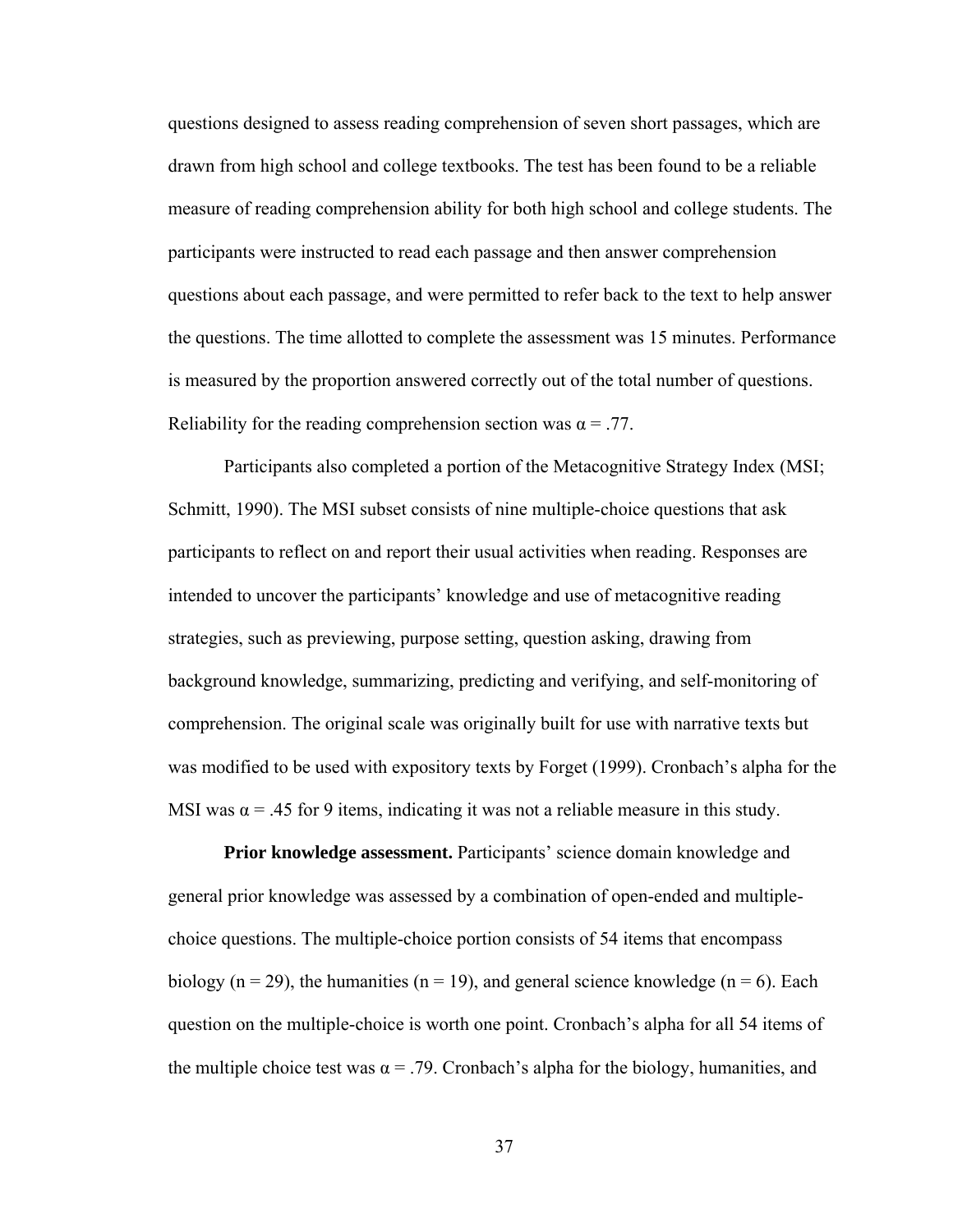science questions was  $\alpha = .69, .59,$  and .22, respectively. Only the biology portion of the multiple-choice questions was used to form the domain knowledge measure.

The open-ended portion comprises eight items that especially query participants' knowledge about living cells (see Table 3). This more specific measure contains questions that are relevant to understanding the mitosis passage, but the answers to the questions are not provided in the passage. Four questions from O'Reilly and McNamara (2007) were eliminated during creation of the item set because it was found prior to the study that responses to those questions could have potentially been remembered or inferred from information in the mitosis passage. Thus, four new questions were created. Cronbach's alpha for eight questions was  $\alpha = .76$  with corrected item-total correlations ranging from .23 to .63. A specific scoring rubric was constructed that included all the elements necessary for a fully correct answer. Each of these questions is worth one point, with partial credit given for portions of the correct answer (in increments of .25). Twenty percent of the cell knowledge responses was evaluated and scored by the experimenter as well as an independent grader, who were both blind to condition. The experimenter and independent grader achieved an agreement of Kappa = .93, indicating the scoring key was reliable. The experimenter then scored the remaining data.

The biology multiple-choice questions and the cell knowledge questions were converted to z-scores and averaged together to generate a composite biology domain prior knowledge score. Previous work in our lab has confirmed the appropriateness of this combination technique as a measure of domain prior knowledge (see O'Reilly  $\&$ McNamara, 2007). The time allotted to answer the open-ended portion was 10 minutes, and for the multiple-choice portion 15 minutes.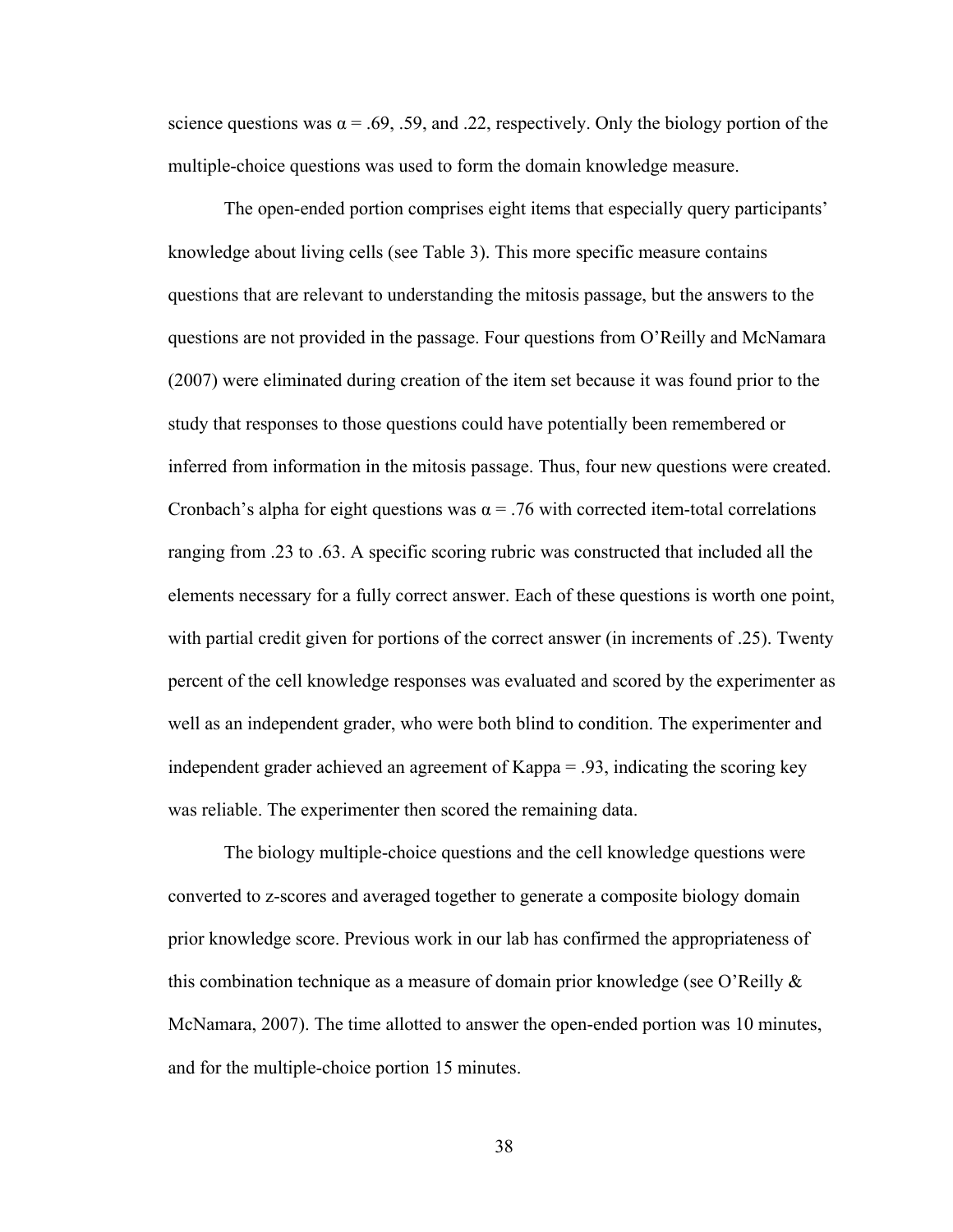# **Procedure**

The complete set of materials was presented in a single printed  $8\frac{1}{2} \times 11$ -inch booklet with "stop" pages interleaved between sections. This procedure was to prevent participants from proceeding to the following section if they finished the current section before the allotted time had elapsed. Participants were told that they could recheck their answers but could not advance to the next section if they finished early. In addition, an experimenter was in close proximity to the participants and actively monitored their progress.

Participants were randomly assigned to one of eight conditions that resulted from the factorial combination of the following experimental manipulations: diagram (present, not present), text cohesion (high, low), and the page configuration (text-left, text-right). To control the arrangement of views on each page, alternate versions of the lesson were designed; that is, one with the text on the left and the adjacent diagram on the right side of the page and one with the two views in the opposite positions. Thus, the no-illustration conditions viewed the text with the opposite half of the page blank. This positioning of the text relative to the graphics was counterbalanced so as to accommodate a possible confound of linear configuration. Linear configuration conforms to conventional patterns of reading verbal language in western cultures (e.g., left to right), and in fact, research has demonstrated that generally people adopt verbal reading direction to follow pictorial sequences (Spinillo  $\&$  Dyson, 2001). Thus, it was expected that participants who viewed the diagram on the left side could have potentially performed better than those who viewed the diagram on the right side because they would have involuntarily dedicated more time and attention to the diagram. In addition, presenting the associated visual and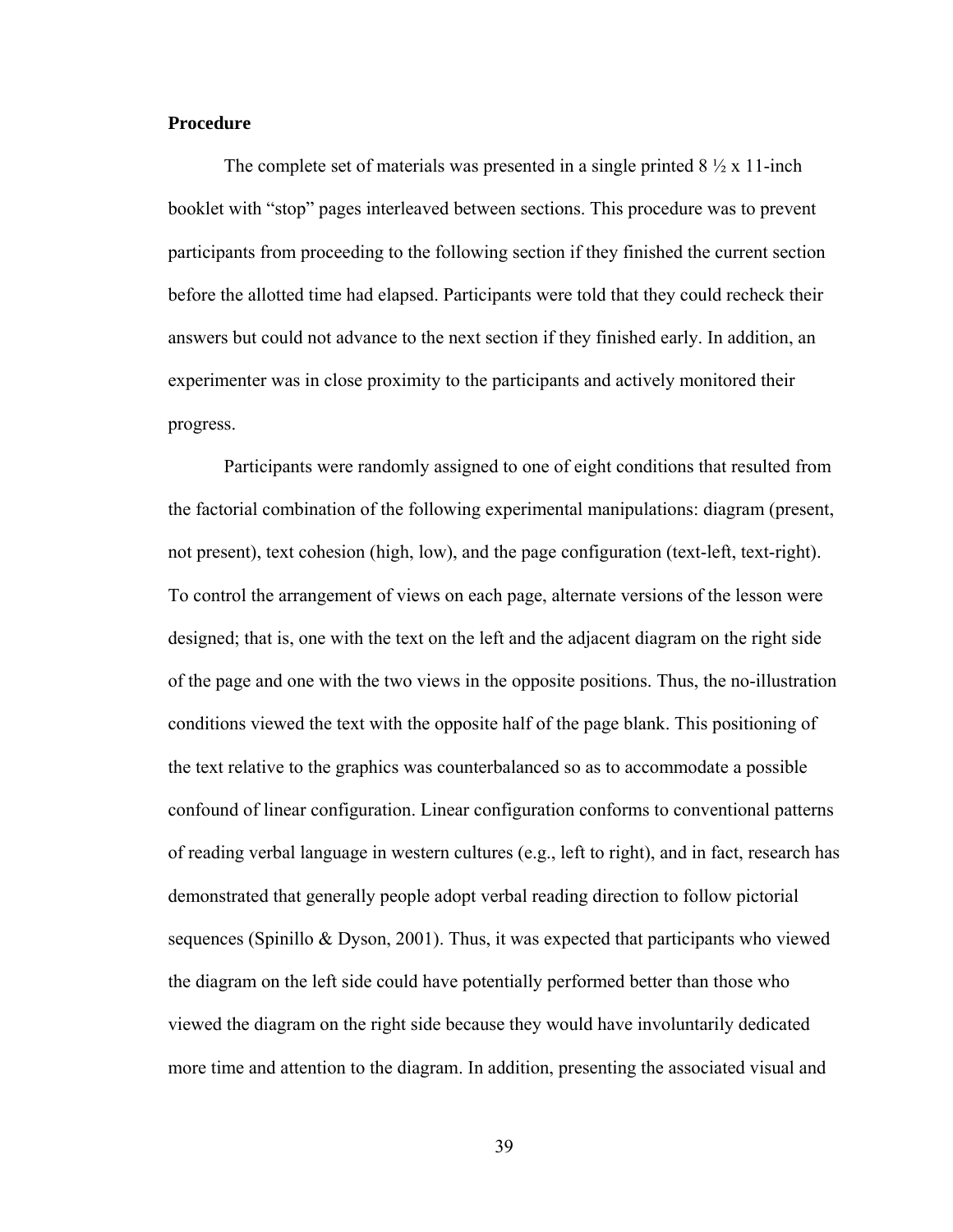verbal information as closely as possible in space is consistent with *contiguity* and *temporal* principles of multimedia learning (Mayer & Gallini, 1990).

The participants were tested in small groups of one to six students per session, and the experiment was completed in a single 90-minute session, although the time varied slightly according to the pace of the untimed sections. Participants' study of the lesson was self-paced, although they were asked to log their start and stop times by looking at a digital clock. Participants were instructed to study the lesson carefully and told that they would be asked to answer a set of open-ended short answer questions about the lesson afterward. They were also told that they were not permitted to refer back to the lesson upon beginning the questions. Following the text, participants completed the comprehension questions followed by several assessment batteries, each with a time limit. The experiment was carried out in the following order and time frame: mitosis text (self-paced), comprehension questions (15 min), Nelson-Denny (15 min), cell knowledge (10 min), general and biology prior knowledge (15 min), and demographics/MSI skill self-report (untimed). After completing the experiment the participants were debriefed, thanked, and dismissed.

Prior knowledge was assessed after the main experimental portion with the mitosis test so as to prevent any potential influence on the answers to the mitosis questions. Introducing items about biology and cell knowledge was anticipated to prime knowledge applicable to the mitosis passage, which could possible diminish the effect of reading skill. If reading skill is assumed to be a mediating factor in the retrieval and use of knowledge, then prompting participants with a knowledge assessment could reduce the impact of reading skill when reading the mitosis passage and answering the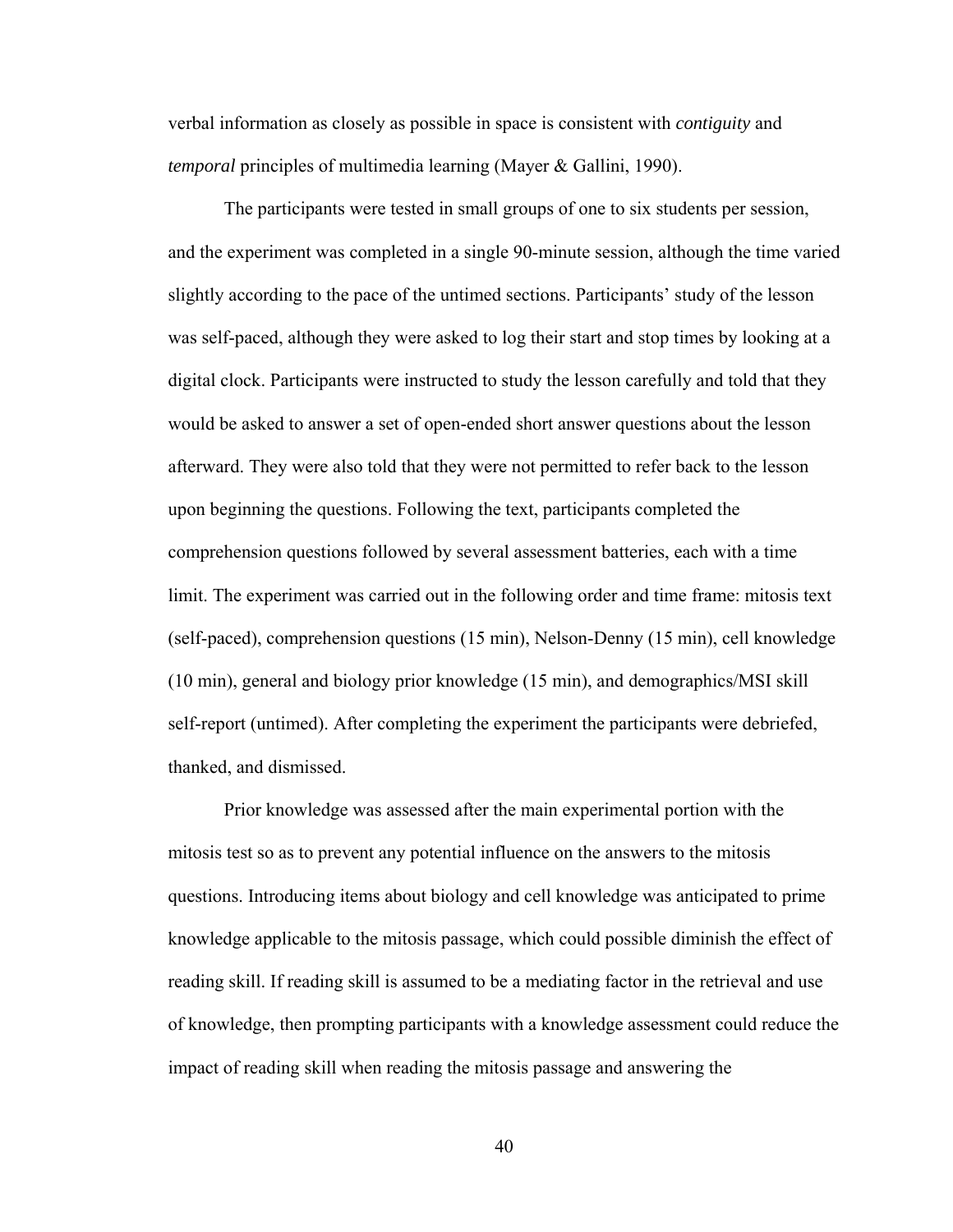comprehension questions. For high-knowledge participants, priming could lessen the variation between skilled and less skilled readers' knowledge activation and use of knowledge. Although low-knowledge participants have relatively less knowledge to activate, presenting a knowledge assessment prior to the mitosis passage could also affect the results by inadvertently producing frustration or lack of interest in the study. That is, participants would struggle on the test because they lack prior knowledge, and would consequently anticipate further difficulties on subsequent sections (see, e.g., McNamara & Kintsch, 1996). In a resolute effort to make certain that none of the cell knowledge questions could be correctly answered from the mitosis passage, four questions from the O'Reilly and McNamara (2007) cell knowledge test were replaced because of possible connections between the mitosis passage and the cell knowledge questions.

#### **Results**

 The alpha level for all analyses was set at .05, but results of marginal significance below .10 are also reported. The dependent measure was the proportion correct on the text-based and bridging-inference questions.

### **General Descriptive Statistics and Correlations**

Table 4 presents the means and standard deviations as well as the minimum and maximum scores for the individual difference measures and the dependent measures, along with those from O'Reilly and McNamara (2007). On average, participants in the present study performed poorer compared to those in O'Reilly and McNamara (2007). Participants were particularly unsuccessful in answering the bridging-inference and cell knowledge questions, further indicating that the lesson and assessment materials were quite challenging.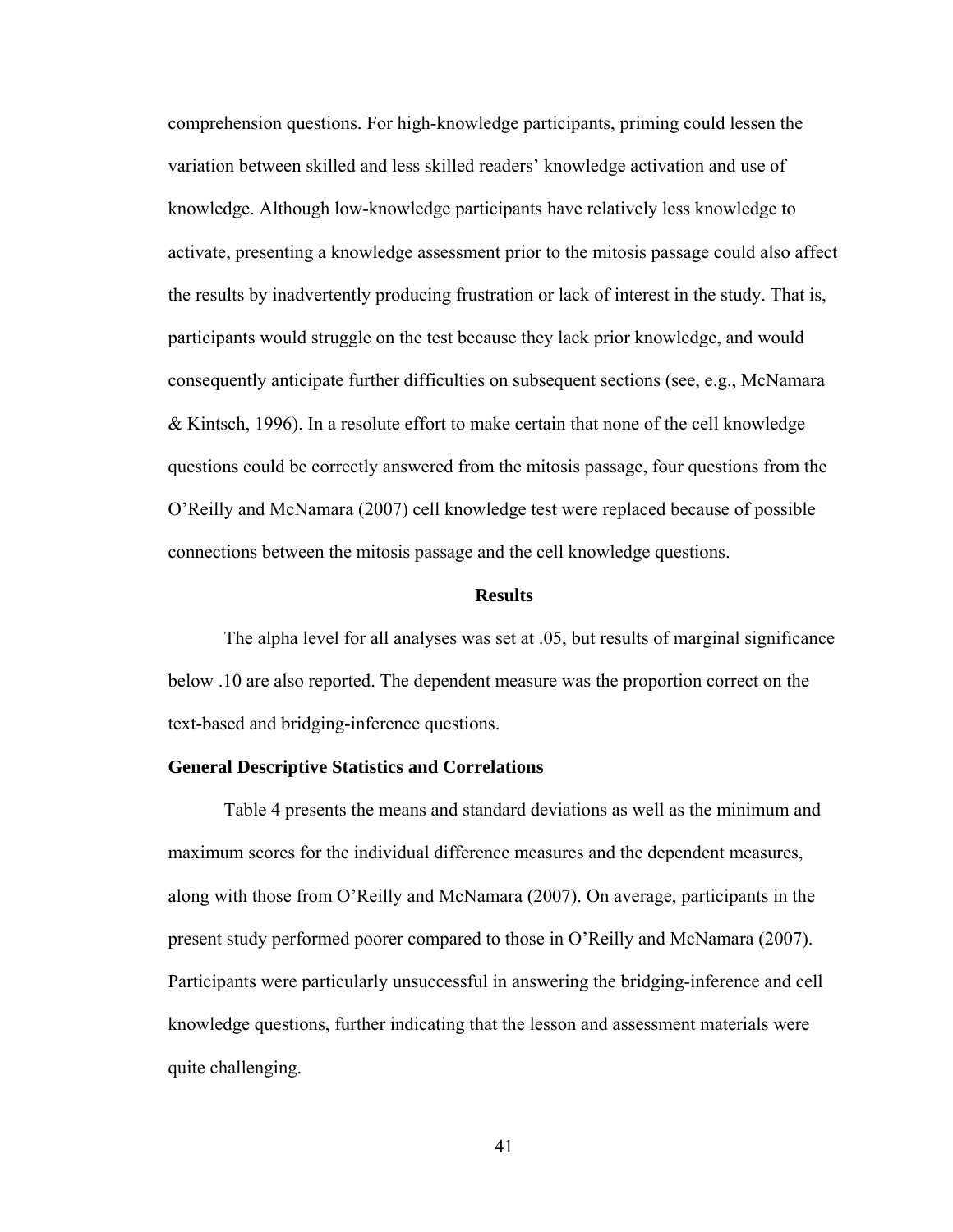Table 5 presents correlations between the measures. The correlations of the individual difference assessments indicate that the Nelson-Denny best correlated with general humanities knowledge but also correlated considerably well with biology and cell knowledge. This result is not surprising because performance on a comprehension skill test involves some degree of general knowledge use, and the themes covered in the Nelson-Denny tend to be general and unrelated to science topics. The correlations between the individual difference measures and the comprehension measures indicate that the measures of domain knowledge (biology, cell, and combined) correlate more highly with comprehension than does the reading skill, as assessed by the Nelson-Denny. The MSI did not correlate highly with any measures and due to its low reliability reported earlier is not included in the main analysis as an indication of reading skill.

### **Prior Domain Knowledge**

 The proportion of correct answers on the 29 biology multiple-choice questions and the 8 open-ended cell knowledge measures were converted to z scores and averaged to create a composite domain knowledge score. Participants were categorized as highknowledge ( $n = 88$ ;  $M = .70$ ;  $SD = .71$ ; minimum = -.17; maximum = 2.87) or lowknowledge  $(n = 91; M = -.68; SD = .31; minimum = -1.60; maximum = -.20)$  based on a median split of the composite scores. The difference between the two groups on the combined domain knowledge score was reliable,  $t(177) = 16.76$ , Cohen's  $d = 2.54$ .

An analysis of variance was conducted to inspect the relationship between the experimental factors and the prior knowledge factor. Results indicated that there was a marginally significant difference between the conditions in terms of prior knowledge, such that by chance, those in the diagram condition performed better on the prior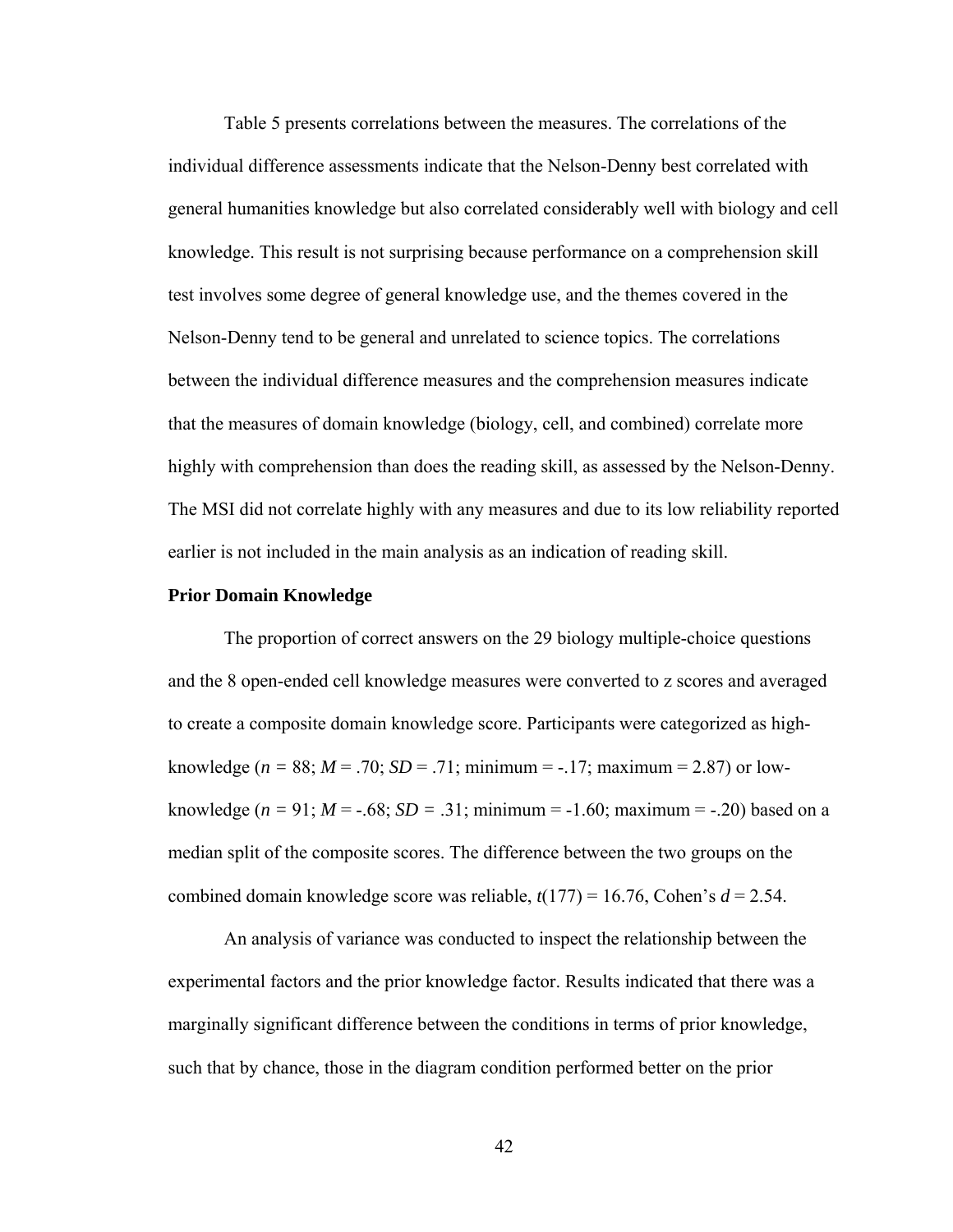knowledge test  $(M_{z\text{-score}} = .12, SE = .094)$  than did those in the condition without diagrams ( $M_{z\text{-score}} = -11$ ,  $SE = .092$ ),  $F(1, 171) = 2.93$ ,  $p = .089$ , Cohen's  $d = .26$ . No other effects or interactions between experimental conditions were found.

## **Comprehension Skill**

 As discussed earlier, only the Nelson-Denny was used as a measure of reading skill, rather than a combination of the Nelson-Denny and the MSI, because of the low reliability of the MSI and the low correlations between the MSI and performance on the comprehension questions. Participants were categorized as skilled and less-skilled readers based on the proportion correct out of the total number of questions on the Nelson-Denny test. In keeping with the prior-knowledge analysis, scores on the Nelson-Denny test was converted to z scores. Participants were classified as skilled readers (*n =* 92; *M* = .80; *SD =* .68; minimum = -.08; maximum = 2.19) or less skilled readers (*n =* 87; *M* = -.84; *SD =*  .42; minimum  $= -0.2.09$ ; maximum  $= -0.21$ ) based on a median split. The z score means translate to the following proportion scores on the Nelson-Denny:  $M<sub>skilled</sub> = .70$ ; *SD* = .13; minimum = .53; maximum = .97;  $M_{\text{less skilled}} = .38$ ;  $SD = .08$ ; minimum = .13; maximum = .50. The difference between the two groups on the reading comprehension skill score was reliable,  $t(177) = 19.17$ , Cohen's  $d = 2.88$ . An analysis of variance was performed to examine the relation between the experimental factors and reading skill factor. Results indicated no differences between the experimental conditions in terms of reading skill.

## **Effects of All Conditions on Time on Task**

A univariate analysis of variance was conducted on reading time as a function of the between-subjects factors of page configuration (text-left, text-right), text type (low cohesion, high cohesion) and diagrams (present, not present). The means and standard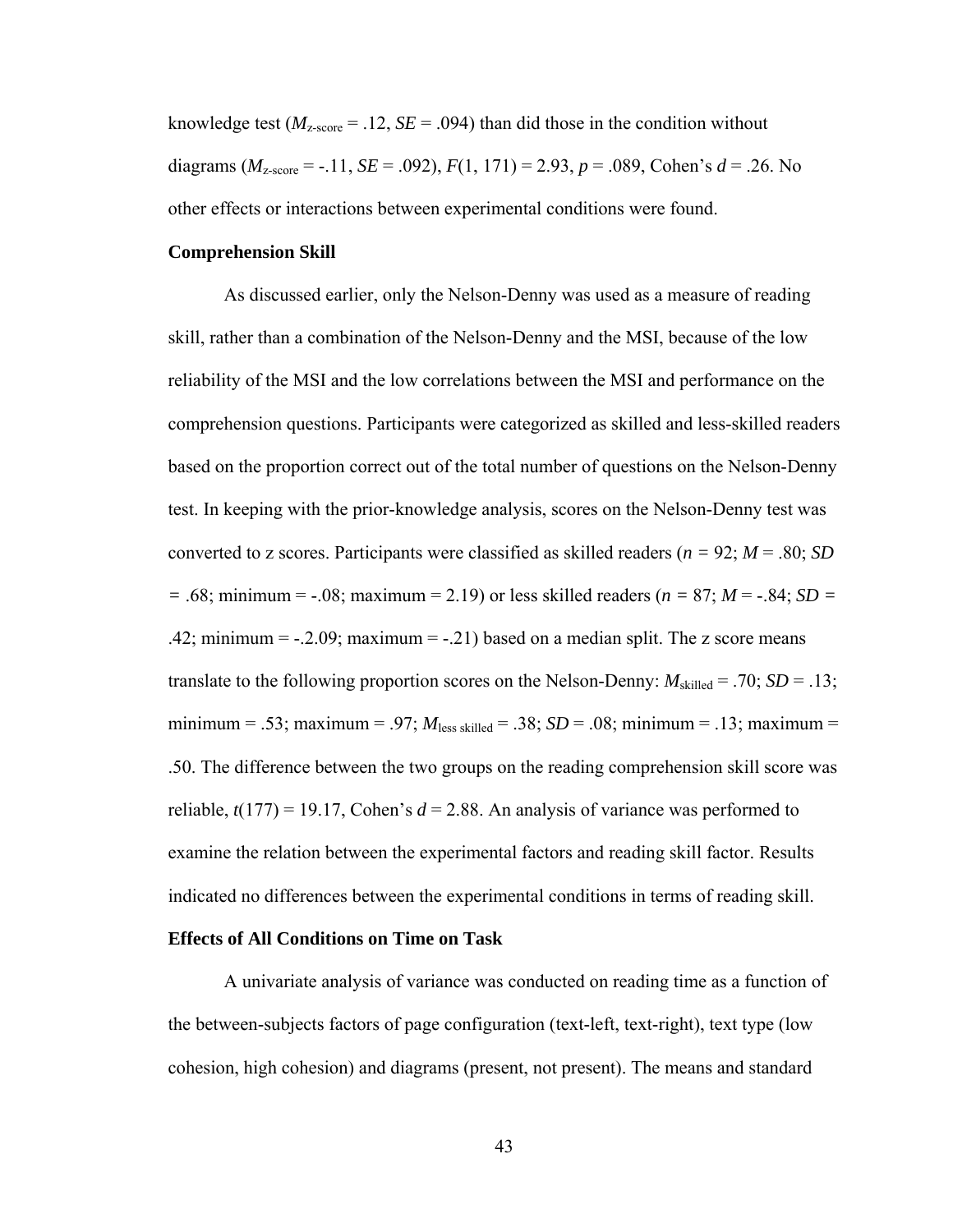deviations as a function of page configuration, text type, and diagrams are presented in Table 6. As previously discussed, participants' study of the mitosis lesson was self-paced; participants were allowed to study the lesson for as long as they liked, but they were asked to record what time they started reading and what time they finished. The time on task measure is the difference between the logged stop time and the start time, divided by the number of words in the text (as a function of the participants' text type condition). For instance, the low-cohesion text comprised 650 words, so the total number of seconds was divided by that number. Results show a significant main effect of cohesion on reading time,  $F(1, 171) = 4.70$ ,  $p = .032$ ,  $d = .33$ , indicating that participants took longer to study the lesson when given a low-cohesion text ( $M = .63$  seconds per word,  $SE =$ .025) than when they were given a high-cohesion text ( $M = .55$  seconds per word,  $SE =$ .025). A significant two-way interaction also emerged between cohesion and page configuration,  $F(1, 171) = 4.25$ ,  $p = .041$ , indicating that the effect of cohesion was significant in the text-left configuration,  $F(1, 86) = 9.89$ ,  $p = .002$ ,  $d = .66$  ( $M_{\text{low cohesion}} =$ .69 seconds per word,  $SE = .033$ ;  $M_{\text{high cohesion}} = .54$  seconds per word,  $SE = .034$ ), but did not have an effect in the text-right configuration,  $F(1, 85) < 1$ . Separate analyses for the diagram and no-diagram conditions revealed that this interaction was only significant when diagrams were not available,  $F(1, 87) = 3.62$ ,  $p = .061$ . There was also a marginally significant main effect for the no-diagram condition,  $F(1, 87) = 3.33$ ,  $p = .072$ ,  $d = .29$ . There were no effects or interactions for the diagram condition.

A separate analysis of covariance was then conducted in which prior knowledge was added as a between-subjects factor (high, low) and reading skill was added as a covariate. Results showed that the main effect of cohesion was still significant, *F*(1, 162)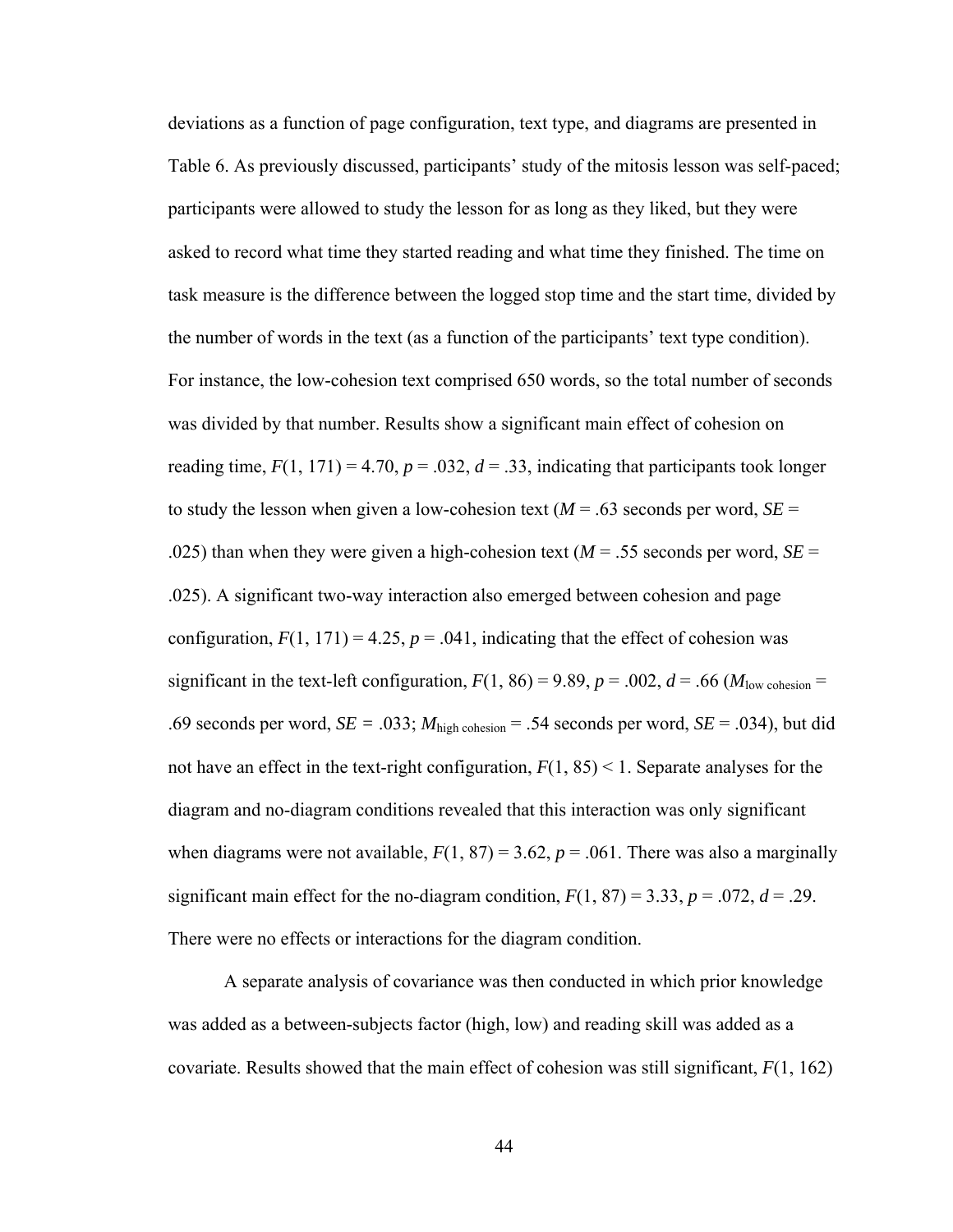$= 5.08$ ,  $p = .026$ ,  $d = 33$ . The interaction between cohesion and page configuration was marginally significant,  $F(1, 162) = 3.02$ ,  $p = .084$ . There was no main effect of prior knowledge,  $F(1, 162) < 1$ , but reading skill was significant as a covariate,  $F(1, 162) =$ 6.54,  $p = 0.011$ . Separate analyses for the diagram and no-diagram conditions found again that the interaction between cohesion and configuration was only significant when diagrams were absent,  $F(1, 82) = 2.89$ ,  $p = .093$ , but was not significant when diagrams were present,  $F(1, 79)$  < 1. There was also a marginally significant two-way interaction between cohesion and prior knowledge when diagrams were present,  $F(1, 79) = 3.11$ ,  $p =$ .081, indicating that low-knowledge readers took longer to read the low-cohesion text.

A final analysis of covariance was then performed in which reading skill was included as the between-subjects factor (high, low) with prior knowledge as the covariate. This analysis replicated the previous results, in which cohesion had a significant main effect,  $F(1, 162) = 4.90$ ,  $p = .028$ ,  $d = .33$ , and the interaction between cohesion and page configuration was marginally significant,  $F(1, 162) = 3.10$ ,  $p = .080$ . Likewise, there was a marginally significant effect of reading skill,  $F(1, 162) = 2.97$ ,  $p = .087$ ,  $d = .25$ , indicating that less-skilled readers took longer to process the text (*M =* .63 seconds per word,  $SE = .027$ ) than skilled readers ( $M = .56$  seconds per word,  $SE = .026$ ). Prior knowledge was not significant as a covariate,  $F(1, 162) < 1$ . Separate analyses for the diagram and no-diagram conditions found a marginally significant two-way interaction between cohesion and reading skill when diagrams were absent,  $F(1, 82) = 2.95$ ,  $p =$ .090, indicating that less-skilled readers took longer to read the low-cohesion text.

Taken together, these results indicate that the low-cohesion text took longer to process than the high-cohesion text, but only when the text was positioned on the left side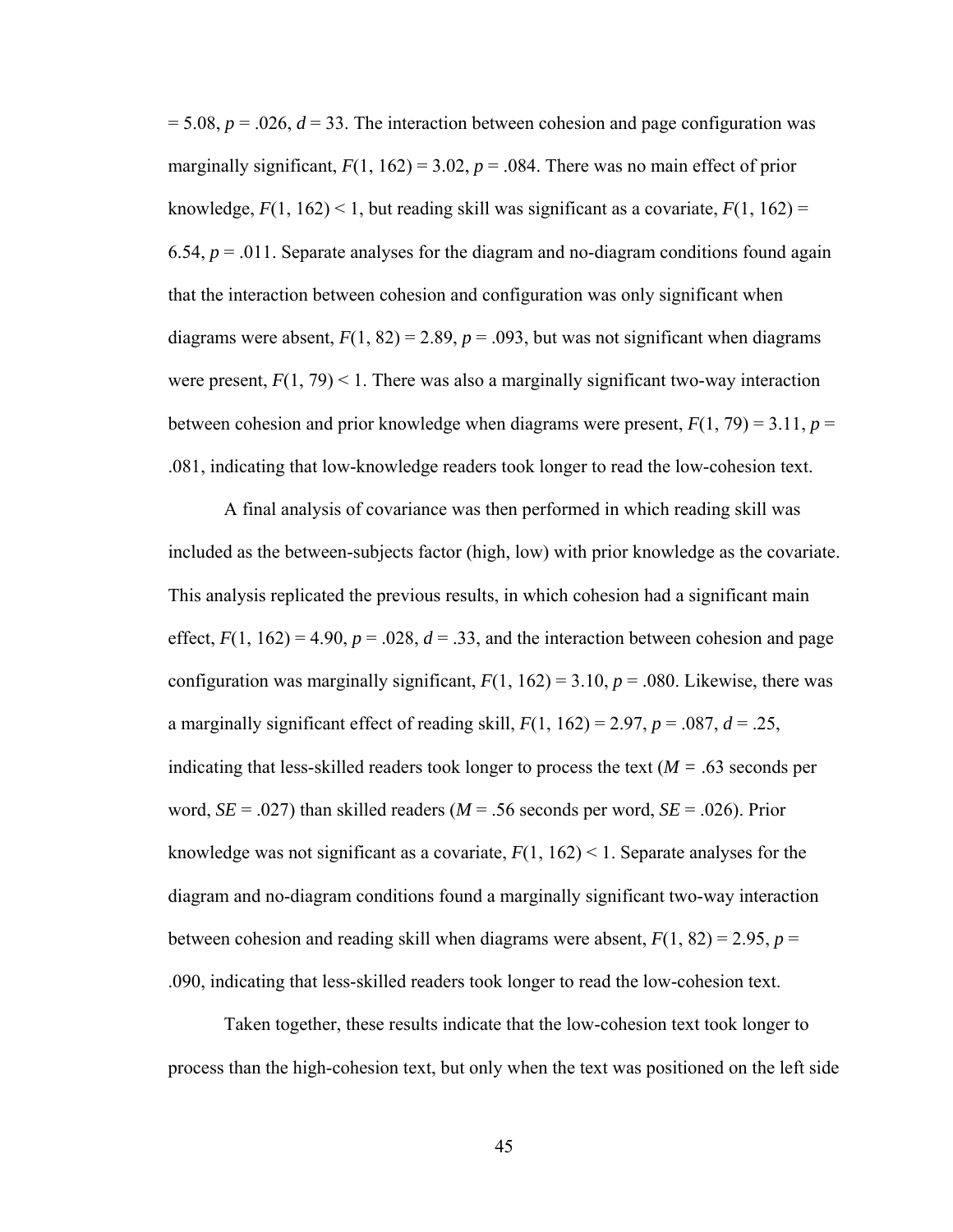of the page when diagrams were absent. Low-knowledge readers took longer to read the low-cohesion text, but only when diagrams were presented along with it. In contrast, lessskilled readers only took longer to read the low-cohesion text when it was configured without diagrams and only on the left side of the page. Although there was a difference in reading time as a function of these experimental variables, results of the main analysis did not differ as function of whether reading time was included or excluded as a covariate. Consequently, it was excluded from the main analysis for greater simplicity and in order to maximize power.

### **Full Analysis: Reading Comprehension with Experimental Factors**

A mixed 2 x 2 x 2 analysis of variance was performed on the proportion of correct responses on the mitosis passage. The analysis included the within-subjects factor of question type (text-based or bridging) and the between-subjects factors of text type (high cohesion, low cohesion), diagram (present, not present), and page configuration (text-left, text-right). The means and standard deviations as a function of text type, diagram, page configuration, and question type are provided in Table 7, with graphed data presented in Figure 2. Overall, participants correctly answered more text-based questions (*M* = .42, *SE*  $= .018$ ) than bridging questions (*M* = .19, *SE* = .015),  $F(1, 171) = 36.02$ ,  $p < .001$ ,  $d =$ 1.07. There was a significant main effect for cohesion,  $F(1, 171) = 5.39$ ,  $p = .021$ ,  $d =$ .35, indicating that participants scored higher on the comprehension questions when presented with a high cohesion text  $(M = .34, SE = .021)$  than when they were presented with a low cohesion text ( $M = 0.26$ ,  $SE = 0.021$ ). Additionally, there was a significant twoway interaction between cohesion and question type,  $F(1, 171) = 7.72$ ,  $p = .006$ , indicating that the high-cohesion text benefited participants more on text-based questions,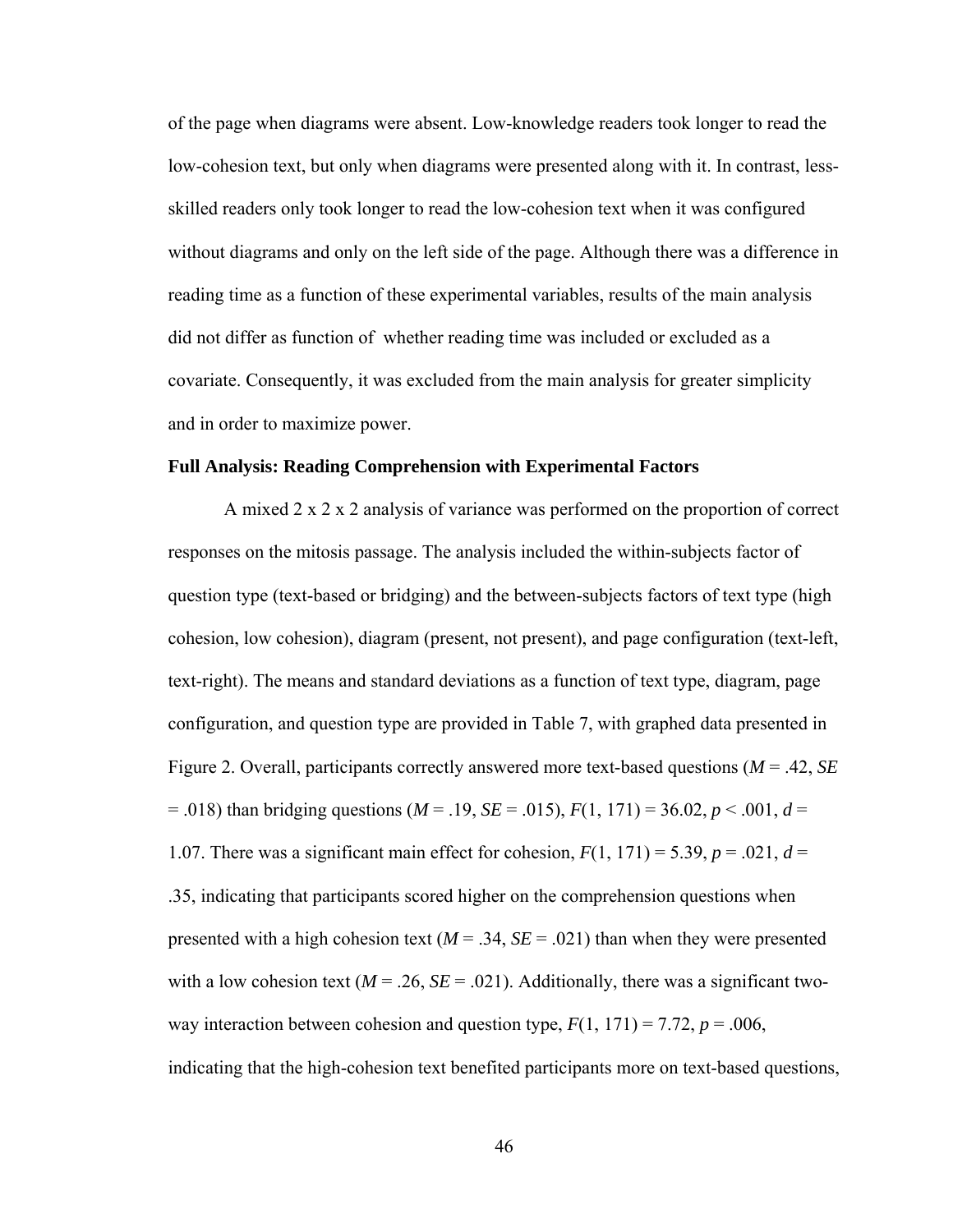$F(1, 171) = 8.84, p = .003, d = .32$  (*M*<sub>high cohesion</sub> = .48, *SE* = .025; *M*<sub>low cohesion</sub> = .37, *SE* = .025), than on bridging questions,  $F(1, 171) = 1.30$ ,  $p = .256$  ( $M_{\text{high cohesion}} = .20$ ,  $SE =$ .021;  $M_{\text{low cohesion}} = .17$ ,  $SE = .021$ ). There was also a main effect for diagram,  $F(1, 171) =$ 7.69,  $p = 0.006$ ,  $d = 0.42$ , indicating higher scores on the comprehension questions when the diagrams were present ( $M = .35$ ,  $SE = .021$ ) than when they were absent ( $M = .26$ ,  $SE =$ .021). Univariate analyses revealed that diagrams were more beneficial for bridging questions,  $F(1, 171) = 10.78$ ,  $p = .001$ ,  $d = .62$ , than for text-based questions,  $F(1, 171) =$ 3.82,  $p = .052$ ,  $d = .30$ .

The main effect of page configuration was not reliable,  $F(1, 171) = 2.06$ ,  $p = .153$ , but there was a significant two-way interaction between configuration and question type,  $F(1, 171) = 4.61$ ,  $p = .033$  (see Figure 3). The two-way interaction indicated that participants scored higher on text-based questions when the text was on the right side of the page ( $M = .46$ ,  $SE = .025$ ) than when the text was on the left side of the page ( $M =$ .39, *SE* = .025), *F*(1, 171) = 3.97, *p* = .048, *d =* .32, whereas there was no significant benefit of page configuration on bridging questions,  $F(1, 171) < 1$ . Univariate analyses revealed that the effect of page configuration on text-based questions was marginally significant when diagrams were available,  $F(1, 84) = 3.60$ ,  $p = .061$ ,  $d = .40$ , but was not significant when diagrams were not available,  $F(1, 87)$  < 1. This result is to be expected because when the diagram is not present, page configuration should not have an effect. No other significant interactions were found.

To further examine the effects of page configuration, separate mixed  $2 \times 2 \times 2$ analyses of variance were conducted for both the text-left and text-right conditions. No significant main effects were found in the text-left condition except question type, *F*(1,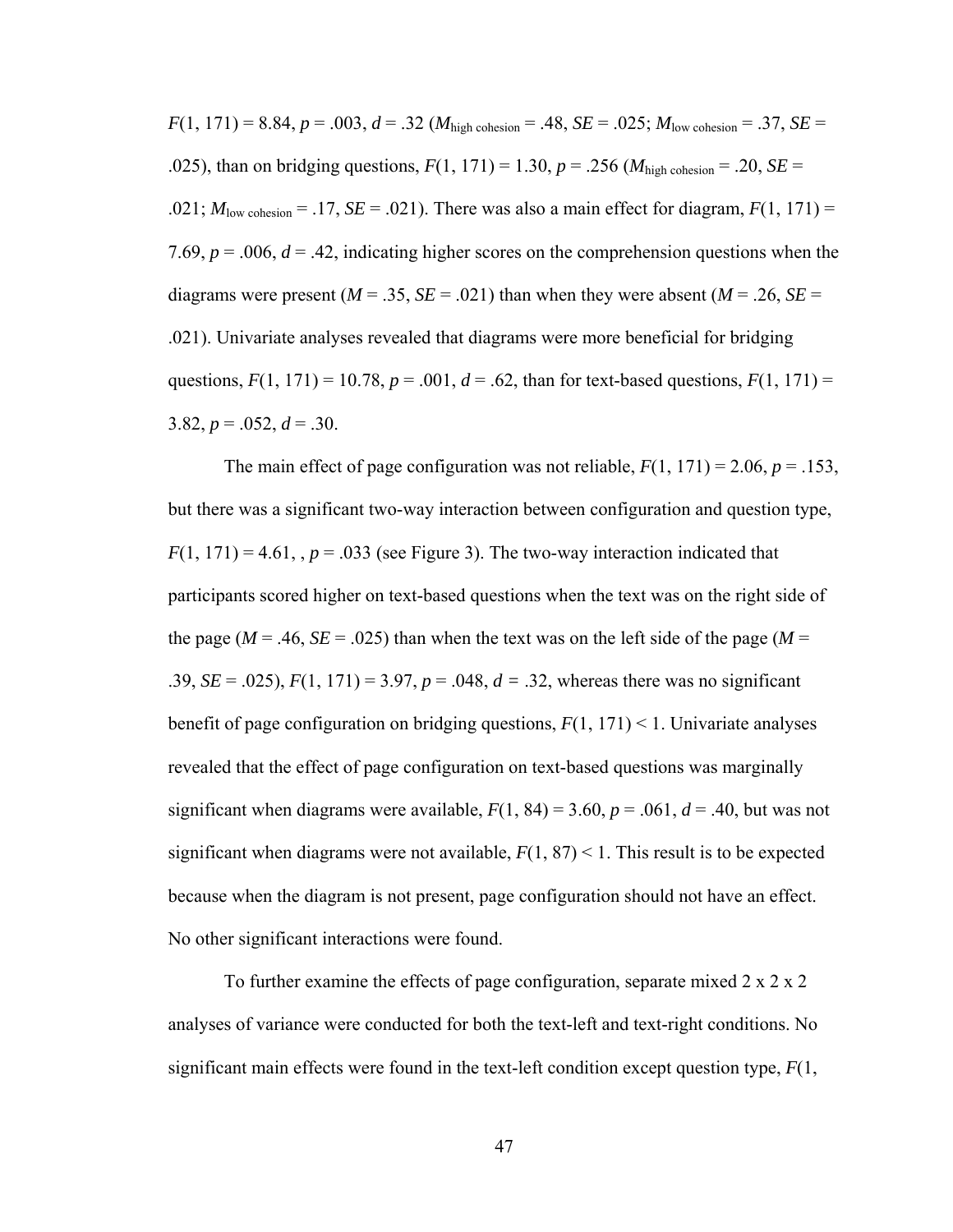$86$ ) = 184.40,  $p < .001$ ,  $d = .98$ , and a marginally significant interaction between cohesion and question type,  $F(1, 86) = 3.52$ ,  $p = .064$ , again indicating that the high-cohesion text was beneficial on text-based questions but not bridging-inference questions. However, a separate univariate analysis showed that this benefit was not significant,  $F(1, 86) = 1.54$ ,  $p = 0.218$ . In addition, a univariate analysis also revealed a marginally significant effect of diagram on bridging-inference questions,  $F(1, 86) = 2.84$ ,  $p = .096$ ,  $d = .36$ .

In the text-right condition, there was a significant main effect of question type,  $F(1, 85) = 159.44$ ,  $p < .001$ ,  $d = 1.18$ , and a significant main effect of diagram,  $F(1, 85) =$ 6.65,  $p = .012$ ,  $d = .55$ , and a significant effect of cohesion,  $F(1, 85) = 6.51$ ,  $p = .013$ ,  $d =$ .54. The interaction between cohesion and question type was significant,  $F(1, 85) = 4.26$ ,  $p = .042$ , indicating that cohesion had a greater benefit on text-based questions,  $F(1, 85)$  $= 8.27, p = .005, d = .61$ , than on bridging questions,  $F(1, 85) = 2.51, p = .117$ . In a univariate analysis for the text-right condition, there was also a marginally significant interaction between cohesion and diagram on bridging-inference questions,  $F(1, 85)$  = 3.40,  $p = 0.069$ , indicating that diagrams were more beneficial when presented with the high-cohesion text ( $M_{\text{diagram}} = .33$ ,  $SE = .043$ ;  $M_{\text{no diagram}} = .13$ ,  $SE = .041$ ),  $F(1, 42) =$ 8.29,  $p = .006$ ,  $d = .87$ , than when presented with the low-cohesion text ( $M_{\text{diagram}} = .18$ ,  $SE = .042$ ;  $M_{\text{no diagram}} = .14$ ,  $SE = .041$ ),  $F(1, 43) = 1.01$ ,  $p = .321$ . Univariate analyses also indicated that cohesion was beneficial for text-based questions when diagrams were available,  $F(1, 41) = 7.14$ ,  $p = .011$ ,  $d = .81$ , but not when diagrams were absent,  $F(1, 44)$  $= 1.95, p = .170.$ 

These results indicate that the main effects of diagram and cohesion may depend on page configuration. First, the text-right configuration had an overall benefit on text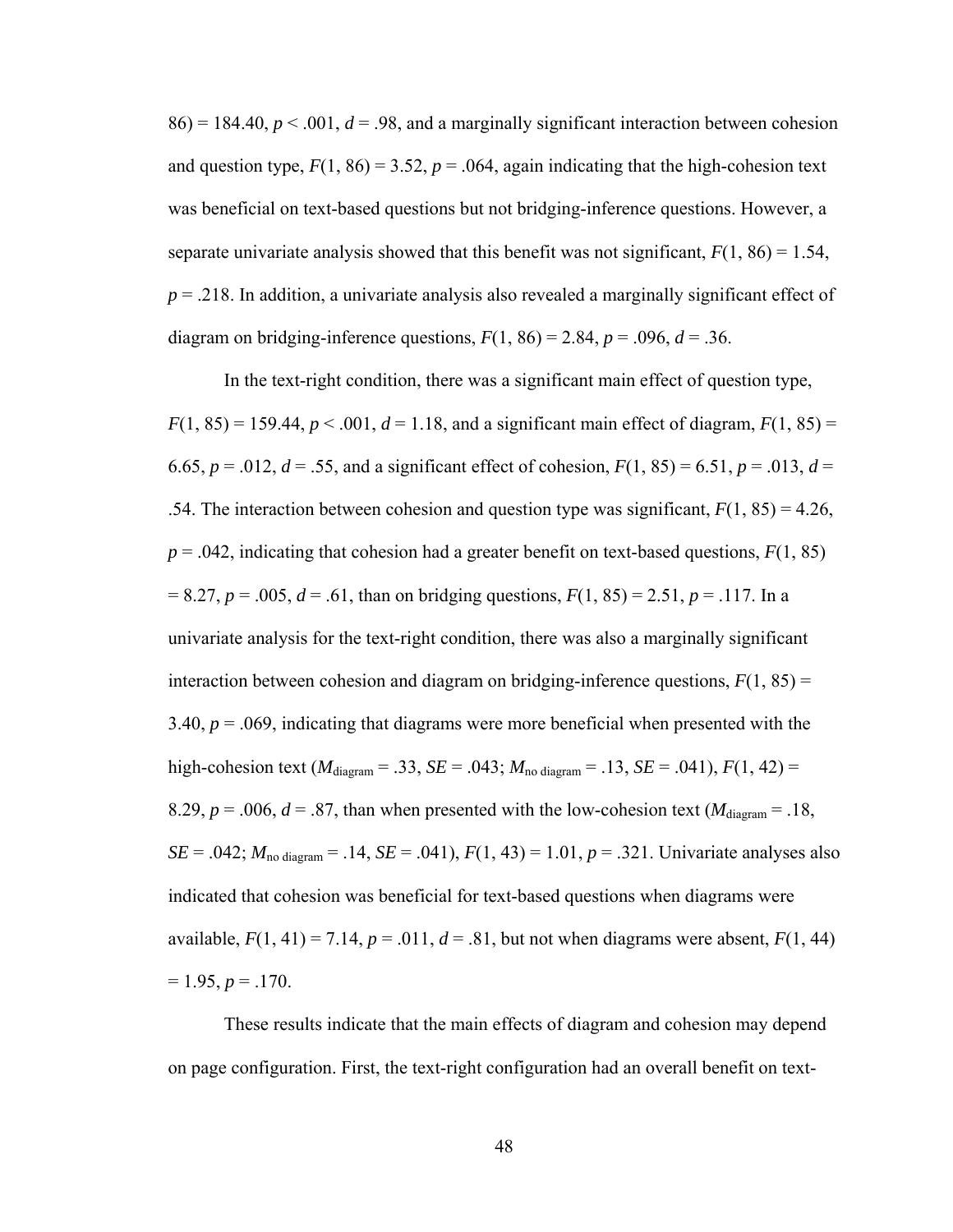based questions. Second, although there was a main effect of diagrams regardless of page configuration, diagrams seemed to be most effective when they were presented on the left side of the page (i.e., the text-right configuration) and combined with a high-cohesion text. Participants in the text-left condition scored marginally better on bridging-inference questions when diagrams were available, but they scored significantly better on bridginginference questions in the text-right condition. Moreover, participants in the text-right condition who had diagrams also scored better on text-based questions when presented with a high-cohesion text. Third, although there was a significant main effect of cohesion, this effect was associated more with performance on text-based questions. Finally, there was an interaction between cohesion and diagrams for bridging-inference questions in the text-right configuration. One possible explanation for this interaction is that it may indicate a synergistic effect of cohesion, diagrams, and configuration whereby the textright/diagram-left configuration facilitated the foundation of a textbase representation, which in turn led to a better mapping and understanding of relations among ideas between the text and the diagrams. In other words, having the better text increased the informational overlap between text and diagram and helped learners to know what to look for in the diagrams. Such an explanation seems reasonable, considering that diagrams showed an effect on text-based questions, but only in the text-right condition. These results support previous research on linear configuration, which found that readers in Western cultures adopt a left-to-right reading pattern for pictorial sequences (see Spinillo & Dyson, 2001). The present study offers a new contribution to this literature because the linear configuration pattern was found in a multimodal format, that is, between visual aids and text. Moreover, results demonstrate how ideal linear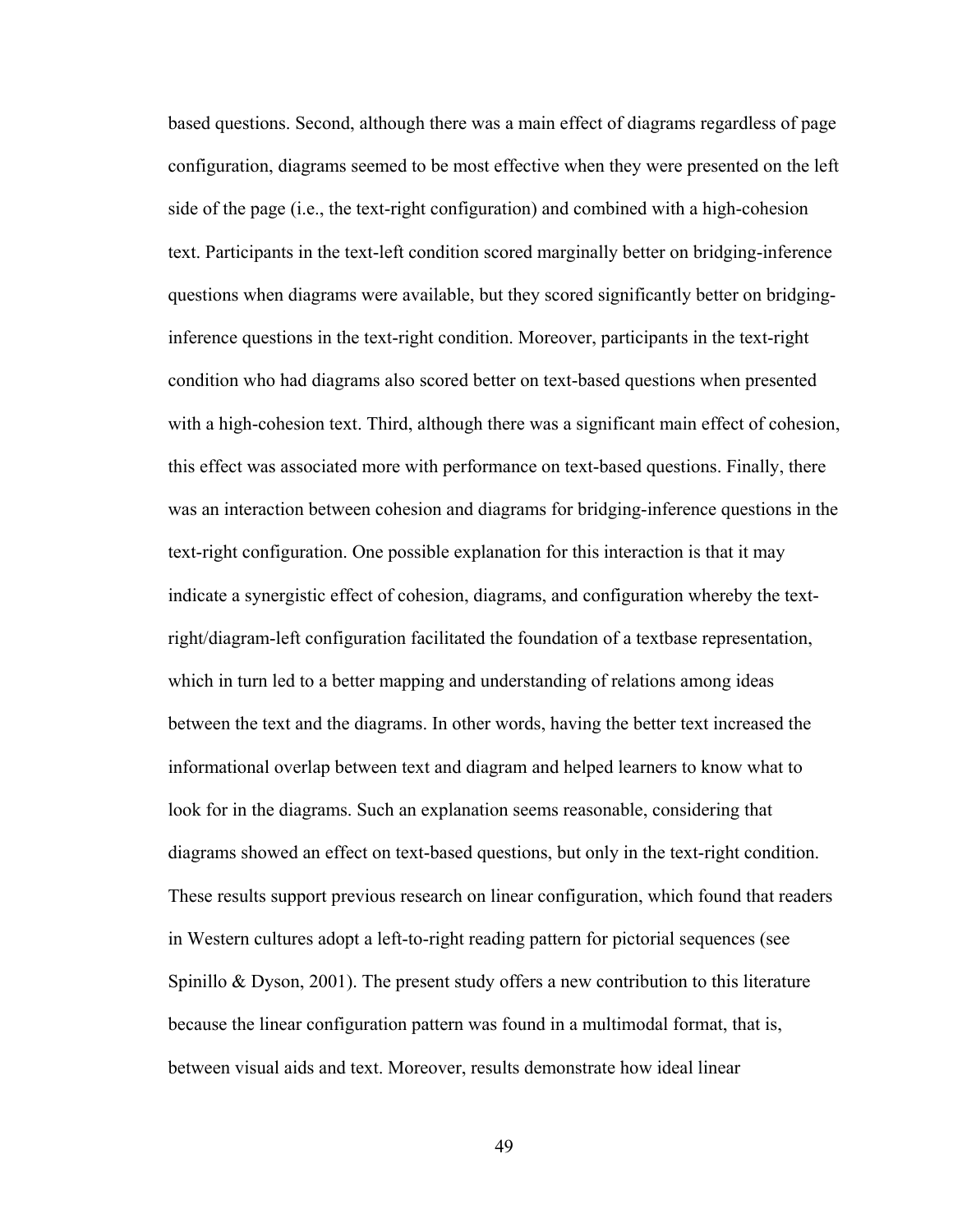configuration and optimal text can facilitate structure mapping as proposed by the integrative model of text-picture comprehension (see Schnotz, 2005).

Although the objective of this first analysis was to demonstrate no effect of text position (so as to demonstrate counterbalancing of linear configuration), the effect of text-right configuration did in fact interact with the two other experimental variables. Unfortunately the implication is that further analyses including the individual differences measures may potentially depend on page configuration, even though there were main effects for both factors across conditions. That is, although cohesion and diagrams were beneficial regardless of page configuration, the larger effects in the text-right configuration was largely accounted for by the high-cohesion text with diagrams (see Figure 2). Overall, diagrams facilitated the construction of a mental model, and likewise cohesion facilitated textbase comprehension. It would be unjustifiable to remove page configuration as a factor in the subsequent investigations that include the individual difference measures, because those outcomes may also be conditional on page configuration. The effect of page configuration also leads to a new question: Does this effect of page configuration depend on prior knowledge or reading skill? Originally the primary objective had been to conduct a full omnibus analysis of variance that included the within-groups factor of question type (text-based, bridging), the experimental factors of cohesion (high, low) and diagram (present, not present), and the quasi-experimental factors of prior domain knowledge (high, low), and reading comprehension skill (high, low). However, a full analysis with both individual difference factors was not feasible because of small cell sizes. Although the total number of participants recruited was appropriate, there were a disproportionate number of high-knowledge less-skilled readers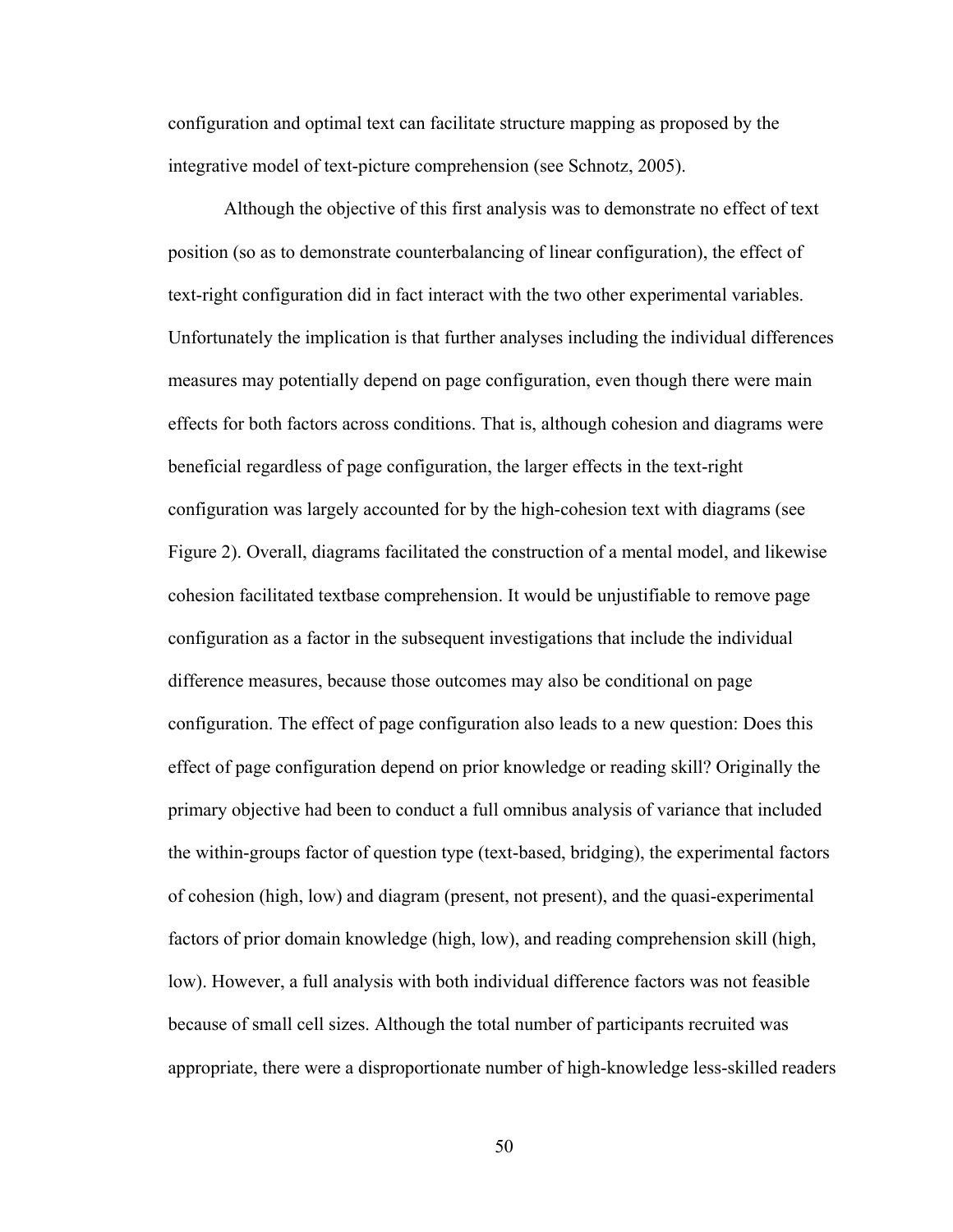in some cells, as well as a disproportionate number of low-knowledge high-skilled readers. This outcome seems to be a consequence of the moderate correlation between knowledge and reading skill,  $r = .44$  as indicated in Table 5. That is, high-knowledge participants tended to also be skilled readers, whereas low-knowledge participants tended to also be less-skilled readers. Thus, the following analyses include one individual difference measure as a between-groups factor and incorporate the other measure as a covariate. In addition, page configuration is also included as a between-groups factor because it significantly interacted with the other experimental variables, and because including it produced sufficient cell sizes.

# **Full Analysis: Experimental and Quasi-Experimental Factors**

**Prior Knowledge.** A mixed 2 x 2 x 2 x 2 analysis of covariance was conducted, which included the within-subjects factor of question type (text-based, bridginginference), the between-subjects experimental factors of page configuration (text-left, text-right), diagram (present, not present) and text cohesion (high, low), and the quasiexperimental factor of prior domain knowledge (high, low). In addition, the continuous variable of reading skill was included as a covariate. The means and standard deviations as a function of text type, diagram, page configuration, knowledge, and question type are provided in Table 8.

As reported in the previous analysis, there was a main effect of question type,  $F(1, 162) = 320.31, p < .001, d = 1.31$ , as well as a significant main effect of text cohesion,  $F(1, 162) = 5.78$ ,  $p = .008$ ,  $d = .30$ , and a marginally significant effect of diagram,  $F(1, 162) = 5.80$ ,  $p = .051$ ,  $d = .28$ . The main effect of page configuration was not reliable,  $F(1, 162)$  < 1. A two-way interaction was found between question type and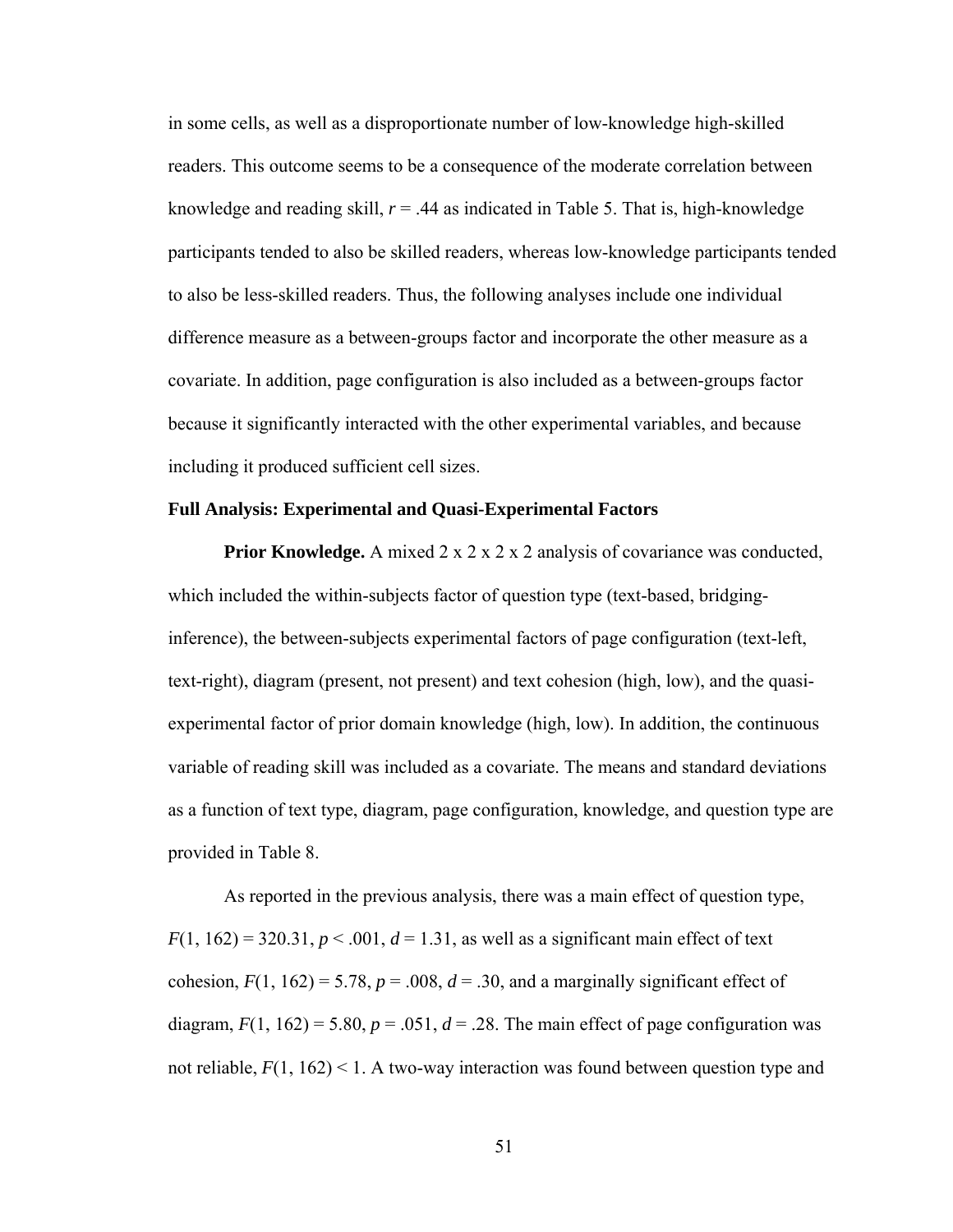cohesion,  $F(1, 162) = 6.17$ ,  $p = .014$ , as well as a marginally significant two-way interaction between question type and page configuration,  $F(1, 162) = 3.70$ ,  $p = .056$ .

In addition to replicated results from the first analysis, there was also a main effect for prior domain knowledge,  $F(1, 162) = 51.66$ ,  $p < .001$ ,  $d = 1.12$ , indicating that high-knowledge learners scored higher (*M* = .40, *SE* = .018) than low-knowledge learners  $(M = .20, SE = .018)$ . In addition, a two-way interaction was found between question type and prior knowledge,  $F(1, 162) = 9.50$ ,  $p = .002$ , indicating that in comparison to low knowledge participants, high-knowledge participants scored higher on both text-based  $(M_{\text{high-knowledge}} = .54, SE = .022; M_{\text{low-knowledge}} = .30, SE = .021), F(1, 162) = 67.85, p <$ .001,  $d = 1.20$ , and bridging questions ( $M_{\text{high-knowledge}} = .26$ ,  $SE = .019$ ;  $M_{\text{low-knowledge}} = .11$ , *SE* = .019),  $F(1, 162) = 36.464$ ,  $p < .001$ ,  $d = .83$ . Reading skill was significant as a covariate,  $F(1, 162) = 13.146$ ,  $p < .001$ .

This analysis also yielded a significant four-way interaction between question type, diagram, cohesion, and prior knowledge,  $F(1, 162) = 5.30$ ,  $p = .023$ . This interaction is depicted in Figure 4. Univariate analyses revealed that cohesion was beneficial for low-knowledge learners on text-based questions, but only had a significant effect when diagrams were absent,  $F(1, 48) = 15.82$ ,  $p < .001$ ,  $d = 1.09$ , but was not significant when diagrams were available,  $F(1, 33)$  < 1. There was no significant effect of diagram on either question type for the low-knowledge learners,  $F_{text, test-based}(1, 82) < 1$ ,  $F_{\text{bridge}}(1, 82) = 2.02$ ,  $p = 0.159$ . For high-knowledge learners, there was a marginally significant main effect of diagram,  $F(1, 79) = 3.16$ ,  $p = .080$ , and univariate analyses indicated that this benefit of diagrams was significant for bridging questions,  $F(1, 79) =$ 4.22,  $p = 0.023$ ,  $d = 0.46$ , but not for text-based questions,  $F(1, 79) < 1$ . Although the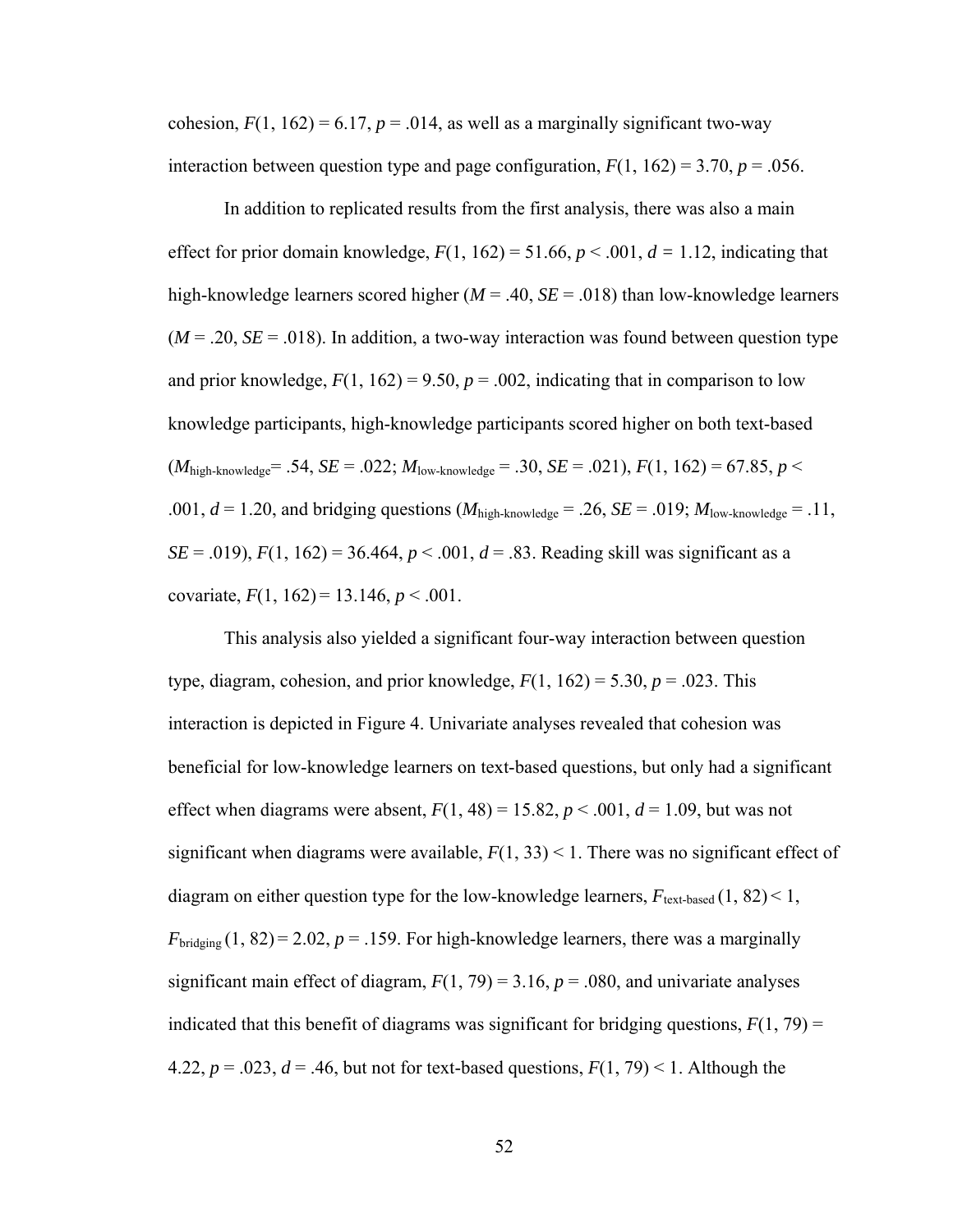overall effect of cohesion was not significant,  $F(1, 79) = 2.59$ ,  $p = .112$ , there was a marginally significant effect of cohesion for text-based questions,  $F(1, 79) = 3.68$ ,  $p =$ .059,  $d = .41$ . However, univariate analysis revealed that cohesion only helped highknowledge learners' performance on text-based questions when the text was augmented with diagrams,  $F(1, 45) = 6.029$ ,  $p = .018$ ,  $d = .79$ , but did not significantly improve performance when diagrams were not available,  $F(1, 33) \le 1$ . Results suggest that although low-knowledge learners only benefit from cohesion in the absence of diagrams, high-knowledge learners only benefit from cohesion when diagrams are presented with the text. Furthermore, high-knowledge learners benefited from diagrams for the bridging questions, whereas low-knowledge learners did not benefit from diagrams for either question type.

Finally, the analysis including prior knowledge yielded a marginally significant four-way interaction between page configuration, diagram, cohesion, and prior knowledge,  $F(1, 162) = 3.077$ ,  $p = .081$ . This interaction is depicted in Figure 5. Separate analyses for the text-left condition yielded a marginally significant two-way interaction between cohesion and question type,  $F(1, 81) = 3.25$ ,  $p = .075$ , and a marginally significant interaction between prior knowledge and question type,  $F(1, 81) = 3.81$ ,  $p =$ .054. A four-way interaction between question type, diagram, cohesion, and prior knowledge was also marginally significant,  $F(1, 81) = 3.63$ ,  $p = .060$ . For the text-right condition, there was a significant three-way interaction between diagram, cohesion, and prior knowledge,  $F(1, 80) = 5.12$ ,  $p = .025$ . These results suggest that the benefits of cohesion and diagrams depended on page configuration. This interaction is explored further in the forthcoming analyses for the high- and low-knowledge groups.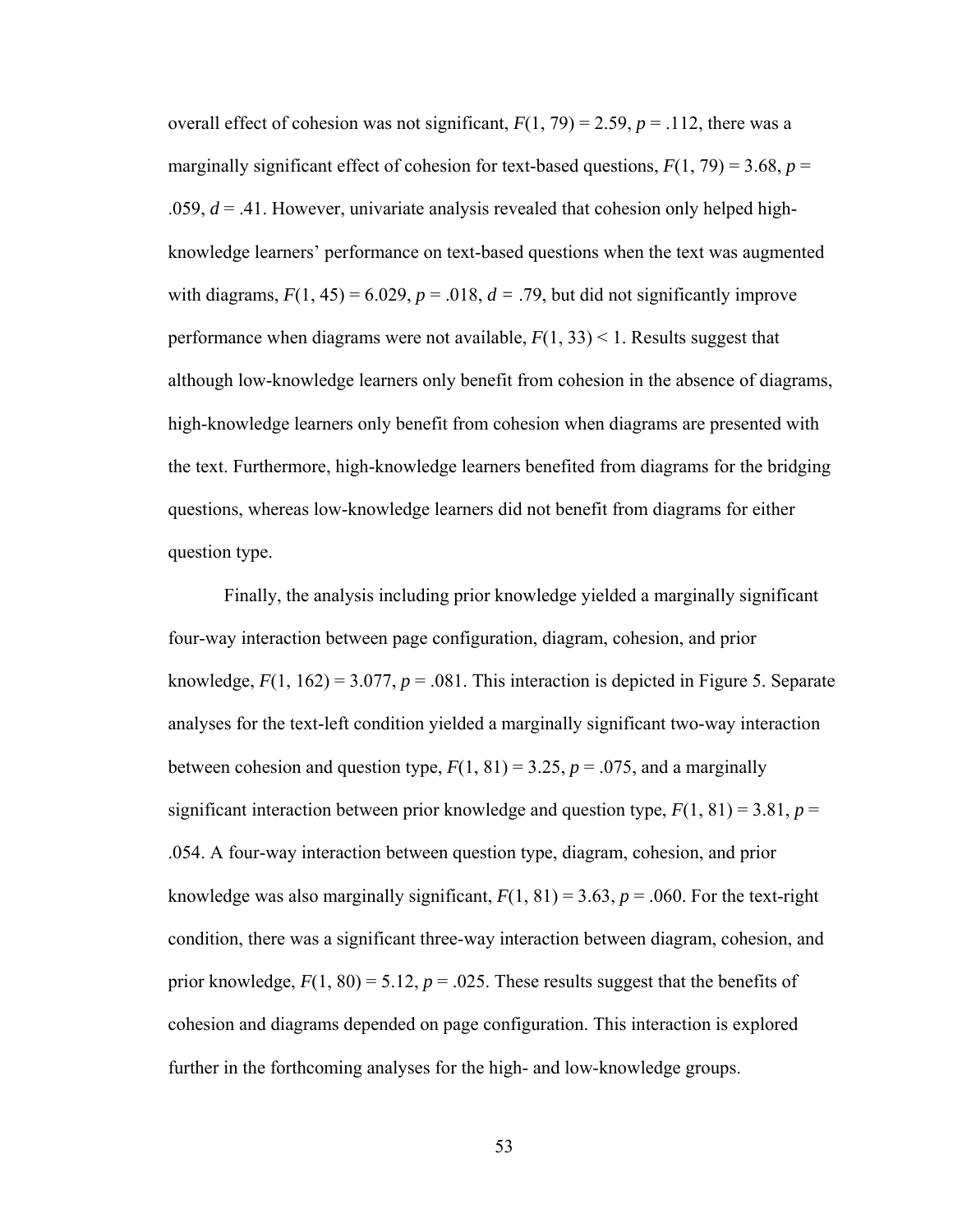**Reading Skill.** A second mixed 2 x 2 x 2 x 2 repeated measures analysis of covariance was conducted, this time including the within-subjects factor of question type (text-based, bridging-inference), the between-subjects experimental factors of page configuration (text-left, text-right), diagram (present, not present) and text cohesion (high, low), and the quasi-experimental factor of reading skill (high, low). In addition, the continuous variable of prior domain knowledge was included as a covariate. The means and standard deviations as a function of text type, diagram, page configuration, reading skill, and question type are provided in Table 9.

As reported in the previous analyses, there was a main effect of question type,  $F(1, 162) = 320.13$ ,  $p < .001$ ,  $d = 1.42$ , as well as a significant main effect of diagram,  $F(1, 162) = 5.80$ ,  $p = .017$ ,  $d = .35$ , and a significant effect of cohesion,  $F(1, 162) = 6.51$ ,  $p = .012$ ,  $d = .39$ . The main effect of page configuration was not reliable,  $F(1, 162) < 1$ . A two-way interaction was found between question type and cohesion,  $F(1, 162) = 8.79$ , *p* = .003, as well as a significant interaction between question type and page configuration,  $F(1, 161) = 4.17$ ,  $p = .043$ . Unlike the previous analysis, page configuration did not significantly interact with any of the other factors.

In addition to the replicated results, there was a main effect for reading skill, *F*(1, 162) = 4.20,  $p = .042$ ,  $d = .31$ , indicating that skilled readers scored higher ( $M = .32$ ,  $SE =$ .015) than less skilled readers ( $M = .28$ ,  $SE = .016$ ). New results then revealed a marginally significant three-way interaction between cohesion, diagram, and reading skill,  $F(1, 162) = 4.67$ ,  $p = .057$ . This interaction is depicted in Figure 6. Further analyses showed that cohesion improved less-skilled readers' scores on the comprehension questions when diagrams were absent,  $F(1, 39) = 8.63$ ,  $p = .006$ ,  $d = .88$  ( $M<sub>high</sub>$ <sub>cohesion</sub> =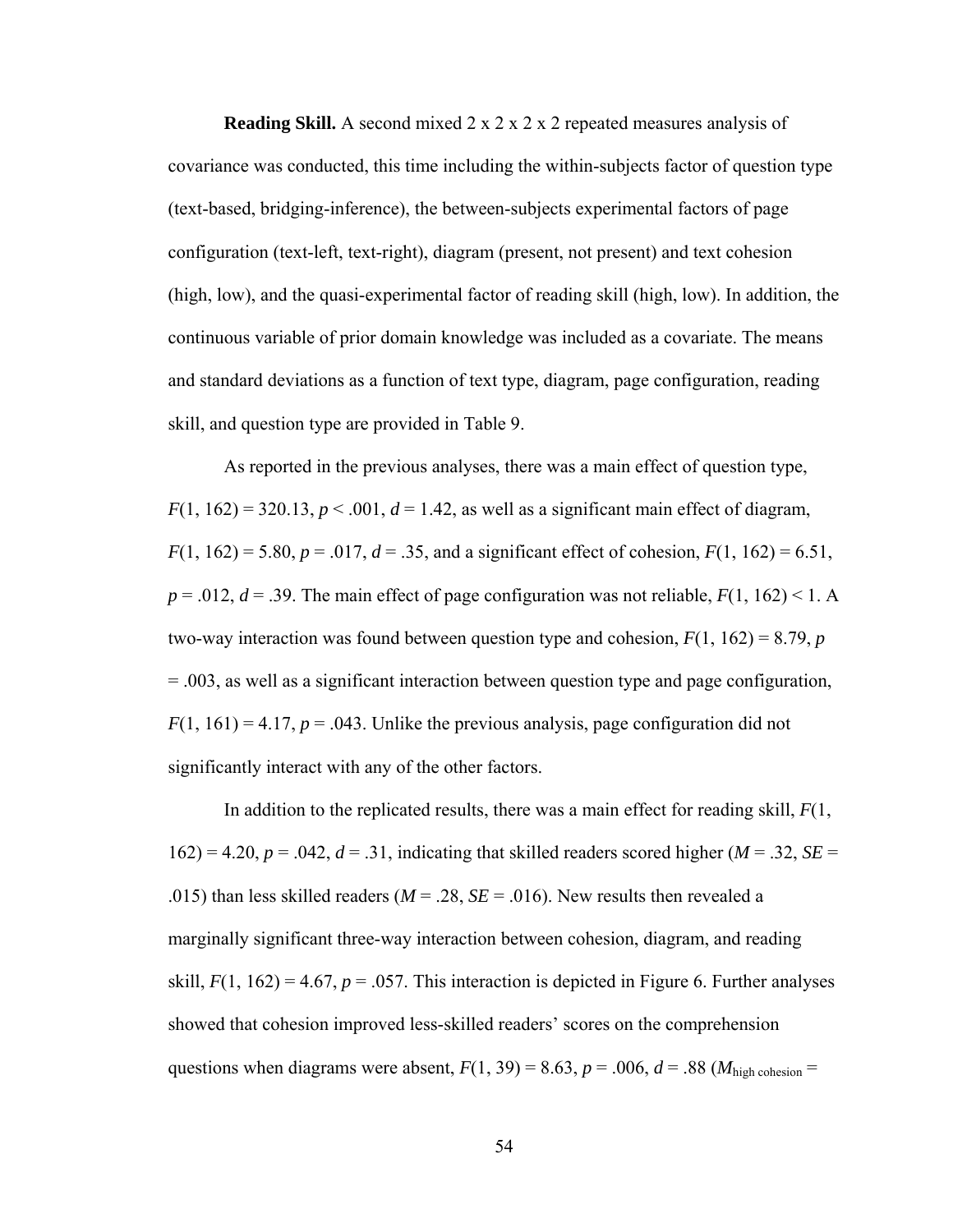.24,  $SE = .021$ ;  $M_{low\text{ cohesion}} = .15$ ,  $SE = .023$ ), but did not improve scores significantly when diagrams were present,  $F(1, 38) \le 1$  ( $M_{\text{high cohesion}} = .28$ ,  $SE = .024$ ;  $M_{\text{low cohesion}} =$  $.26, SE = .021$ ). Additionally, diagrams benefited less-skilled readers when presented with a low-cohesion text,  $F(1, 40) = 8.36$ ,  $p = .006$ ,  $d = .87$  ( $M_{\text{diagram}} = .25$ ,  $SE = .020$ ;  $M_{\text{no}}$  $diam = .16$ , *SE* = .021), but not when presented with a high-cohesion text,  $F(1, 37)$  < 1  $(M_{\text{diagram}} = .27, SE = .026; M_{\text{no diagram}} = .25, SE = .023).$ 

Analysis of the interaction for the skilled readers showed that the effect of cohesion when presented with diagrams was marginally significant  $F(1, 40) = 3.12$ ,  $p =$ .085,  $d = .53$  ( $M_{\text{high cohesion}} = .40$ ,  $SE = .030$ ;  $M_{\text{low cohesion}} = .30$ ,  $SE = .032$ ). There was no effect of cohesion when diagrams were absent,  $F(1, 42) < 1$  ( $M_{\text{high cohesion}} = .30$ ,  $SE = .030$ ;  $M_{\text{low cohesion}} = .30$ , *SE* = .029). Results also showed a significant benefit of diagrams for skilled readers, when presented with a high-cohesion text,  $F(1, 41) = 4.18$ ,  $p = .047$ ,  $d =$ .61 ( $M_{\text{diagram}}$  = .40, *SE* = .030;  $M_{\text{no diagram}}$  = .30, *SE* = .030), but that there was no effect of diagrams when they were presented with a low-cohesion text,  $F(1, 41) < 1$  ( $M_{\text{diagram}} = .30$ ,  $SE = .032$ ;  $M_{\text{no diagram}} = .29$ ,  $SE = .029$ ).

Finally, there was a significant interaction between diagram, reading skill, and question type,  $F(1, 162) = 4.33$ ,  $p = .039$ . This interaction is depicted in Figure 7. Univariate analyses revealed the nature of the interaction. For less-skilled readers, diagrams were beneficial for text-based questions,  $F(1, 78) = 9.51$ ,  $p = .003$ ,  $d = .45$  $(M_{\text{diagram}} = .42, SE = .028; M_{\text{no diagram}} = .35, SE = .028)$ , but were not significantly beneficial on bridging questions,  $F(1, 77) = 2.69$ ,  $p = .105$  ( $M_{\text{diagram}} = .18$ ,  $SE = .023$ ;  $M_{\text{no}}$  $_{diagram} = .14$ ,  $SE = .023$ ). Conversely, diagrams improved skilled readers' scores on bridging questions,  $F(1, 83) = 5.98$ ,  $p = .017$ ,  $d = .48$  ( $M_{\text{diagram}} = .25$ ,  $SE = .023$ ;  $M_{\text{no diagram}}$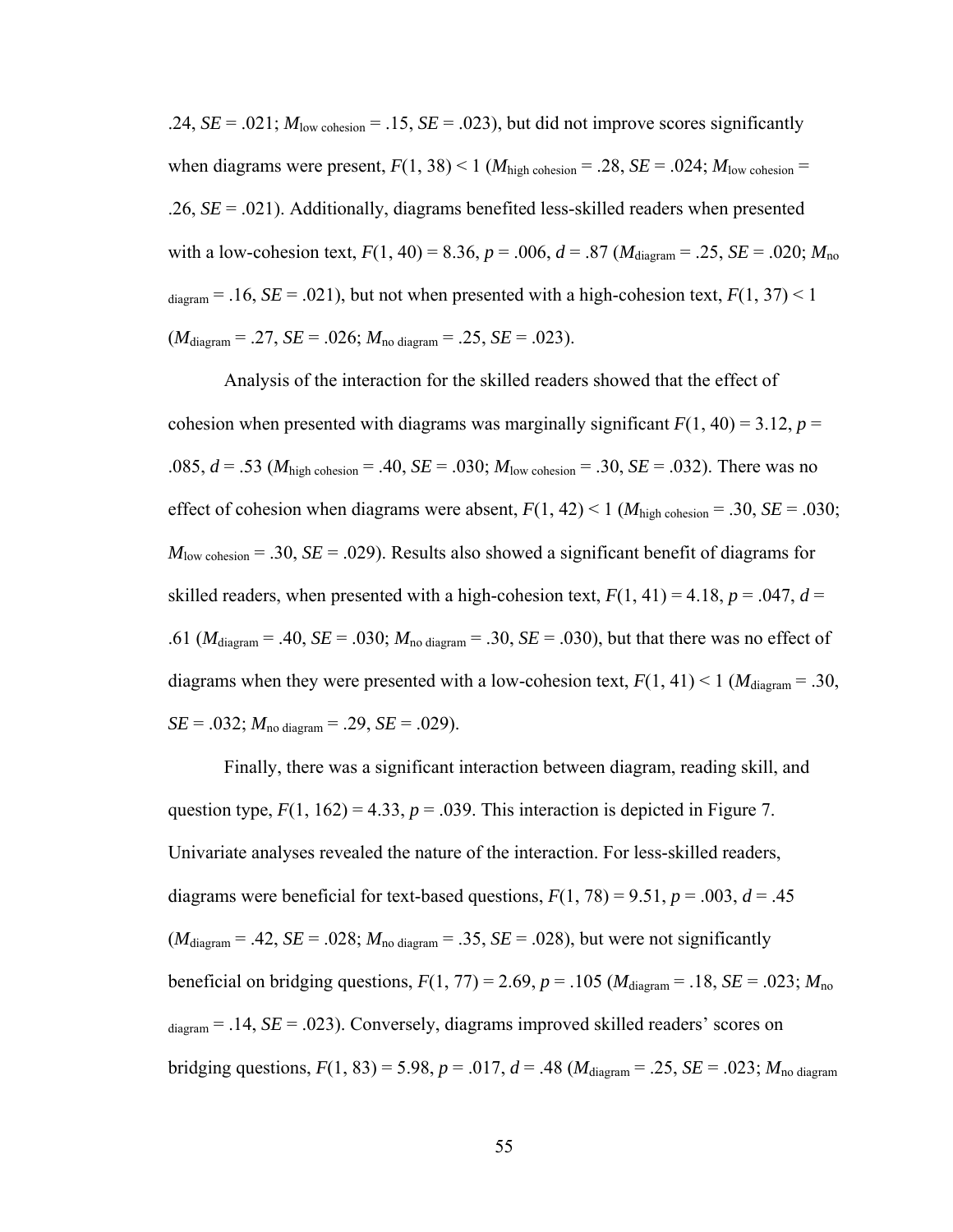$= .16$ , *SE* = .022), but not on text-based questions,  $F(1, 83) < 1$  ( $M_{\text{diagram}} = .45$ , *SE* = .028;  $M_{\text{no diagram}} = .45, SE = .027$ .

To better understand the interactions of the two main analyses, separate tests were conducted for high-knowledge and low-knowledge learners as well as for the skilled and less-skilled readers.

# **Low-Knowledge Learners**

A mixed 2 x 2 x 2 analysis of covariance was conducted for the low-knowledge group, with page configuration, text type, and diagram as between-subjects factors, question type as the within-subjects factor, and reading skill as a covariate (see Figure 8). For low-knowledge learners, there was a main effect of question type,  $F(1, 82) = 162.84$ , *p* < .001, *d =* 1.52, as well as a main effect of cohesion, *F*(1, 82) = 7.60, *p* = .007, *d* = .54. A significant main effect was also found for reading skill as a covariate,  $F(1, 82) = 20.57$ ,  $p < .001$ . As in the main analysis, there was a two-way interaction between question type and cohesion,  $F(1, 82) = 10.89$ ,  $p = .001$ .

The interaction between page configuration, cohesion, and diagram was not reliable for the low-knowledge group,  $F(1, 82) = 1.73$ ,  $p = .192$ . However, there was a marginally significant interaction between cohesion and diagram for the text-right condition,  $F(1, 39) = 3.10$ ,  $p = .086$ , but not for the text-left condition,  $F(1, 42) < 1$ , indicating that diagrams were beneficial on the comprehension questions when given with a low-cohesion text in a text-right configuration,  $F(1, 20) = 4.99$ ,  $p = .037$ ,  $d = .95$  $(M_{\text{diagram}} = .22, SE = .033; M_{\text{no diagram}} = .11, SE = .032)$ , but not when given with a highcohesion text,  $F(1, 18) < 1$  ( $M_{\text{diagram}} = .23$ ,  $SE = .031$ ;  $M_{\text{no diagram}} = .22$ ,  $SE = .043$ ). However, there was also a three-way interaction between question type, cohesion, and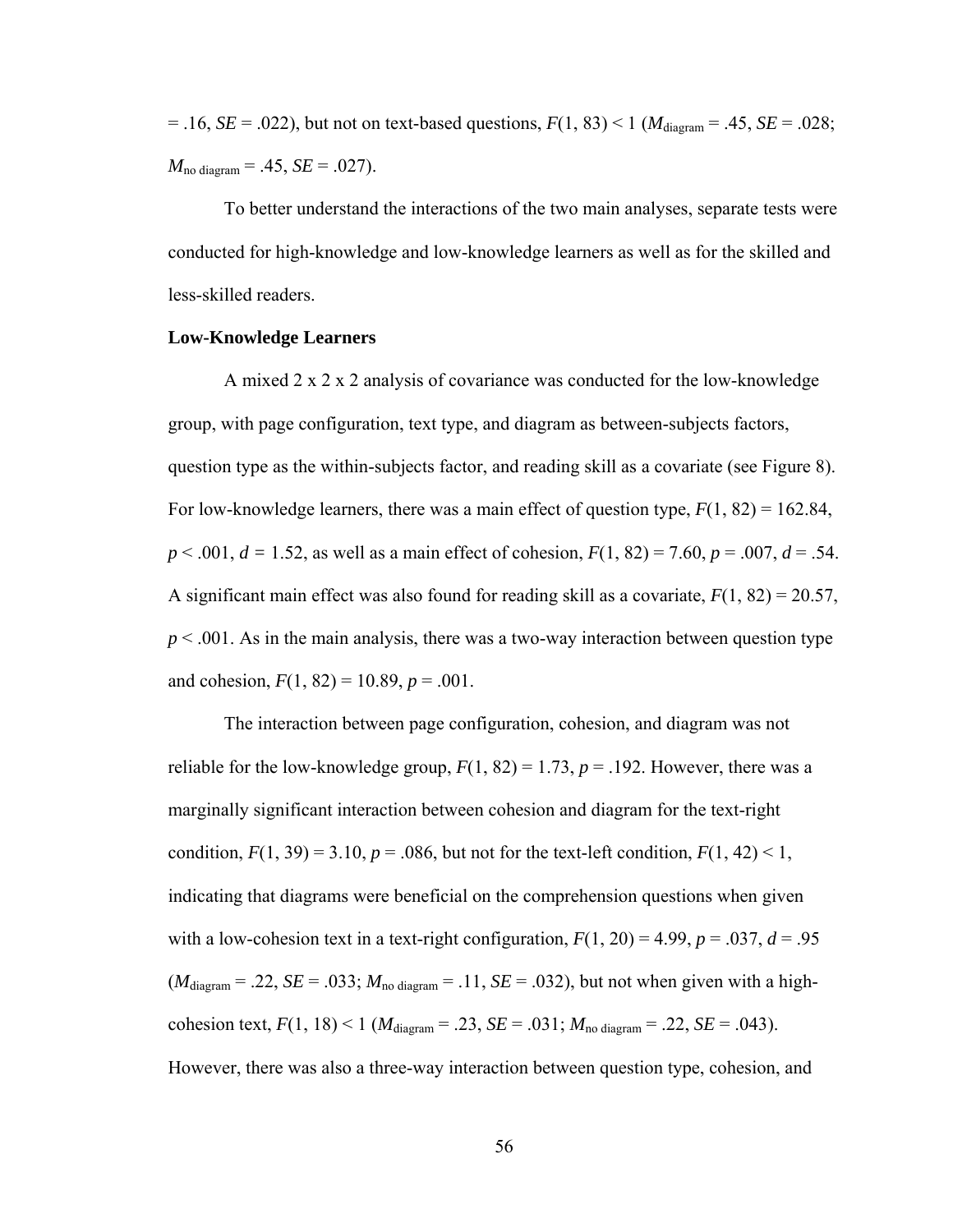diagram,  $F(1, 82) = 7.20$ ,  $p = .009$ . Univariate analyses indicated that there was an interaction between cohesion and diagram on text-based questions,  $F(1, 82) = 4.51$ ,  $p =$ .037, indicating that the effect of cohesion was significant when diagrams were absent,  $F(1, 48) = 20.52, p < .001, d = 1.25$  (*M*<sub>high cohesion</sub> = .36, *SE* = .029; *M*<sub>low cohesion</sub> = .18, *SE* = .031), but was not significant when diagrams were available,  $F(1, 33) < 1$  ( $M<sub>high cohesion</sub> =$ .30, *SE* = .037;  $M_{\text{low cohesion}}$  = .26, *SE* = .035).

Separate analyses for the text-left and text-right conditions revealed that the interaction between question type, cohesion, and diagram was significant in the text-right condition,  $F(1, 39) = 4.41$ ,  $p = .042$ , but was not reliable in the text-left condition,  $F(1, 16)$  $42$ ) = 2.42,  $p = 0.127$ . However, breaking down the interaction further revealed that cohesion improved performance on text-based questions when diagrams were absent in both the text-left condition,  $F(1, 24) = 4.72$ ,  $p = .040$ ,  $d = .84$ , as well as in the text-right condition,  $F(1, 23) = 15.78$ ,  $p = .001$ ,  $d = 1.59$ . Cohesion did not significantly improve performance when diagrams were available in either the text-left,  $F(1, 17) < 1$ , or textright condition,  $F(1, 15) < 1$ .

Although there was not a main effect of diagram for low-knowledge learners, univariate analyses revealed that there was a marginally significant effect of diagrams on text-based questions when given with a low-cohesion text,  $F(1, 42) = 3.51$ ,  $p = .068$ ,  $d =$ .58, but not when given with a high-cohesion text,  $F(1, 41) = 1.47$ ,  $p = .233$ . Separate analyses for each configuration condition showed that this improvement on text-based questions when diagrams were given with a low-cohesion text was significant for the text-right configuration,  $F(1, 23) = 4.94$ ,  $p = .038$ ,  $d = .95$ , but not for the text-left configuration,  $F(1, 19)$  < 1. For both configurations, there was a two-way interaction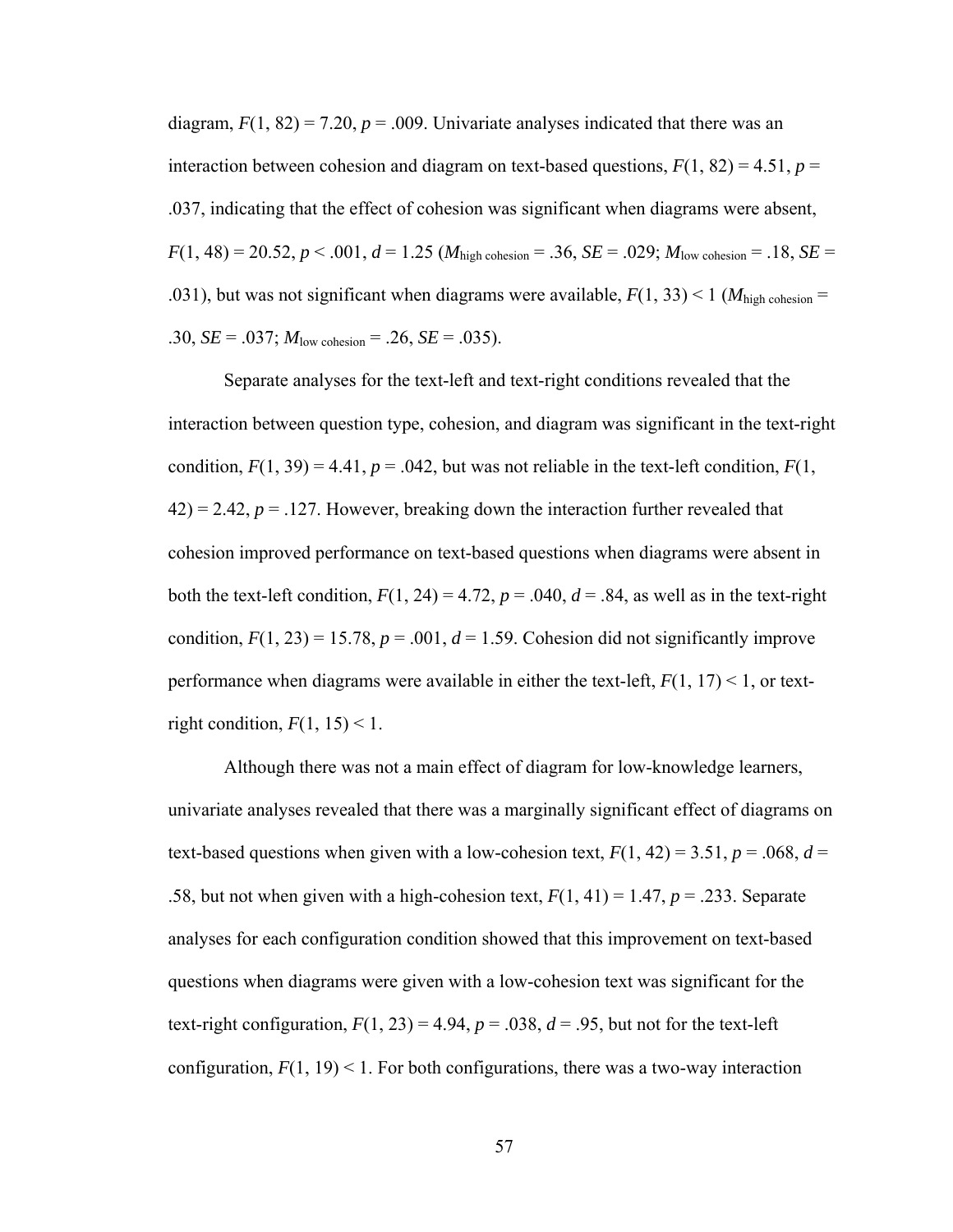between question type and diagram for the high-cohesion text,  $F(1, 41) = 4.41$ ,  $p = .042$ , indicating that diagrams hurt performance on text-based questions ( $M_{\text{diagram}} = .30$ , *SE* = .042;  $M_{\text{no diagram}} = .36$ ,  $SE = .033$ ) but helped performance on bridging questions ( $M_{\text{diagram}}$ )  $= .11, SE = .021; M_{\text{no diagram}} = .07, SE = .017)$ . However, although there was a benefit of diagrams on bridging questions for the text-right configuration across both cohesion conditions,  $F(1, 39) = 4.67$ ,  $p = .037$ ,  $d = .66$ , this benefit was not significant for the lowcohesion text,  $F(1, 20) = 2.17$ ,  $p = .156$ , or for the high-cohesion text,  $F(1, 18) = 2.67$ ,  $p =$ .119. There was no effect of diagrams on bridging questions in the text-left configuration,  $F(1, 42)$  < 1. In addition, although diagrams hurt performance on text-based questions when given with a high-cohesion text, this was not significant,  $F(1, 41) = 1.47$ ,  $p = .233$ .

In sum, text cohesion helped low-knowledge learners' comprehension of the mitosis text when they were given a text-only format. This benefit emerged only on the text-based questions and did not depend on page configuration. Diagrams also helped low-knowledge learners perform better on text-based questions when they were presented with a low-cohesion text, provided that the diagrams were also presented in the textright/diagram-left configuration. It was also shown that diagrams hurt performance on text-based questions but helped performance on bridging questions when presented with a high-cohesion text. The interaction between cohesion and diagrams was primarily evident in the text-right/diagram-left configuration, again suggesting the possibility that readers utilize diagrams more when they are on the left side of the page. Low-knowledge learners may have been induced to look for textual information in the diagrams to make up for a low-cohesion text, facilitating their textbase comprehension. In contrast, diagrams did not improve textbase comprehension when given with the high-cohesion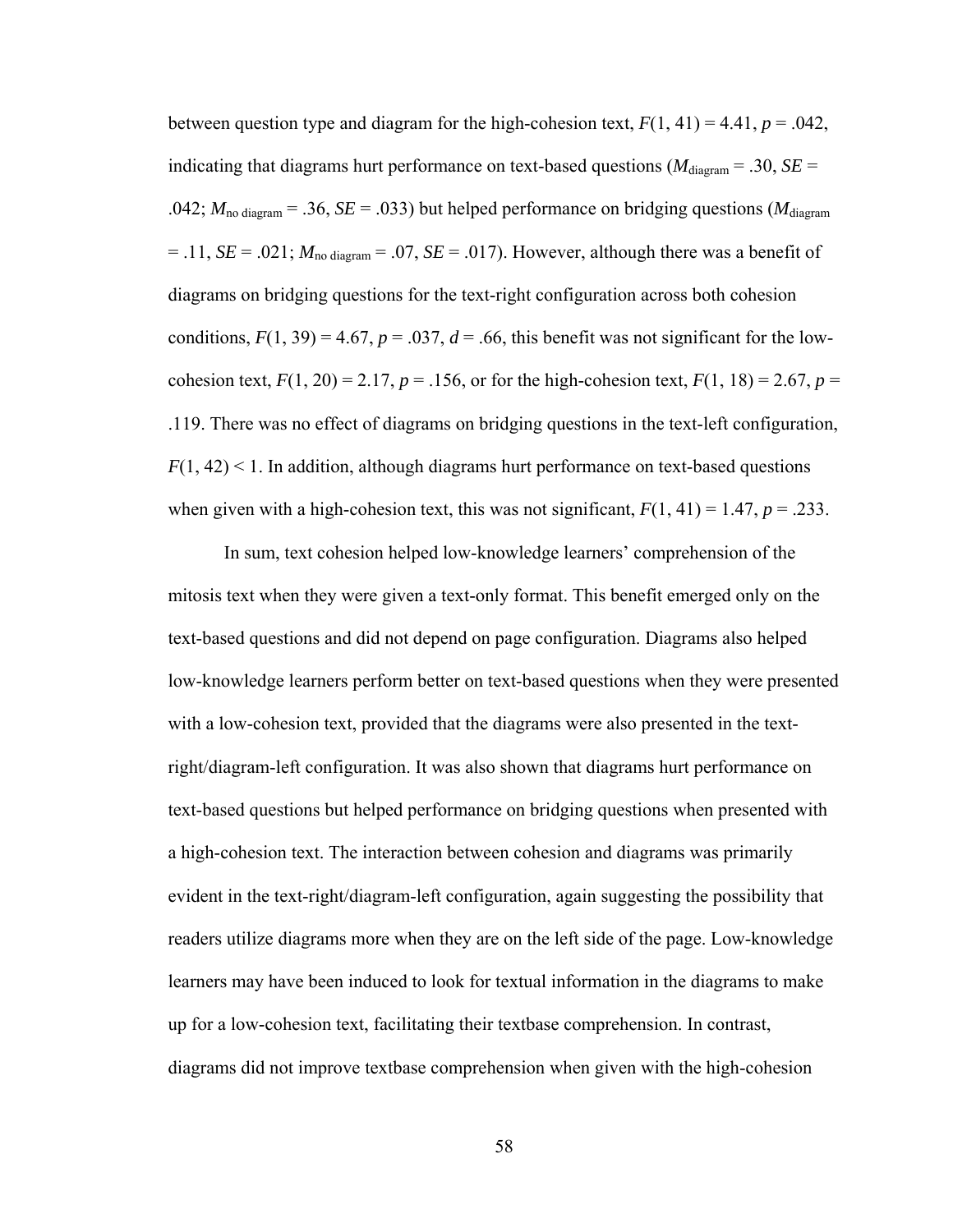text, presumably because the text was easier to understand. Although the low-knowledge learners were able to draw a minimal number of inferences from the diagram in the textright configuration, at least enough to raise their performance above floor, adding cohesion did not improve their textbase comprehension.

# **High-Knowledge Learners**

A mixed 2 x 2 x 2 analysis of covariance was conducted for the high-knowledge group, with page configuration, text type, and diagram as between-subjects factors, question type as the within-subjects factor, and reading skill as a covariate (see Figure 9). For high-knowledge learners, there was a main effect of question type,  $F(1, 79) = 174.80$ ,  $p < .001$ ,  $d = 1.28$ , again indicating that more text-based questions were answered correctly than bridging questions. The main effect of diagram was marginally significant,  $F(1, 79) = 3.16$ ,  $p = .080$ ,  $d = .38$ , and there was no main effect of either cohesion,  $F(1, 79)$ 79) 2.59,  $p = 0.112$ , or page configuration,  $F(1, 79) < 1$ . Reading skill showed a marginally significant effect as a covariate,  $F(1, 79) = 3.10$ ,  $p = .082$ . There was a two-way interaction between question type and page configuration,  $F(1, 79) = 5.19$ ,  $p = .025$ , indicating that the text-right configuration improved performance on text-based questions  $(M_{\text{text-left}}= .53, SE=.034; M_{\text{text-right}}=.60, SE=.033)$  but not on bridging-inference questions ( $M_{\text{text-left}} = .29$ ,  $SE = .035$ ;  $M_{\text{text-right}} = .26$ ,  $SE = .034$ ). No other significant effects or interactions were found. Univariate analyses revealed a marginally significant effect of cohesion for text-based questions,  $F(1, 79) = 3.51$ ,  $p = .065$ ,  $d = .40$ , but not for bridging questions,  $F(1, 79) = 1.12$ ,  $p = .293$ . The effect of diagram was significant for bridging questions,  $F(1, 79) = 4.81$ ,  $p = .031$ ,  $d = .47$ , but was not significant for text-based questions,  $F(1, 79) = 1.00$ ,  $p = .320$ .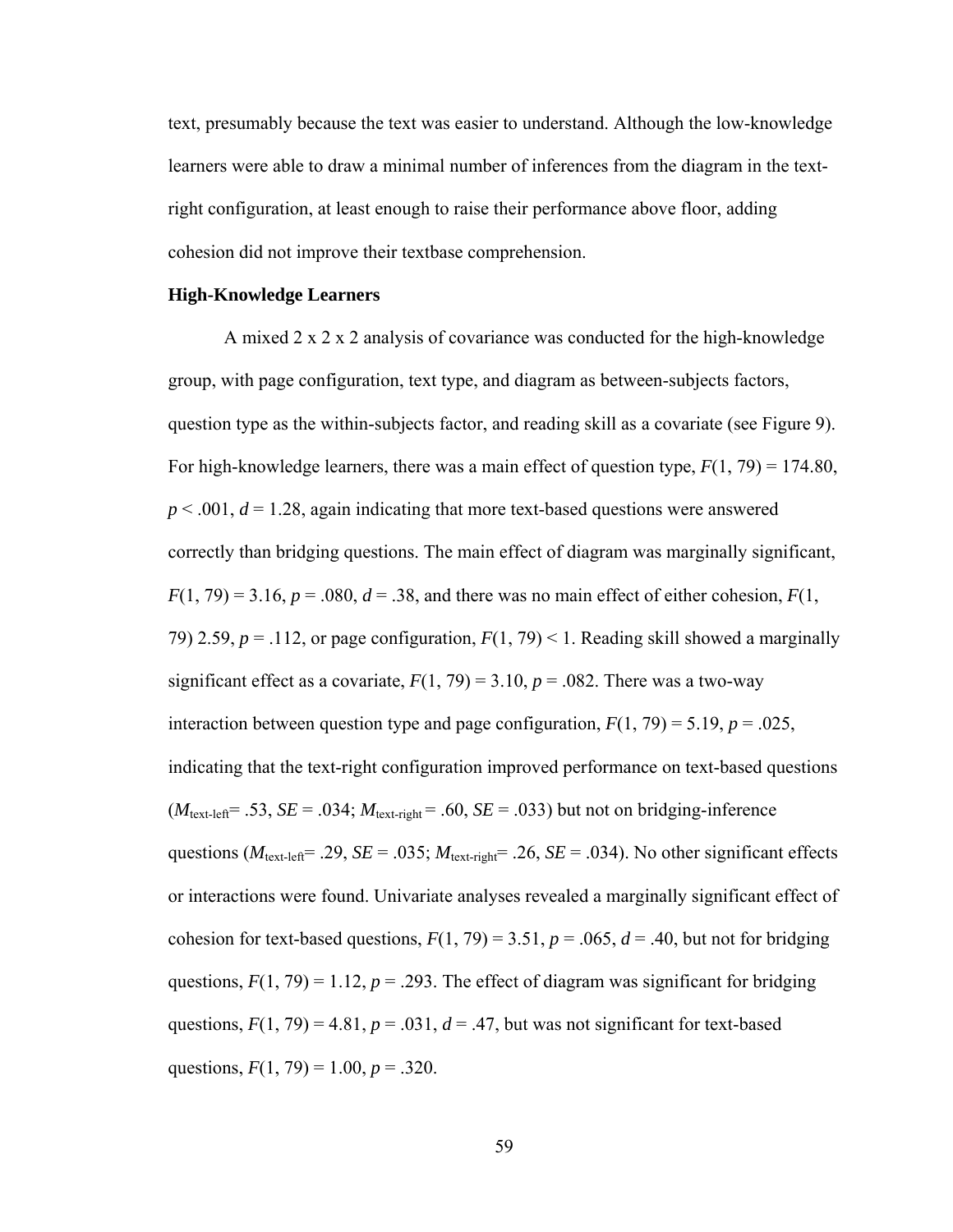Within separate analyses conducted with the text-left configuration, only a marginally significant interaction between question type and diagram was found, *F*(1, 38)  $= 2.90, p = .097$ , indicating that the benefit of diagrams depended on question type in the text-left condition. Although diagrams improved performance on bridging questions  $(M_{\text{diagram}} = .33, SE = .043; M_{\text{no diagram}} = .24, SE = .051)$ , this effect was not significant,  $F(1,$  $38$ ) = 1.71,  $p = 0.199$ . Additional analyses showed that the effect of diagram on bridging questions was not significant for the low-cohesion text,  $F(1, 21) = 2.25$ ,  $p = .148$ , or the high-cohesion text,  $F(1, 16) \le 1$ . Moreover, there was no effect of cohesion on either text-based,  $F(1, 38) < 1$ , or bridging questions,  $F(1, 38) < 1$ .

In the text-right condition, there was a marginally significant effect of cohesion  $F(1, 40) = 3.35$ ,  $p = .075$ ,  $d = .55$ , as well as a marginally significant effect of diagram,  $F(1, 40) = 3.05$ ,  $p = .088$ ,  $d = .52$ . No significant interactions were found, but univariate analyses yielded a marginally significant interaction between cohesion and diagrams on text-based questions,  $F(1, 40) = 2.92$ ,  $p = .095$ , indicating that high-knowledge learners benefited from cohesion when diagrams were available,  $F(1, 22) = 8.40$ ,  $p = .008$ ,  $d =$ 1.17, but that they did not benefit from cohesion in the absence of diagrams,  $F(1, 17) < 1$ . In addition, cohesion also improved performance on bridging questions when diagrams were available,  $F(1, 22) = 4.01$ ,  $p = .058$ ,  $d = .81$ , but not when diagrams were absent,  $F(1, 17)$  < 1. Likewise, the effect of diagram was significant for the high-cohesion text,  $F(1, 20) = 5.12$ ,  $p = .035$ ,  $d = .97$ , indicating that high-knowledge participants benefited from diagrams with a high-cohesion text for both text-based,  $F(1, 20) = 6.87$ ,  $p = .016$ , *d*  $= .98$ , and bridging questions,  $F(1, 20) = 3.61$ ,  $p = .072$ ,  $d = .81$ . The effect of diagram for the low-cohesion text was not significant,  $F(1, 19) < 1$ .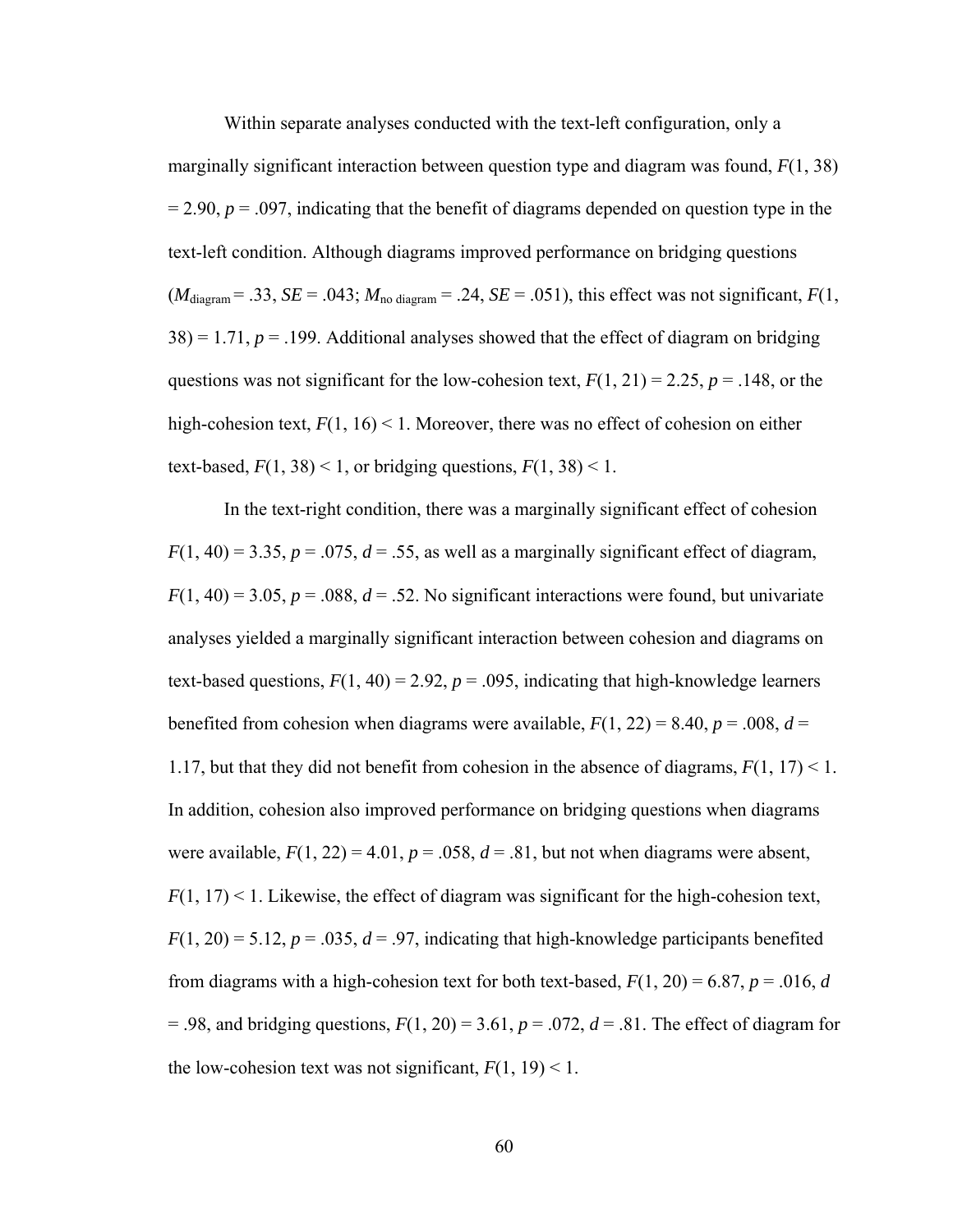Overall, the high-knowledge learners performed equally across all conditions, and their comprehension did not improve as a function of any of the experimental manipulations, with one exception. The text-right configuration was generally beneficial for text-based questions, but this effect may be largely accounted for by the optimized performance on the high-cohesion text with diagrams. It appears that the combination of cohesion and diagrams helped high-knowledge learners form a superior textbase understanding in the text-right condition, which in turn also led to a better understanding of the relations among ideas in the text. In contrast, diagrams appeared to have no significant effect when combined with a low-cohesion text. Cohesion contributed to an improvement on both text-based and bridging questions when presented with diagrams in the text-right configuration. Apart from the exception of the text-right configuration, there appears to be a *non*-cohesion effect for high-knowledge learners. Taken together, results suggest that page configuration facilitated high-knowledge learners' ability to comprehend the mitosis lesson. This finding suggests that high-knowledge learners may have been induced into better mapping between text and diagram when presented with an ideal text, and this mapping led to a more stable mental model.

#### **Less-Skilled Readers**

A mixed 2 x 2 x 2 analysis of covariance was conducted for the less-skilled group, with page configuration, text type, and diagram as between-subjects factors, question type as the within-subjects factor, and prior knowledge as a covariate (see Figure 10). Overall, less-skilled participants correctly answered more text-based questions than bridging questions,  $F(1, 78) = 209.86$ ,  $p < .001$ ,  $d = 1.67$ . The main effect of cohesion was significant,  $F(1, 78) = 6.77$ ,  $p = .011$ ,  $d = .56$ , as was the main effect of diagram,  $F(1, 78)$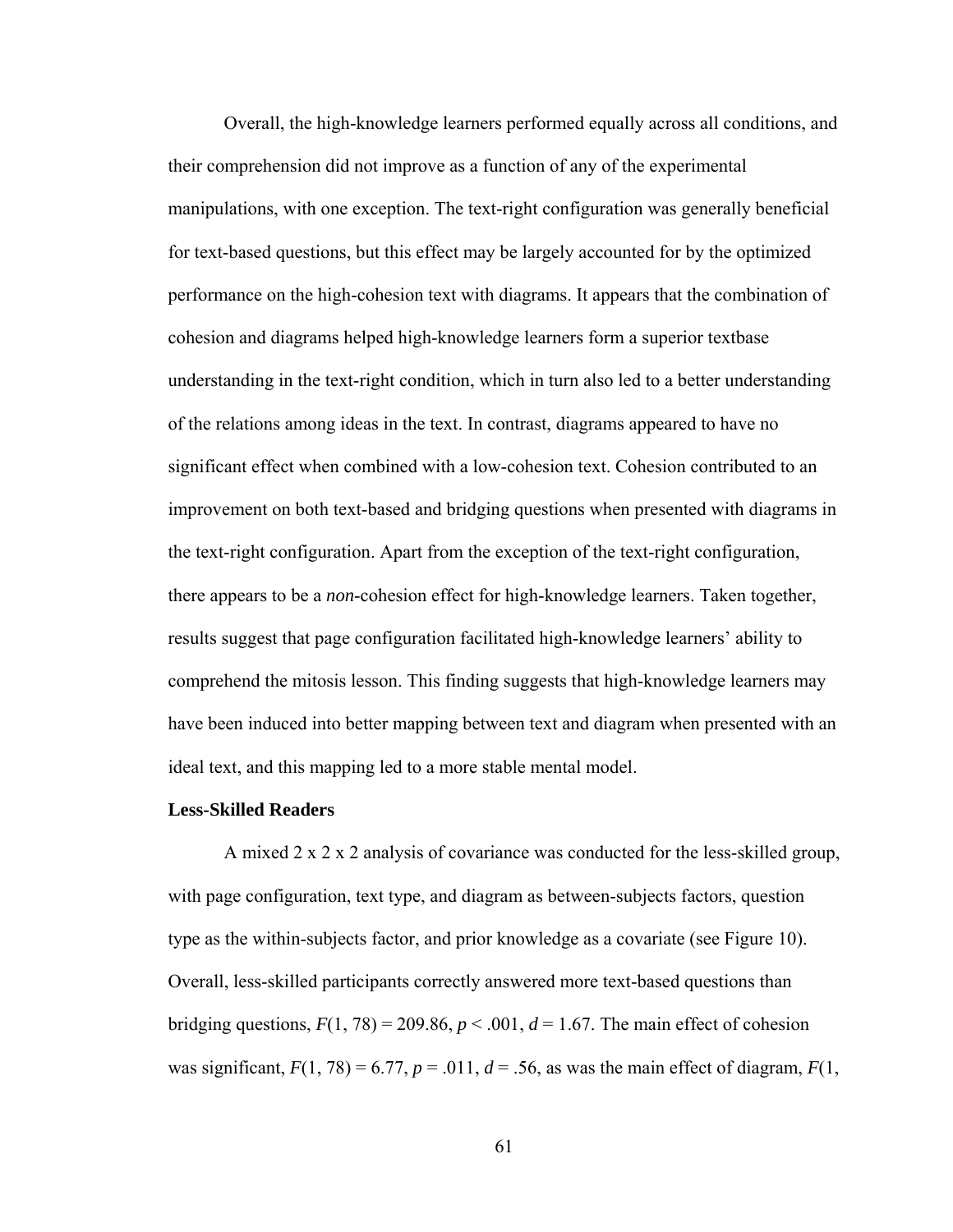$78$ ) = 5.27,  $p = 0.024$ ,  $d = 0.49$ . Prior domain knowledge was significant as a covariate in the full analysis,  $F(1, 78) = 130.85$ ,  $p < .001$ . Cohesion was once more associated with text-based questions, as indicated by a significant two-way interaction with question type,  $F(1, 78) = 4.29$ ,  $p = .042$ . The effect of page configuration was not significant,  $F(1, 78)$  < 1. However, a two-way interaction emerged between cohesion and page configuration,  $F(1, 78) = 4.05$ ,  $p = .048$ , indicating that the benefit of cohesion was significant only for the text-right configuration,  $F(1, 33) = 8.05$ ,  $p = .008$ ,  $d = .88$  ( $M_{\text{high cohesion}} = .30$ ,  $SE =$ .024;  $M_{\text{low cohesion}} = .19$ ,  $SE = .025$ ) and was not reliable for the text-left configuration,  $F(1, 44)$  < 1 ( $M_{\text{high cohesion}}$  = .23, *SE* = .022;  $M_{\text{low cohesion}}$  = .21, *SE* = .020). In addition, univariate analyses indicated that the effect of cohesion in the text-right condition was significant for text-based questions,  $F(1, 33) = 10.88$ ,  $p = .005$ ,  $d = 1.09$ , but not for the bridging questions,  $F(1, 33) = 2.04$ ,  $p = .162$ . Further analysis revealed that cohesion only had a significant effect in the absence of diagrams,  $F(1, 17) = 13.31$ ,  $p = .002$ ,  $d = 1.67$ , but was not significant when diagrams were present,  $F(1, 15) < 1$ . The interaction between cohesion and question type was not significant for the text-left configuration,  $F(1, 44)$  < 1, and univariate analysis confirmed that cohesion did not significantly improve performance on text-based questions,  $F(1, 44) < 1$ . Further analysis of each diagram condition showed similar results.

Although there was not a significant interaction between diagram and page configuration, separate analyses for the text-left and text-right conditions also revealed that the effect of diagram was significant for the text-right condition,  $F(1, 33) = 4.49$ ,  $p =$ .042,  $d = .64$ , but was not reliable for the text-left condition,  $F(1, 44) < 1$ . The effect of diagram was also limited to text-based questions,  $F(1, 33) = 5.79$ ,  $p = .022$ ,  $d = .79$ , and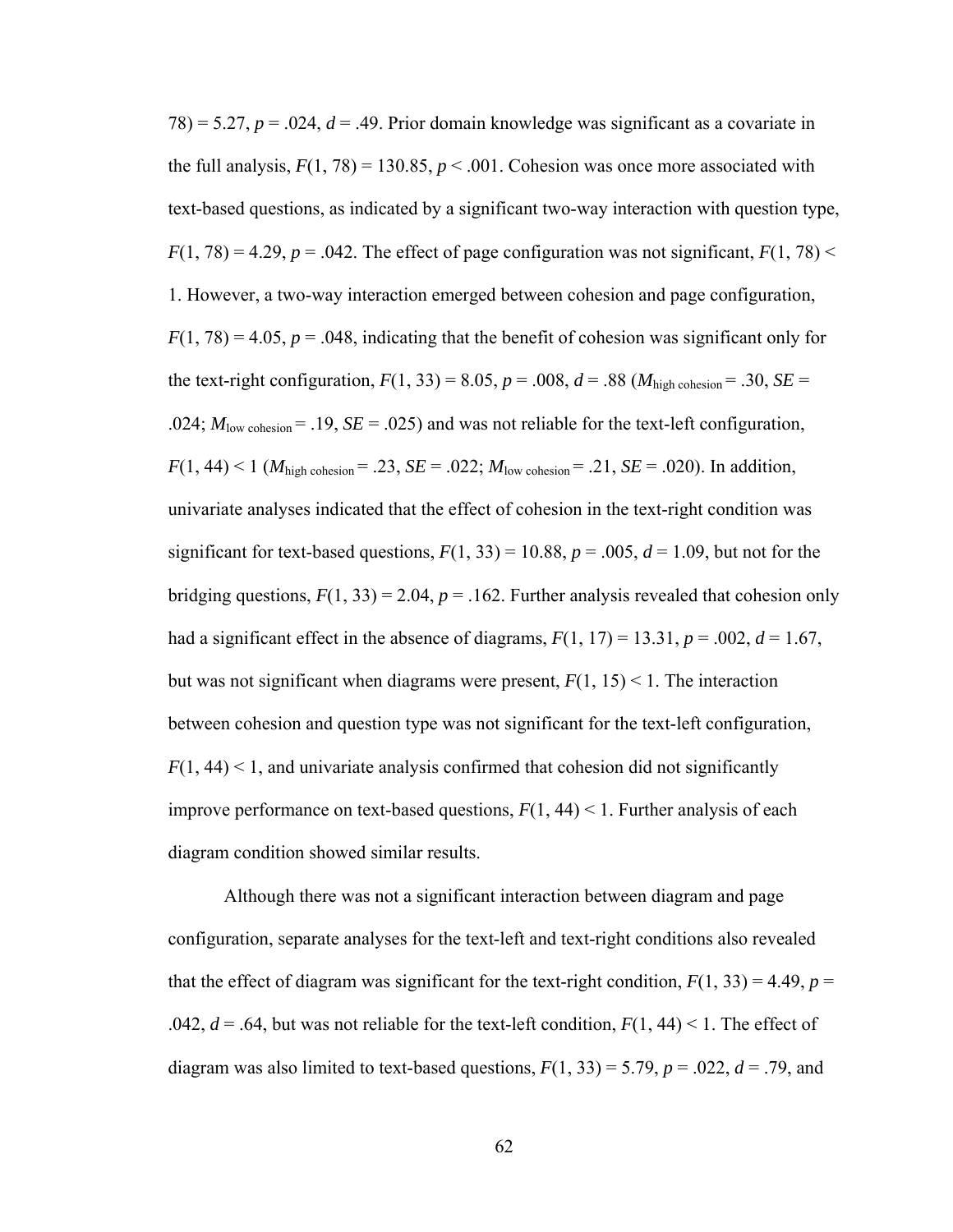did not significantly improve performance on bridging questions  $F(1, 33) = 1.28$ ,  $p =$ .267. On the text-based questions, a two-way interaction between cohesion and diagram was not significant,  $F(1, 33) = 2.80$ ,  $p = .103$ , although diagrams were more helpful when presented with a low-cohesion text,  $F(1, 15) = 8.07$ ,  $p = .012$ ,  $d = 1.35$  ( $M_{\text{diagram}} = .38$ , *SE*  $= .044$ ;  $M_{\text{no diagram}} = .20$ ,  $SE = .049$ ) than when they were presented with a high-cohesion text,  $F(1, 17) < 1$  ( $M_{\text{diagram}} = .44$ ,  $SE = .051$ ;  $M_{\text{no diagram}} = .42$ ,  $SE = .040$ ).

Although the benefits of cohesion and diagrams for less-skilled learners depended on page configuration, their effects and interactions remain noteworthy. As shown in Figure 10, cohesion was beneficial overall, but its effect was much larger when diagrams were not available. Similarly, diagrams were much more effective when given with a low-cohesion text, and were particularly helpful on text-based questions. Considering that this large benefit on the text-based questions may have directly resulted from a text-right configuration, less-skilled readers may be focusing much more attention on the diagrams themselves when struggling with a low-cohesion text. Cohesion also compensated for the lack of diagrams, but the less-skilled readers' performance plateaued when diagrams were available. However, the finding that the benefit of cohesion in the absence of diagrams was only significant for the text-right configuration but not the text-left configuration is rather puzzling.

### **Skilled Readers**

 A mixed 2 x 2 x 2 analysis of covariance was conducted for the skilled readers, with page configuration, text type, and diagram as between-subjects factors, question type as the within-subjects factor, and prior knowledge as a covariate (see Figure 11). Other than the covariate effect of prior knowledge,  $F(1, 83) = 47.34$ ,  $p < .001$ , the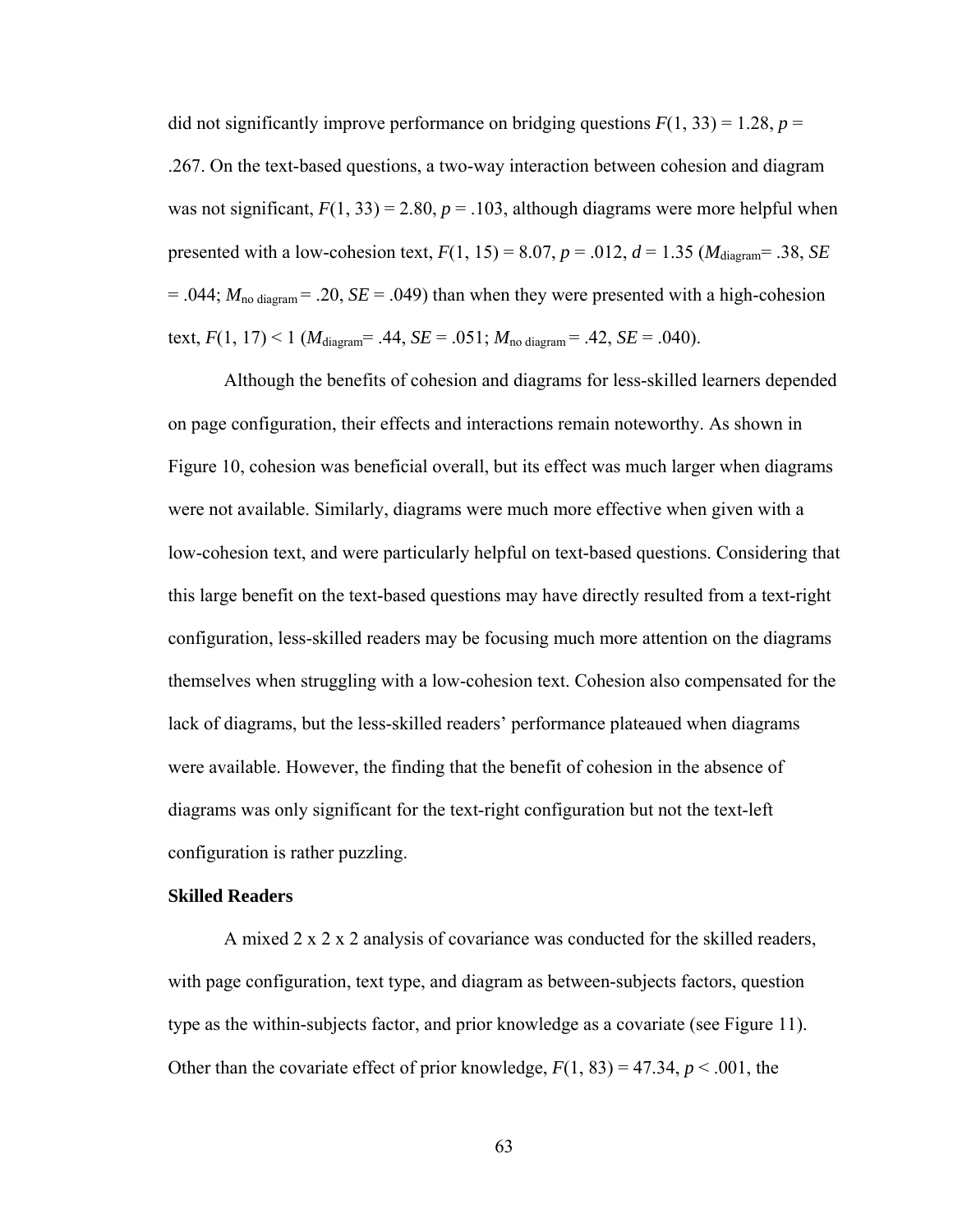analysis did not yield any main effects. Question type was again significant,  $F(1, 83) =$ 139.87,  $p < .001$ ,  $d = 1.34$ , but the main effect of cohesion was not significant,  $F(1, 83) =$ 2.18,  $p = 0.144$ , nor was the main effect of diagram,  $F(1, 83) = 2.21$ ,  $p = 0.141$ . A significant interaction also emerged between question type and cohesion,  $F(1, 83) = 5.72$ , p = .019, indicating that cohesion improved performance on text-based questions, *F*(1, 83) = 4.98,  $p = .028$ ,  $d = .46$  ( $M_{\text{high cohesion}} = .54$ ,  $SE = .032$ ;  $M_{\text{low cohesion}} = .44$ ,  $SE = .033$ ) but not on bridging questions,  $F(1, 83) < 1$  ( $M_{\text{high cohesion}} = .24$ ,  $SE = .026$ ;  $M_{\text{low cohesion}} =$ .24, *SE* = .026). Univariate analyses revealed that the benefit of cohesion on text-based questions was significant when diagrams were available,  $F(1, 40) = 4.99$ ,  $p = .031$ ,  $d =$ .67 ( $M_{\text{high cohesion}}$  = .60, *SE* = .046;  $M_{\text{low cohesion}}$  = .45, *SE* = .050), but was not reliable when diagrams were absent,  $F(1, 42) < 1$  ( $M_{\text{high cohesion}} = .49$ ,  $SE = .045$ ;  $M_{\text{low cohesion}} = .44$ ,  $SE =$ .043). In the full analysis, there was also a marginally significant interaction between diagram and question type,  $F(1, 83) = 3.00$ ,  $p = .087$ , indicating that diagrams improved performance on bridging questions,  $F(1, 83) = 5.98$ ,  $p = .017$ ,  $d = .52$  ( $M_{\text{diagram}} = .29$ ,  $SE =$ .026;  $M_{\text{no diagram}} = .20$ ,  $SE = .026$ ) but not on text-based questions,  $F(1, 83) < 1$  ( $M_{\text{diagram}} =$  $.50, SE = .031; M_{no\ diagram} = .48, SE = .031$ .

Separate analyses for the text-left and text-right conditions revealed that the interaction between cohesion and question type was significant for the text-left condition,  $F(1, 36) = 5.29$ ,  $p = .027$ , but was not reliable for the text-right condition,  $F(1, 46) = 2.37$ ,  $p = 0.130$ . However, further analysis showed that the benefit of cohesion on text-based questions in the text-left condition was only significant when diagrams were present,  $F(1)$ ,  $17$ ) = 5.94,  $p = 0.026$ ,  $d = 0.62$ , and was not significant when diagrams were absent,  $F(1)$ , 18) < 1. Although the interaction between cohesion and question type was not significant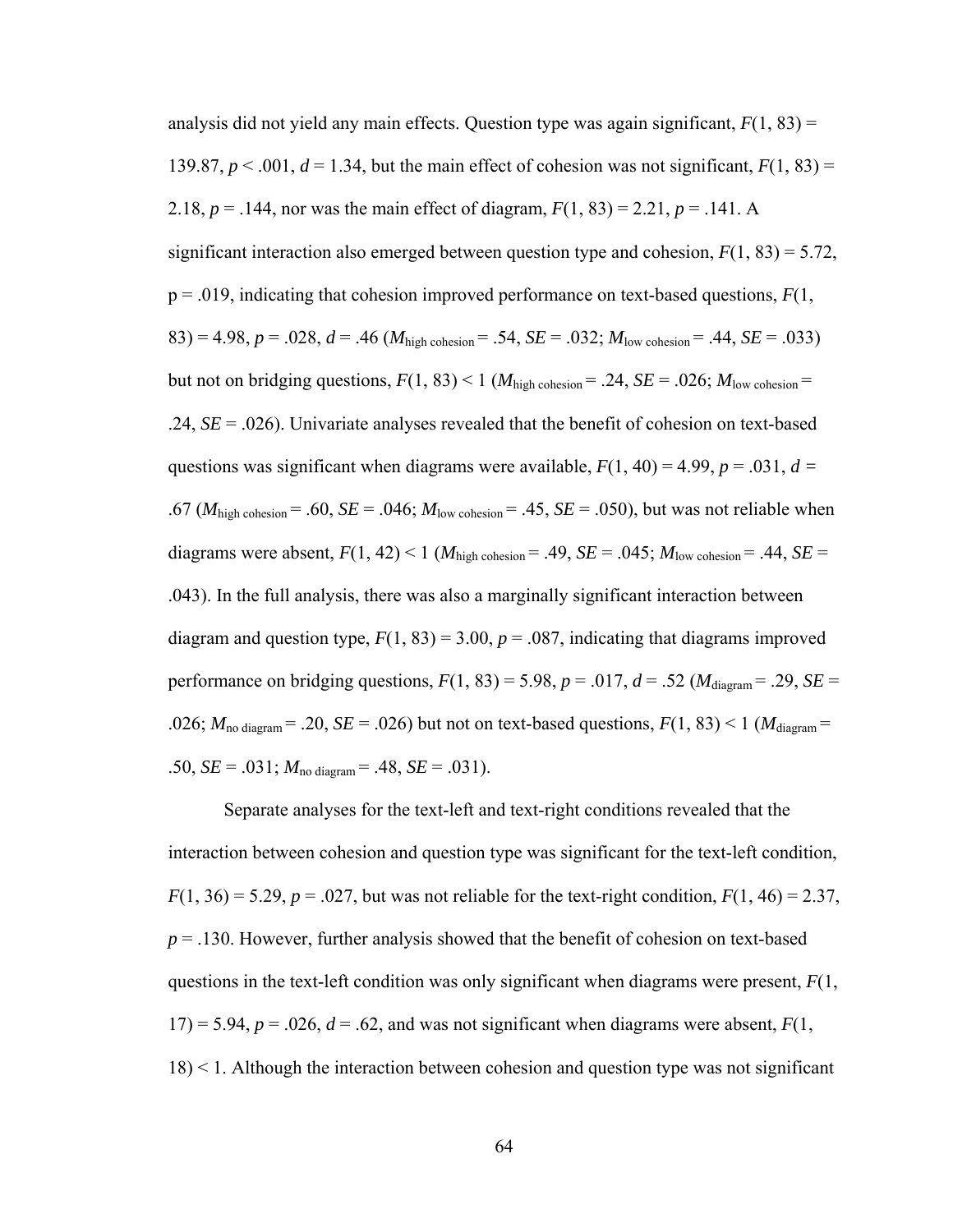for the text-right configuration, univariate analyses showed that the effect of cohesion on text-based questions was marginally significant in the text-right condition,  $F(1, 46)$  = 3.49,  $p = 0.068$ ,  $d = 0.53$ . Further analysis showed that this effect was only marginally significant when diagrams were present,  $F(1, 22) = 3.31$ ,  $p = .083$ ,  $d = .74$ , but was not significant when diagrams were absent,  $F(1, 23) < 1$ . The fact that cohesion and question type did not have a significant interaction indicates that cohesion also improved performance on bridging questions when diagrams were present  $(M_{\text{high cohesion}} = .38, SE =$ .058;  $M_{\text{low cohesion}} = .27$ ,  $SE = .060$ , but this effect was not significant,  $F(1, 22) = 1.64$ ,  $p =$ .214.

Separate analyses for the text-left and text-right conditions demonstrated that the effect of diagram on bridging questions was marginally significant in the text-right condition,  $F(1, 46) = 3.47$ ,  $p = .069$ ,  $d = .52$ , but was not significant in the text-left condition,  $F(1, 36) = 2.80$ ,  $p = .103$ . There was also a marginally significant interaction between cohesion and diagram on bridging questions in the text-right condition, *F*(1, 46)  $= 2.90, p = .095$ , indicating that skilled readers benefited from diagrams in a highcohesion text,  $F(1, 21) = 3.48$ ,  $p = .076$ ,  $d = .79$  ( $M_{\text{diagram}} = .35$ ,  $SE = .048$ ;  $M_{\text{no diagram}} =$ .19, *SE* = .050), but not in a low-cohesion text,  $F(1, 24)$  < 1 ( $M_{\text{diagram}}$  = .22, *SE* = .043;  $M_{\text{no diagram}} = .20, SE = .038$ .

These results indicate that the benefits of cohesion and diagrams are independent of page configuration for skilled readers (see Figure 11). Cohesion significantly improved performance on text-based questions regardless of whether the text was on the left or the right, but this improvement depended on the presence of diagrams. Diagrams improved scores on bridging questions in both configuration conditions, but the improvement was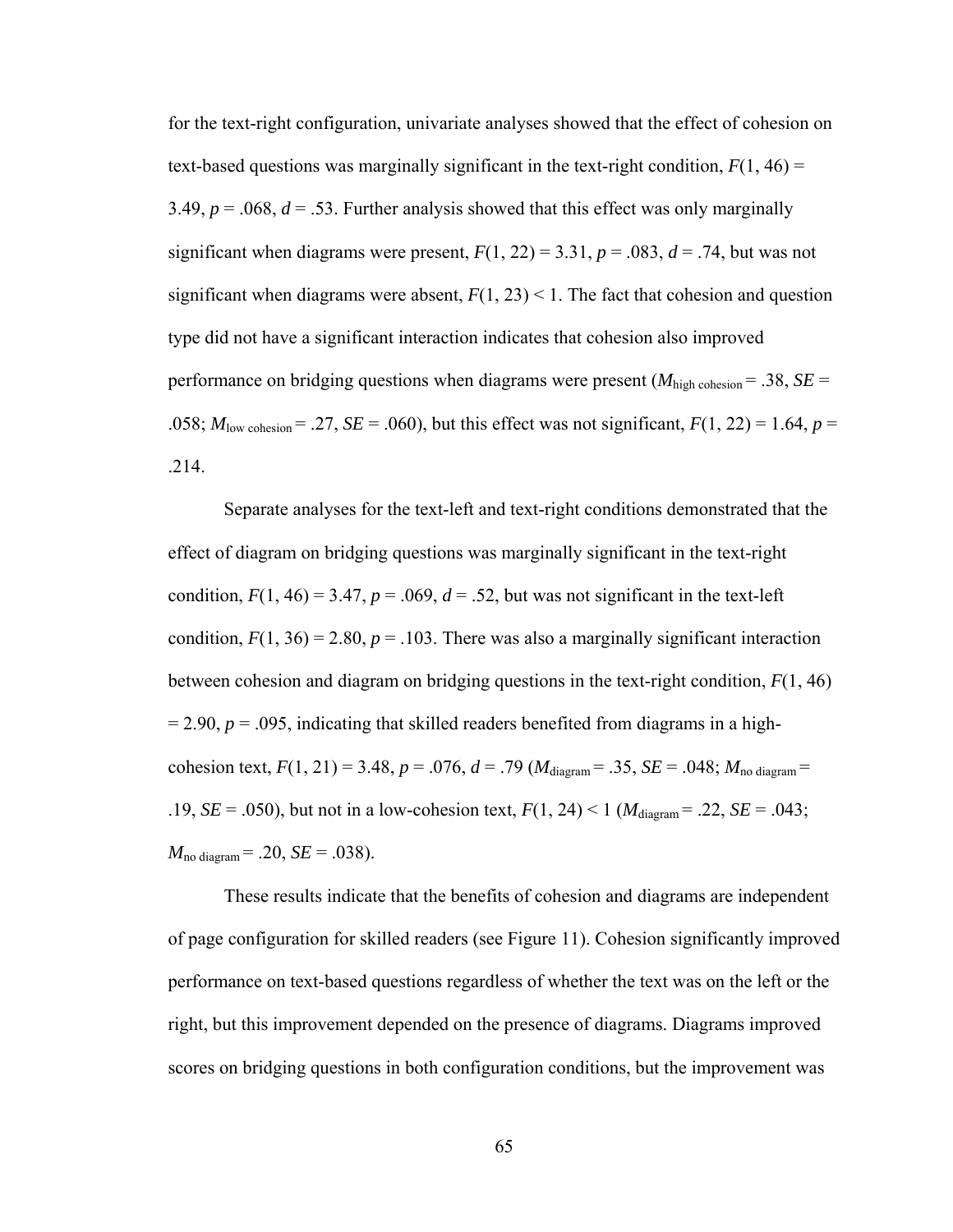only significant in the text-right condition. However, this benefit was limited to the highcohesion text in the text-right condition, and did not depend on cohesion in the text-left condition. It appears that skilled readers were able to take advantage of a high-cohesion text that was augmented with diagrams despite page configuration, particularly on textbased questions. This finding suggests that while high-knowledge learners are induced by a text-right configuration to establish a better textbase representation through greater informational overlap between text and diagram, skilled readers are able to do this regardless of how the text and diagrams are configured on the page.

### **Discussion**

Most of the things we read consist of more than just textual information by itself. Diagrams, realistic pictures, animations, and other visual representations all contain information that plays a role in the knowledge we acquire when we read. Indeed, studies (e.g., Hegarty & Just, 1993; Schnotz, 2005) have shown that people frequently learn more when provided with a combination of text and diagrams than they do from either modality in isolation. We are particularly interested in comprehension that takes place from combining text and diagrams as regularly offered in textbooks. Research also shows that students have a hard time understanding expository text such as that found in science textbooks, and that increasing the cohesion improves comprehension (e.g., Britton  $\&$ Gülgöz, 1991). However, research also shows that offering more cohesive texts or diagrams actually may not be helpful for all learners (e.g., McNamara, 2001; Tabachneck-Schiff et al., 1997). This dilemma arising from the relationship between multimodal texts and individual differences was the focus of this study. The goal of this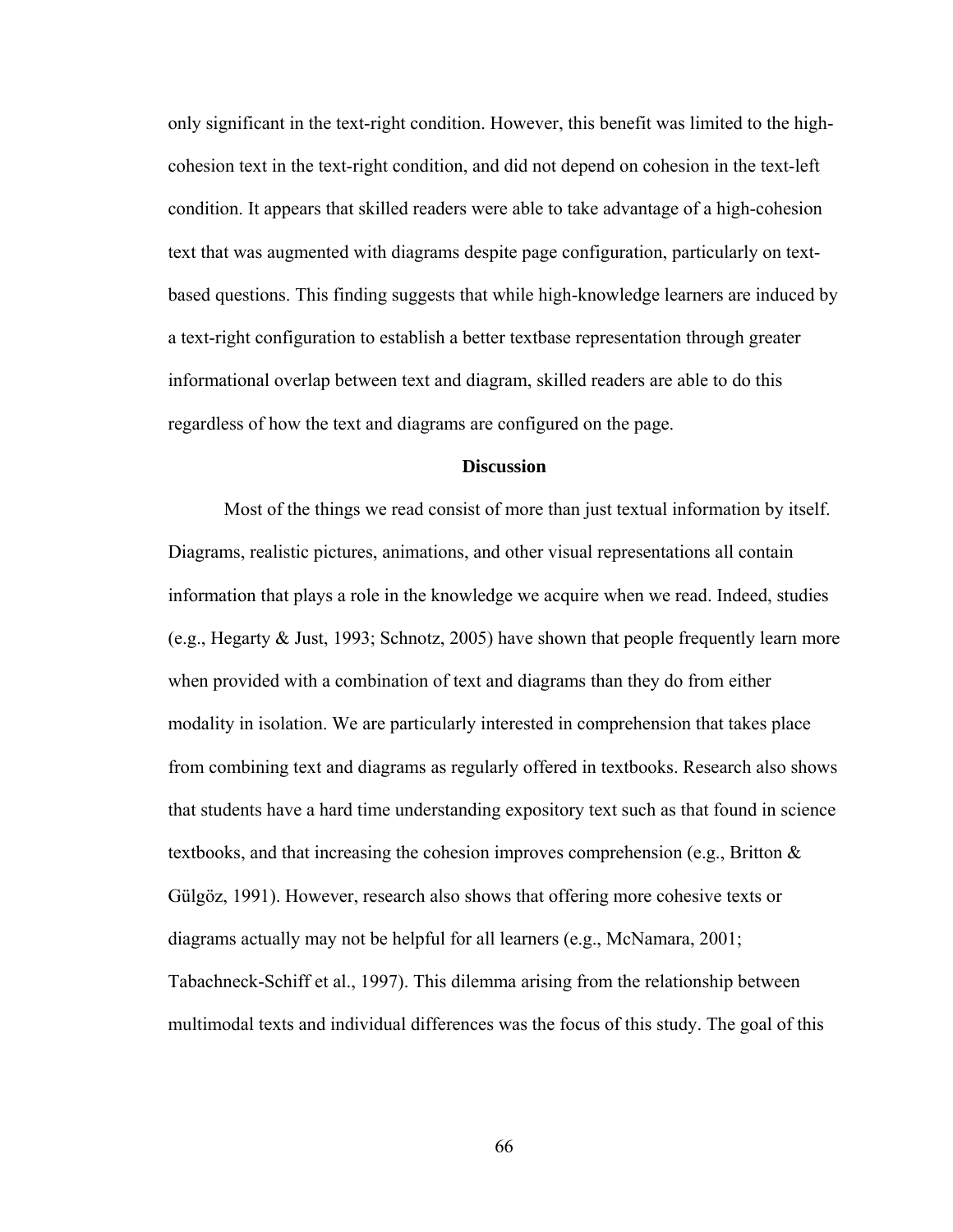study was to investigate the effects of cohesion and diagrams for learners of high and low knowledge and for skilled and less-skilled readers.

 The results of the comprehensive factorial analyses indicate that although cohesion and diagrams are helpful for both high- and low-knowledge learners, these benefits share an inverse interaction with each other. The effect of diagrams is contingent both on the cohesion level of the accompanying text as well as the configuration of the diagram relative to the text. For low-knowledge learners, cohesion improved textbase understanding, but only when diagrams were not presented with the text. This effect was independent of page configuration. Results also showed that diagrams improve performance on text-based questions when given a low-cohesion text, and that performance on bridging questions improved for both cohesion conditions However, these improvements only manifested when the text was presented in a text-right configuration, with the diagrams positioned to the left of the text. It appears that the configuration plays an important role in determining whether low-knowledge learners paid attention to the diagrams, or whether they were able to suitably navigate between text and diagram. The text-right configuration perhaps induces low-knowledge learners to rely on the diagram to help build up a textbase representation in lieu of a confusing lowcohesion text, whereas they are not prompted to access the diagram as much while reading the text in a text-left configuration. It may be that readers concentrate entirely on the text when it is on the left side and fail to process the diagrams sufficiently, but they engage in a more integrative behavior between text and diagram when the diagram is on the left side. Although they were induced to view the diagrams more frequently, they relied on the diagram to draw some minimal level of inferences, but did not have the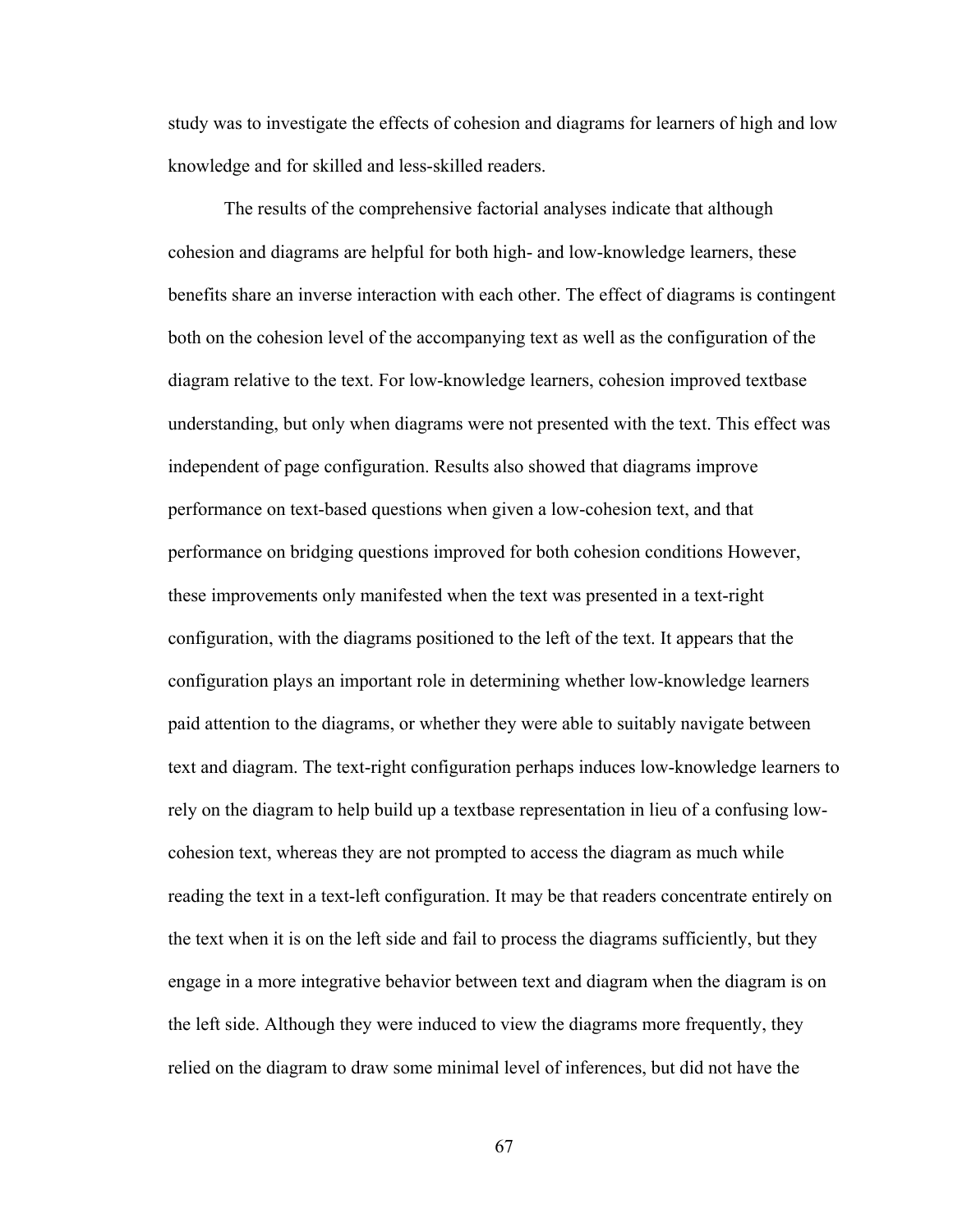adequate cognitive resources to integrate the different representations. This may explain why textbase comprehension did not improve when they were given the high-cohesion text along with the diagrams. Unfortunately this interpretation is not directly testable in the present study, and remains a hypothesis for future research with process measures such as eye-tracking. Nevertheless, it is reasonable to suspect that diagrams made up for the confusing text, but that they did not help when presented with a better text because low-knowledge readers were reliant on the diagrams and did not engage in as much integration between text and diagram. For this reason, the availability of the diagrams yielded nominal improvement on bridging questions, but they did not take advantage of the high-cohesion text to help interpret the diagrams. Likewise, adding cohesion to a text improves low-knowledge learners' textbase representation when diagrams are not given, which improves the situation model for single sentences, but the learner generally lacks the adequate resources (i.e., knowledge) to generate the inferences necessary to connect separate ideas in the text.

 In contrast, high-knowledge learners recall relational information from their internal mental model more frequently and accurately. Although results of the study indicate that diagrams largely did not improve comprehension, high-knowledge learners were able to optimize their performance when diagrams were provided with a highcohesion text in a text-right configuration. Similarly, there was no effect of cohesion except when presented with diagrams in a text-right configuration. Recall that O'Reilly and McNamara (2007) found that the reverse-cohesion effect was limited to highknowledge readers who lacked reading skill. However, the present study was unable to corroborate their results due to insufficient cell-sizes; there was simply no effect of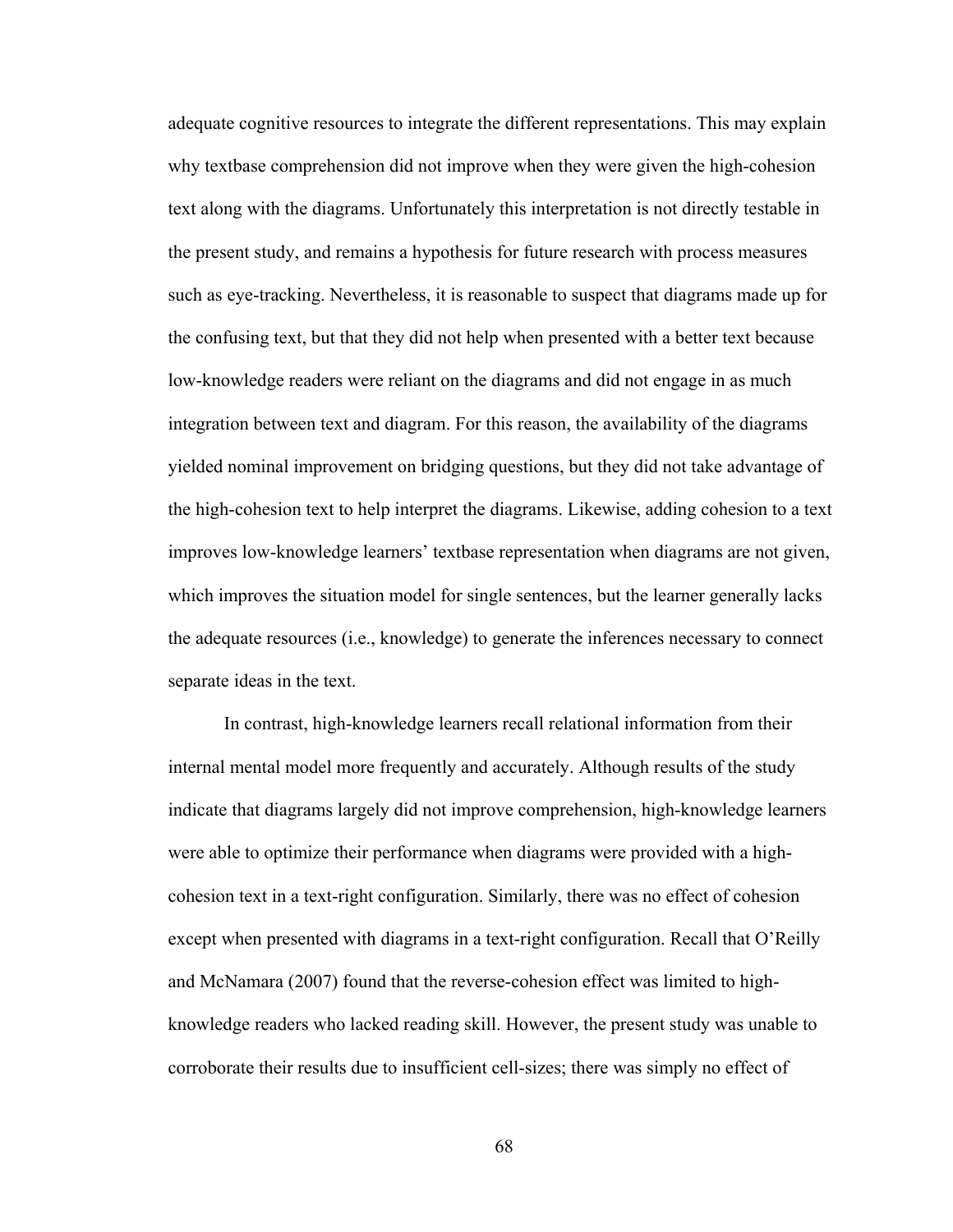cohesion, except when diagrams were given in the text-right configuration. Like their low-knowledge counterparts, high-knowledge learners are induced to access the diagram in a more efficient manner when the diagram is configured on the left side of the page. The more explicit connections and greater repetition of the vocabulary in the highcohesion text (i.e., more tokens) may have led to an increase in informational overlap and mapping between text and diagram, which improved recall of the terms and facilitated understanding at the textbase level. Unlike the low-knowledge group however, the highknowledge group also used the greater number of cohesive ties to improve their understanding of the relations among the objects depicted in the diagrams and described in the text. The more explicit connections in the text helped high-knowledge learners understand the spatial and structural associations between the entities in the diagram. In other words, they were induced by the configuration to access the diagrams more frequently, and the increased cohesion helped them to actually navigate and understand the diagrams. Conversely, their comprehension did not improve when given a lowcohesion text because the text did not adequately describe the relationships depicted in the diagram. As such, the configuration induced high-knowledge learners to use the explicit connections in the text to frequently inspect the diagrams, which improved textbase understanding as well as construction of a mental model.

 Results comparing skilled and less-skilled readers are strikingly similar to those comparing high- and low-knowledge learners. Like low-knowledge learners, less-skilled readers benefit from cohesion on text-based questions in the absence of diagrams, and also benefit from diagrams when given a low-cohesion text. However, the effect of cohesion in the absence of diagrams was only significant in the text-right condition. This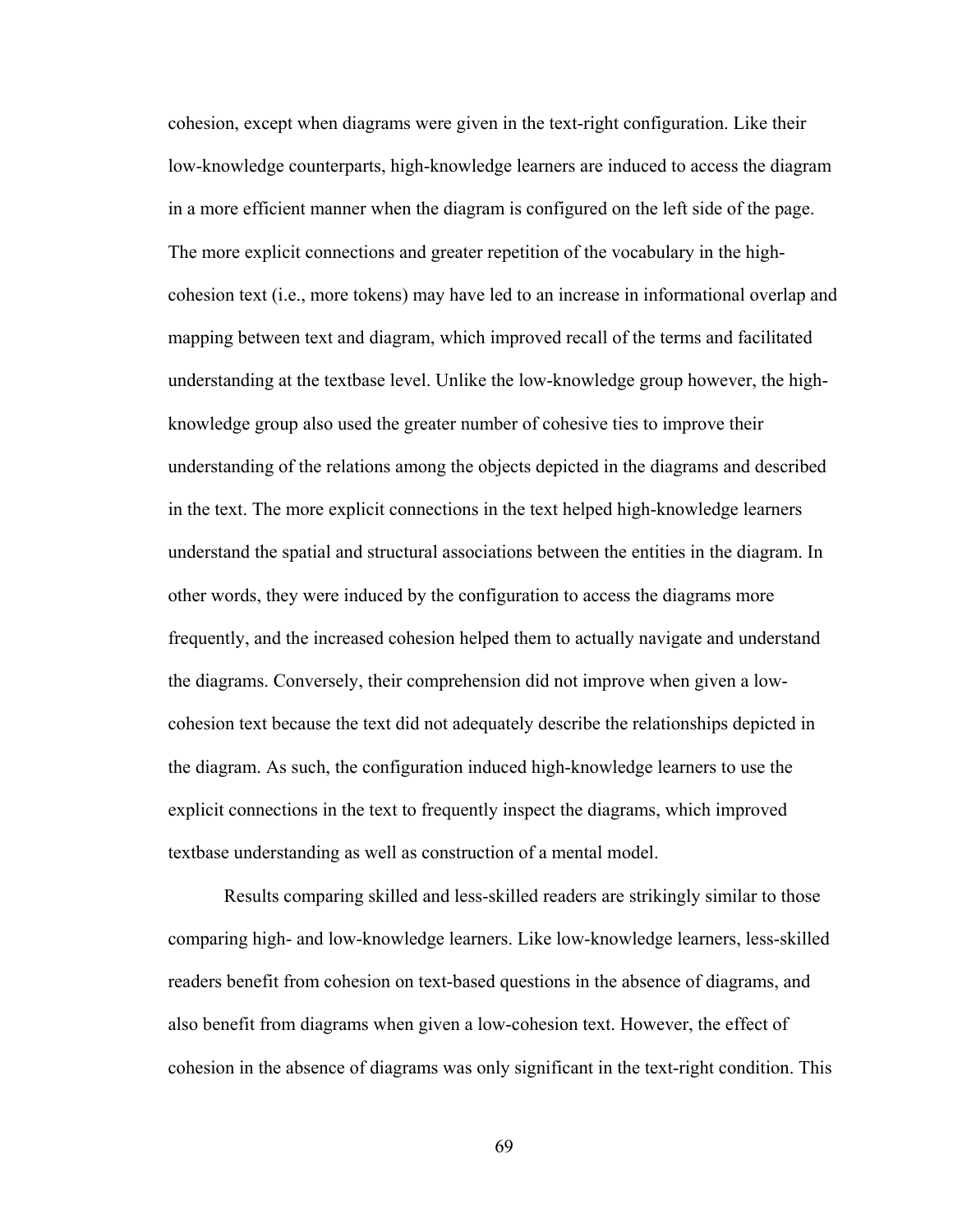is a perplexing result given that diagrams were not available, because the natural assumption is that page configuration should be inconsequential when only text is presented (i.e., the other side of the page is merely empty space). One possible explanation is that reading time may have played a role because the low-cohesion text was read for a longer amount of time when given in the text-left configuration. Results also show that diagrams improve performance on text-based questions when given a lowcohesion text, provided that the text is presented in a text-right configuration. As with low-knowledge learners, configuration played an important role in determining whether less-skilled readers relied on diagrams to help compensate for the low-cohesion text. When presented with an easier, more cohesive text, less-skilled readers may rely on the text as the primary source of information. An alternative explanation is that their performance simply plateaus when given both diagrams and a high-cohesion text. Similar to the low-knowledge learner, the less-skilled reader will benefit from either cohesion or diagrams in isolation, but combining them does not afford further scaffolding. Unlike low-knowledge learners however, less-skilled readers do not generate a significant amount of inferences from the diagrams.

 Like high-knowledge learners, skilled readers optimized their performance when presented with a high-cohesion text that was also augmented with diagrams. Unlike the high-knowledge learners however, this benefit did not depend on configuration. Results show that adding cohesion to the multimodal text increased performance on text-based questions, whereas adding diagrams to an already cohesive text increased performance on bridging questions. This finding signifies an important distinction between skilled readers and high-knowledge learners. Skilled readers are basically capable of integrating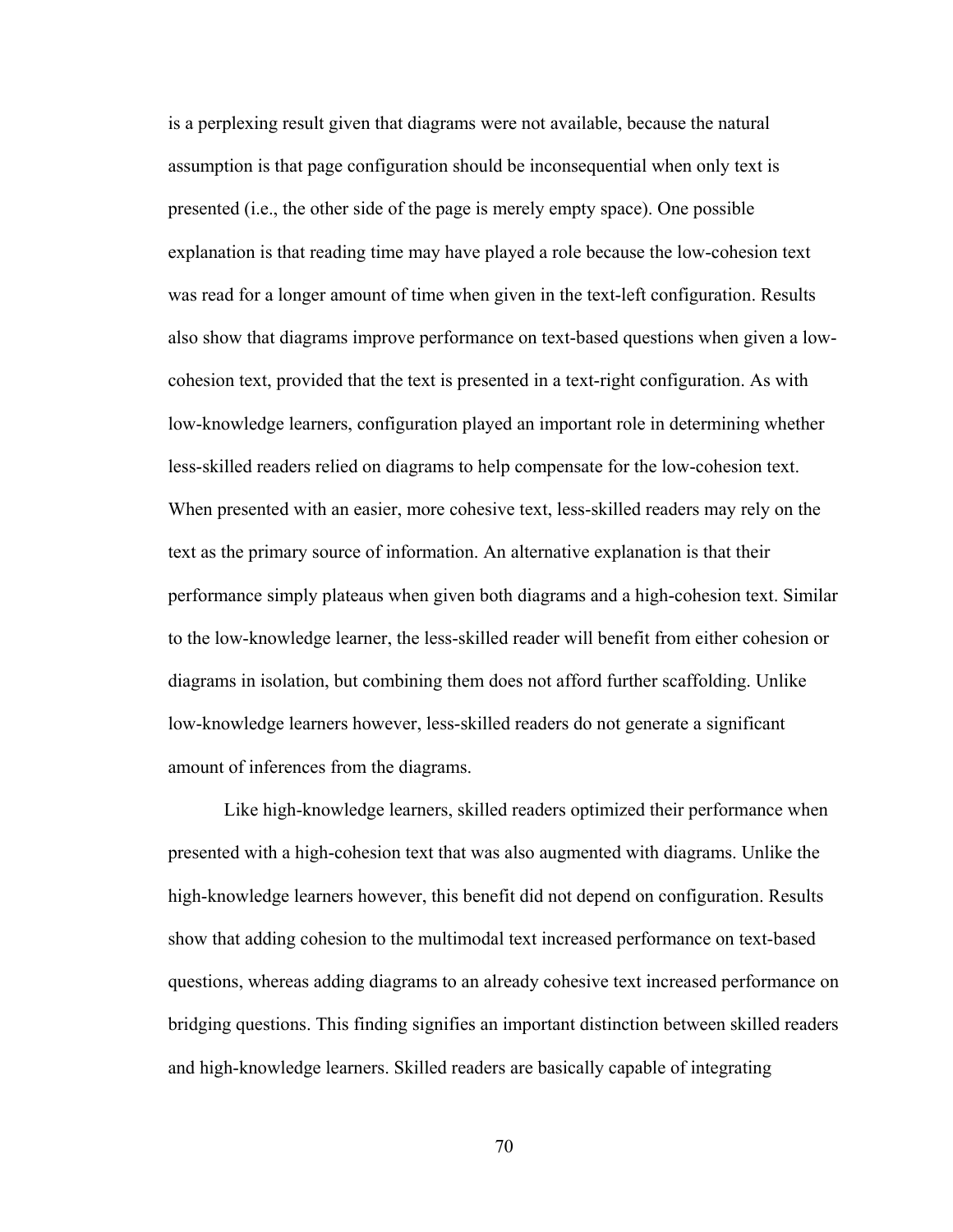information between text and diagram autonomously, whereas high-knowledge learners need to be induced from the configuration to inspect the diagram while reading the text. Skilled readers took advantage of the explicit connections in the text to understand the spatial and relational properties shown in the diagrams, thus facilitating construction of a mental model. Moreover, the explicit connections along with the greater number of tokens may have increased the frequency of diagram inspection, facilitating understanding of the textbase and subsequent mental model.

 This study makes a unique contribution to research on techniques for making integration between text and diagrams cognitively easier for readers. According to multimedia learning theories (Mayer, 2005; Sweller et al., 1998), instructional materials should be devised in order to promote integration of visual and verbal information into a coherent mental model. However, conventional materials such as science textbooks often do not offer clear links between text and diagram that would prompt the learner to engage in integrative reading. Research has shown that many learners concentrate primarily on the text and often fail to adequately engage with and process graphics (Tabachneck-Schijf et al., 1997). No matter how well-constructed the graphics may be, it is still up to the reader to ascertain the referential links between the text and the diagrams.

Two principles from multimedia learning frameworks are relevant to the results of this study. The first is the *spatial contiguity principle*, which states that "people learn more deeply from a multimedia message when corresponding words and pictures are presented near rather than far from each other on the page or screen" (Mayer, 2005, p. 184). In a separated format, readers may not shift their attention between the text and illustrations, but rather view them independently without integrating the information. In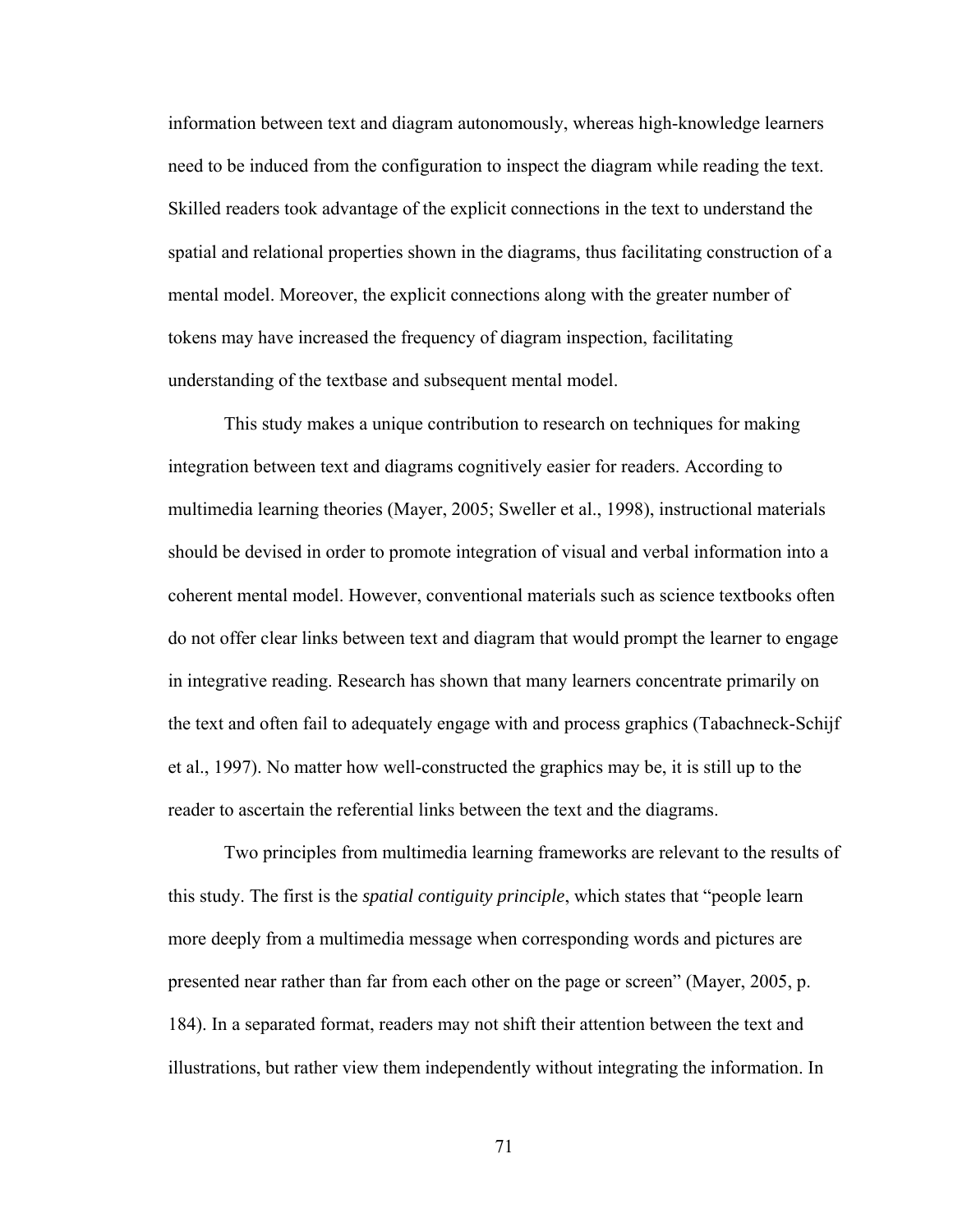contrast, layouts in which the distance between text and graphics is physically shorter promote integration. Until now, studies on the contiguity of multimodal stimuli largely assessed performance as a function of *significant* changes in contiguity. For instance, presenting text and graphics at the same time and spatially close facilitates successful integration (e.g., Mayer & Anderson, 1992). Results of the present study reveal that spatial contiguity effects are not merely dependent on physical distance. Specifically, placing the text to the left of a diagram may compel readers to concentrate entirely on the text before scanning the diagram. In doing so, processing of the diagram is likely limited to a superficial understanding and is not properly integrated with information from the text. Thus, the text-left configuration may essentially constitute a separated format. Alternatively, placing the text to the right of the diagram appears to induce a greater amount of integration between text and picture. Although this configuration only significantly increases performance when the text is highly cohesive, the fact that most participants (with the exception of the skilled readers) only improve performance from a text-right configuration suggests that spatial contiguity may also depend on a *linear contiguity* of diagram and text. Similar results were found by Holsanova et al. (2008), in which a serial configuration enhanced text-picture integration compared to a radial configuration. However, that study did not compare a specific text-left/diagram-right configuration to diagram-left/text-right configuration. Thus, results of the present study lend credence to future exploration of a proposed *linear contiguity principle* as an extension of the spatial contiguity principle. It is also worth mentioning that effect of linear contiguity may be culturally constrained. Research has shown that people adopt verbal reading direction to follow pictorial sequences (Spinillo & Dyson, 2001), and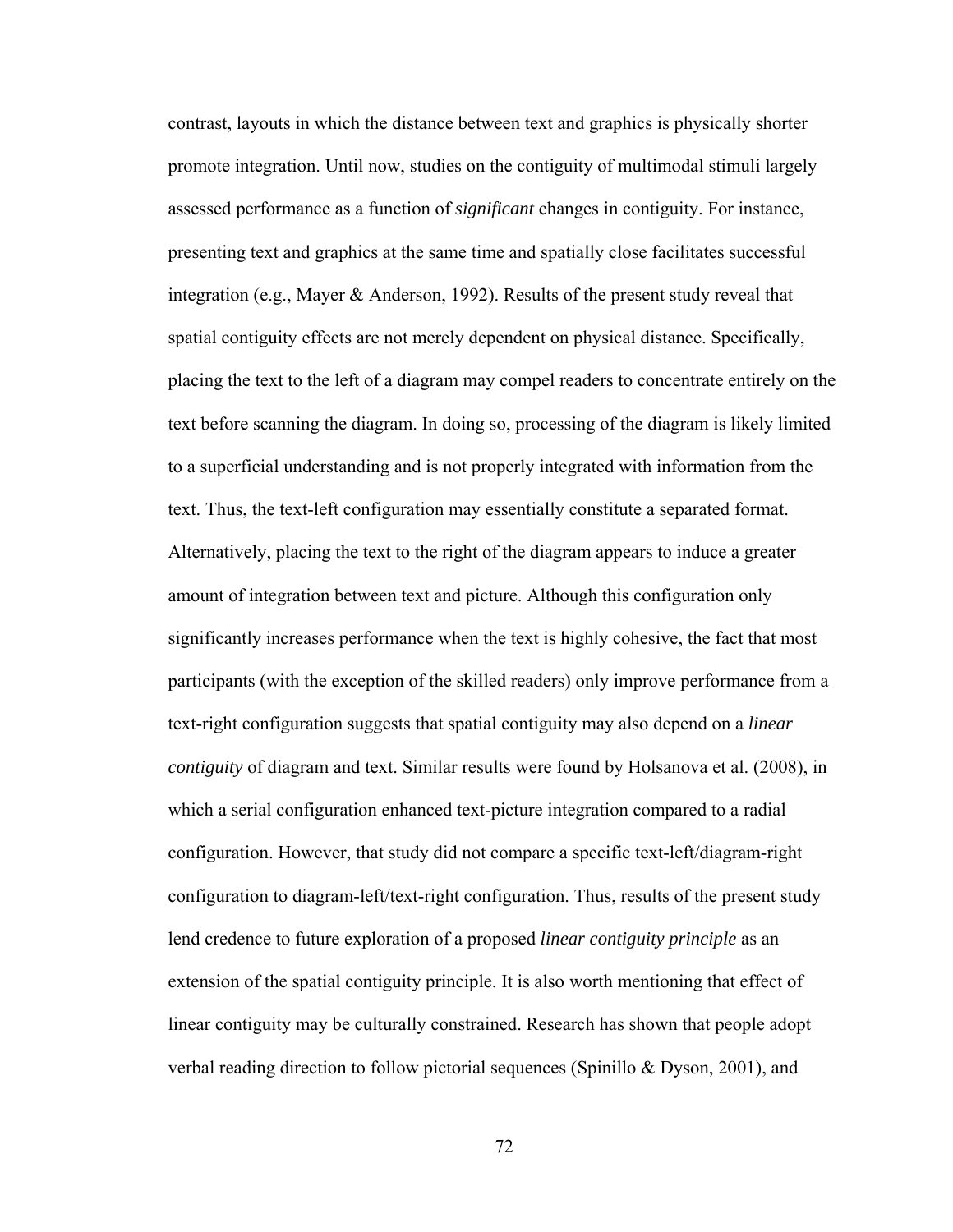results from the present study demonstrate that customary reading patterns (i.e., the western convention of reading left-to-right) may also apply to sequencing verbal with visual representations.

 The second multimedia learning principle relevant to this study is the *signaling* principle. The signaling principle states that "people learn more deeply from a multimedia message when cues are added that highlight the organization of the essential material" (Mayer, 2005 p. 183). Such cues that can direct the learner's attention include headings, emphasis on key words (such as with bold or color-coded text), and lists. Halsonova and colleagues have suggested extending this principle to include cues resulting from the conceptual organization of content (Holsanova et al., 2008). However, the textual content in that study was modified so that it was grouped into macro-topics in a logical order of beginning with introductory information, then progressing to background information, advanced information, and practical information. In contrast, the modified text used in the present study modified cohesion both on a global and local level, but did not restructure the global organization of the content. Providing visible connections between entities described in the text likely produced a clearer understanding of the spatial features and structural relationships between those entities as depicted in the diagram (cf. Lockwood, Forbus, Halstead, & Usher, 2006). Adding cohesive devices such as connective words, descriptive elaborations, headings, and reference resolutions not only makes the text easier to understand, it is also liable to increase the conceptual overlap with the diagrams on a semantic level. Consequently, increasing the textual cohesion with more explicit descriptions of the spatial and relational properties depicted in the diagram yields greater coherence *between* text and diagram. The process of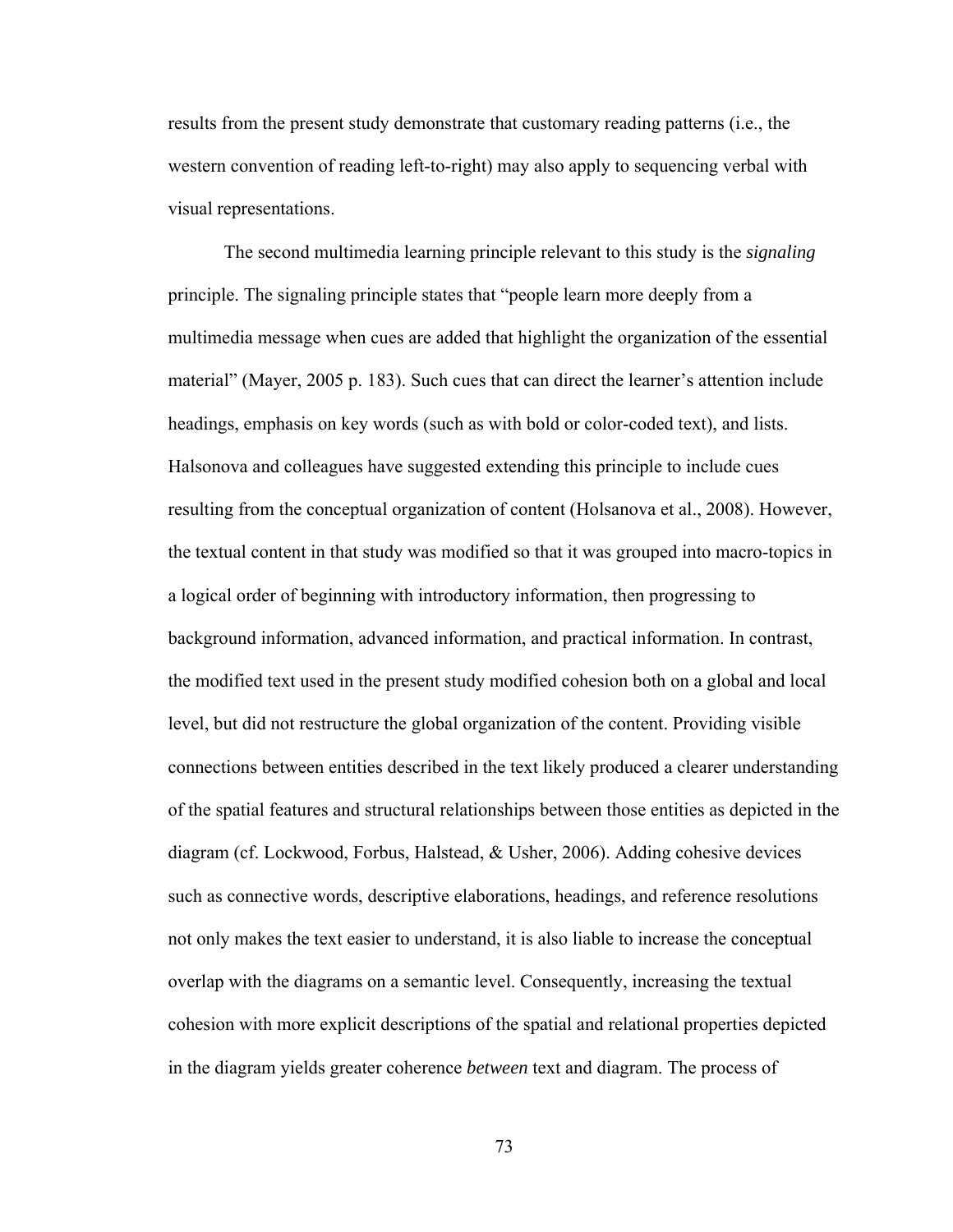coherence formation requires that the learner identify and map the referential connections between information from both sources (e.g., Schnotz, 2005). This increase in interrepresentational coherence may thus prompt learners to engage in more integrative behavior and cognitive processing. Eye movement studies (e.g., Hegarty & Just, 1993) have shown that learners shift their attention between conceptually related elements of text and diagrams over the course of many global and local inspections. Learners may crucially shift their attention to the diagrams more frequently and accurately if the text better communicates what is depicted in the diagram. Results of this study support previous research demonstrating that viewing of visual aids is often highly text-directed (e.g., Hegarty & Just, 1993). Moreover, it gives a strong indication that readers can be directed through difficult multimedia materials by textual features, and substantiates the addition of a *text cohesion principle* as an extension of the signaling principle, or as a new multimedia design principle unto itself. As the results demonstrate however, this effect is contingent upon the layout and may not apply if verbal and visual representations are not properly configured spatially.

Because the linear configuration provokes cognitive processing that is relevant to integrating information between text and diagram, it may be interpreted as a reduction of extraneous cognitive load and an increase in germane cognitive load. However, such an interpretation is overly simplistic because it does not consider the difference in reciprocal behavior that results from integrative processing as opposed to disconnected processing. If the linear configuration does in fact encourage readers to switch their attention between text and diagram, it unavoidably interrupts processing of the text, which necessarily imposes an extraneous cognitive load on readers as they attempt to regain their place in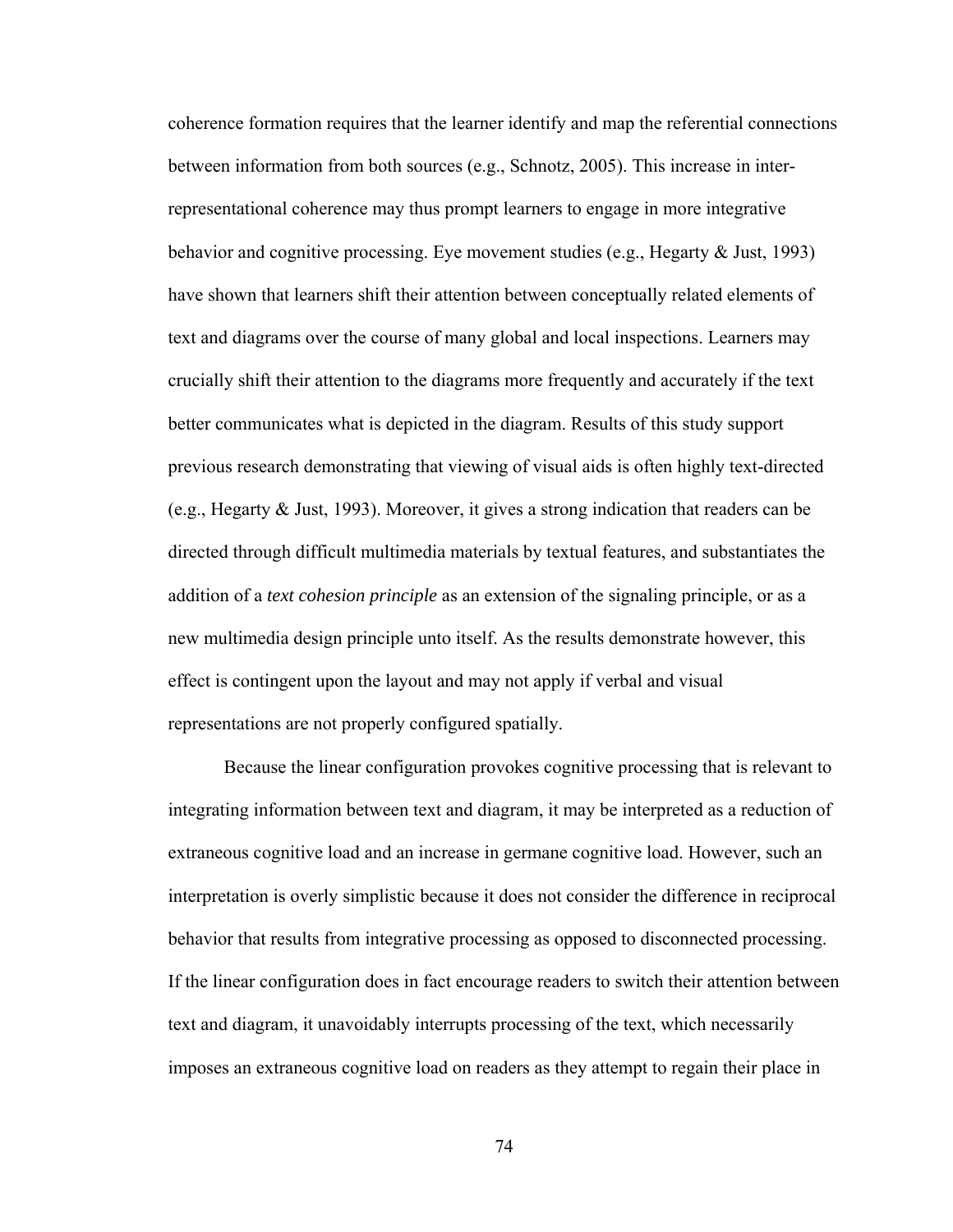the text. This extraneous load may be reduced by a more cohesive text; that is, readers can find their place more easily because the text is easier to follow and understand. Such a conjecture may provide a potential explanation for why performance did not improve for the low-cohesion text, even though it was also supplemented with diagrams and presented in a linear configuration. However, this purported cache-22 underscores a current limitation of cognitive load research, namely, that there is no validated measure that distinguishes between the types of cognitive load (see Schnotz, 2007). Additionally, germane cognitive load is allegedly constrained by motivational aspects, that is, from the learner's willingness to devote additional cognitive resources. Although we did not obtain a self-report of mental effort or interest in the learning task, the fact that participants of all knowledge and skill groups benefited from linear configuration would seem to suggest that integrative processing was provoked involuntarily. In any case, an investigation of working memory load would not be concerned with the actual differences in cognitive processing and resultant mental models when learning from a separated format (i.e., reading a text, then examining a diagram) versus an integrated format (i.e., alternating exchanges between verbal and visual representations).

 There are two limitations inherent in this study. First, the results are contextually constrained by the format in which the mitosis lesson was presented. Specifically, the lesson was given one section at a time, with one diagram per printed page. Although replication with multiple diagrams in a digital medium is warranted, there is some evidence that sequential formats with numerous diagrams and accompanying texts affects text-picture integration and learning (e.g., Holsanova et al., 2008). Second, the results and speculations need to be confirmed using eye-tracking data. More and more, eye tracking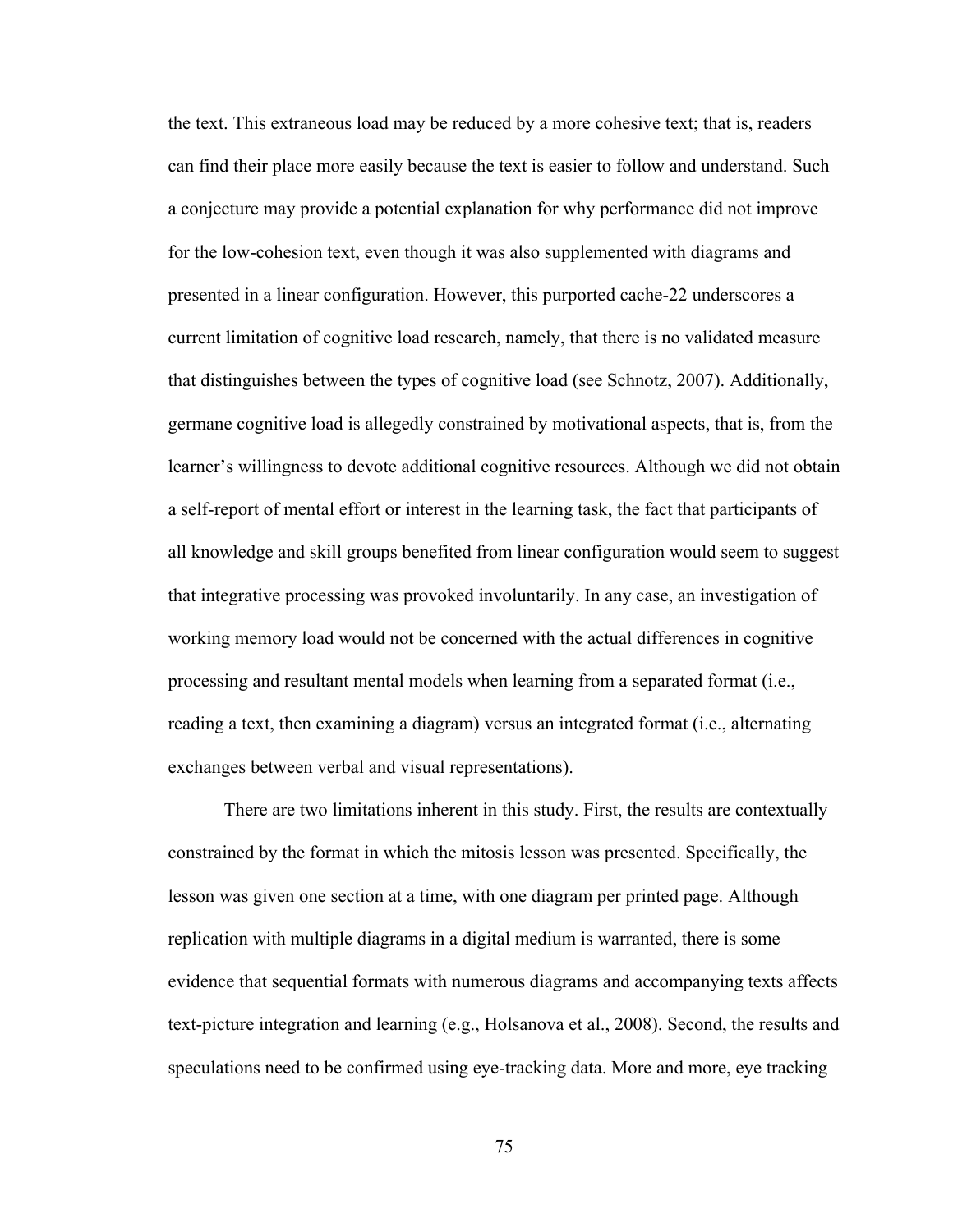is applied in research on instructional design, as it can be used to detect shifts in attention, and thus can indicate what is being processed by the mind. For example, Hegarty and Just (1993) used eye tracking to demonstrate how learners read and re-read text, how they inspect diagrams, and when they switch from the text to the diagram (and vice versa). The role and frequency of integrative saccades (eye movements between text and diagram) would facilitate our understanding of inter-representational coherence and serve to substantiate the findings of the present study. Indeed, eye tracking can provide unique information on the distribution of visual attention in terms of what medium or representations are visually attended to, in what order, and for how long (e.g., Holsanova et al., 2008). Eye movement data may also be useful for studying individual differences in cognitive processing or for changes in cognitive processes at the individual level over time. Although the implications inferred from this study appear to reasonably explain the results, eye tracking methodology is needed in future studies in order to not only confirm these assumptions, but also to test alternative designs to facilitate integration of information from different sources and learners' resulting comprehension.

This thesis project offers two main contributions to the research fields of text comprehension and multimedia learning. First, the present study extends the traditionally unimodal investigations on text cohesion to the realm of learning with multimedia documents. Indeed, this study is perhaps one of the very first to investigate aspects of *text* in learning with graphics. As such, this study integrates in an original fashion with traditional multimedia learning research, and highlights the importance of textual features in learning with multimodal formats. Given that students are usually provided instruction with both text and graphics, particularly in science domains, the need for incorporating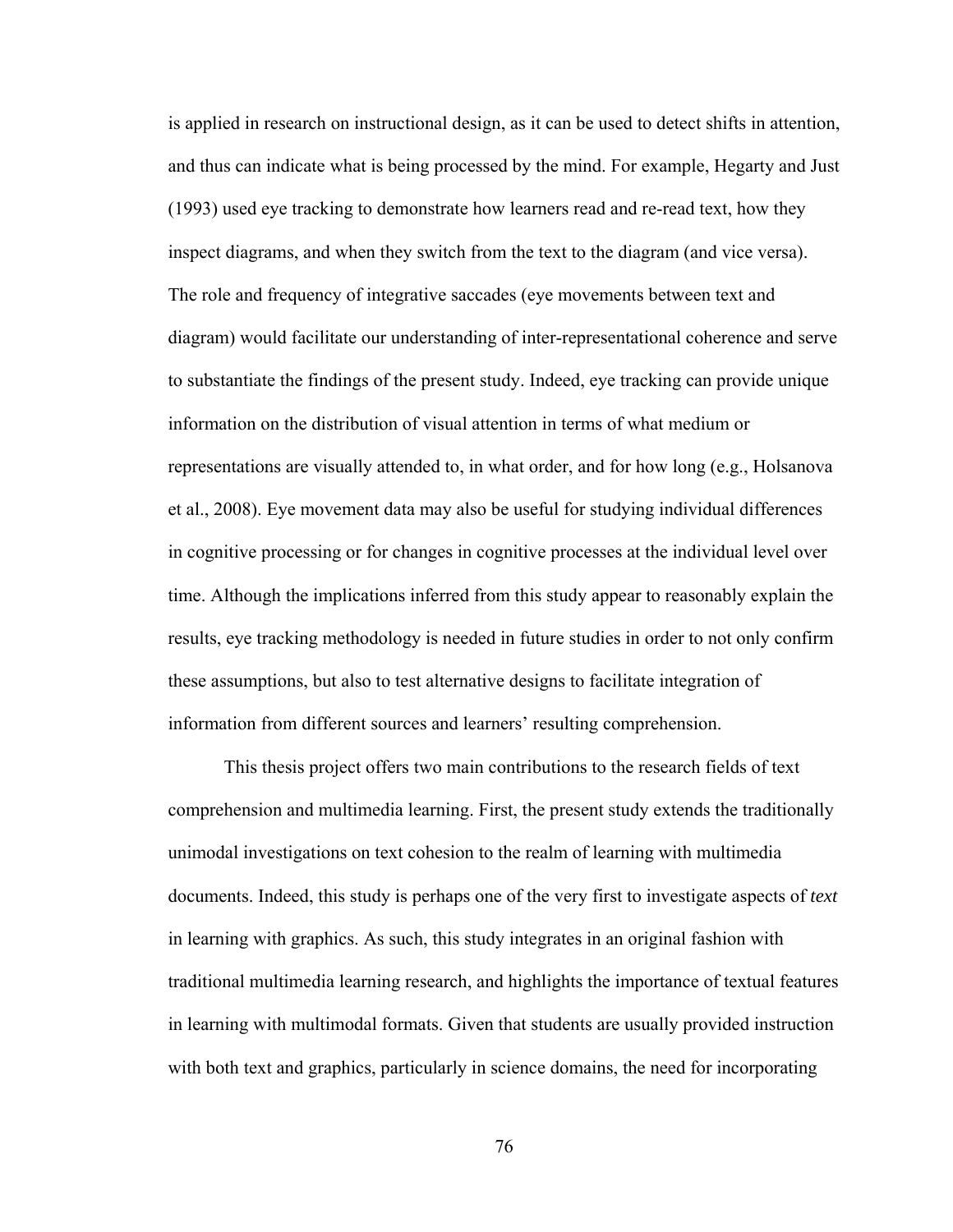text comprehension with multimedia research cannot be understated. If researchers hope to fully recognize how people construct multiple *internal* representations from multiple *external* representations, and how educators can improve individualization of representational components to help their students, then the linguistic features of the language involved must be better accounted for as one of those representations. This may be true regardless of whether we are investigating reading a textbook or interacting with a fully computerized animation with accompanying text or spoken narration. Results of this study will hopefully spur further research along these lines in a number of diverse multimedia settings.

The second contribution regards the role of prior knowledge and reading skill in learning with multimedia documents. As the results show, although diagrams are beneficial to learners of high and low proficiencies, the specific behavior they engage in may be contingent on their own cognitive capacities. Particularly, results reveal that an aptitude in reading skill is critical for overcoming effects of linear contiguity, whereas greater prior knowledge does not make learners autonomously engage in integration processes. This finding highlights the importance of promoting reading strategy instruction in schools, so that students may sufficiently process the visual aids commonly offered in textbooks and hypermedia.

The presented study underlines the fact that text and visual aids are indeed processed differently by students of different ability levels. Future research with eyetracking is needed to corroborate the data and suppositions and to replicate these findings with computer-based instructional materials. Pending further investigation, the results provide a contribution to the refinement of multimedia design principles. Furthermore,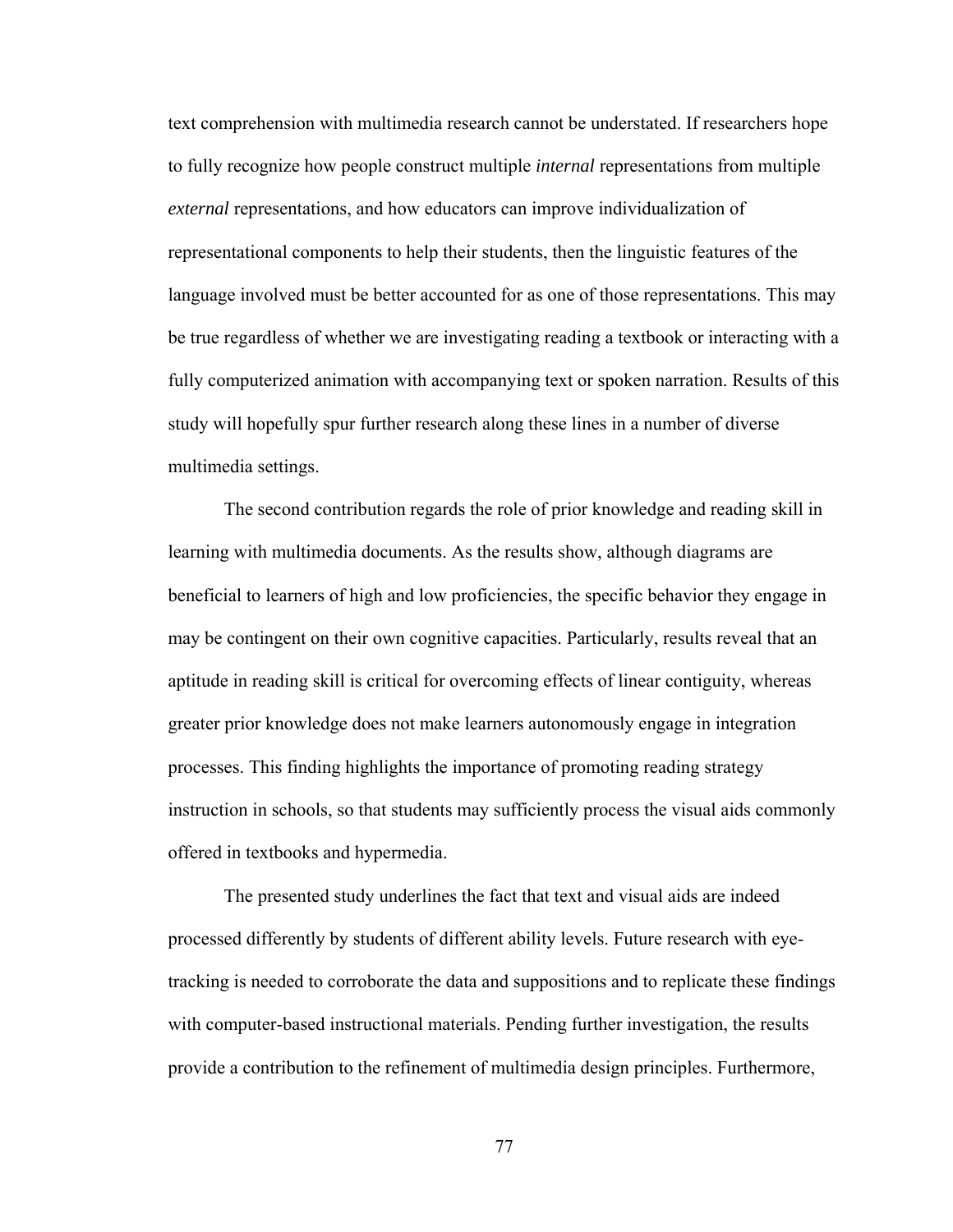this study uncovers the importance of inter-representational coherence and how cohesion is a vital component for helping learners comprehend the semantic connections between text and visual aids. Future research should systematically examine the process of learning with multiple representations and the design and use of supportive information. Potential investigations should specifically focus more extensively on attention allocation as indicated by eye movements and integrative saccades. Theoretically, it is necessary to specify the nature of interactions between external representations and internal mental models, and to work towards a comprehensive model of text-picture integration. Practically, such research can provide recommendations on how to design more effective textbooks and computer-based learning environments, and how to effectively support students in learning with distinctive multiple representations.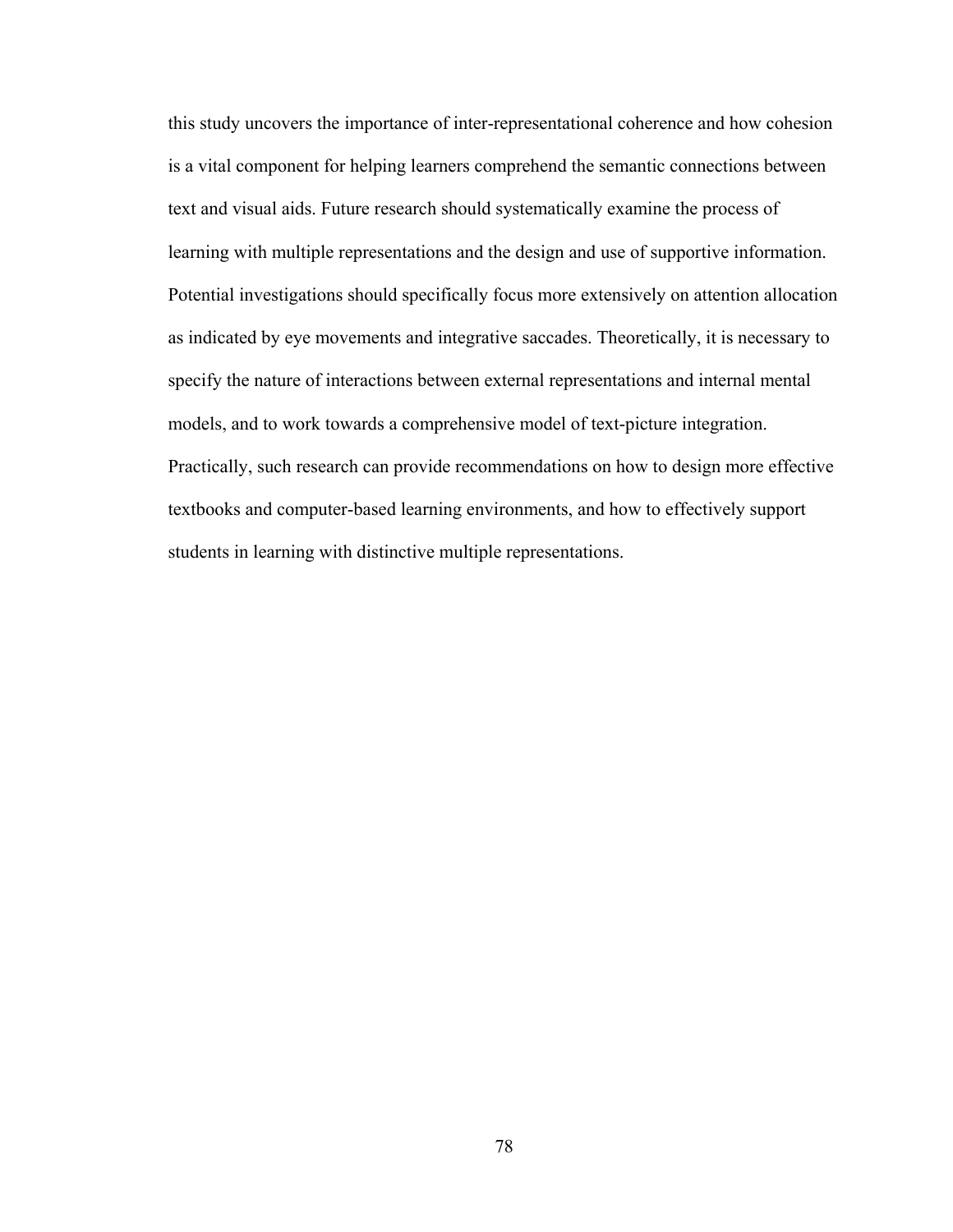### **References**

- Ainsworth, S., & VanLabeke, N. (2004). Multiple forms of dynamic representation. *Learning and Instruction*, *14*, 241-255.
- Albrecht, J. E., & O'Brien, E. J. (1993). Updating a mental model: Maintaining both local and global coherence. *Journal of Experimental Psychology: Learning, Memory, & Cognition*, *19*, 1061-1070.
- Alexander, P. A., & Murphy, P. K. (1998). Profiling the differences in students' knowledge, interest, and strategic processing. *Journal of Educational Psychology*, *90*, 435-447.
- Azevedo, R. (2008). The role of self-regulation in learning about science with hypermedia. In D. Robinson & G. Schraw (Eds.), *Recent Innovations in Educational Technology that Facilitate Student Learning* (pp. 127-156). Charlotte, NC: Information Age Publishing.
- Baddeley, A. D. (1986). *Working memory*. Oxford: Clarendon Press.
- Beck, I. L., McKeown, M. G., Sinatra, G. M., & Loxterman, J. A. (1991). Revising social studies text from a text-processing perspective: Evidence of improved comprehensibility. *Reading Research Quarterly*, *26*, 251-276.
- Best, R. M., Floyd, R. G., & McNamara, D. S. (2008). Differential competencies contributing to children's comprehension of narrative and expository texts. *Reading Psychology*, *29*, 173-164.
- Britton, B. K., & Gülgöz, S. (1991). Using Kintsch's model to improve instructional texts: Effects of repairing inference calls on recall and cognitive structures. *Journal of Educational Psychology*, *83*, 329-345.
- Brown, J., Fishco, V., & Hanna, G. (1993). *Manual for scoring and interpretations: Forms G & H.* Chicago, IL: Riverside Press.
- Butcher, K. R. (2006). Learning from text with diagrams: Promoting mental model development and inference generation. *Journal of Educational Psychology*, *98*, 182-197.
- Carroll, J. B. (1993). *Human cognitive abilities: A survey of factor analytic studies.* New York, NY: Cambridge University Press.
- Chandler, P., & Sweller, J. (1991). Cognitive load theory and the format of instruction. *Cognition and Instruction*, *8*, 293-332.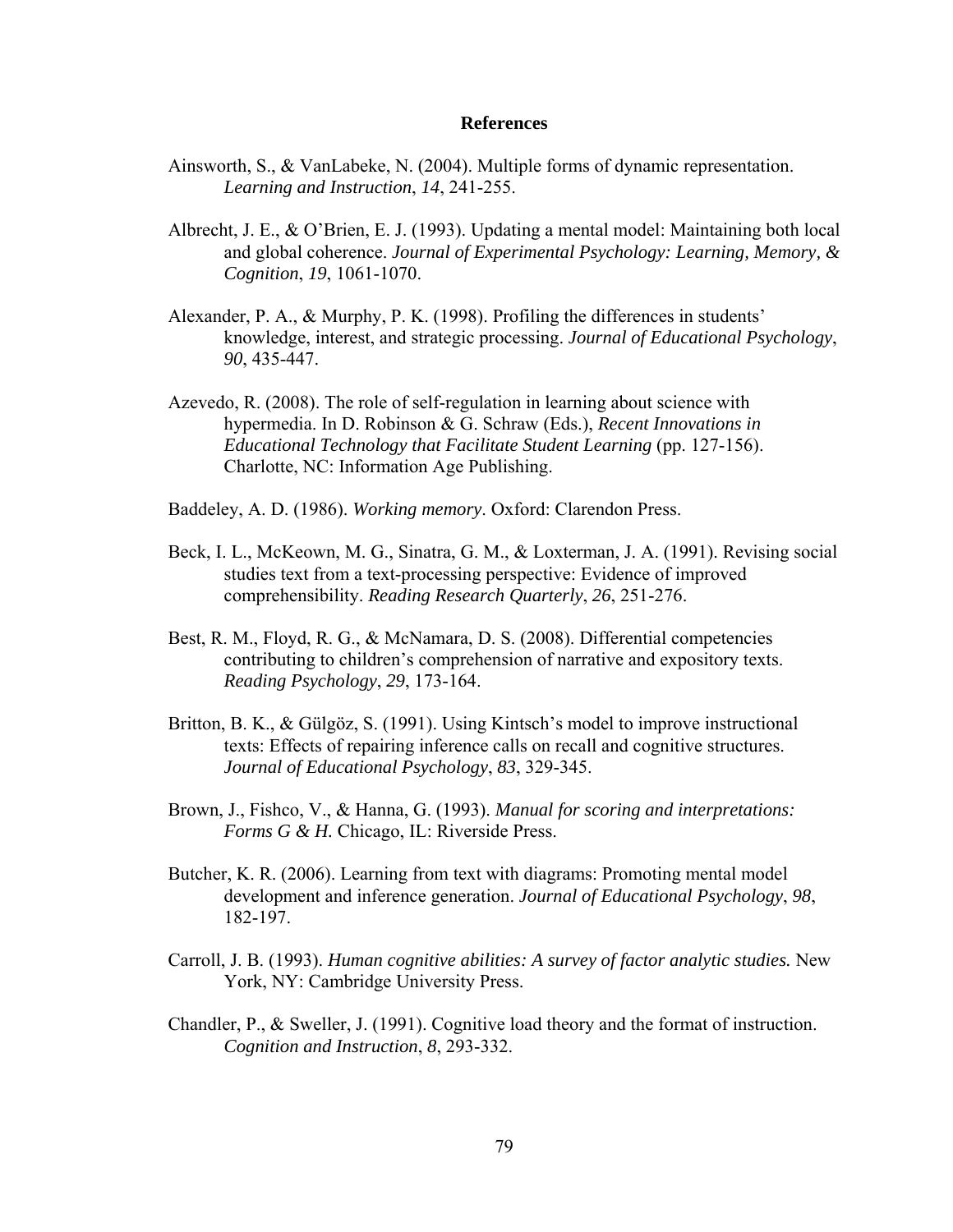- Clark, J. M., & Paivio, A. (1991). Dual coding theory and education. *Educational Psychology Review*, *3*, 149-210.
- Clark, R. C., & Mayer, R. E. (2003). *E-learning and the science of instruction*. San Francisco: Pfeiffer.
- Ericsson, K. A., & Kintsch, W. (1995). Long-term working memory. *Psychological Review*, *102*, 211-245.
- Floyd, R. G., Bergeron, R., & Alfonso, V. C. (2006). Cattell-Horn-Carroll cognitive ability profiles of poor comprehenders. *Reading and Writing*, *19*, 427-456.
- Forget, M. A. (1999). *Comparative effects of three methods of staff development in content area reading instruction on urban high school teachers*. Unpublished doctoral dissertation. Old Dominion University.
- Gernsbacher, M. A., Varner, K. R., & Faust, M. (1990). Investigating differences in general comprehension skill. *Journal of Experimental Psychology: Learning, Memory, and Cognition*, *16*, 430-445.
- Goldman, S. R., & Rakestraw, J. A. (2000). Structural aspects of constructing meaning from text. In M. L. Kamil, P. B. Mosenthal, & P. D. Pearson (Eds.), *Handbook of reading research* (Vol. 3, pp. 311-335). Mahwah, NJ: Lawrence Erlbaum.
- Goldman, S. R., & Saul, E. U. (1990). Flexibility in text processing: A strategy competition model. *Learning and Individual Differences*, *2*, 181-219.
- Graesser, A. C., Millis, K. K., & Zwaan, R. A. (1997). Discourse comprehension. In J. T. Spence, J. M. Darley, & D. J. Foss (Eds.), *Annual Review of Psychology*. Palo Alto, CA: Annual Reviews Inc.
- Graesser, A. C., Singer, M., & Trabasso, T. (1994). Constructing inferences during narrative text comprehension. *Psychological Review*, *101*, 371-395.
- Hannon, B., & Daneman, M. (2001). A new tool for measuring and understanding individual differences in the component processes of reading comprehension. *Journal of Educational Psychology*, *93*, 103-128.
- Hegarty, M., Carpenter, P. A., & Just, M. A. (1991). Diagrams in the comprehension of scientific text. In R. Barr, M. L., Kamil, P. B Mosenthal & P. D. Pearson (Eds.), *Handbook of reading research* (Vol. 2, pp. 641-668). New York, NY: Longman.
- Hegarty, M., & Just, M. A. (1989). Understanding machines from text and diagrams. In H. Mandl & J. Levin (Eds.), *Knowledge acquisition from text and picture* (pp. 171-194). Amsterdam: North-Holland.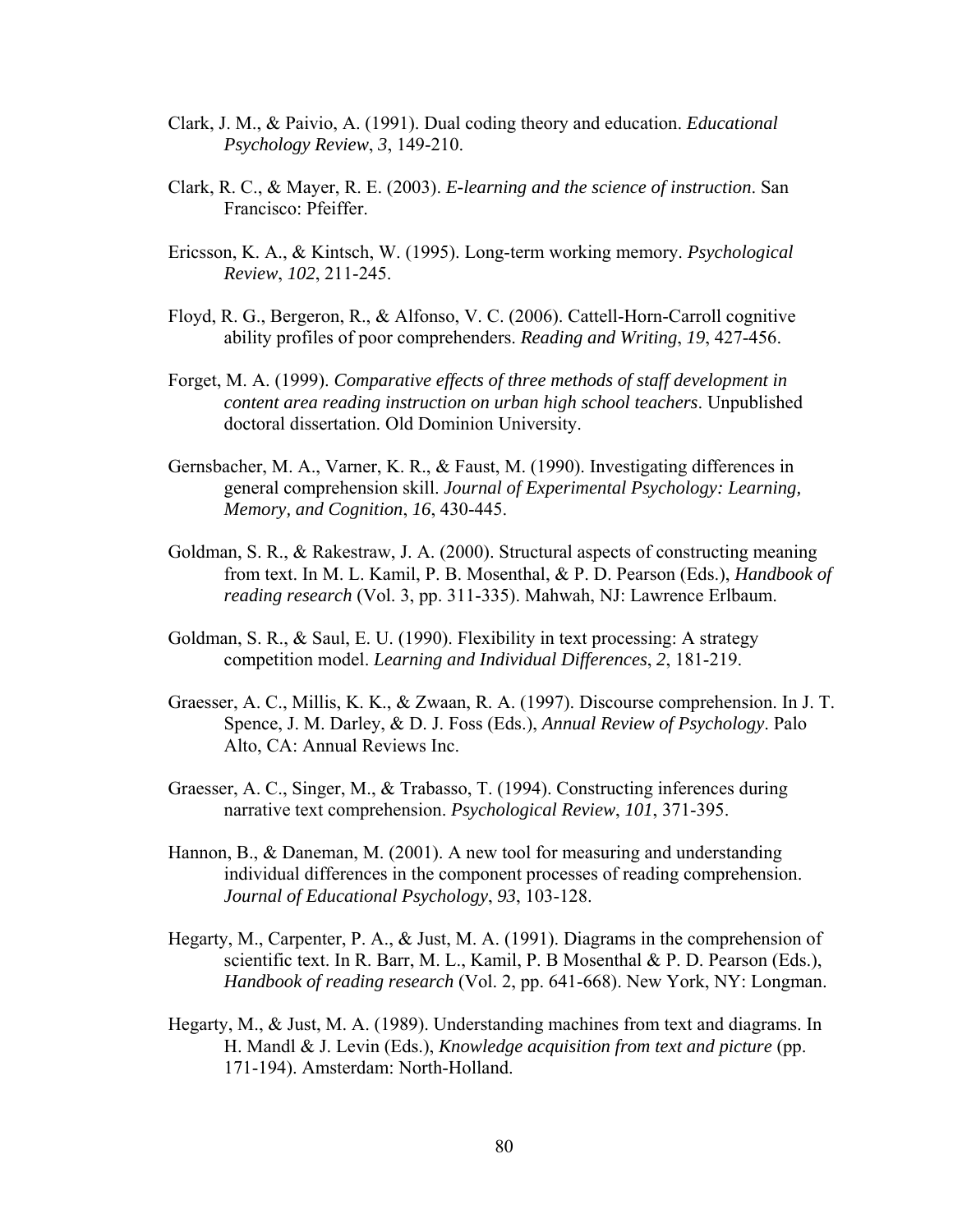- Hegarty, M., & Just, M. A. (1993). Constructing mental models of machines from text and diagrams. *Journal of Memory and Language*, *32*, 717-742.
- Hegarty, M., Kriz, S., & Cate, C. (2003). The roles of mental animations and external animations in understanding mechanical systems. *Cognition and Instruction*, *21*, 325-360.
- Höffler, T., & Leutner, D. (2007). Instructional animation versus static pictures: A metaanalysis. *Learning and Instruction*, *14*, 343-351.
- Holsanova, J., Holberg, N., & Holmquist, K. (2008). Reading information graphics: The role of spatial contiguity and dual attention guidance. *Applied Cognitive Psychology*, *22*, 1-12.
- Johnson-Laird, P. N. (1983). *Mental models: Towards a cognitive science of language, inference, and consciousness*. Cambridge, MA: Harvard University Press.
- Kintsch, W. (1988). The role of knowledge in discourse comprehension: A constructionintegration model. *Psychological Review*, *95*, 163-182.
- Kintsch, W. (1998). *Comprehension: A paradigm for cognition*. New York, NY: Cambridge University Press.
- Koedinger, K. R., & Anderson, J. R. (1990). Abstract planning and perceptual chunks: Elements of expertise in geometry. *Cognitive Science*, *14*, 511-550.
- Kosslyn, S. M. (1988). Aspects of a cognitive neuroscience of mental imagery. *Science*, *240*, 1621-1626.
- Kosslyn, S. M. (1994). *Image and brain: The resolution of the imagery debate*. Cambridge, MA: MIT Press.
- Kozma, R. B. (1991). Learning with media. *Review of Educational Research*, *61*, 179- 211.
- Kulhavy, R. W., Stock, W. A., & Kealy, W. A. (1993). How geographic maps increase recall of instructional text. *Educational Technology Research and Development*, *41*, 47-62.
- Landauer, T. K., McNamara, D. S., Dennis, S., & Kintsch, W. (Eds.) (2007). *Handbook of Latent Semantic Analysis*, Mahwah, NJ: Lawrence Erlbaum.
- Larkin, J. H., & Simon, H. A. (1987). Why a diagram is (sometimes) worth ten thousand words. *Cognitive Science*, *11*, 65-99.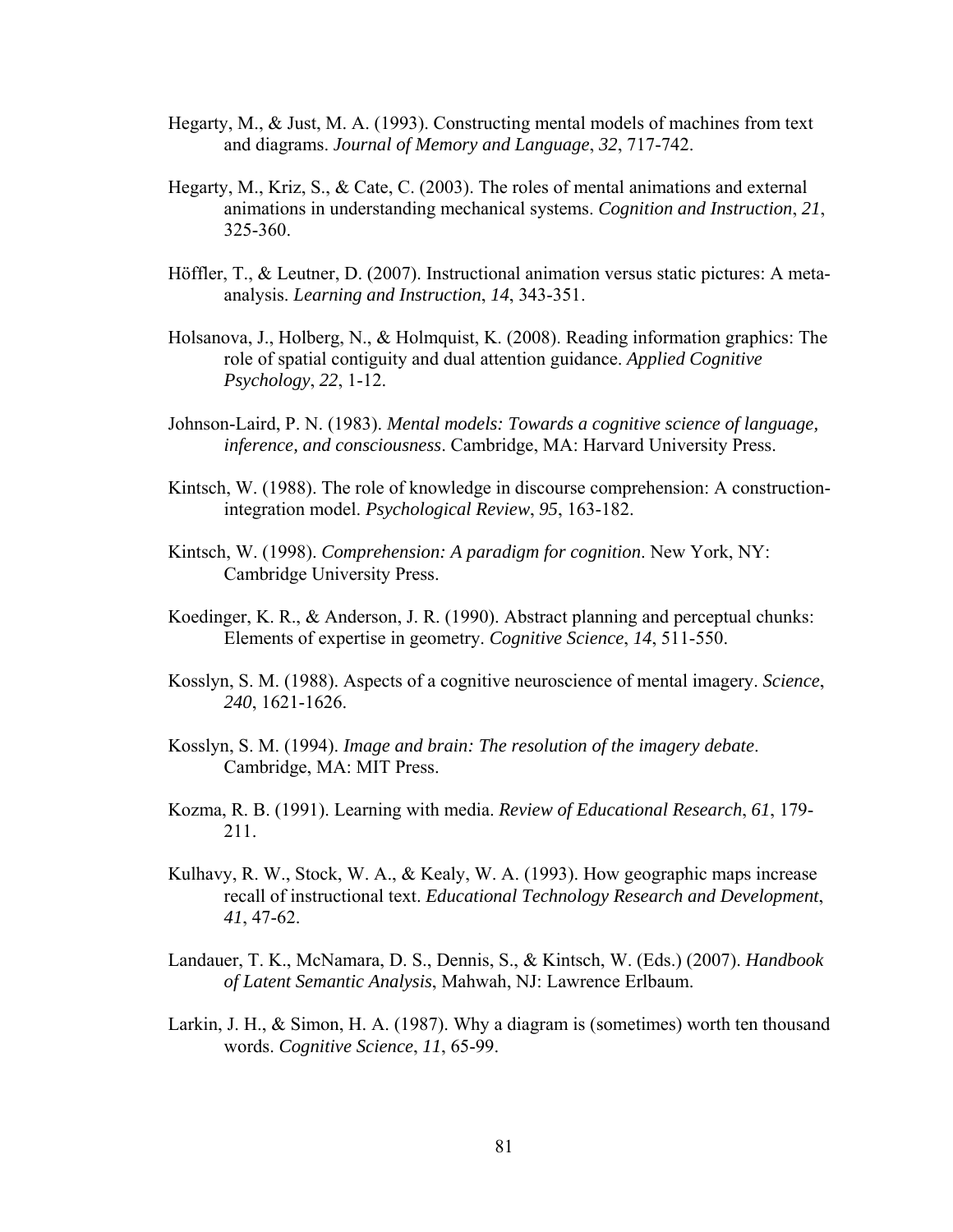- Levin, J. R., Anglin, G. J., & Carney, R. N. (1987). On empirically validating functions of pictures in prose. In D. M. Willows & H. A. Houghton (Eds.), *The psychology of illustrations: Basic research* (Vol. 1, pp. 51-85). New York, NY: Springer-Verlag.
- Lockwood, K., Forbus, K., Halstead, D., & Usher, J. (2006). Automatic categorization of spatial prepositions. *Proceedings of the 28th Annual Conference of the Cognitive Science Society.* Vancouver, Canada.
- Long, D. L., Oppy, B. J., & Seely, M. R. (1994). Individual differences in the time course of inferential processing. *Journal of Experimental Psychology: Learning, Memory, and Cognition*, *20*, 1456-1470.
- Magliano, J., Radvansky, G. A., & Copeland, D. E. (2007). Beyond language comprehension: Situation models as a form of autobiographical memory. In F. Schmalhofer & C. Perfetti (Eds.), *Higher level language processes in the brain: Inference and comprehension processes* (pp. 379-391). Mahwah, NJ: Lawrence Erlbaum.
- Mayer, R. E. (1992). The instructive animation: Helping students build connections between words and pictures in multimedia learning. *Journal of Educational Psychology*, *84*, 444-452.
- Mayer, R. E. (2001). *Multi-media learning.* Cambridge, UK: Cambridge University Press.
- Mayer, R. E. (2002). *The promise of educational psychology: Vol. 2, Teaching for meaningful learning*. Upper Saddle River, NJ: Prentice Hall.
- Mayer, R. E. (2005). Cognitive theory of multimedia learning. In R. E. Mayer (Ed.), *Cambridge handbook of multimedia learning* (pp. 31-48). New York, NY: Cambridge University Press.
- Mayer, R. E., & Gallini, J. K. (1990). When is an illustration worth ten thousand words? *Journal of Educational Psychology*, *82*, 715-726.
- Mayer, R. E., & Sims, V. K. (1994). For whom is a picture worth a thousand words? Extensions of a dual-coding theory of multimedia learning. *Journal of Educational Psychology*, *86*, 389-401.
- McNamara, D. S. (2001). Reading both high-coherence and low-coherence texts: Effects of text sequence and prior knowledge. *Canadian Journal of Experimental Psychology*, *55*, 51-62.
- McNamara, D. S. (2004). SERT: Self-explanation reading training. *Discourse Processes*, *38*, 1-30.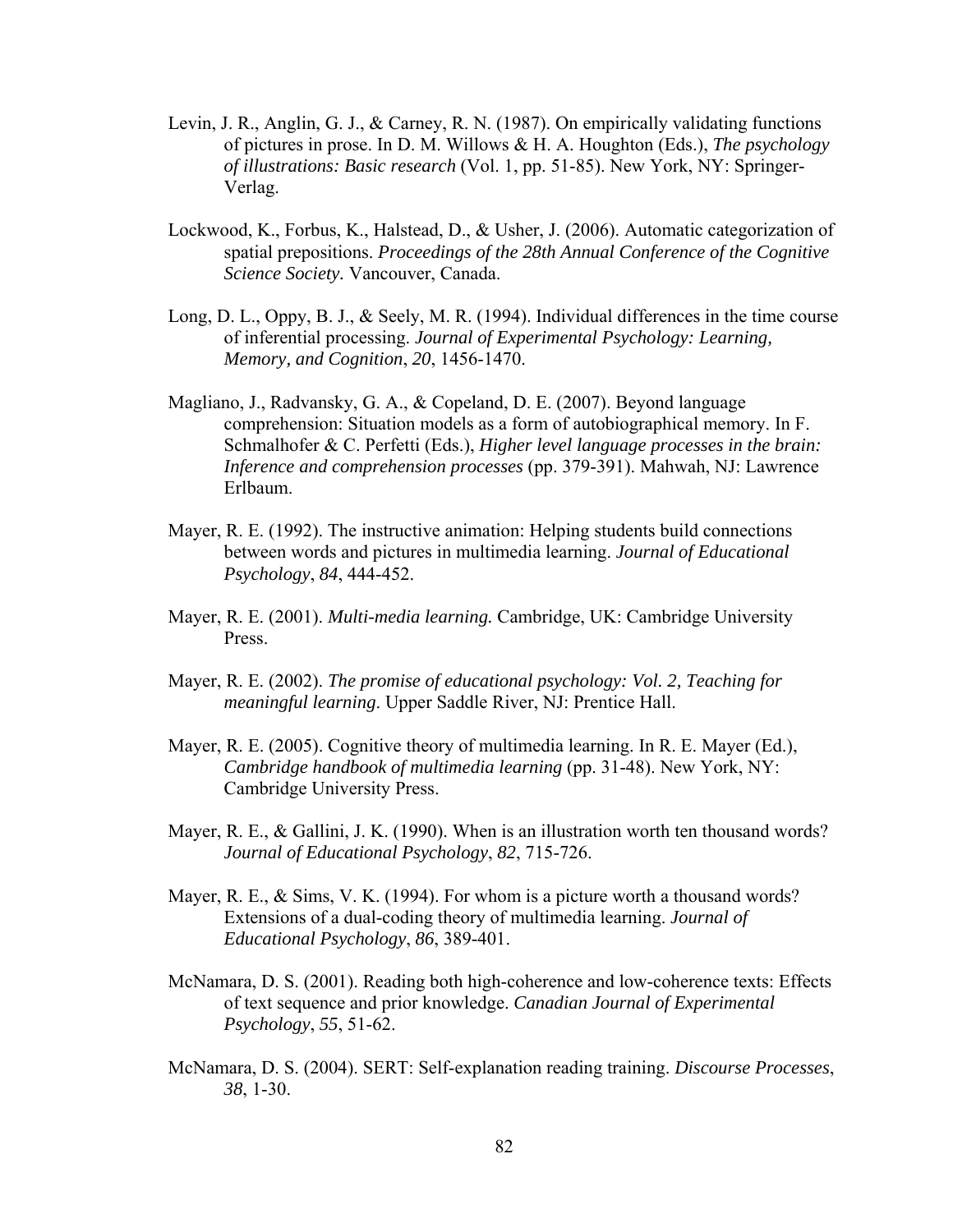- McNamara, D. S., Kintsch, E., Songer, N. B., & Kintsch, W. (1996). Are good texts always better? Interactions of text coherence, background knowledge, and levels of understanding in learning from text. *Cognition and Instruction*, *14*, 1-43.
- McNamara, D. S., & Magliano, J. (2009). Toward a comprehensive model of comprehension. In B. Ross (Ed.), *The Psychology of Learning and Motivation*  (Vol. 51), 297-384. New York, NY: Elsevier Science.
- Miyake, A., & Shah, P. (1999). Toward unified theories of working memory: Emerging general consensus, unresolved theoretical issues, and future research directions. In A. Miyake & P. Shah (Eds.), *Models of working memory: Mechanisms of active maintenance and executive control* (pp. 442-481). New York: Cambridge University Press.
- Moreno, R., & Mayer, R. E. (1999). Cognitive principles of multimedia learning: The role of modality and contiguity. *Journal of Educational Psychology, 91*, 358-368.
- Oakhill, J., & Yuill, N. (1996). Higher order factors in comprehension disability: Processes and remediation. In C. Cornaldi & J. Oakhill (Eds.), *Reading comprehension difficulties: Processes and Intervention* (pp. 69-92). Mahwah, NJ: Lawrence Erlbaum Associates, Inc.
- O'Reilly, R. C., & Rudy, J. W. (2001). Conjunctive representations in learning and memory: Principles of cortical and hippocampal function. *Psychological Review*, *108*, 311-345.
- O'Reilly, T., & McNamara, D. S. (2007). Reversing the reverse cohesion effect: Good texts can be better for strategic, high-knowledge readers. *Discourse Processes*, *43*, 121-152.
- Ozuru, Y., Dempsey, K., & McNamara, D. S. (2009). Prior knowledge, reading skill, and text cohesion in the comprehension of science texts. *Learning and Instruction*, *19*, 228-242.
- Parkhurts, P. E., & Dwyer, F. M. (1983). An experimental assessment of students' IQ and their ability to benefit from visualized instruction. *Journal of Instructional Psychology*, *10*, 9-20.
- Paivio, A. (1986). *Mental representations: A dual coding approach*. Oxford University Press.
- Paivio, A., Clark, J. M., & Khan, M. (1988). Effects of concreteness and semantic relatedness on composite imagery ratings and cued recall. *Memory and Cognition*, *16*, 422-430.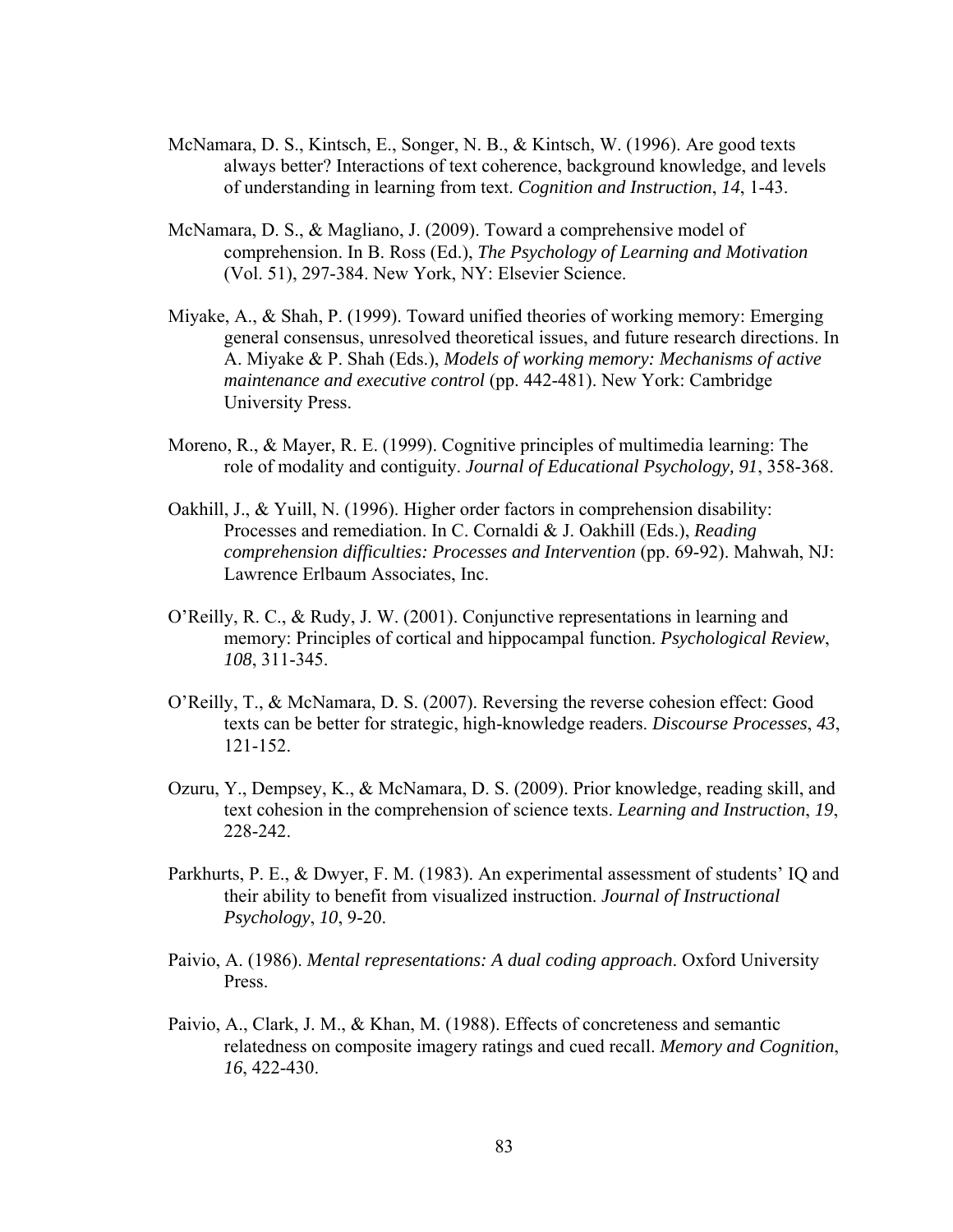- Reynolds, R. E. (1992). Learning important information from text: The role of selective attention. *Review of Educational Psychology*, *4*, 345-391.
- Rieber, L. P. (1990). Using computer animated graphics with science instruction with children. *Journal of Educational Psychology*, *83*, 135-140.
- Rieber, L. P. (1991). Animation, incidental learning and motivation. *Journal of Educational Psychology*, *83*, 318-328.
- Rouet, J., Lowe, R., & Schnotz, W. (2008). *Understanding multimedia documents*. New York: Springer.
- Rumelhart, D., & McClelland, J. (Eds.) (1986). *Parallel distributed processing: Explorations in the microstructure of cognition*. Cambridge, MA: MIT Press.
- Schmitt, M. (1990). A questionnaire to measure children's awareness of strategic reading processes. *The Reading Teacher*, *49*, 454-461.
- Schnotz, W. (2002). Towards an integrated view of learning from text and visual displays. *Educational Psychology Review*, *14*, 101-120.
- Schnotz, W. (2005). An integrated model of text and picture comprehension. In R. E. Mayer (Ed.), *The Cambridge handbook of multimedia learning* (pp. 49-69). New York: Cambridge University Press.
- Schnotz, W., & Bannert, M. (2003). Construction and interference in learning from multiple representation. *Learning and Instruction*, *13*, 141-156.
- Spinillo, C. G., & Dyson, M. C. (2001). An exploratory study of reading procedural pictorial sequences. *Information Design Journal*, *10*, 154-168.
- Sweller, J. (1988). Cognitive load during problem solving: Effects on learning. *Cognitive Science*, *12*, 257-285.
- Sweller, J., van Merrienboer, J. J. G., & Paas, F. G. W. C. (1998). Cognitive architecture and instructional design. *Educational Psychology Review*, *10*, 251-296.
- Tabachneck-Schiff, H. J. M., Leonardo, A. M., & Simon, H. A. (1997). CaMeRa: A computational model of multiple representations. *Cognitive Science*, *21*, 305-350.
- Tversky, B., Morrison, J. B., & Betrancourt, M. (2002). Animation: Can it facilitate? *International Journal of Human-Computer Studies*, *57*, 247-262.
- Ullman, S. (1984). Visual routines. In S. Pinker (Ed.), *Visual Cognition* (pp. 97-159). Cambridge, MA: MIT Press.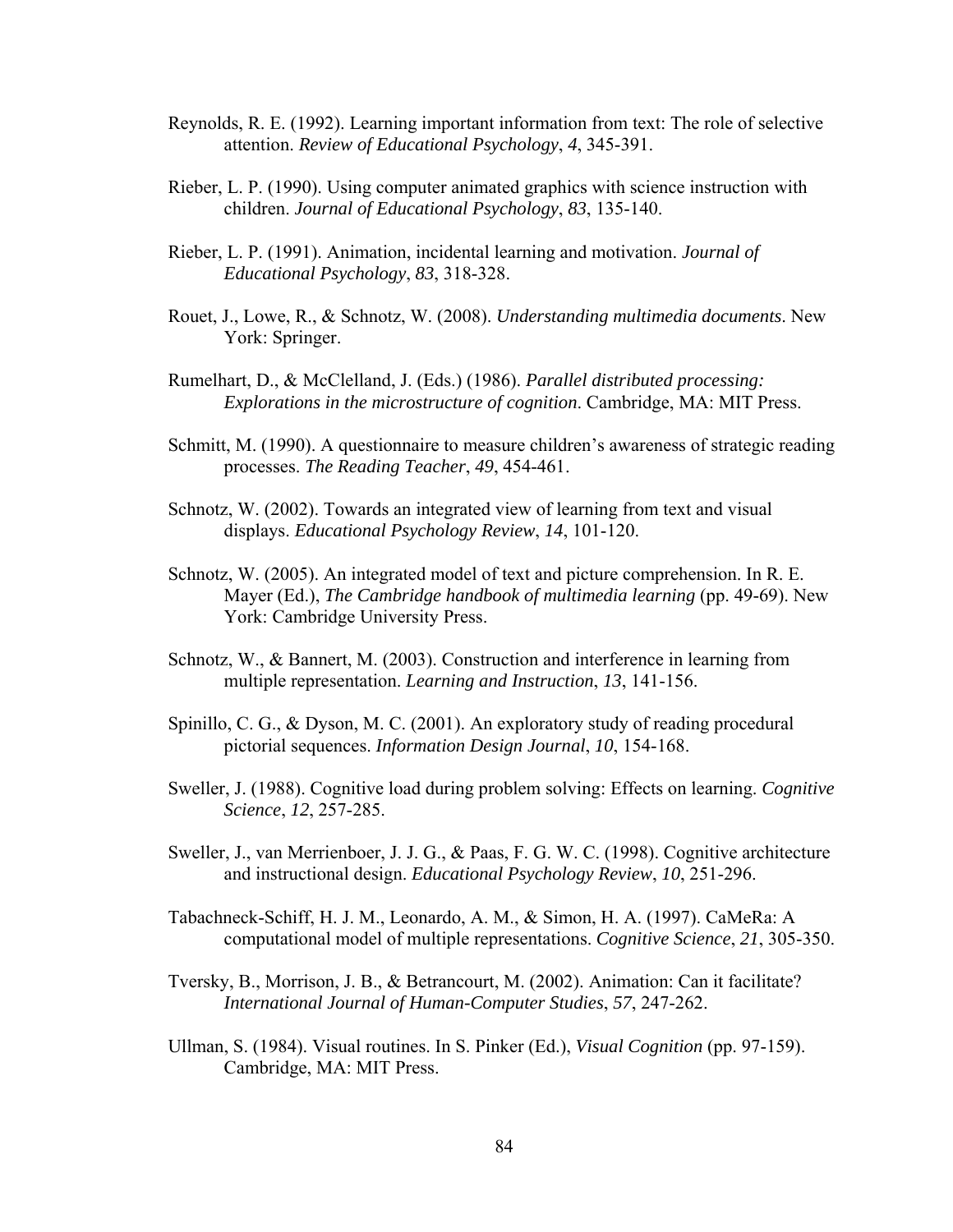- van den Broek, P., Rapp, D. N., & Kendeou, P. (2005). Integrating memory-based and constructionist approaches in accounts of reading comprehension. *Discourse Processes*, *39*, 299-316.
- Van Dijk, T., & Kintsch, W. (1983). *Strategies of discourse comprehension*. New York: Academic Press.
- Vekiri, I. (2002). What is the value of graphical displays in learning? *Educational Psychology Review*, *14*, 261-312.
- Verhoeven, L., & Perfetti, C. A. (2008). Advances in text comprehension: Model, process, and development. *Applied Cognitive Psychology*, *22*, 293-301.
- Voss, J. F., & Silfies, L. N. (1996). The interaction of knowledge and comprehension skill with text structure. *Cognition and Instruction*, *14*, 45-68.
- Walker, C. H. (1987). Relative importance of domain knowledge and overall aptitude on acquisition of domain related information. *Cognition and Instruction*, *4*, 25-42.
- Westelinck, K., Valcke, M., Craene, B., & Kirschner, P. (2004). Multimedia learning in social sciences: limitations of external graphical representations. *Computers in Human Behavior*, *21*, 555-573.
- Winn, B., (1987). Charts, graphs, and diagrams in educational materials. In D. M. Willows & H. A. Houghton (Eds.), *The psychology of illustration* (pp. 152-198). New York, NY: Springer.
- Zwaan, R. A., & Radvansky, G. A. (1998). Situation models in language comprehension and memory. *Psychological Bulletin*, *123*, 162-185.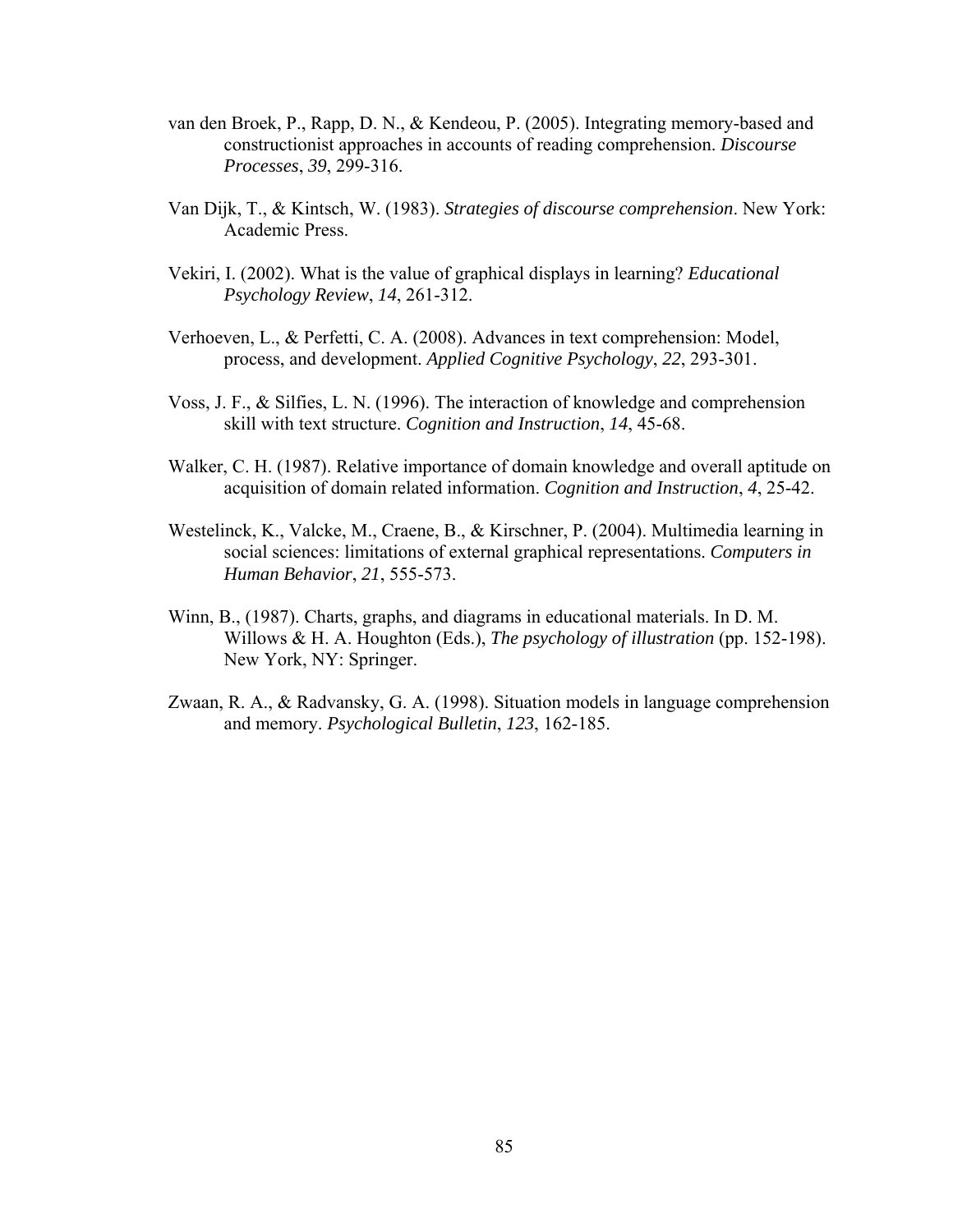### Appendix A

## *Original low-cohesion mitosis text*

### **Cell Division**

 In eukaryotic cells there are two distinct but overlapping stages of cell division. In the first stage, mitosis, one complete set of chromosomes goes to each daughter cell. Mitosis guarantees that all of the genetic information in the nuclear DNA of the parent cell will go to each daughter cell.

 In the second stage of cell division the cytoplasm and its contents divide. This process is cytokinesis. Cytokinesis is not as precise a process as mitosis. The amount of cytoplasm in a daughter cell will be about half of that in the parent cell. Each daughter cell will have about half of the organelles from the cytoplasm of the parent cell. But there is no precise mechanism working during cytokinesis to guarantee that each daughter cell will receive exactly half of the parent cell's cytoplasm and its organelles.

 There are four distinct phases of mitosis: prophase, metaphase, anaphase, and telophase. These phases are well-known because it is possible to observe them with the light microscope.

The first phase of mitosis is called prophase. During this phase the invisible threadlike chromatin of the nucleus condense into doubled chromosomes, each unit of which is called a chromatid. In the human cell there are 92 chromatids, which result from replication of the 46 chromosomes during the S phase of the interphase. The chromatids are attached at one place, like Siamese twins. The place where they are attached is called the centromere.

 In animal cells, two small structures called centrioles move to opposite ends of the cell. Around each centriole, filaments develop and radiate in all directions. These filaments resemble a flower and are called asters. During later prophase, many of the filaments between the centrioles lengthen and connect with each other. This network of filaments is called the spindle. Late in prophase some filaments of the spindle become attached to the kinetochores, which link the chromatids. In human cells, prophase lasts from 30 to 60 seconds.

 In the second phase of mitosis, called metaphase, the chromatids become aligned at the midregion, or equator, of the cell. At this time the centrioles, if present, are at opposite ends of the cell. These regions are called the poles. Also during metaphase, the formation of the spindle is completed. Metaphase in human cells requires from two to six minutes.

 At the beginning of anaphase, the third phase of mitosis, the kinetochores all divide at one time. This causes the chromatids to separate into daughter chromosomes. They then move equally to each pole.

The fourth stage of mitosis, called telophase, begins when all the chromosomes reach the two poles. During telophase the spindle begins to disappear. Later, the nuclear membrane reappears and encloses the two groups of chromosomes. While this is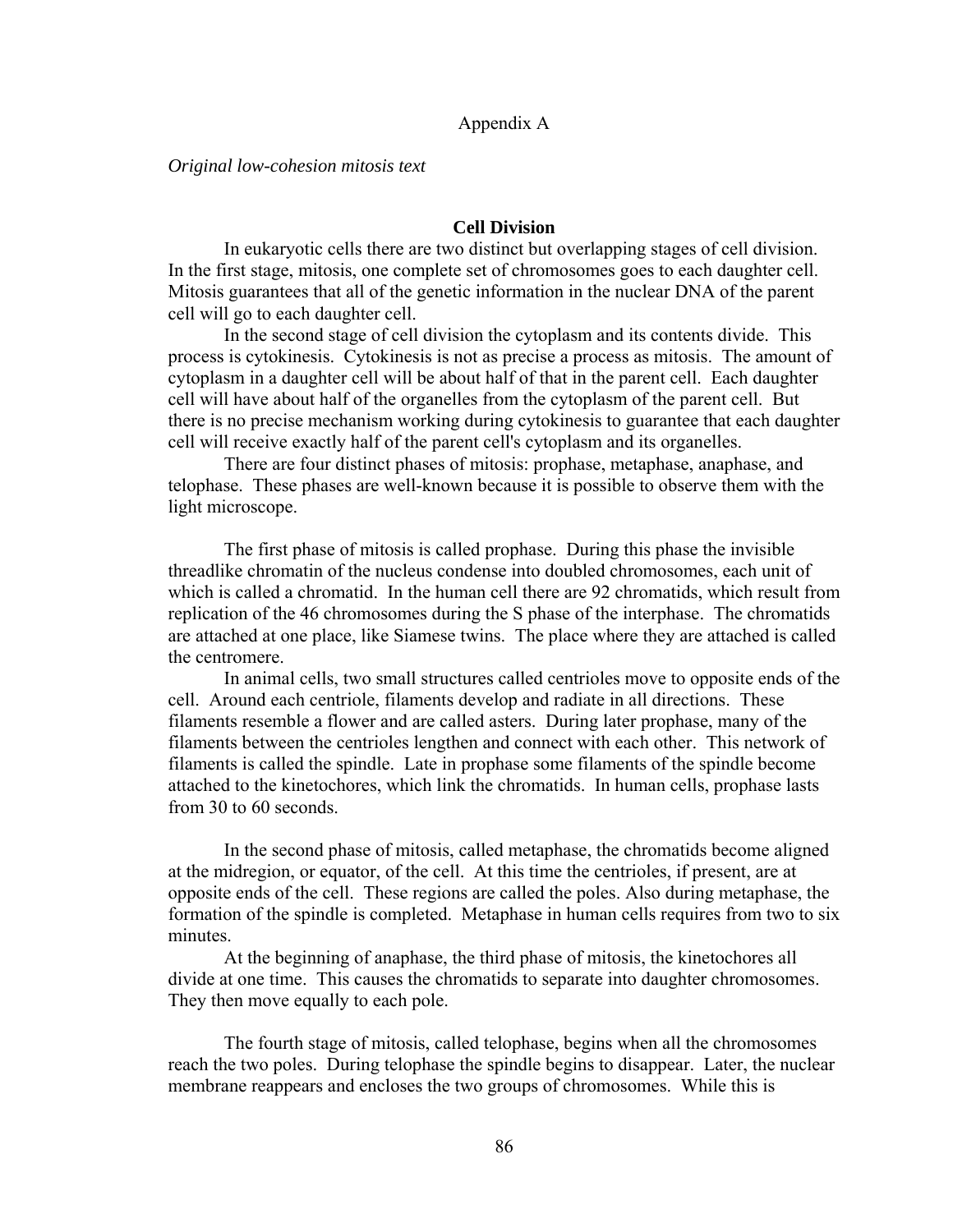happening, the chromosomes begin to disappear as the chromatin material spreads throughout the nucleus.

 Cytokinesis, the division of the cytoplasm, also begins during telophase. In animal cells the cytoplasm begins to pinch inward. In plant cells a partition, called the cell plate, begins to grow and divide the cytoplasm. Telophase in humans is quite variable, requiring from 30 to 60 minutes.

The preliminary steps of cytokinesis occur during the G phases of the cell cycle. In the G phases, various membrane structures, such as the endoplasmic reticulum and Golgi bodies, are produced out of components in the cytoplasm. Therefore, before cytokinesis, there is growth in the size of the cytoplasm and in the number of its organelles.

 During the G phases there is reproduction of the mitochondria and chloroplasts. These organelles contain their own DNA, called organelle DNA, and their reproduction includes its replication.

 Cytokinesis usually begins during telophase and continues after the nuclei of the daughter cells are completely formed. However, cytokinesis does not always occur when mitosis occurs. In some cells, such as those found in certain molds, mitosis occurs repeatedly without cytokinesis taking place. This results in cells with several nuclei.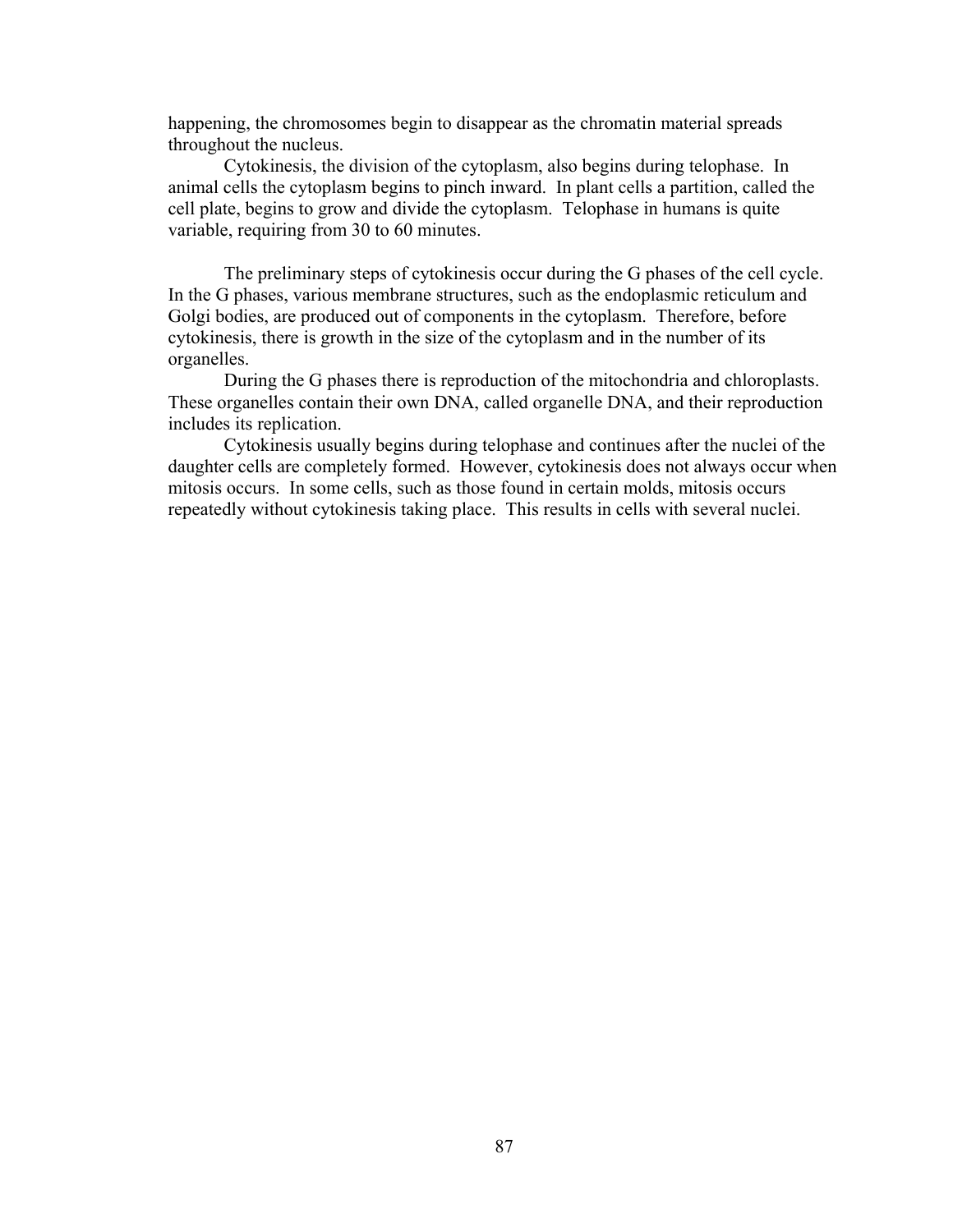### Appendix B

*High-cohesion mitosis text* 

### **Cell Division**

 Cell division occurs to reproduce and replace cells. The division of cells with a membrane-bound nucleus and organelles (eukaryotic cells) involves two distinct but overlapping stages, mitosis and cytokinesis. Mitosis occurs to replicate the cell's genetic material in the nucleus, whereas cytokinesis occurs to divide the gel-like liquid surrounding the cell's nucleus, called cytoplasm. Mitosis includes four phases which will be described here. Cytokinesis begins during the last of the four phases. **Mitosis**

 In the first stage of cell division, mitosis, one complete set of chromosomes goes to each new cell, which are called daughter cells. Mitosis guarantees that all of the genetic information from chromosomes in the nuclear DNA of the parent cell will go to each new daughter cell.

 There are four distinct phases of mitosis called prophase, metaphase, anaphase, and telophase. These four phases are well known because it is possible to observe them with the simple light microscope.

#### **1. Prophase**

 The first phase of mitosis is called prophase. Pro- means "before", hence this phase takes place before the other three phases. During prophase, invisible, threadlike DNA fibers of the nucleus, which are called chromatin, condense and double into two chromosomes, each unit of which is called a chromatid. Each pair of chromatids is attached at one place, like Siamese twins, to form a single chromosome. The place where these chromatids are attached is called the centromere. In the human cell there are 92 chromatids, which result from the replication of 46 chromosomes.

Soon after the chromatin material has condensed into doubled chromosomes, centrioles begin to migrate away from each other. Centrioles are two small structures located outside the cell's nucleus that help to produce a spindle which later divides the chromosomes between the two daughter cells. In cells with centrioles (which include all animal cells), the two centrioles move to opposite ends of the cell. Threadlike filaments, called asters, then develop around each centriole and radiate in all directions, resembling a flower. During later prophase, many of the filaments between the two centrioles lengthen and connect with each other. This network of filaments is called the spindle. Late in prophase some filaments of the spindle become attached to the kinetochores, which are protein structures located within the centromere of the chromatids. In human cells, prophase lasts from 30 to 60 seconds.

#### **2. Metaphase**

 The second phase of mitosis is called metaphase because meta- means "mid". During metaphase the chromatids become aligned at the midregion, or equator, of the cell. At this time the centrioles, if present, are at opposite ends of the cell, which are called the poles. Also during metaphase, the formation of the spindle between the two centrioles is completed. Metaphase in human cells requires from two to six minutes.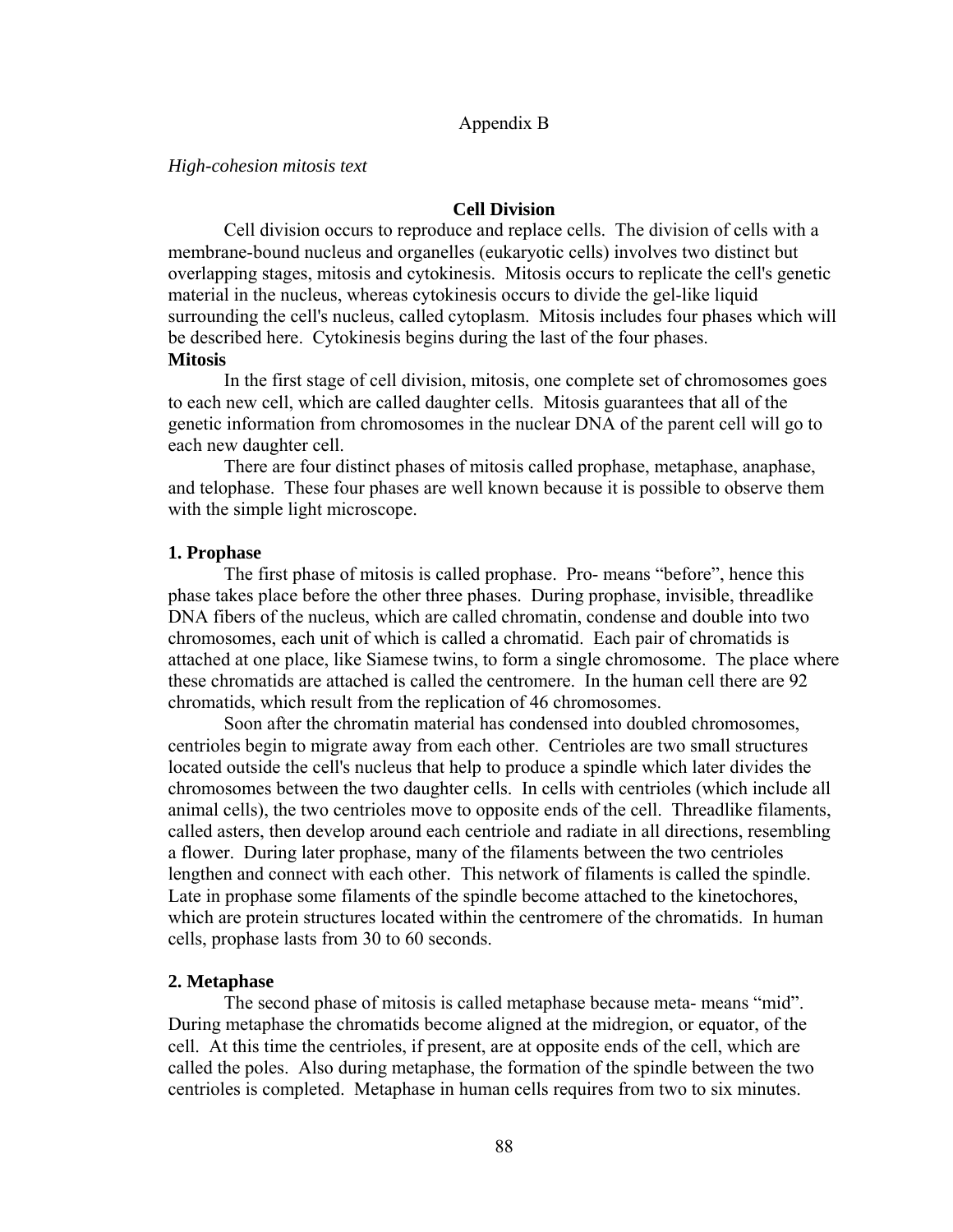### **3. Anaphase**

 At the beginning of the third phase of mitosis called anaphase (ana- means "away"), the kinetochores all divide at one time. This division causes the chromatids to separate into daughter chromosomes. The daughter chromosomes then move equally to each cell pole, which is why this is called the "away" phase.

## **4. Telophase**

 The fourth stage of mitosis is called telophase, because telo- means "end", and it begins when all the daughter chromosomes reach the two cell poles. During telophase the spindle that was completed in metaphase begins to disappear. Later, the nuclear membrane reappears and encloses the two groups of chromosomes at the two poles. While this is happening, the chromosomes begin to disappear and turn back into threadlike chromatin material, or DNA, which spreads throughout the nucleus. Cytokinesis, the division of the cytoplasm, also begins during telophase. Telophase in humans is quite variable, requiring from 30 to 60 minutes.

## **Cytokinesis**

 Cytokinesis, the second stage of cell division, begins to occur before mitosis is complete (usually during telophase) and continues after the nuclei of the daughter cells are completely formed. The preliminary steps of cytokinesis occur during the growth interphases (called the G phases) of the cell cycle. In the G phases, various membrane structures and organelles, such as the endoplasmic reticulum and Golgi bodies, are produced out of components in the cytoplasm. Therefore, before cytokinesis begins, there is growth in the size of the cytoplasm and in the number of its organelles. During the G phases there is also reproduction of the mitochondria and chloroplasts. These organelles contain their own DNA, called organelle DNA, and the organelles' reproduction includes the replication of the organelle DNA.

 During cytokinesis, the cytoplasm and its contents divide. In animal cells, the cytoplasm divides by pinching inward, whereas in plant cells, a partition, called the cell plate, begins to grow and divide the cytoplasm. Cytokinesis is not as precise a process as mitosis because the amount of cytoplasm in a daughter cell will be about half, but not exactly half, the amount of cytoplasm in the parent cell. In addition, each daughter cell will have about half of the organelles from the cytoplasm of the parent cell. In contrast to mitosis, there is no precise mechanism working during cytokinesis to guarantee that each daughter cell receives exactly half of the parent cell's cytoplasm and its organelles.

 Cytokinesis does not always occur when mitosis occurs because in some cells (such as those found in certain molds) mitosis occurs repeatedly without cytokinesis taking place. In this case, each repeated replication of genetic material with no division of cytoplasm (or final separation into new daughter cells) results in cells with two nuclei.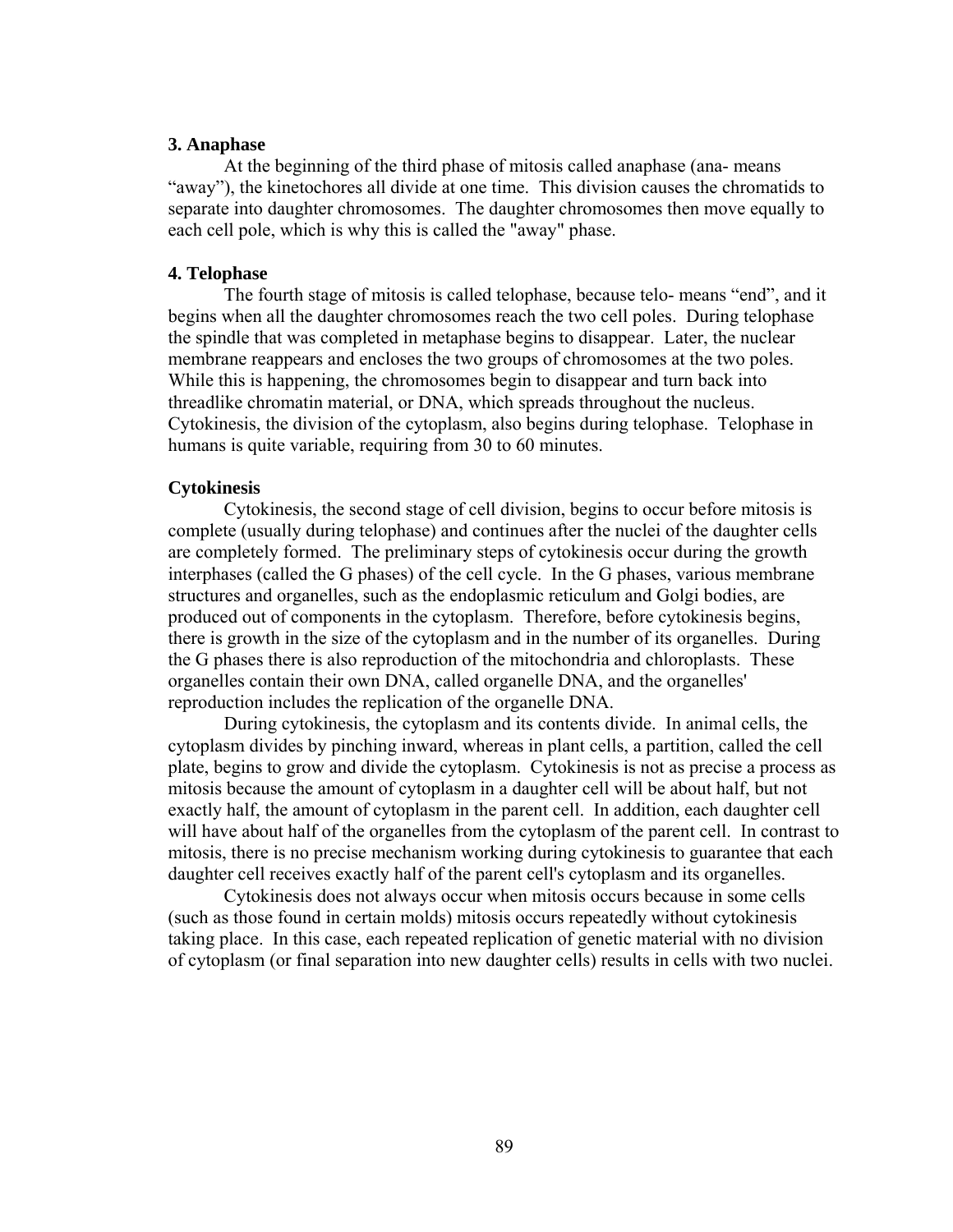# Appendix C

*Diagrams corresponding to phases of cell mitosis* (*displayed alongside text)* 

*Introduction* 



*Prophase* 



*Metaphase*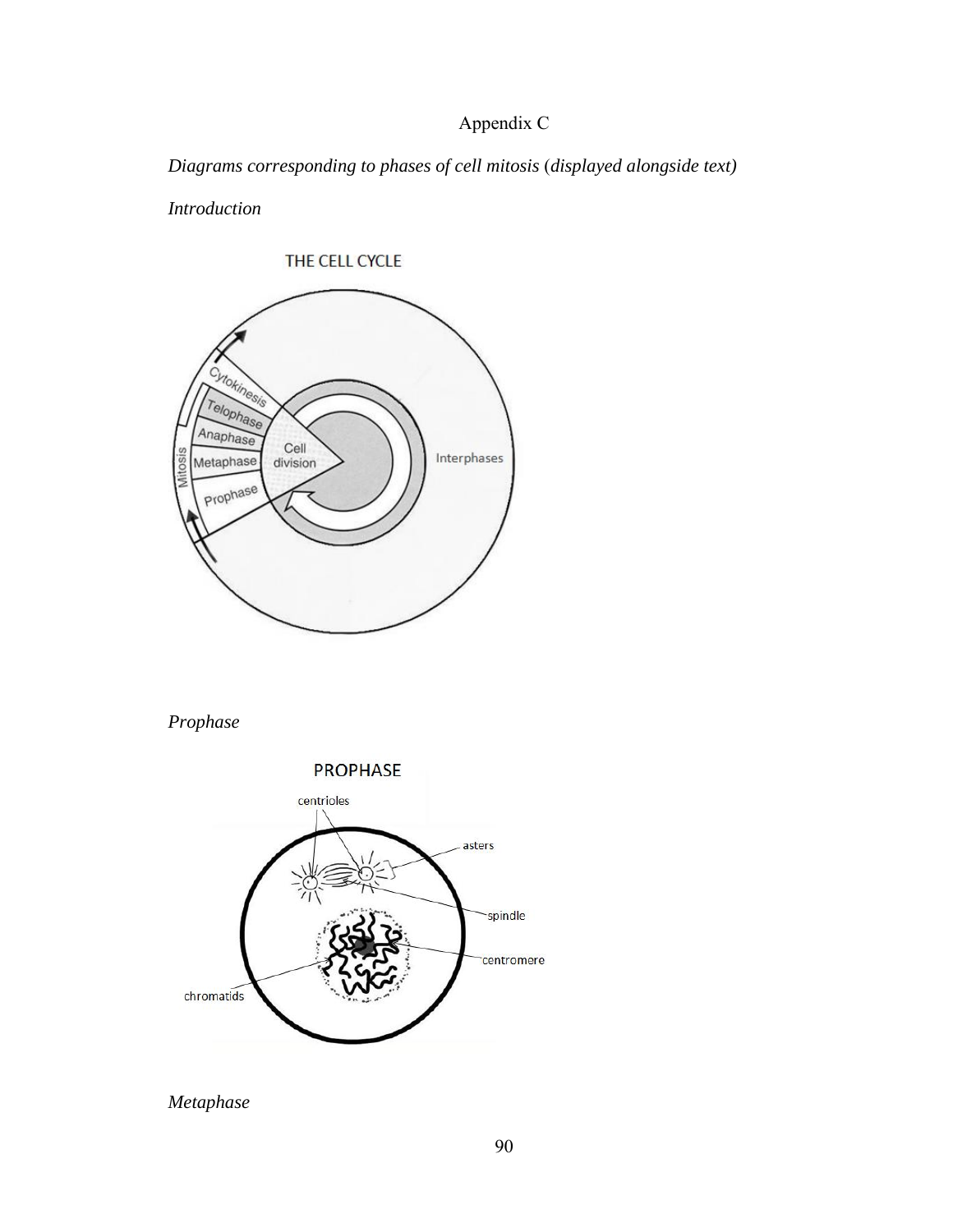

# *Anaphase*



*Telophase*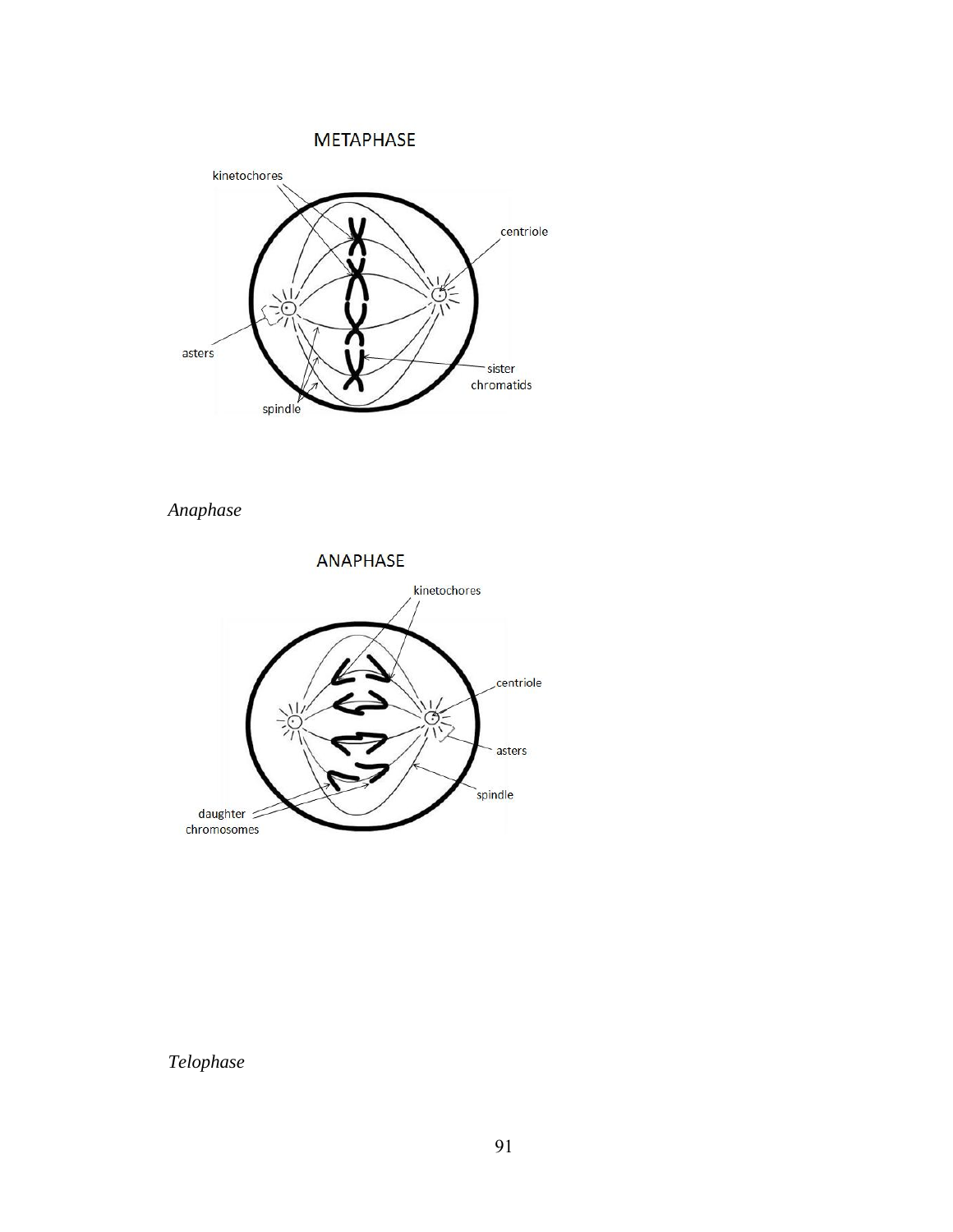

# *Cytokinesis*

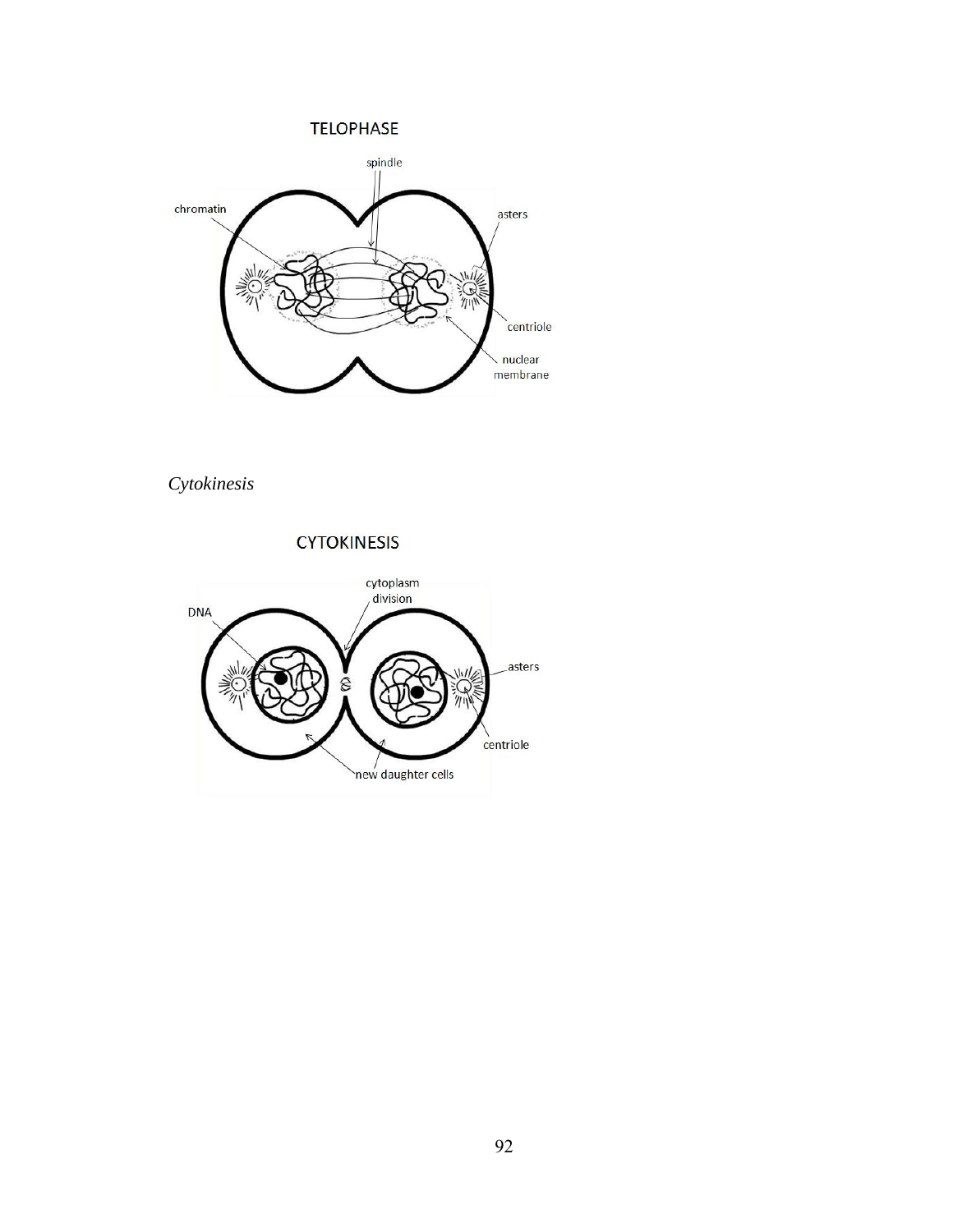# APPENDIX D

Table 1

*Traditional and Coh-Metrix cohesion measures for the high- and low-cohesion texts* 

| Cohesion measure    | High-cohesion text Low-cohesion text |        |  |  |
|---------------------|--------------------------------------|--------|--|--|
| Number of words     | 901                                  | 650    |  |  |
| Reading ease        | 48.163                               | 52.935 |  |  |
| Reading grade level | 10.468                               | 9.171  |  |  |
| Causal cohesion     | 0.326                                | 0.182  |  |  |
| LSA global cohesion | 0.595                                | 0.623  |  |  |
| Type-token ratio    | 0.595                                | 0.623  |  |  |
| Connectives         | 63.687                               | 52 795 |  |  |

*Note*. LSA = Latent Semantic Analysis.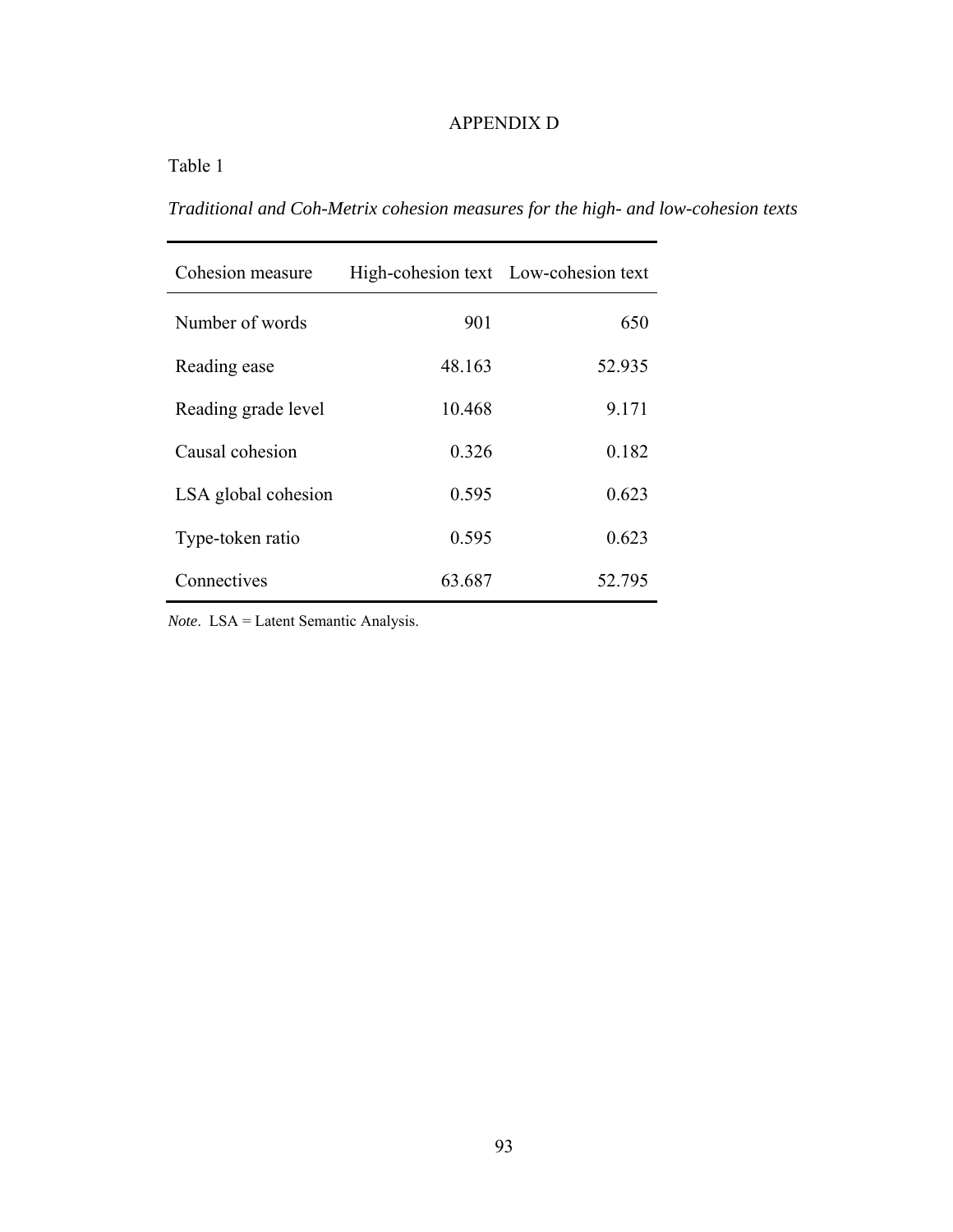# Table 2

*Text-based and bridging-inference comprehension questions for mitosis text* 

# Also used in O'Reilly & McNamara (2007)

- 2. What is the name of the place where the chromatids are attached? (bridginginference)
- 4. What is the name of the network of filaments between the centrioles that lengthen and connect with each other during prophase? (bridging)
- 5. During which phase do the chromatids become aligned at the midregion, or equator, of the cell? (text-based)
- 6. Describe two things that happen in the late phrophase stage of mitosis (bridginginference)
- 8. Why does the size of the cytoplasm increase before cytokinesis? (bridginginference)
- 9. Where are the chromosomes located in the cell when telophase begins? (text-based)
- 10. How does cytokinesis differ for plant and animal cells? (bridging-inference)
- 11. How much of the parent cell's cytoplasm and its organelles does each daughter cell receive? (text-based)
- 12. Describe what happens in a cell when it is in the telophase stage of mitosis. (bridging-inference)
- 13. What structures are produced out of components in the cytoplasm during the G (growth) phases?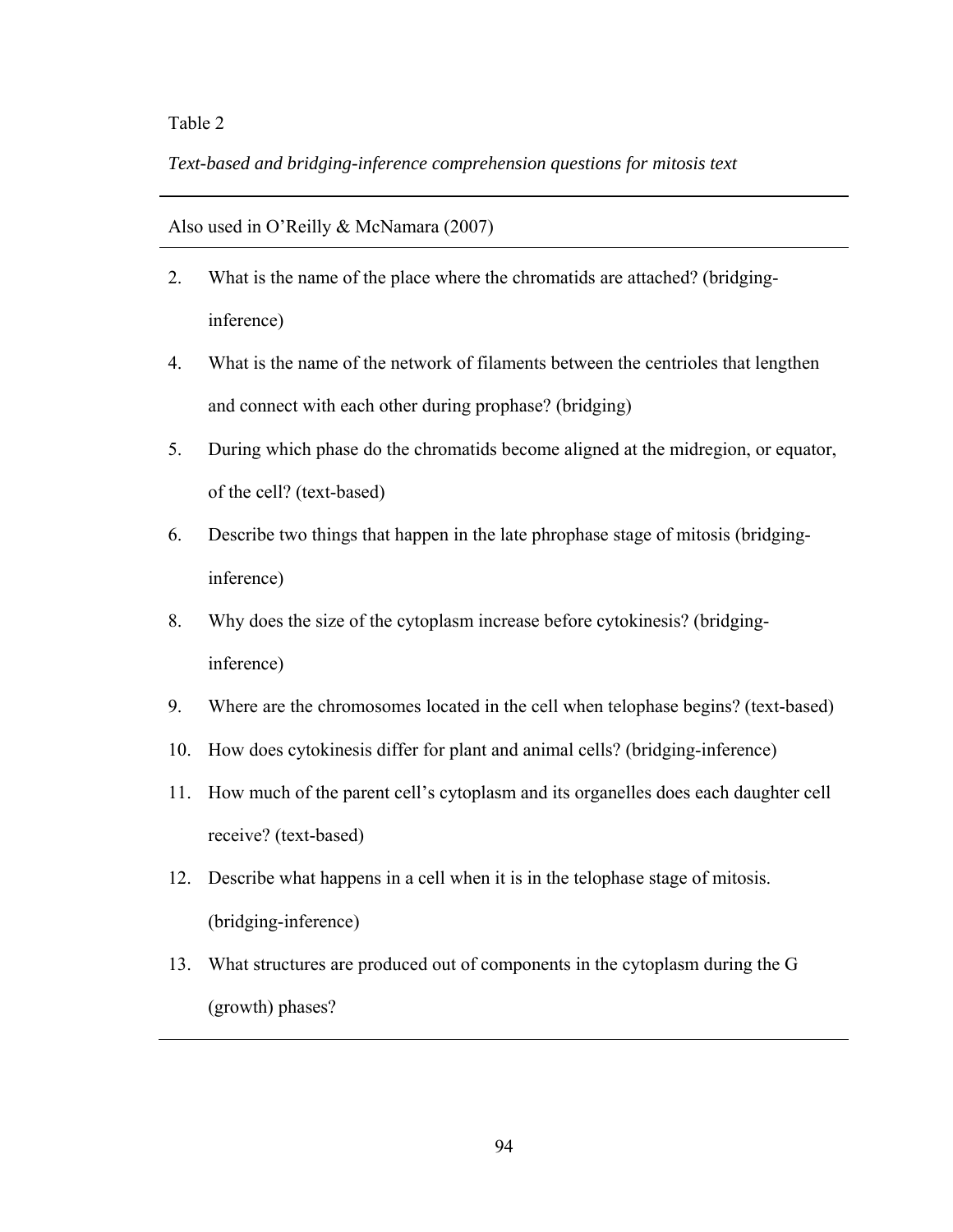# Table 2 (continued)

New comprehension questions not used in O'Reilly & McNamara (2007)

- 1. List the stages of mitosis in chronological order (text-based)
- 3. During prophase, threadlike filaments develop around each centriole and radiate in all directions, resembling a flower. What are these filaments called? (text-based)
- 7. How long does metaphase last in human cells? (text-based)
- 14. The passage states that cytokinesis does not always take place. Give one example of when this might occur and describe what happens as a result. (bridging-inference)

Dropped questions from O'Reilly & McNamara (2007)

In which stage of mitosis do chromosomes form? (text-based)

What happens as a result of division of the kinetochores? (bridging-inference)

*Note*. Items are numbered according to their order of presentation in the current study.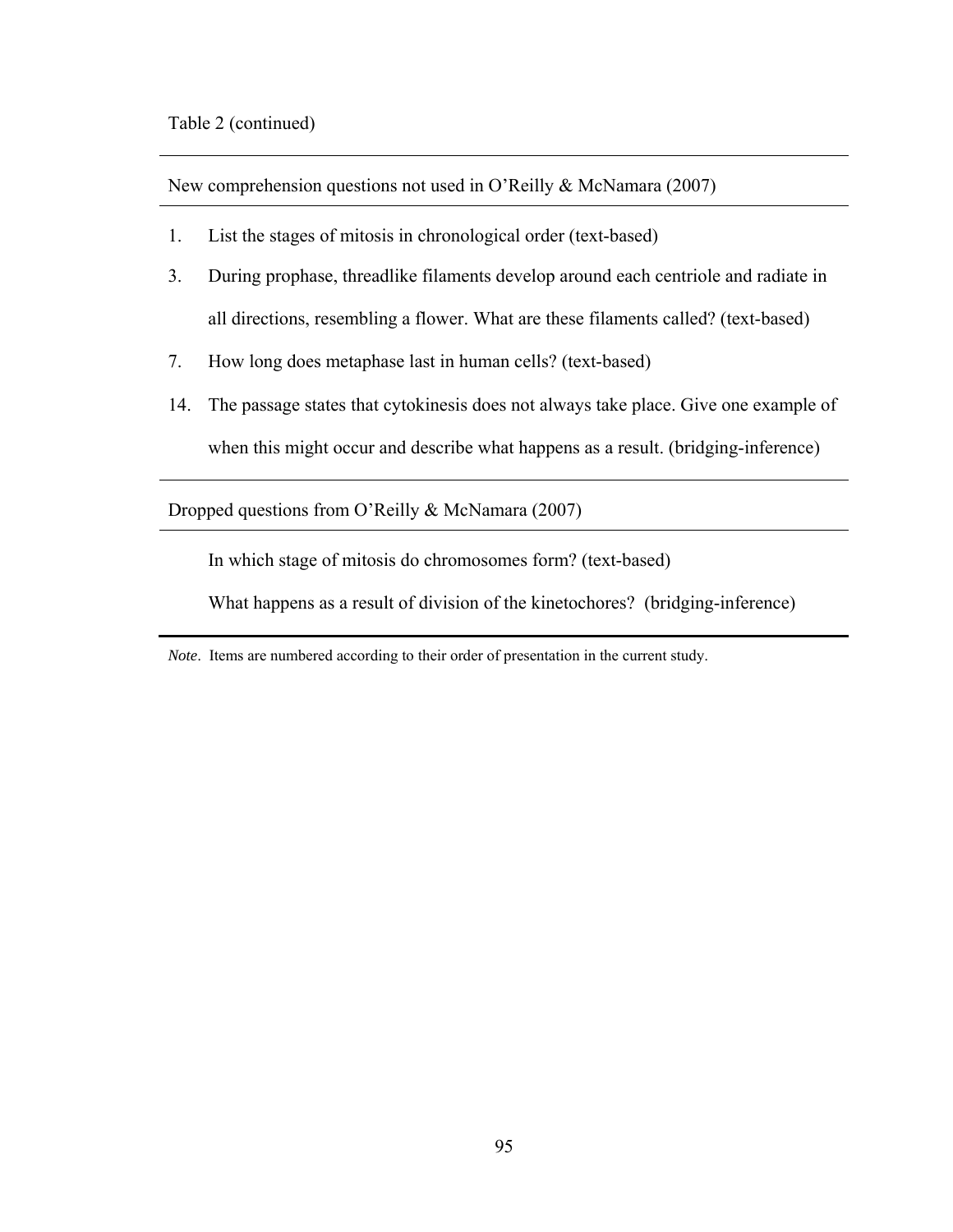## Table 3

# *Domain-specific cell prior knowledge questions*

Also used in O'Reilly & McNamara (2007)

- 1. What are the three parts of the cell theory?
- 2. How are prokaryotic and eukaryotic cells similar? How are they different?
- 6. What is the function of mitochondria?
- 7. What is the function of chloroplasts in plant cells?

New prior knowledge questions not used in O'Reilly & McNamara (2007)

- 3. How do cancer cells differ from noncancerous cells?
- 4. What are cell organelles?
- 5. How does the nucleus control the cell's activities?
- 8. What is the function of vacuoles in cells?

Dropped questions from O'Reilly & McNamara (2007)

Name two structures found in most cells.

What is the name of the stage in the cell cycle after a cell has divided and before the

next division occurs?

Where are the centrioles located?

What is the endoplasmic reticulum?

*Note*. Items are numbered according to their order of presentation in the current study.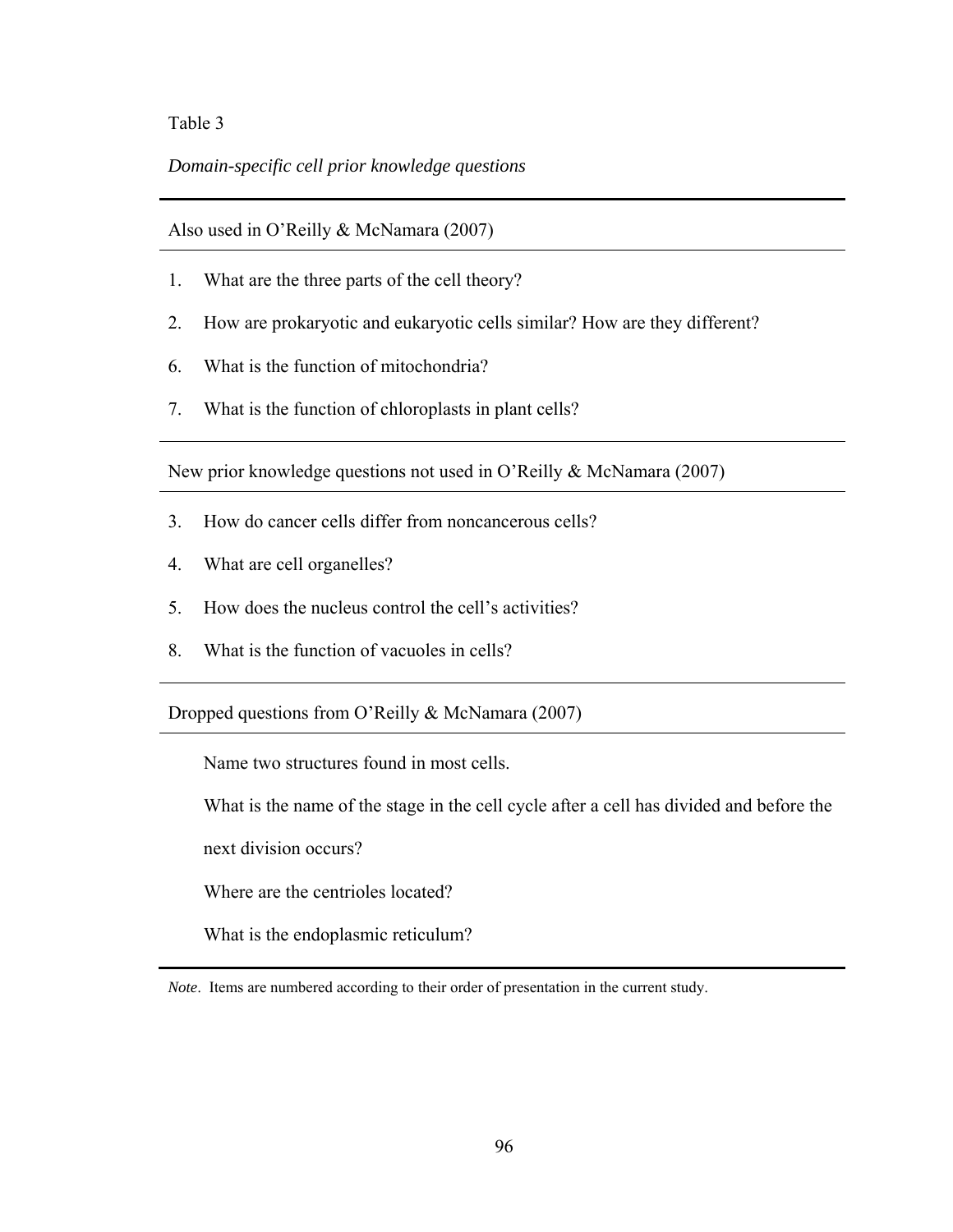# Table 4

# *Proportion correct, standard deviations, and minimum and maximum scores for*

|                      | Current study    |     |      | O'Reilly & McNamara (2007) |     |     |      |      |
|----------------------|------------------|-----|------|----------------------------|-----|-----|------|------|
|                      | $\boldsymbol{M}$ | SD  | Min  | Max                        | M   | SD  | Min  | Max  |
| <b>MSI</b>           | .55              | .21 | 0.00 | 1.00                       | .48 | .14 | 0.20 | 0.92 |
| Nelson-Denny         | .54              | .20 | 0.13 | 0.97                       | .57 | .12 | 0.32 | 0.89 |
| Humanities knowledge | .52              | .18 | 0.16 | 0.95                       | .56 | .18 | 0.21 | 1.00 |
| Biology knowledge    | .40              | .14 | 0.10 | 1.00                       | .45 | .13 | 0.10 | 0.86 |
| Cell knowledge       | .21              | .19 | 0.00 | 0.76                       | .26 | .21 | 0.00 | 0.83 |
| Mitosis text-based   | .42              | .24 | 0.00 | 0.93                       | .54 | .28 | 0.00 | 1.00 |
| Mitosis bridging     | .18              | .20 | 0.00 | 0.76                       | .29 | .22 | 0.00 | 0.90 |

*individual difference and dependent measures* 

*Note*. MSI = Metacomprehension Strategy Index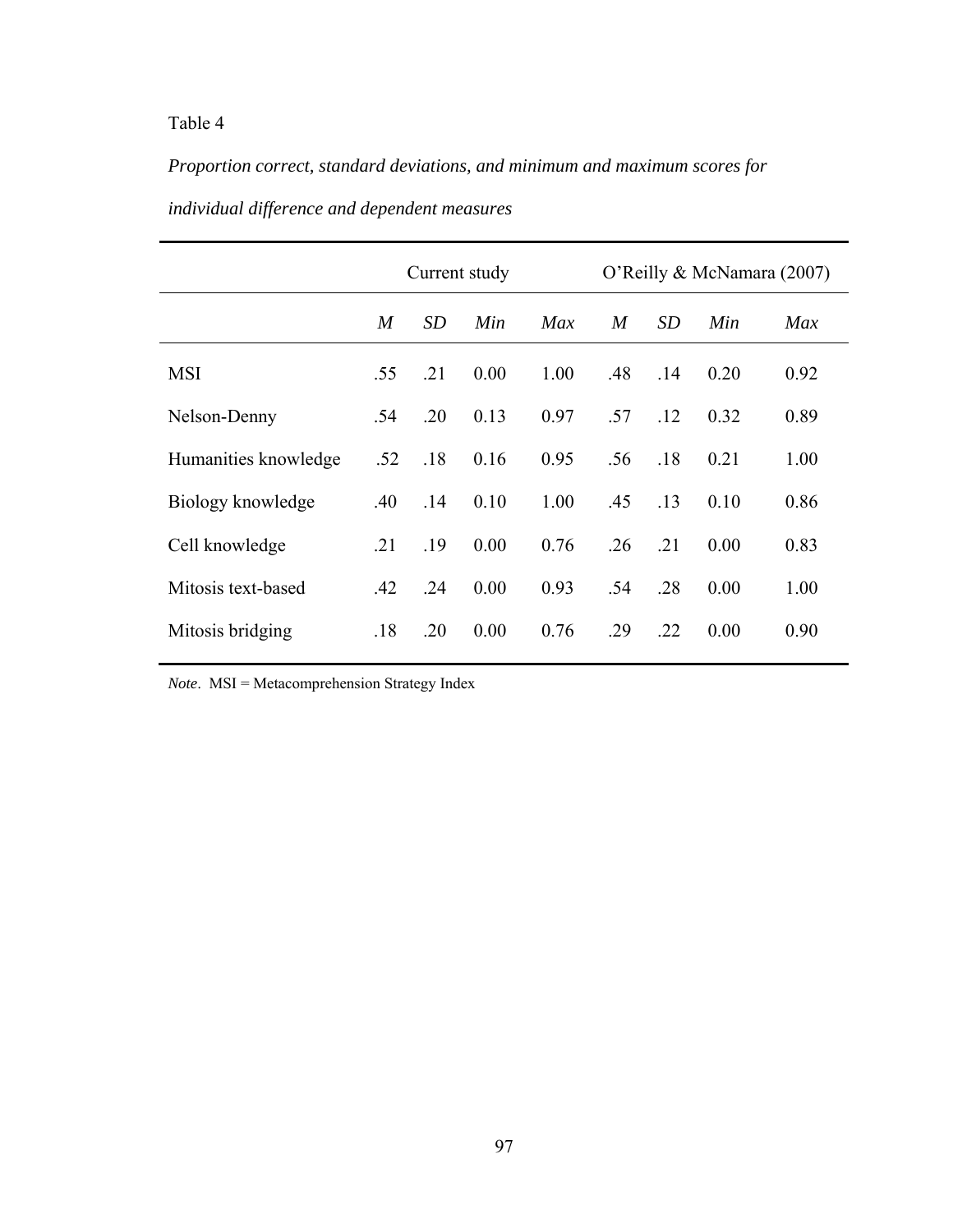### *Correlations among the individual difference and dependent measures*

|                       | <b>MSI</b>       | <b>ND</b>        | Hum<br>PK | Bio<br>PK | Cell<br><b>PK</b> | BC      | TB      | <b>Brid</b> |
|-----------------------|------------------|------------------|-----------|-----------|-------------------|---------|---------|-------------|
| ND                    | $.28**$          |                  |           |           |                   |         |         |             |
| Humanities knowledge  | $.35***$ $.53**$ |                  |           |           |                   |         |         |             |
| Biology knowledge     | $.29**$          | $.45**$          | $.64**$   |           |                   |         |         |             |
| Cell knowledge        |                  | $.21***$ $.32**$ | $.50**$   | $.55**$   |                   |         |         |             |
| Biology cell combined | $.28**$ 44**     |                  | $.65***$  | $.88**$   | $.88**$           |         |         |             |
| Mitosis text-based    | $.22**$          | $.41**$          | $.42**$   | $.54**$   | $.58**$           | $.64**$ |         |             |
| Mitosis bridging      | $.29**$          | $.40**$          | $.49**$   | $.55**$   | $.66**$           | $.69**$ | $71**$  |             |
| Mitosis total         | $.27**$          | $.44**$          | $.48**$   | $.60**$   | $.67**$           | $72**$  | $.94**$ | $.91**$     |

*Note*. MSI = Metacomprehension Strategy Index; ND = Nelson-Denny; Hum PK = humanities prior knowledge; Bio PK = biology prior knowledge; Cell PK = cell prior knowledge; BC = biology cell combined;  $TB = text-based$ ;  $Brid = bridging$ .

\*\* $p < .001$ .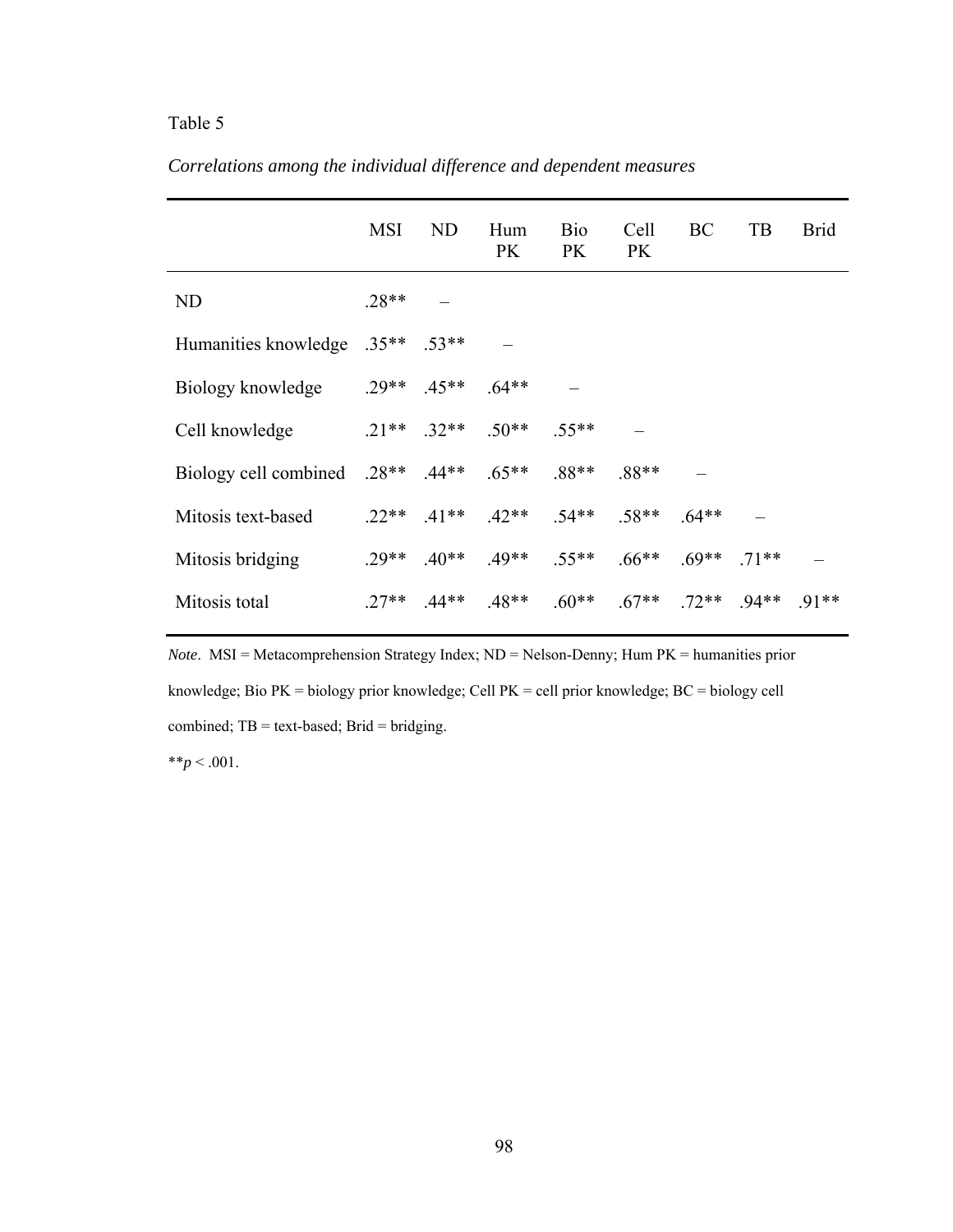*Time on task (in seconds per word) as a function of text type, diagram, and page* 

# *configuration*

|           |                                       |     | Low Cohesion |          |            | <b>High Cohesion</b> |          |
|-----------|---------------------------------------|-----|--------------|----------|------------|----------------------|----------|
|           |                                       | M   | <i>SD</i>    | n        | M          | SD                   | n        |
| Textleft  | Diagram present .66<br>Diagram absent | .72 | .22<br>.31   | 23<br>23 | .54<br>.54 | .16<br>.19           | 22<br>23 |
| Textright | Diagram present .62<br>Diagram absent | .52 | .26<br>.20   | 22<br>23 | .60<br>.54 | .23<br>.28           | 21<br>23 |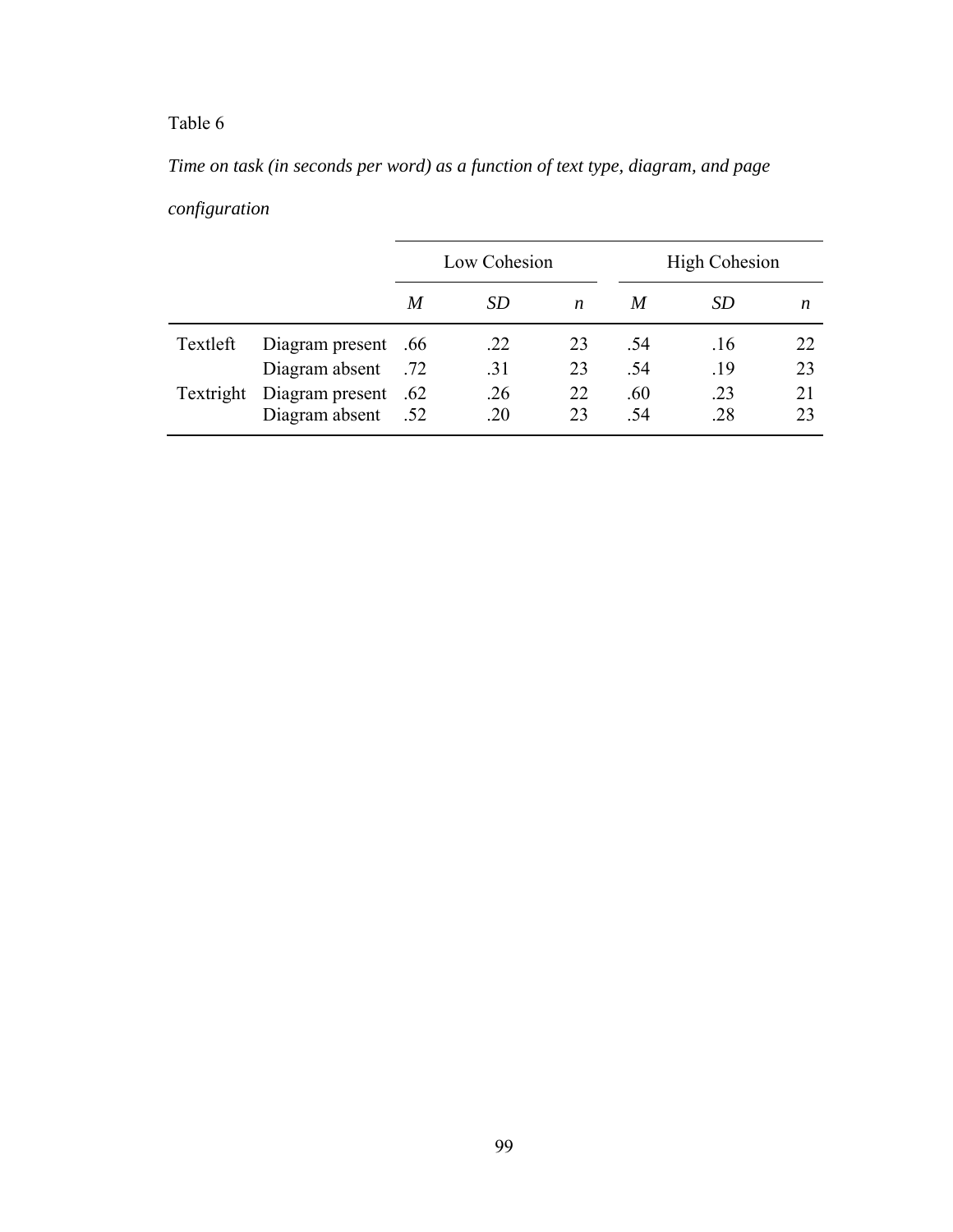*Proportion correct on the mitosis passage as a function of text type, diagram, page* 

|            |                 |                  | Low Cohesion |                  |                  | <b>High Cohesion</b> |                  |  |
|------------|-----------------|------------------|--------------|------------------|------------------|----------------------|------------------|--|
|            |                 | $\boldsymbol{M}$ | <b>SD</b>    | $\boldsymbol{n}$ | $\boldsymbol{M}$ | <b>SD</b>            | $\boldsymbol{n}$ |  |
| Text left  | Diagram present |                  |              |                  |                  |                      |                  |  |
|            | Textbased       | .38              | .23          | 23               | .43              | .26                  | 22               |  |
|            | <b>Bridging</b> | .22              | .23          | 23               | .20              | .22                  | 22               |  |
|            | Diagram absent  |                  |              |                  |                  |                      |                  |  |
|            | Textbased       | .33              | .22          | 23               | .40              | .20                  | 22               |  |
|            | <b>Bridging</b> | .13              | .15          | 23               | .15              | .19                  | 22               |  |
| Text right | Diagram present |                  |              |                  |                  |                      |                  |  |
|            | Textbased       | .41              | .23          | 22               | .61              | .27                  | 21               |  |
|            | <b>Bridging</b> | .18              | .17          | 22               | .33              | .27                  | 21               |  |
|            | Diagram absent  |                  |              |                  |                  |                      |                  |  |
|            | Textbased       | .36              | .29          | 23               | .46              | .21                  | 23               |  |
|            | <b>Bridging</b> | .14              | .15          | 23               | .13              | .19                  | 23               |  |

*configuration, and question type*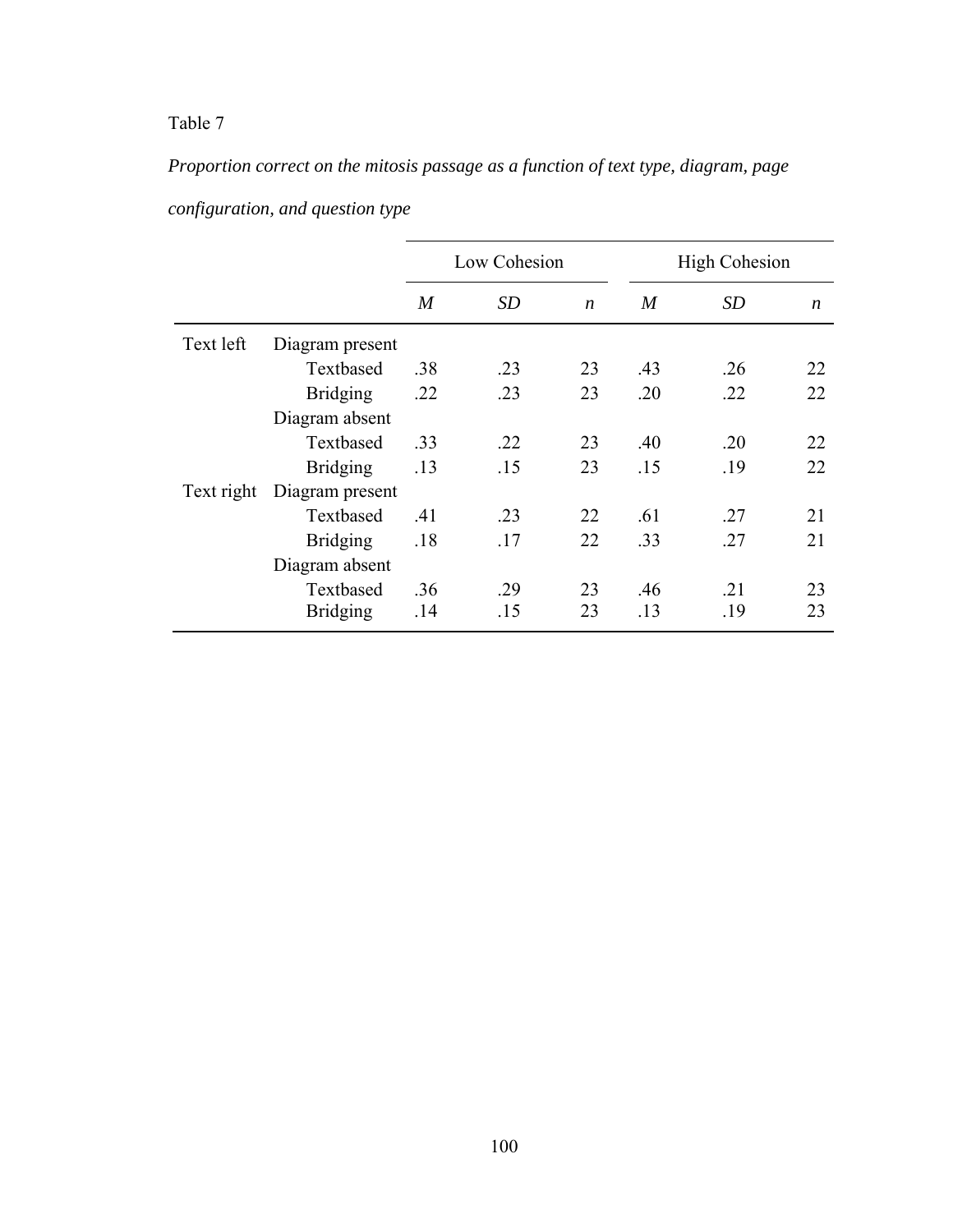| Proportion correct on the mitosis passage as a function of question type, text type, diagram, page configuration, and prior knowledge |
|---------------------------------------------------------------------------------------------------------------------------------------|
|                                                                                                                                       |
|                                                                                                                                       |
|                                                                                                                                       |
|                                                                                                                                       |

|                |                 | Text left       |     |                  |     |                  |                  | Text right |                 |                  |     |                  |                  |  |
|----------------|-----------------|-----------------|-----|------------------|-----|------------------|------------------|------------|-----------------|------------------|-----|------------------|------------------|--|
|                |                 | Low<br>Cohesion |     |                  |     | High<br>Cohesion |                  |            | Low<br>Cohesion |                  |     | High<br>Cohesion |                  |  |
|                |                 | $\overline{M}$  | SD  | $\boldsymbol{n}$ | M   | SD               | $\boldsymbol{n}$ | M          | SD              | $\boldsymbol{n}$ | M   | <b>SD</b>        | $\boldsymbol{n}$ |  |
| High knowledge | Diagram present |                 |     |                  |     |                  |                  |            |                 |                  |     |                  |                  |  |
|                | Textbased       | .49             | .22 | 14               | .57 | .24              | 11               | .52        | .24             | 11               | .75 | .17              | 14               |  |
|                | <b>Bridging</b> | .34             | .22 | 14               | .30 | .25              | 11               | .24        | .19             | 11               | .43 | .28              | 14               |  |
|                | Diagram absent  |                 |     |                  |     |                  |                  |            |                 |                  |     |                  |                  |  |
|                | Textbased       | .50             | .21 | 10               | .54 | .16              | 8                | .55        | .28             | 11               | .57 | .17              | 9                |  |
|                | <b>Bridging</b> | .21             | .20 | 10               | .29 | .23              | 8                | .19        | .18             | 11               | .21 | .28              | 9                |  |
| Low knowledge  | Diagram present |                 |     |                  |     |                  |                  |            |                 |                  |     |                  |                  |  |
|                | Textbased       | .21             | .10 | 9                | .30 | .20              | 11               | .29        | .15             | 11               | .32 | .18              | $\tau$           |  |
|                | <b>Bridging</b> | .04             | .07 | 9                | .10 | .13              | 11               | .13        | .12             | 11               | .12 | .09              | $\tau$           |  |
|                | Diagram absent  |                 |     |                  |     |                  |                  |            |                 |                  |     |                  |                  |  |
|                | Textbased       | .20             | .12 | 13               | .32 | .18              | 14               | .18        | .16             | 12               | .39 | .22              | 14               |  |
|                | <b>Bridging</b> | .07             | .07 | 13               | .07 | .11              | 14               | .08        | .07             | 12               | .07 | .06              | 14               |  |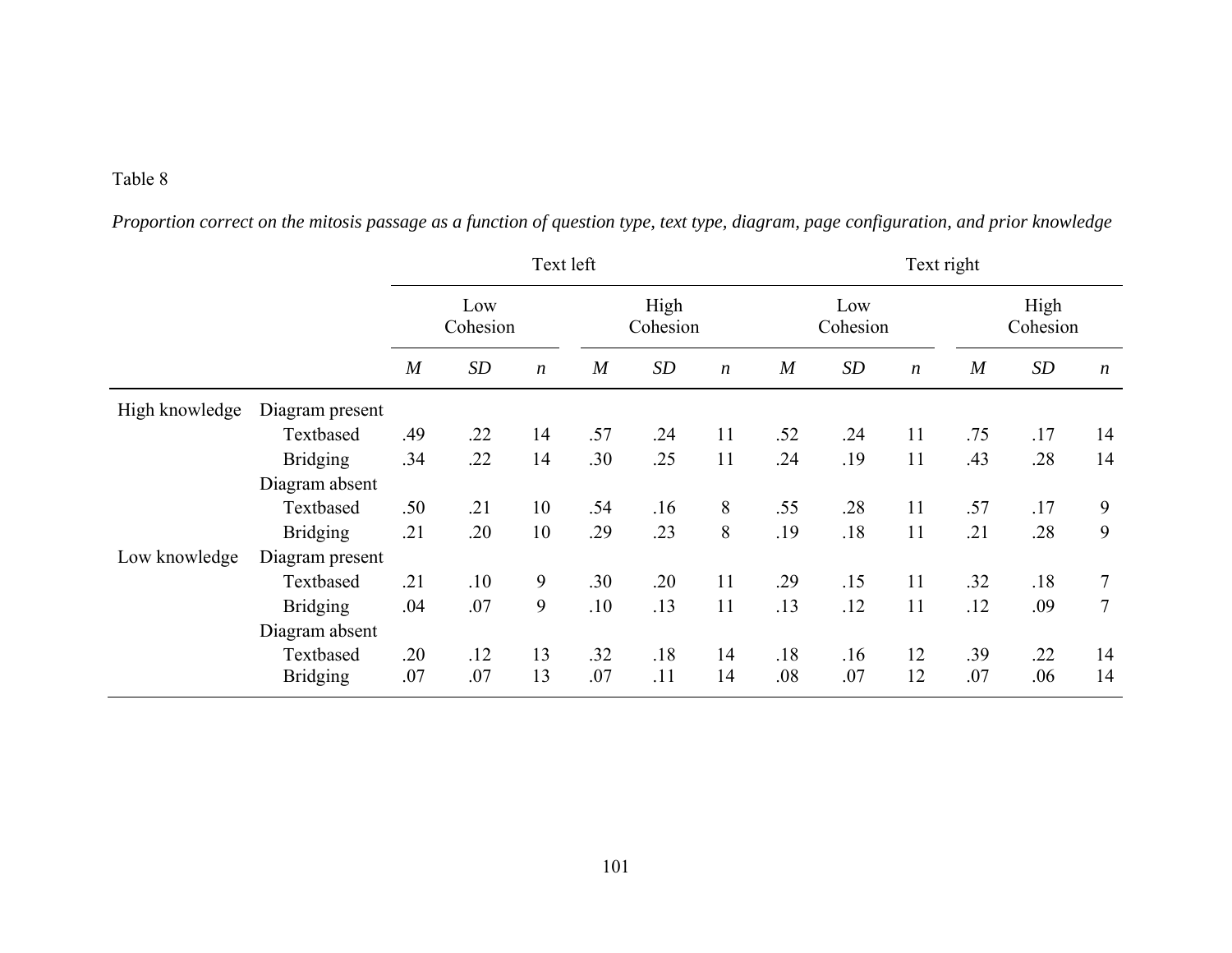*Proportion correct on the mitosis passage as a function of question type, text type, diagram, page configuration, and reading skill* 

|                    |                 | Text left        |     |                  |                  |                  | Text right       |                |                 |    |                |                  |                  |  |
|--------------------|-----------------|------------------|-----|------------------|------------------|------------------|------------------|----------------|-----------------|----|----------------|------------------|------------------|--|
|                    |                 | Low<br>Cohesion  |     |                  |                  | High<br>Cohesion |                  |                | Low<br>Cohesion |    |                | High<br>Cohesion |                  |  |
|                    |                 | $\boldsymbol{M}$ | SD  | $\boldsymbol{n}$ | $\boldsymbol{M}$ | SD               | $\boldsymbol{n}$ | $\overline{M}$ | SD              | n  | $\overline{M}$ | SD               | $\boldsymbol{n}$ |  |
| High Reading skill | Diagram present |                  |     |                  |                  |                  |                  |                |                 |    |                |                  |                  |  |
|                    | Textbased       | .43              | .24 | 9                | .55              | .26              | 11               | .44            | .26             | 12 | .67            | .26              | 13               |  |
|                    | <b>Bridging</b> | .31              | .23 | 9                | .29              | .26              | 11               | .24            | .18             | 12 | .40            | .29              | 13               |  |
|                    | Diagram absent  |                  |     |                  |                  |                  |                  |                |                 |    |                |                  |                  |  |
|                    | Textbased       | .40              | .22 | 10               | .48              | .14              | 11               | .45            | .30             | 15 | .53            | .23              | 11               |  |
|                    | <b>Bridging</b> | .18              | .20 | 10               | .21              | .22              | 11               | .18            | .16             | 15 | .13            | .18              | 11               |  |
| Low Reading skill  | Diagram present |                  |     |                  |                  |                  |                  |                |                 |    |                |                  |                  |  |
|                    | Textbased       | .35              | .22 | 14               | .32              | .21              | 11               | .36            | .18             | 10 | .50            | .25              | 8                |  |
|                    | <b>Bridging</b> | .17              | .22 | 14               | .12              | .13              | 11               | .11            | .12             | 10 | .20            | .19              | 8                |  |
|                    | Diagram absent  |                  |     |                  |                  |                  |                  |                |                 |    |                |                  |                  |  |
|                    | Textbased       | .28              | .21 | 13               | .32              | .22              | 11               | .19            | .18             | 8  | .40            | .19              | 12               |  |
|                    | <b>Bridging</b> | 10               | .10 | 13               | .10              | .14              | 11               | .05            | .06             | 8  | .13            | .20              | 12               |  |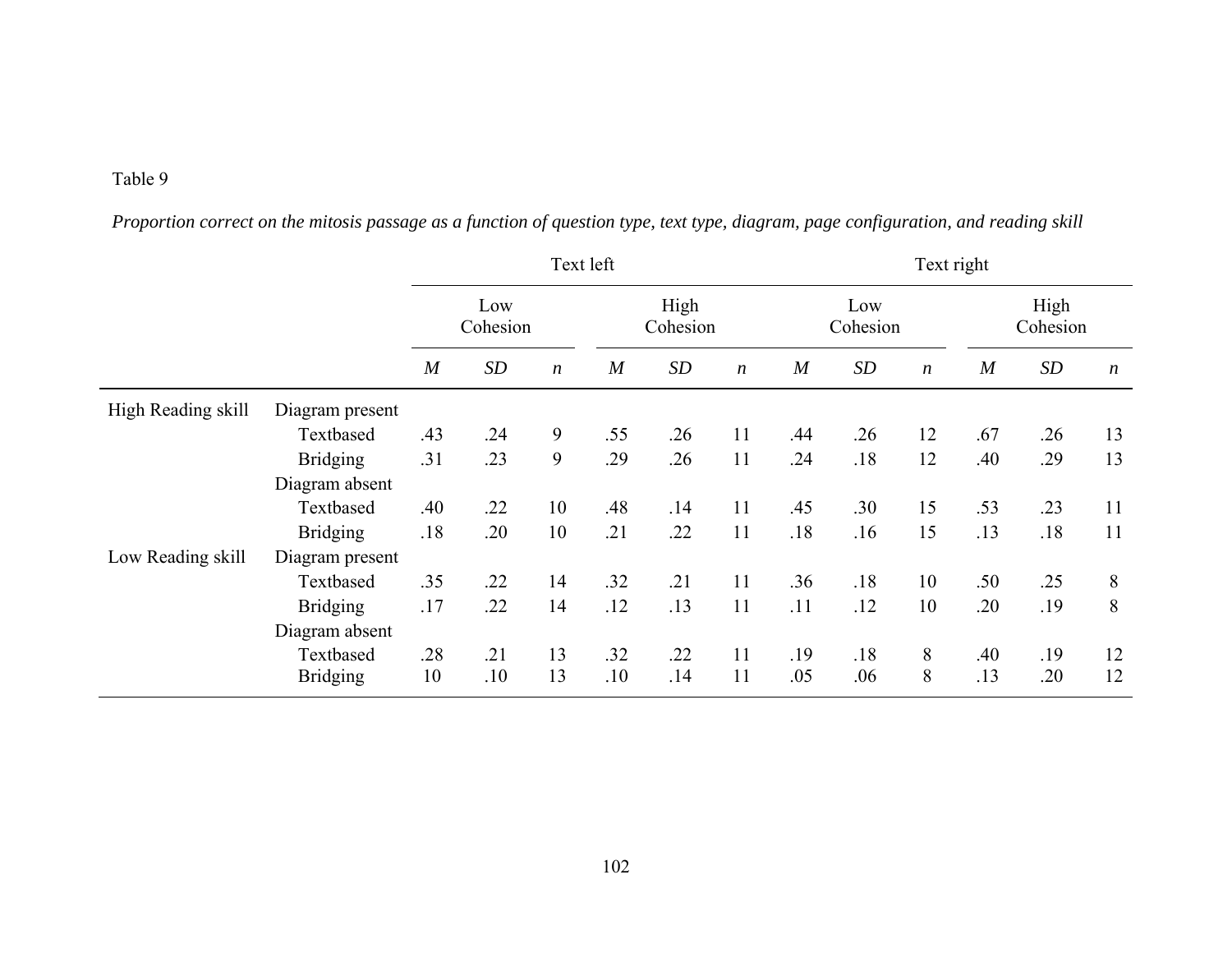#### APPENDIX E



## Figure 1

*Schnotz's integrative model of text and picture comprehension (adapted from Schnotz, 2002)*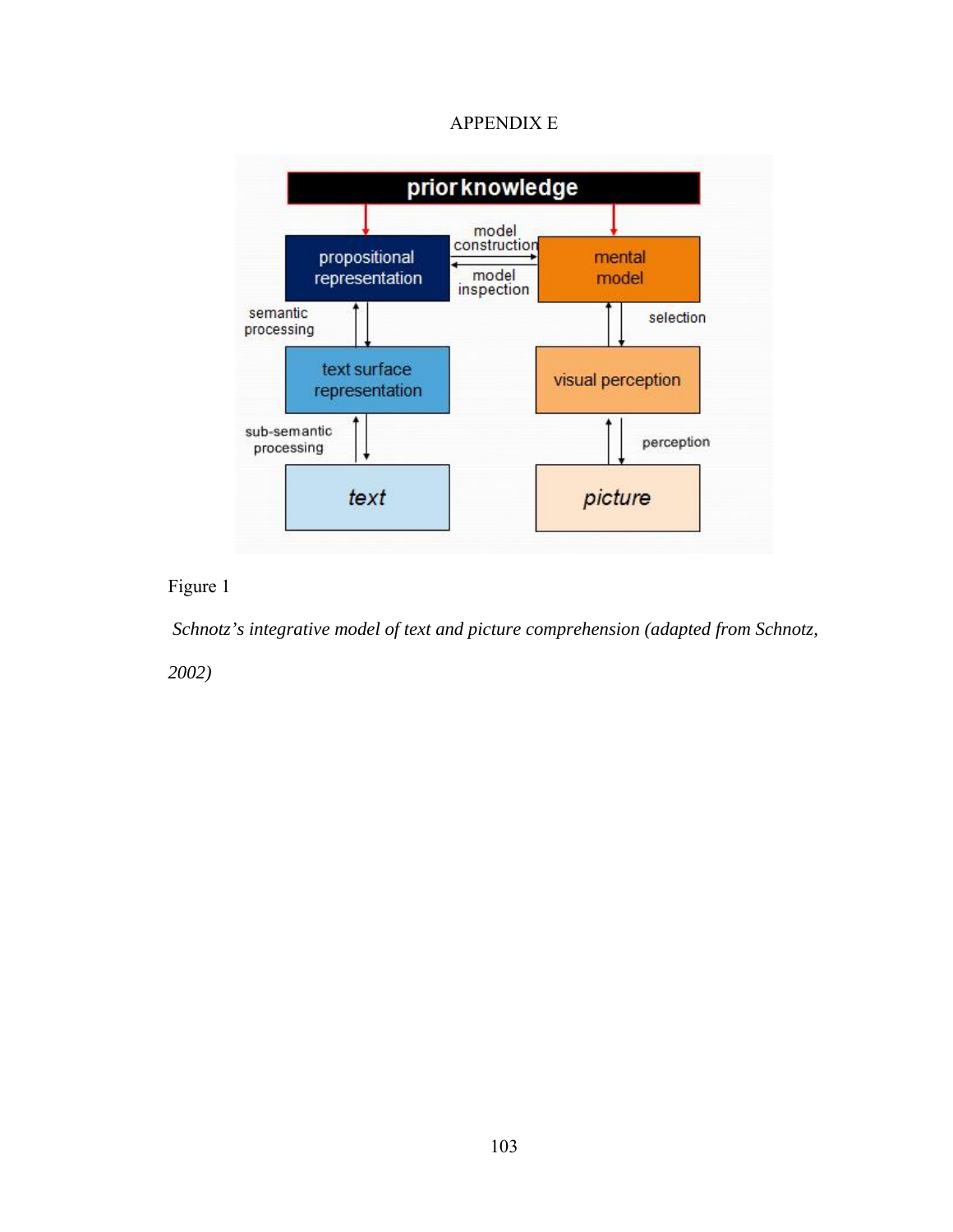

*Mean proportion of correct text-based and bridging-inference questions (+SE) on the mitosis lesson as a function of page configuration, diagram, text cohesion (coh), and question type.*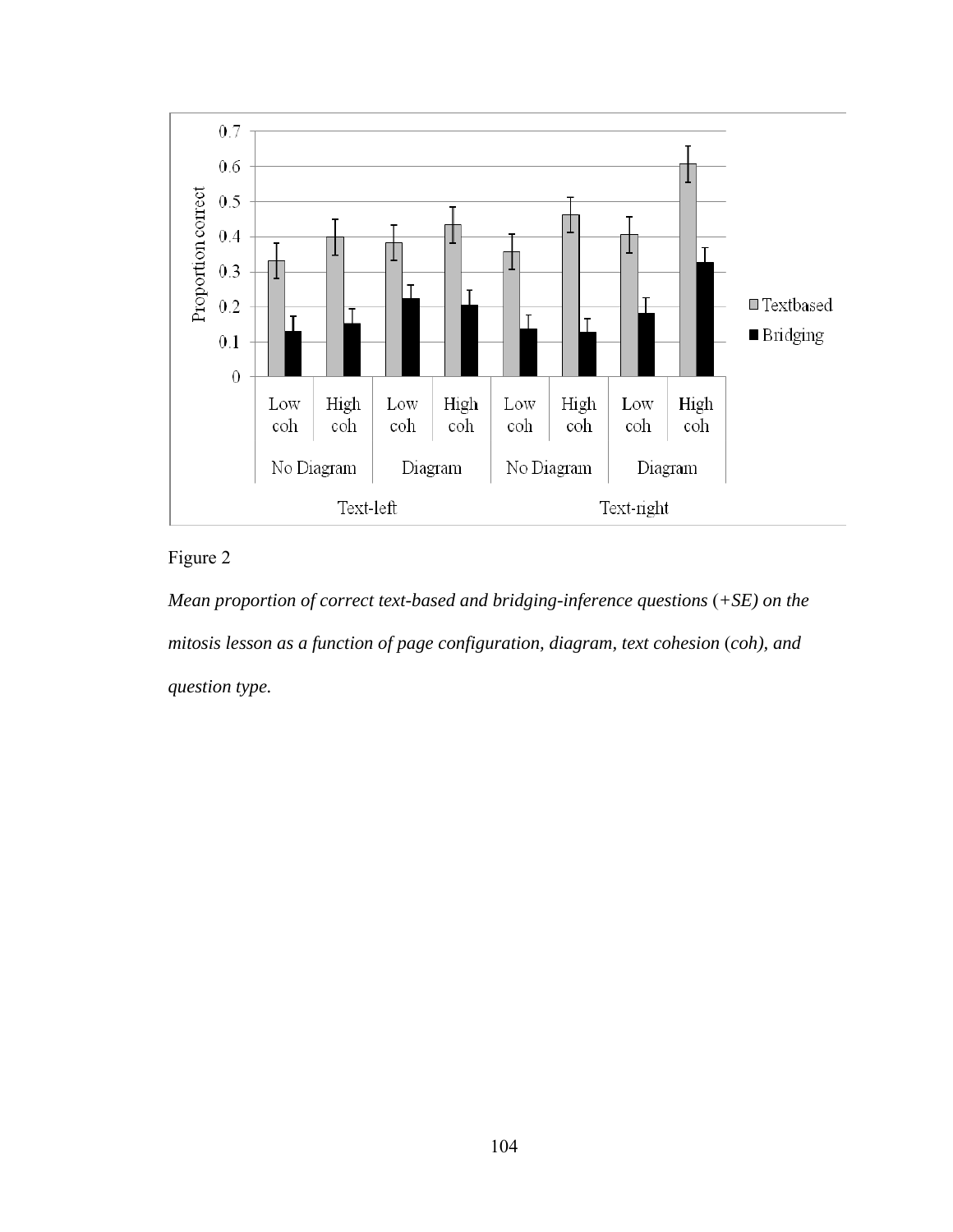

*Mean proportion of correct comprehension questions* (*+SE) on the mitosis lesson as a function of page configuration and question type.*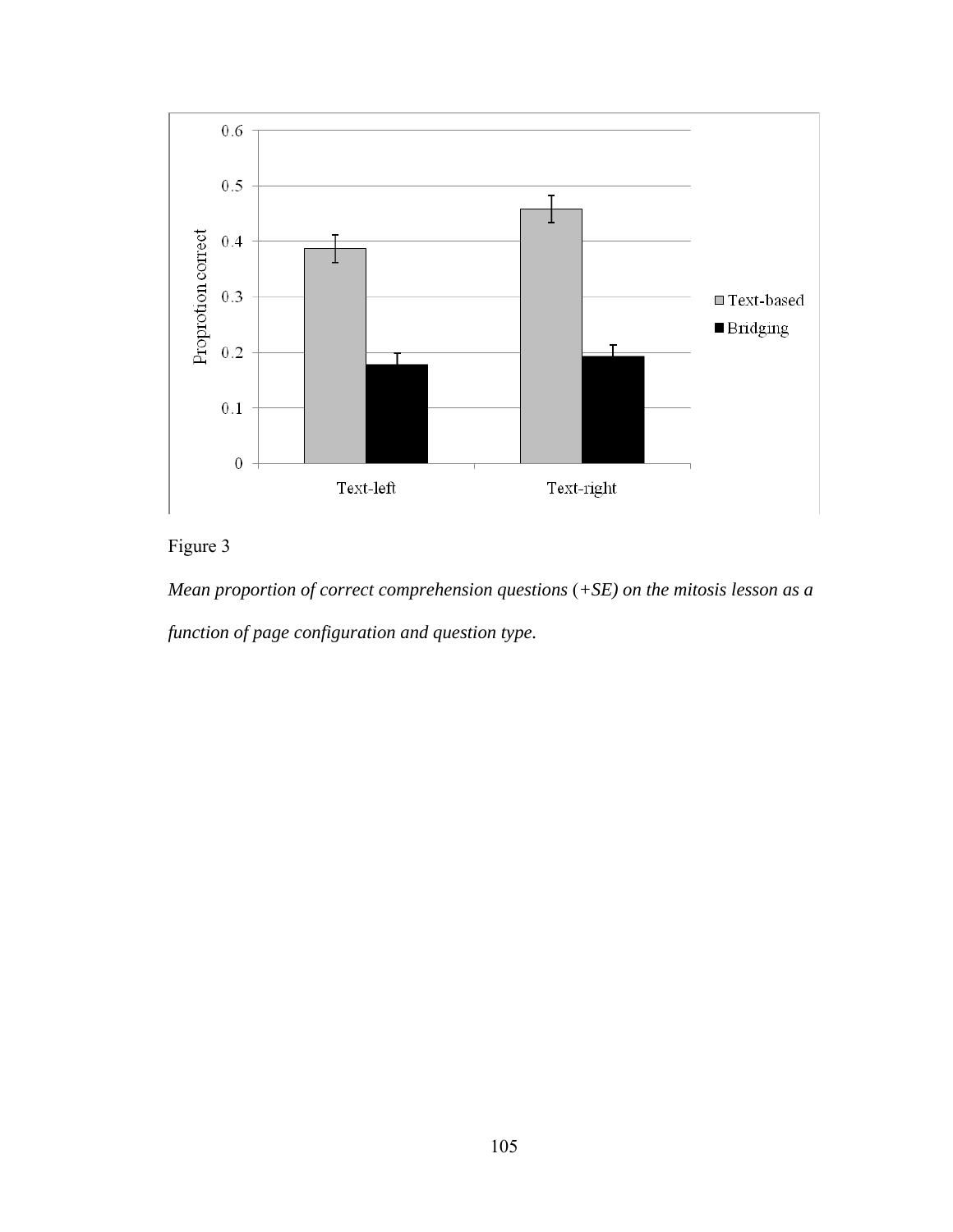

*Mean proportion of correct comprehension questions* (*+SE) on the mitosis lesson as a function of question type, text cohesion (coh), diagram, and knowledge. The left side of graph represents data for the low-knowledge learners, and the right side of the graph represents data for the high-knowledge learners. Reading skill is included as a covariate.*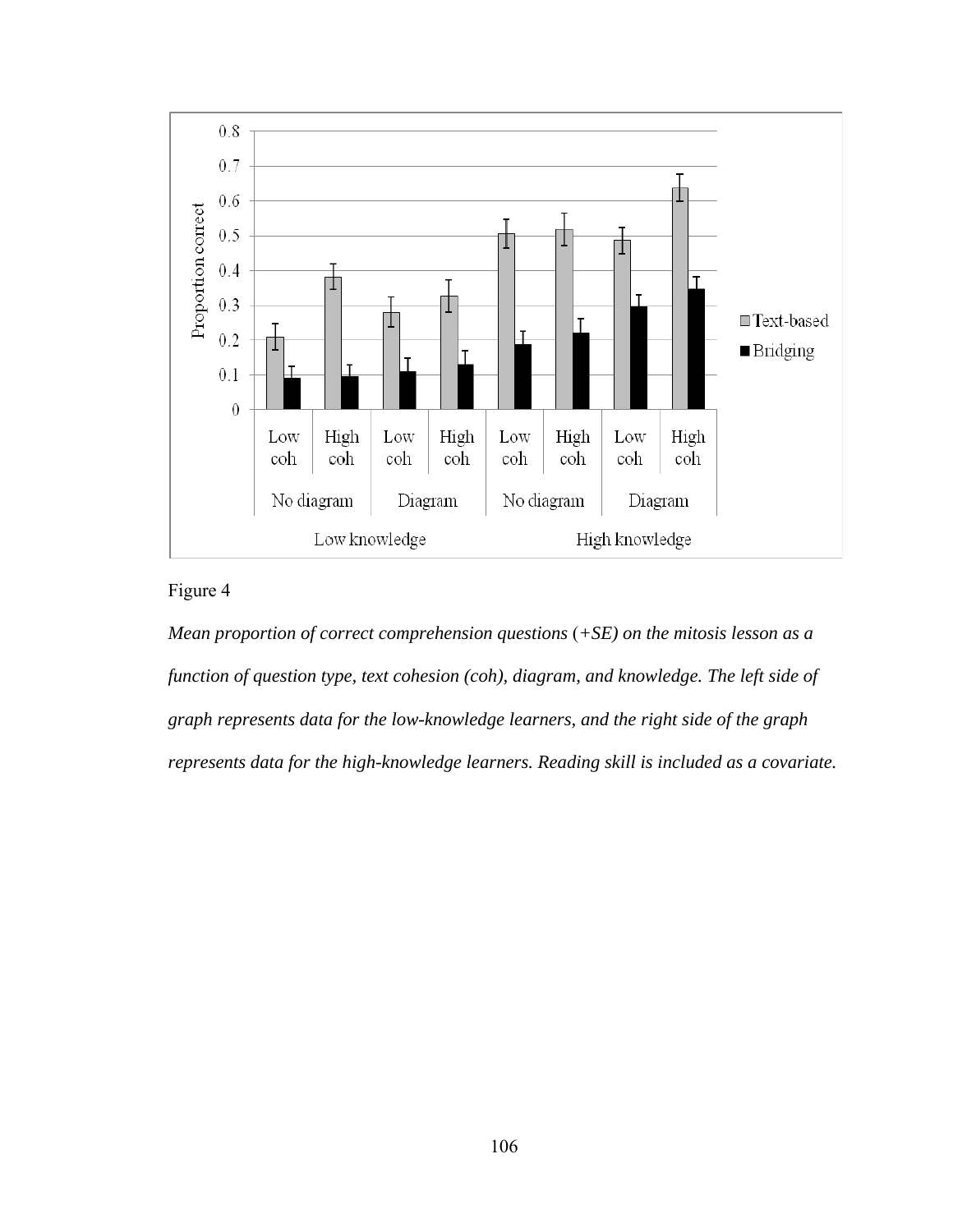



*Mean proportion of correct comprehension questions (+SE) on the mitosis lesson as a function of page configuration, cohesion, diagram, and prior knowledge. The left side of the graph represents data for the low-knowledge learners, and the right side of the graph represents data for the high-knowledge learners. Reading skill is included as a covariate.*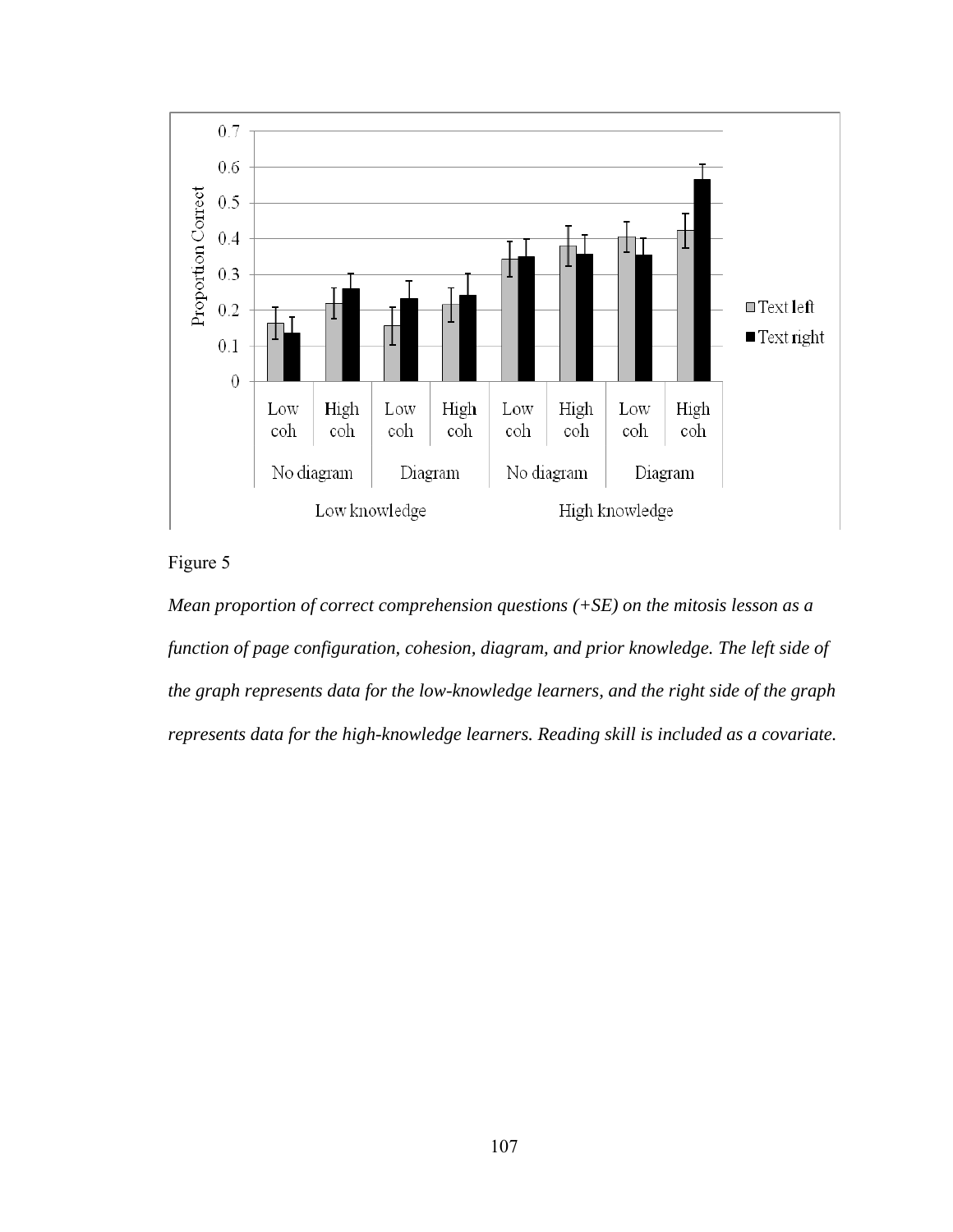

*Mean proportion of correct comprehension questions (+SE) on the mitosis lesson as a function of cohesion, diagram, and reading skill. The left side of the graph represents data for the less-skilled readers, and the right side of the graph represents data for the skilled readers. Prior knowledge is included as a covariate.*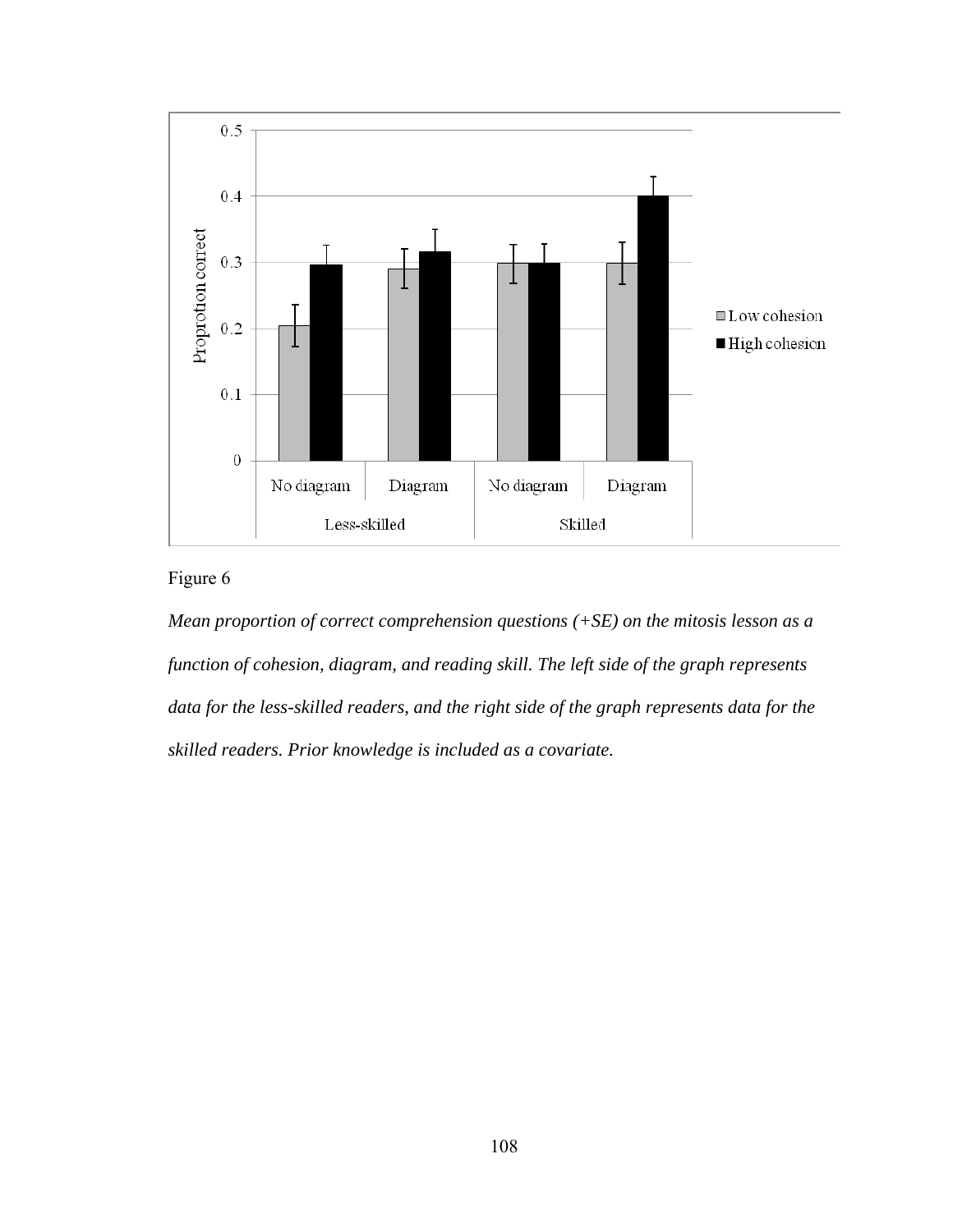

*Mean proportion of correct comprehension questions (+SE) on the mitosis lesson as a function of question type, diagram, and reading skill. The left side of the graph represents data for the less-skilled readers, and the right side of the graph represents data for the skilled readers. Prior knowledge is included as a covariate.*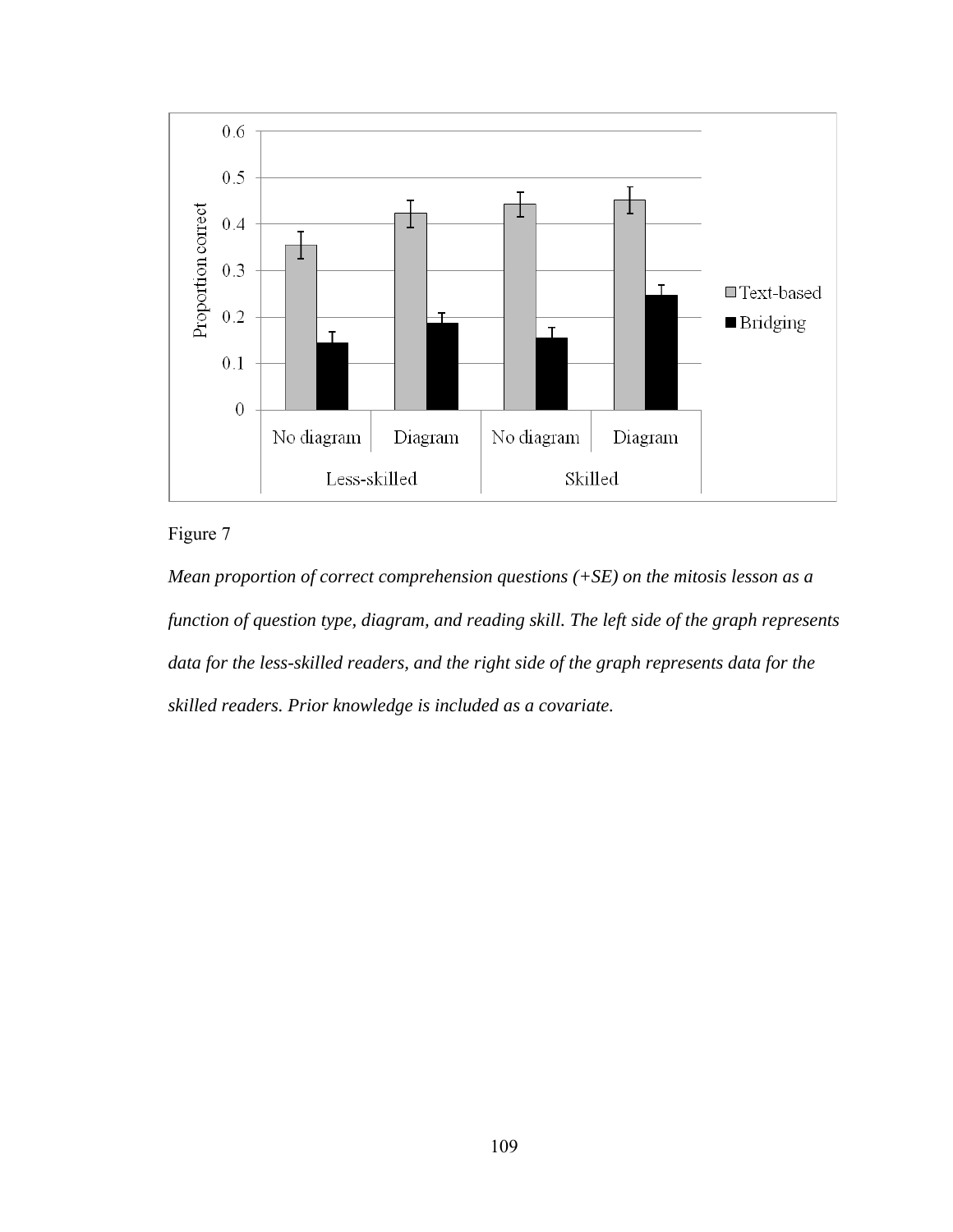

*Mean proportion of correct comprehension questions (+SE) as a function of question type, cohesion, diagrams, and page configuration for low-knowledge learners. Reading skill is included as a covariate.*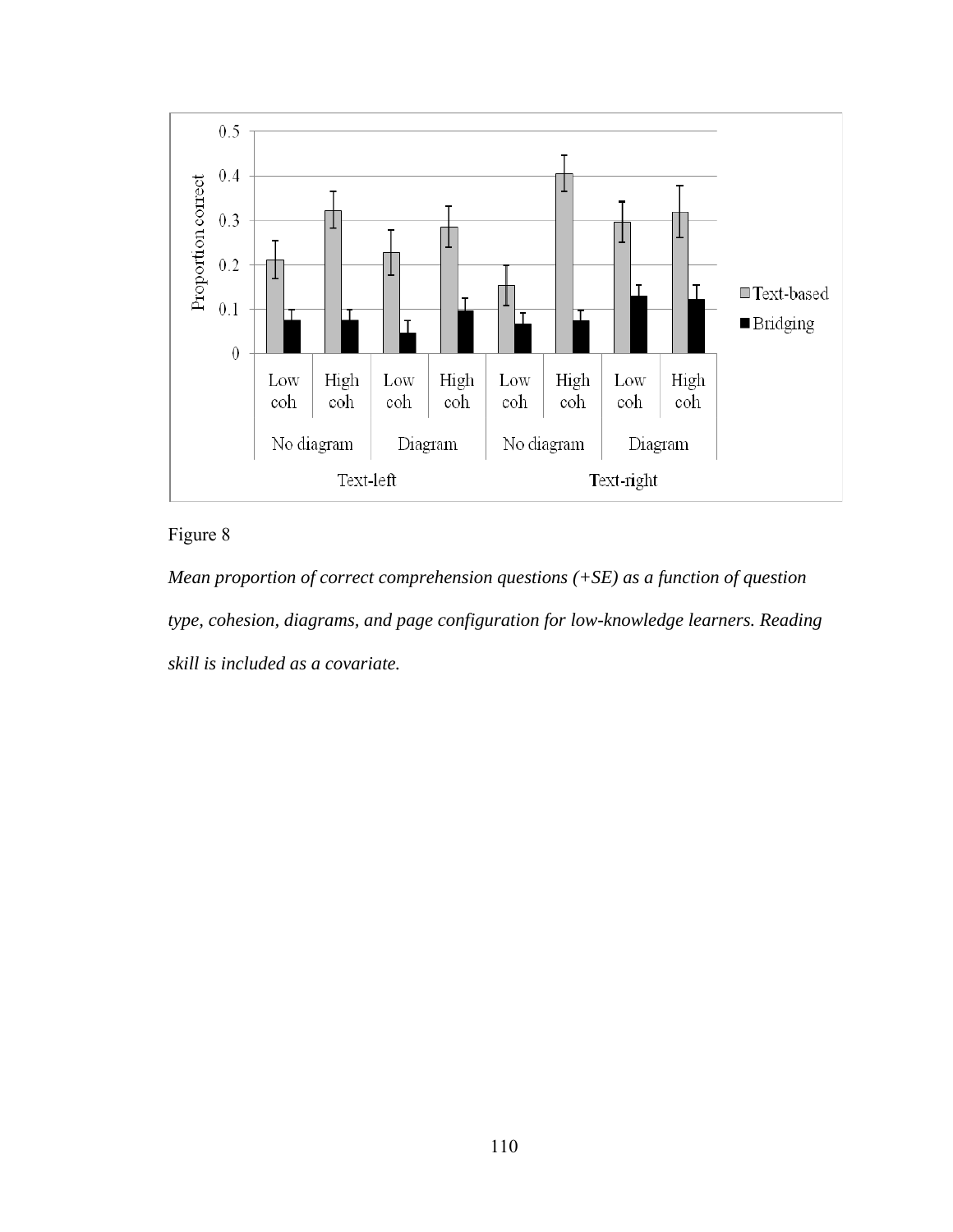

*Mean proportion of correct comprehension questions* (*+SE) as a function of question type, cohesion, diagrams, and page configuration for high-knowledge learners. Reading skill is included as a covariate.*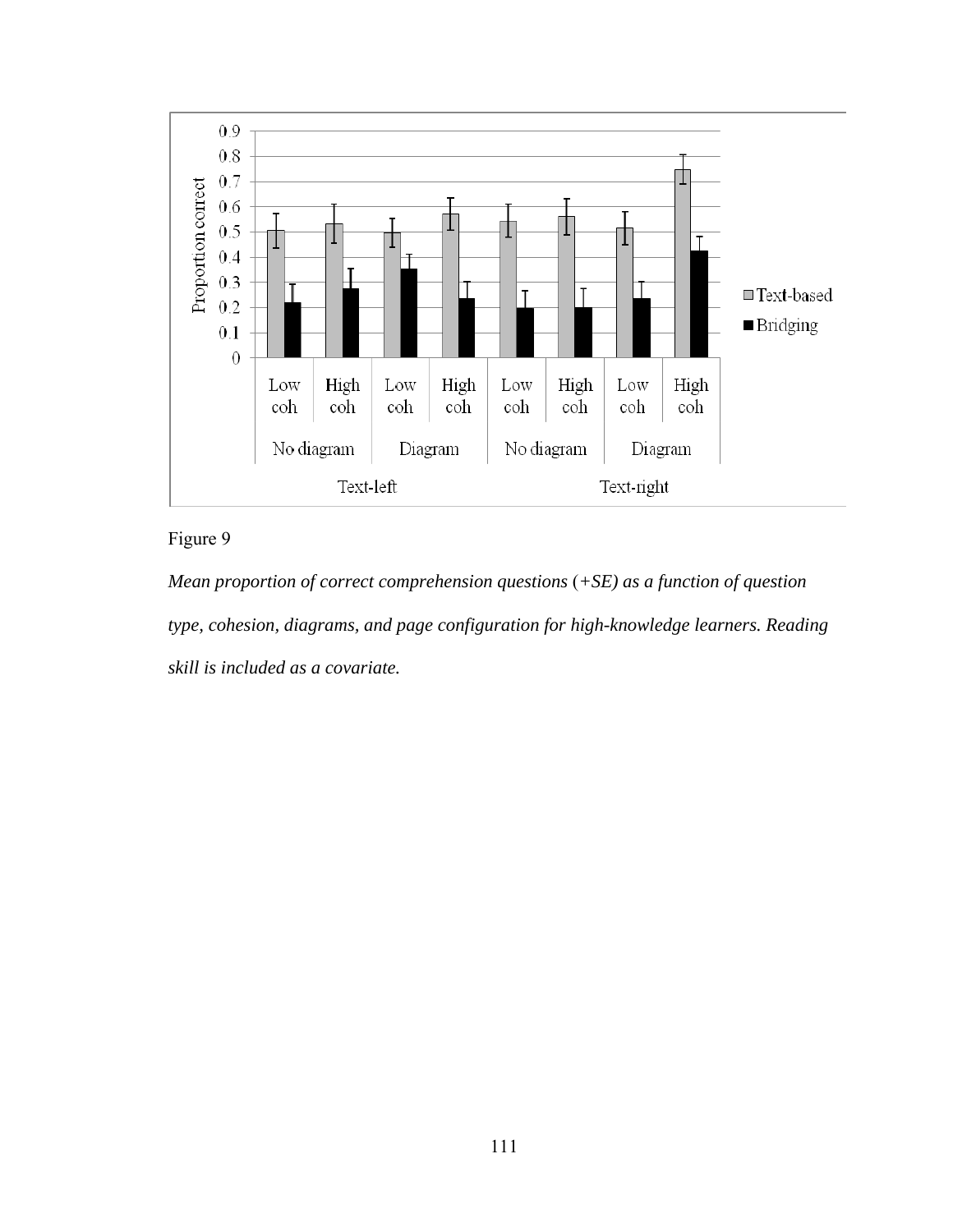

*Mean proportion of correct comprehension questions* (*+SE) as a function of question type, cohesion, diagrams, and page configuration for less-skilled readers. Prior knowledge is included as a covariate.*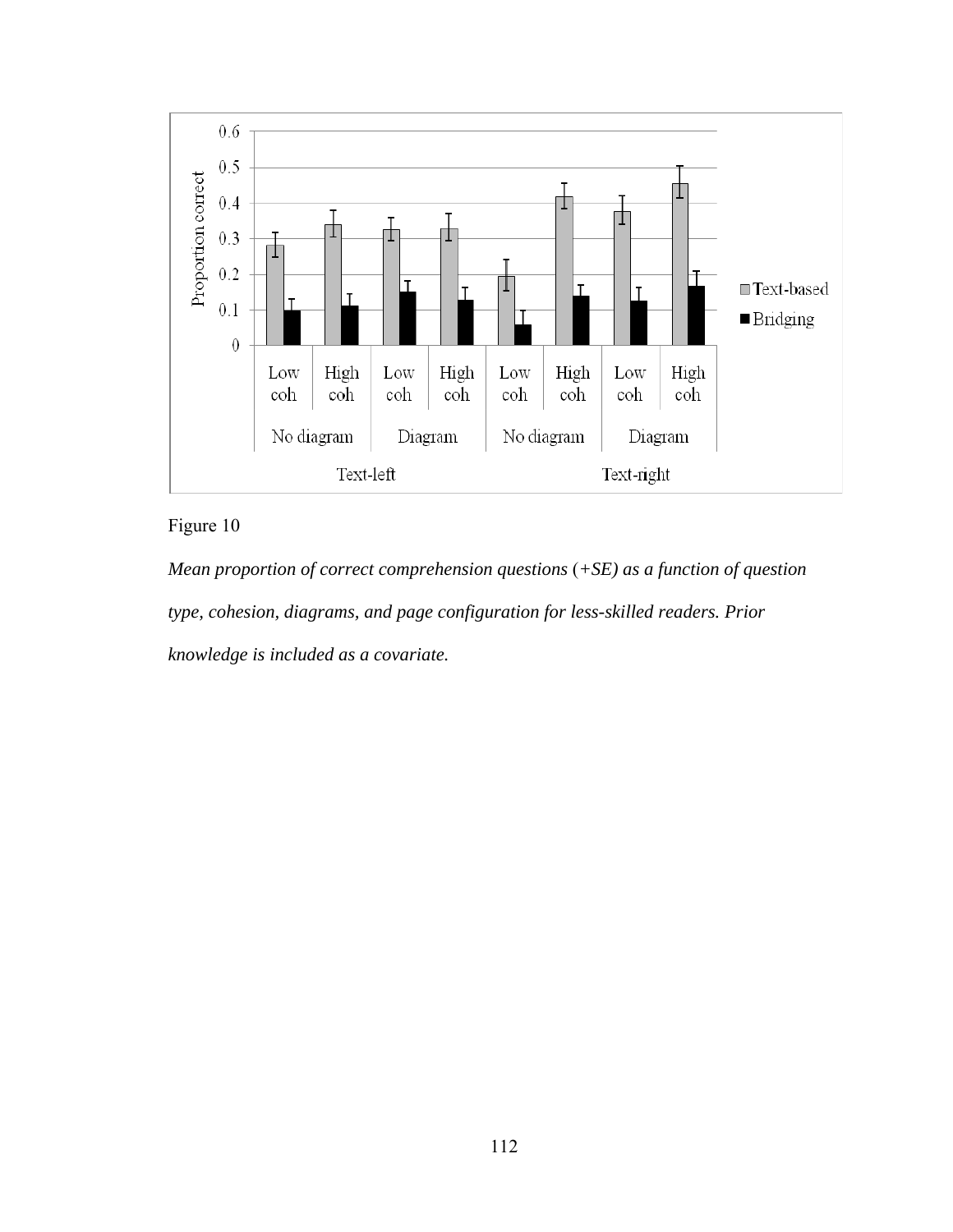

*Mean proportion of correct comprehension questions* (*+SE) as a function of question type, cohesion, diagrams, and page configuration for skilled readers. Prior knowledge is included as a covariate.*